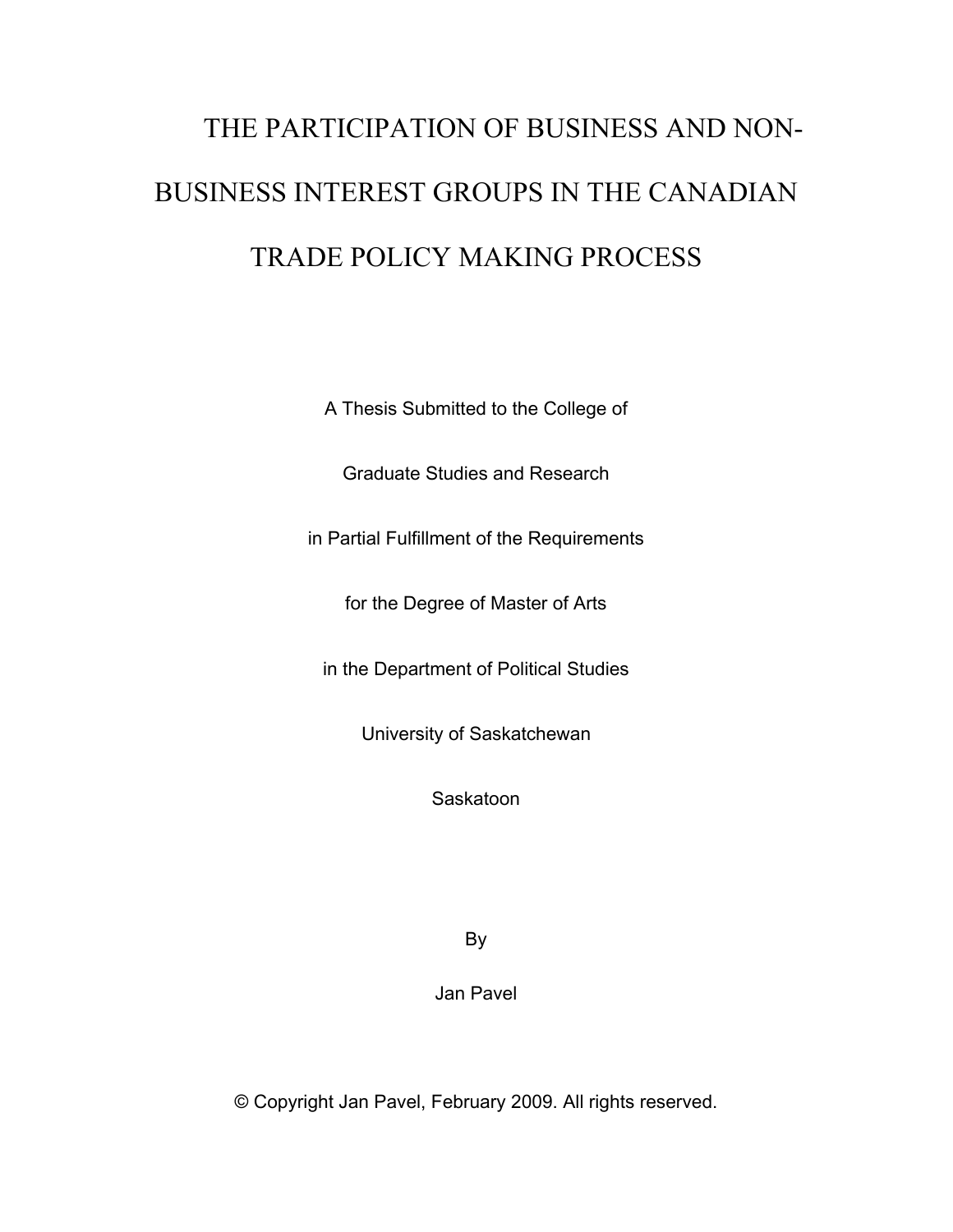#### PERMISSION TO USE

In presenting this thesis in partial fulfillment of the requirements for a Graduate degree from the University of Saskatchewan, I agree that the Libraries of this University may make it freely available for inspection. I further agree that permission for copying of this thesis in any manner, in whole or in part, for scholarly purposes may be granted by the professor or professors who supervised my thesis or, in their absence, by the Head of the Department or the Dean of the College in which my thesis work was done. It is understood that any copying or publication or use of this thesis or parts thereof for financial gain shall not be allowed without my written permission. It is also understood that due recognition shall be given to me and to the University of Saskatchewan in any scholarly use which may be made of any material in my thesis.

Requests for permission to copy or to make other uses of materials in this thesis/dissertation in whole or part should be addressed to:

Head of the Department of Political Studies University of Saskatchewan Saskatoon, Saskatchewan S7N 5A5 Canada

OR

Dean College of Graduate Studies and Research University of Saskatchewan 107 Administration Place Saskatoon, Saskatchewan S7N 5A2 Canada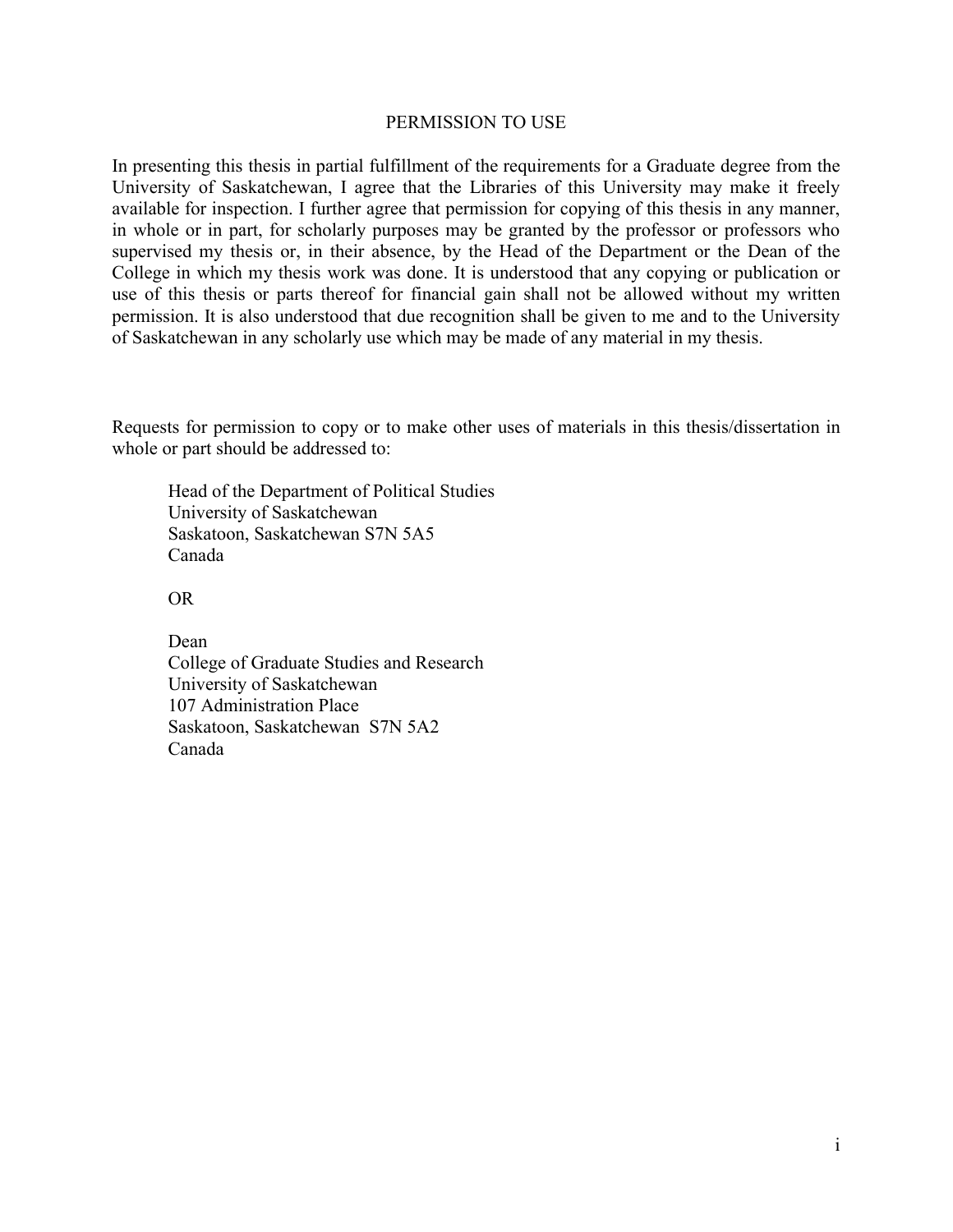#### Abstract

The thesis presents research on participation of interest groups in the Canadian trade policy making process that has relatively recently been extended to include non-business interest groups who now participate in the process that was previously limited to government officials and business groups representatives. The research examines how both business and non-business groups perceive their participation in this process. To achieve this aim, interviews with two representatives of business groups and two representatives of non-business groups were conducted. The resulting data include information about groups motives for engagement in the Canadian trade policy making process, the perceived effects Canadian institutions have on interest groups' participation in the process, and whether, and if so how, the extension of the process to include non-business groups has changed the lobbying strategies of business groups. The research results allow the author to test contradictory propositions about interest group's participation in the process found in literature and to arrive at a more accurate model of groups' involvement in the Canadian trade policy making process.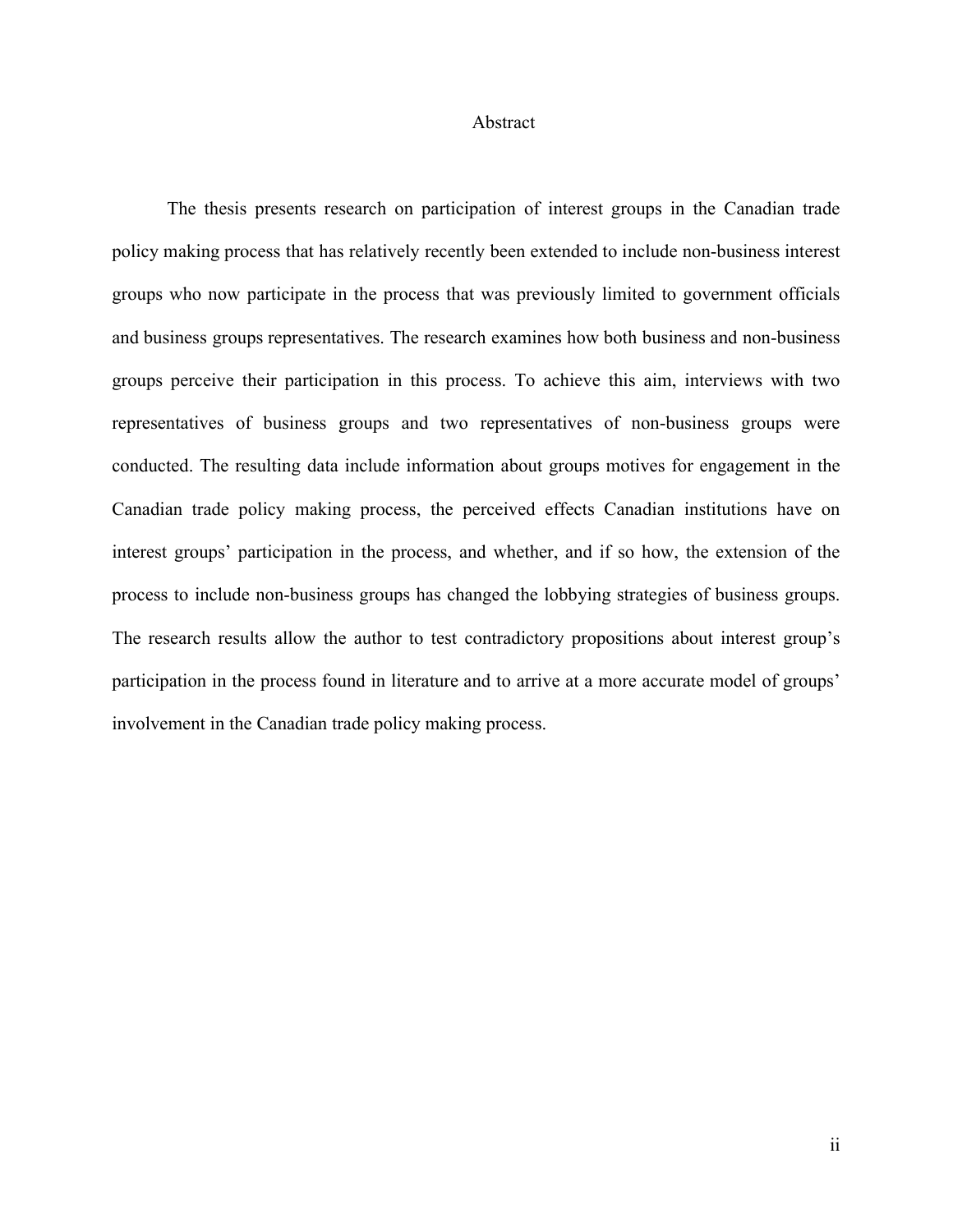#### Acknowledgement

I would like to express profound gratitude to my thesis supervisor, Professor Hans J. Michelmann, for his support, encouragement, supervision and useful suggestions throughout this research work. His enormous professionalism and continuous guidance enabled me to complete my work successfully. I am also highly grateful to Roy Romanow for the assistance he provided to me with contacting the representatives of industry associations and non-business interest groups for my interviews.

I am thankful for the cooperation of four organizations for allowing me to interview their representatives. I am grateful to Mr. Sam Boutziouvis, Economics and International Trade Vice President of the Canadian Council of Chief Executives (CCCE), for his forthcoming approach toward the interview and for the comprehensive information about the CCCE's experience with the Canadian trade policy making process he shared with me. I would like to express my thanks to Mr. Jason Langrish, Executive Director of the Canada Europe Roundtable for Business (CERT) for the insightful answers to my questions. The responses these two business group representatives greatly helped me understand the views of business groups about the trade policy making process. Mr. Jim Stanford, the Canadian Auto Worker's (CAW) Economist, provided me knowledgeable and thorough information about the CAW's perception of its participation in the trade policy making process. My thanks are also addressed to Mr. Brent Patterson, Director of Organizing for the Council of Canadians. He pointed to issues that are rarely discussed, even though they are important to allow us to understand the complexity of interest groups' engagement in the trade policy making in Canada.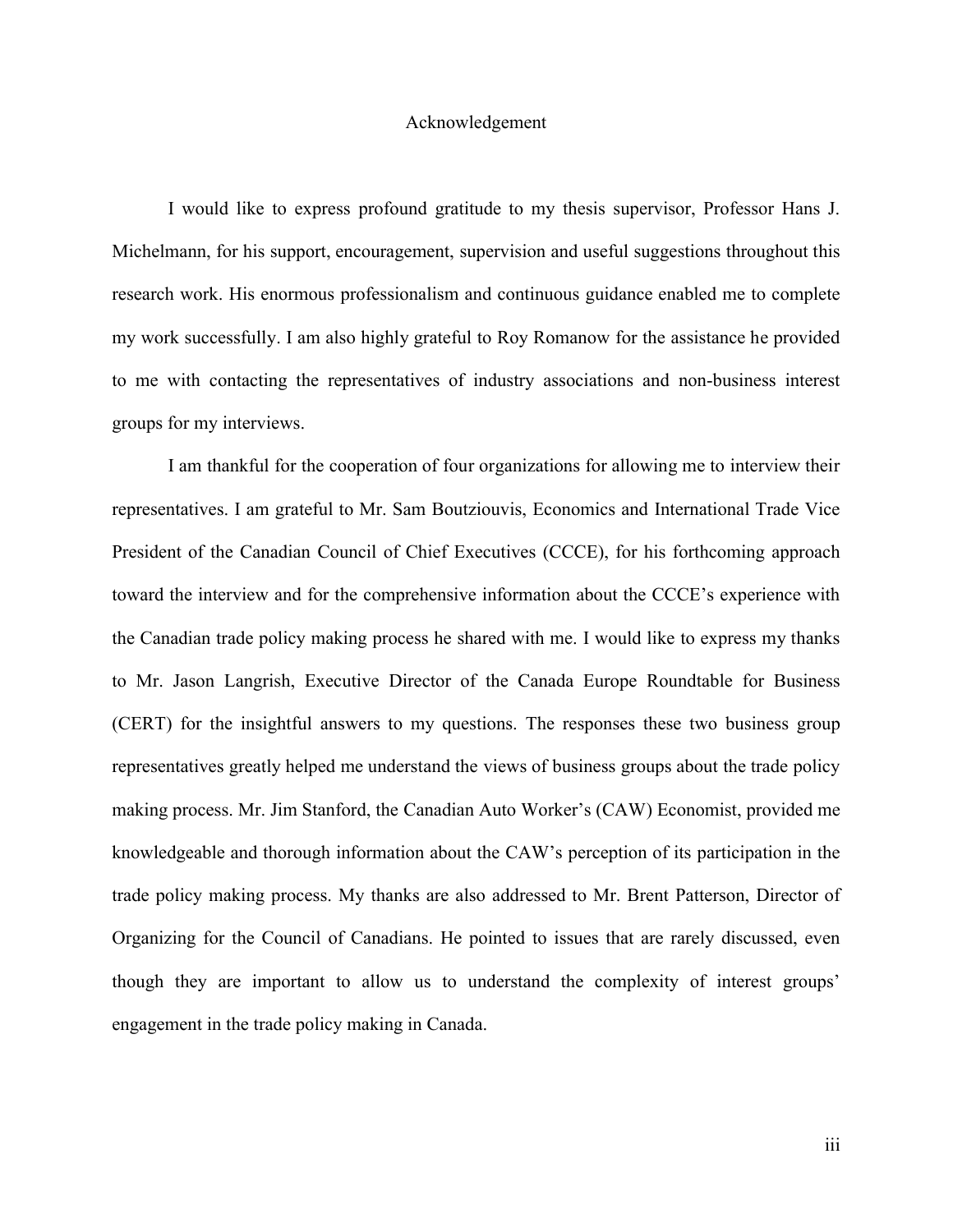I am as ever, especially indebted to my mother, Mrs. Hana Pavlová, for her love and support throughout my life. Moreover my sincere thanks go to Brett Ashley Duncan who has been a great source of motivation and inspiration to me.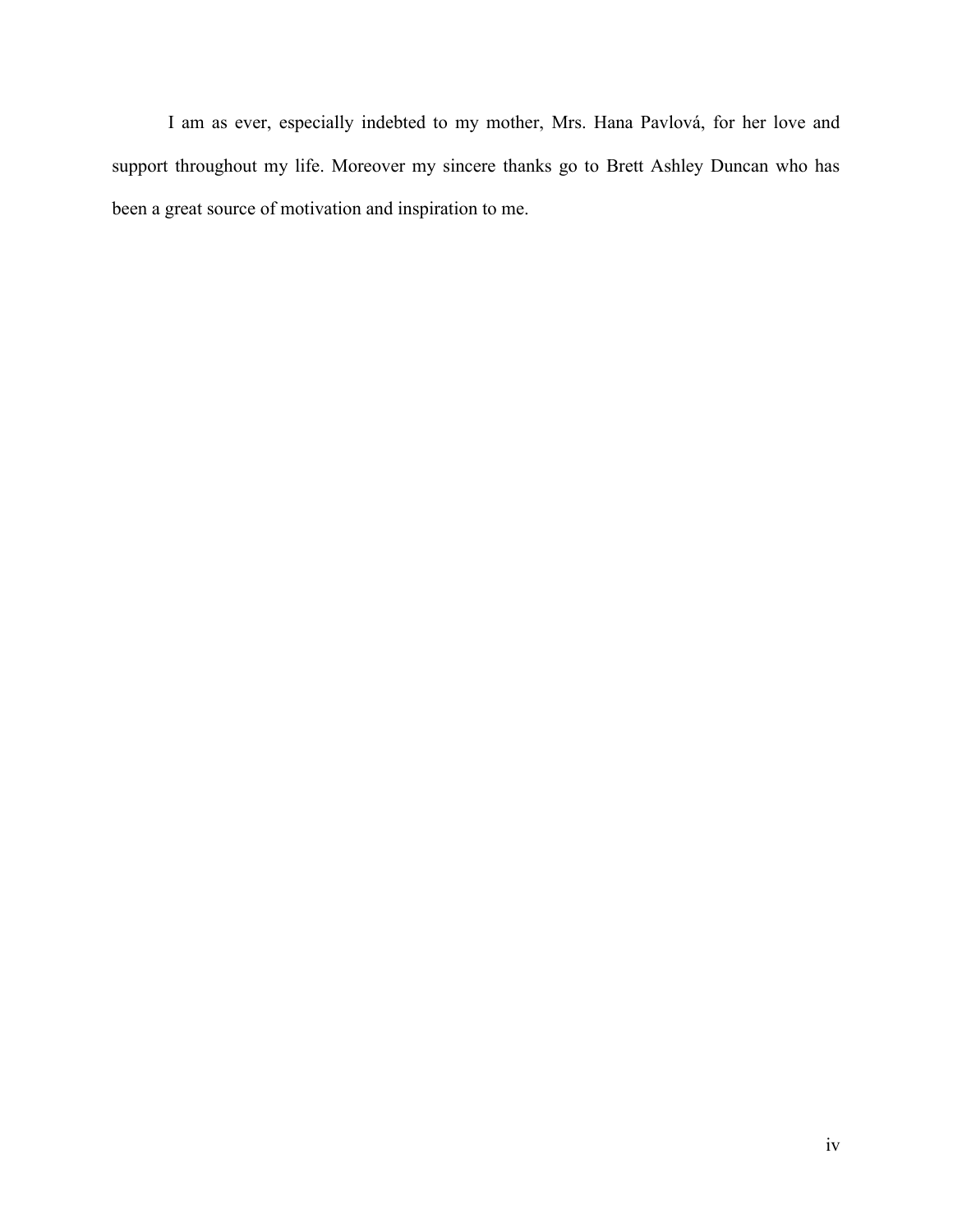Věnování

Tato práce je věnovaná mé mamince, která ve mě vždy věřila a podporovala mne po celou

dobu studií.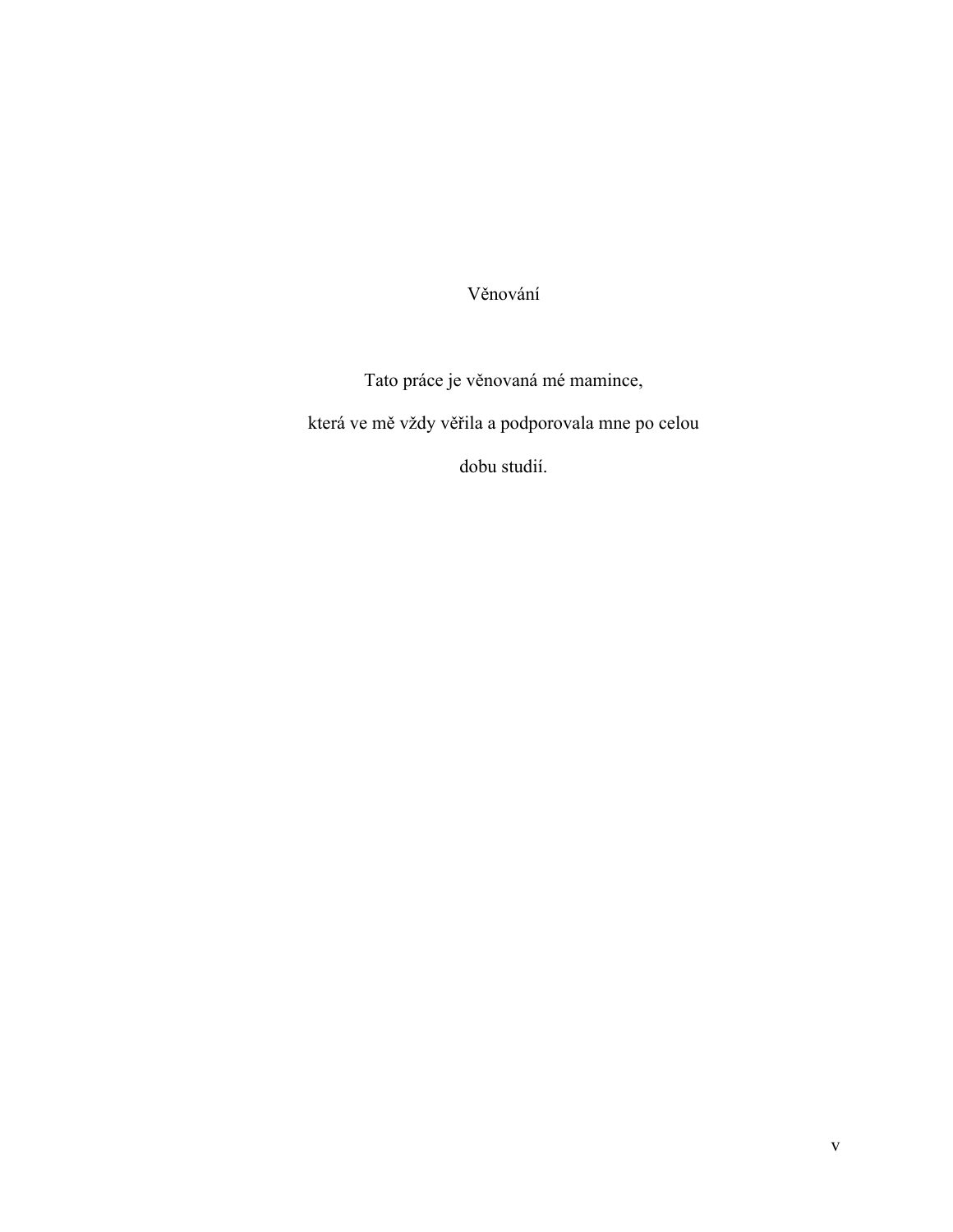Table of Contents

| 1. | Chapter $1$ – Introduction                                                 | $\overline{2}$ |
|----|----------------------------------------------------------------------------|----------------|
| 2. | Chapter 2 – Background                                                     | 5              |
|    | <b>Historical Evolution</b><br>a.                                          | 5              |
|    | $\mathbf b$ .<br>The Current Structure of the Canadian Trade Policy making | 16             |
|    | 3. Chapter 3 – Research Aim and Method Development                         | 19             |
|    | Propositions<br>a.                                                         | 20             |
|    | Propositions Disaggregated<br>b.                                           | 22             |
|    | Contradictions between Propositions<br>$\mathbf{c}$ .                      | 24             |
|    | Research Aim<br>d.                                                         | 25             |
|    | The Research Questions<br>e.                                               | 28             |
|    | f.<br>Method                                                               | 28             |
|    | <b>Interviewed Interest Groups</b><br>g.                                   | 29             |
|    | 4. Chapter $4 - Theory$                                                    | 32             |
|    | Theories Dealing with Motives<br>a.                                        | 34             |
|    | Theories Dealing with Institutions<br>$b_{\cdot}$                          | 38             |
|    | Theories dealing with Strategies<br>$\mathbf{c}$ .                         | 43             |
|    | 5. Chapter $5 - Results$                                                   | 46             |
|    | <b>Research Questions</b><br>a.                                            | 46             |
|    | <b>Clarification of Contradictions</b><br>$\mathbf{b}$ .                   | 66             |
|    | c. Integration of the Results                                              | 78             |
| 6. | Chapter $6$ – Conclusions                                                  | 85             |
| 7. | Appendix One                                                               | 87             |
| 8. | Appendix Two                                                               | 91             |
| 9. | Bibliography                                                               | 95             |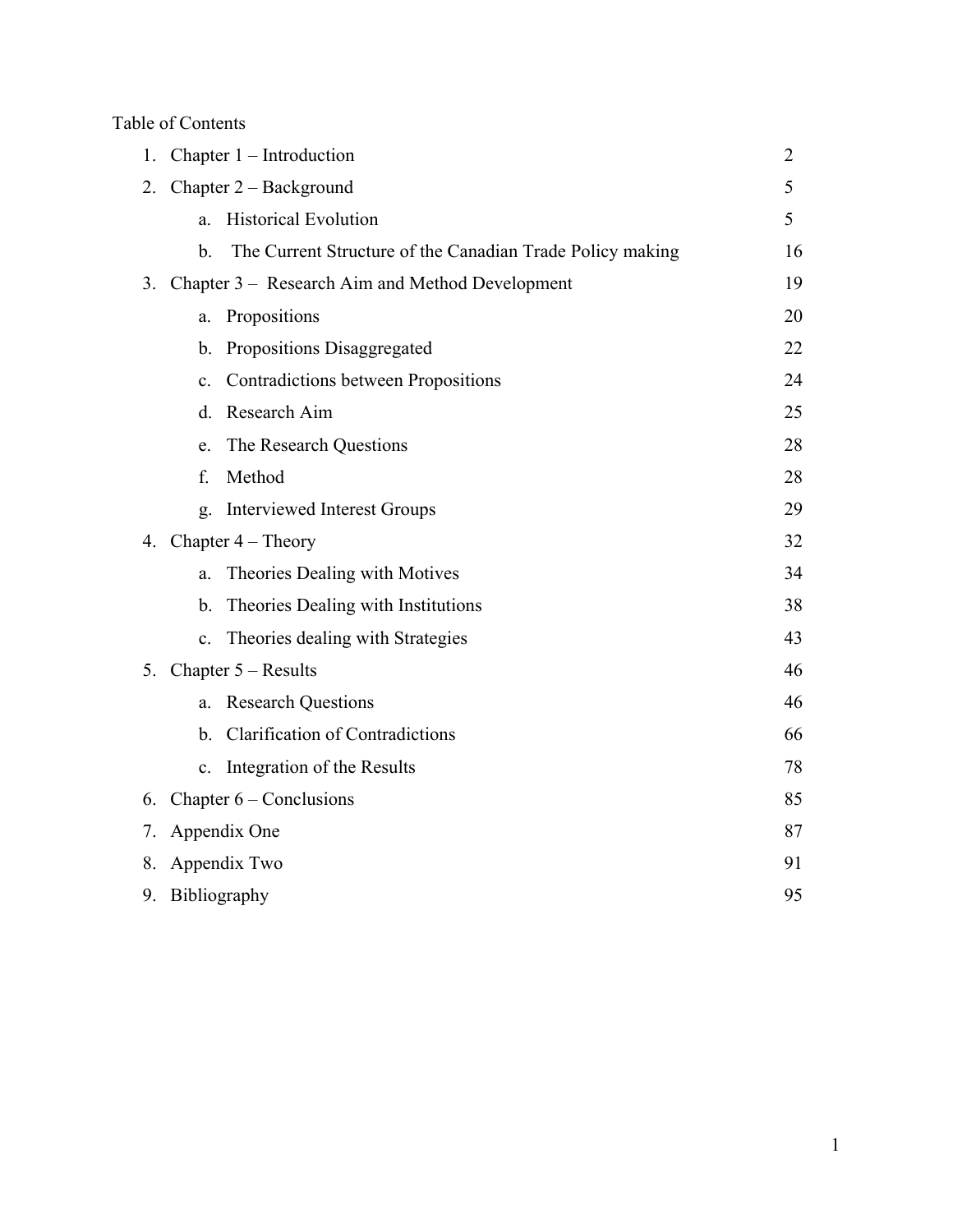#### Chapter 1

# **Introduction**

Most scholars agree that the abortive negotiations of the Multilateral Agreement on Investment (MAI) by the OECD in 1998 and the opposition to the 1999 WTO Ministerial Meeting in Seattle by NGOs have led to increasing pressure on governments to open their trade policy making process to a wider range of interests (Stairs, 2000; Isaac, 2003; Hocking, 2004). Canada is one of the countries that has responded to these increasing pressures with the greatest determination and has opened its trade policy making process to a number of newly recognized stakeholders. In addition to the groups that are considered to be members of the trade establishment, primarily business groups, and experts, the process has been opened to nonbusiness civil society groups (e.g. environmental, human rights, and labour groups) as well as to the general public. However, the extension of the process to include consultations with these groups has not been without complications. A decade after these events very little has been done to clarify how this new model of trade decision making in Canada works.

Literature on the functioning of the current trade policy making process in Canada argues that business and/or non-business civil society groups feel dissatisfied with the process. Some literature even suggests that this dissatisfaction leads to the retreat of business groups. However, the main problem stems from the fact that individual authors do not agree with one another who the affected groups are and what lies behind their alleged dissatisfaction and retreat. Some identify the affected groups as non-business civil society groups, other as both business and nonbusiness civil society groups, and yet some as only business groups. Authors state as sources of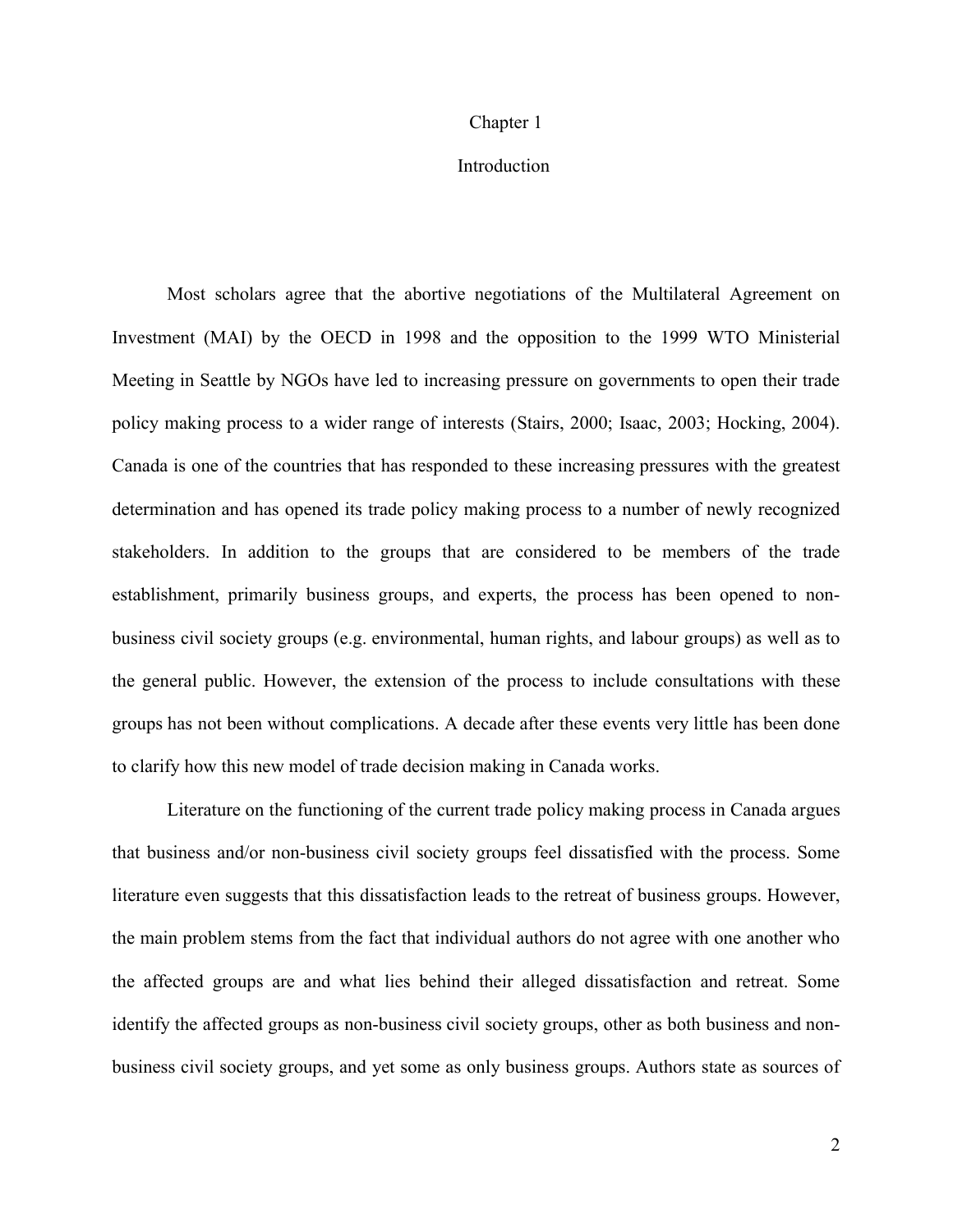dissatisfaction the disadvantaged position of certain groups in the process or the dilution of influence of any particular voice due to the increased number of voices. In addition, the retreat of business groups from the process, some observe, is not only attributed to the difficulty of governments listening to all views equally and intensively but also to the fact that far-reaching liberalization of Canada's trade in the past has led to declining need of business groups to engage in policy making. This ambiguity represents a substantial gap in our knowledge which makes effective evaluation of achievements or failures of the opening of the trade policy making process difficult.

The aim of this research is to clarify this ambiguity by inquiring how both business and non-business civil society groups perceive their participation in the Canadian trade policy making process. To some degree, the research focuses on interest groups' perception of their participation in Canada's trade policy making towards the European Union. The foremost reason for this approach is that, in light of persisting interest by Canadian business to establish free trade with the European Union, some of the arguments made by the authors of the literature on this issue/topic, such as that business retreats from the process because of its satisfaction with the state of liberalization of Canada's trade, already seem unlikely to be true. However, the questions constituting the interviews with representatives of business and non-business civil society groups, conducted for the purpose of this research, are designed to allow and even encourage answers that would go beyond this narrow context and provide group's perception of their overall experience with engagement in the Canadian trade policy making process. This eventually allows me to draw conclusions about the groups' engagement in the process as a whole.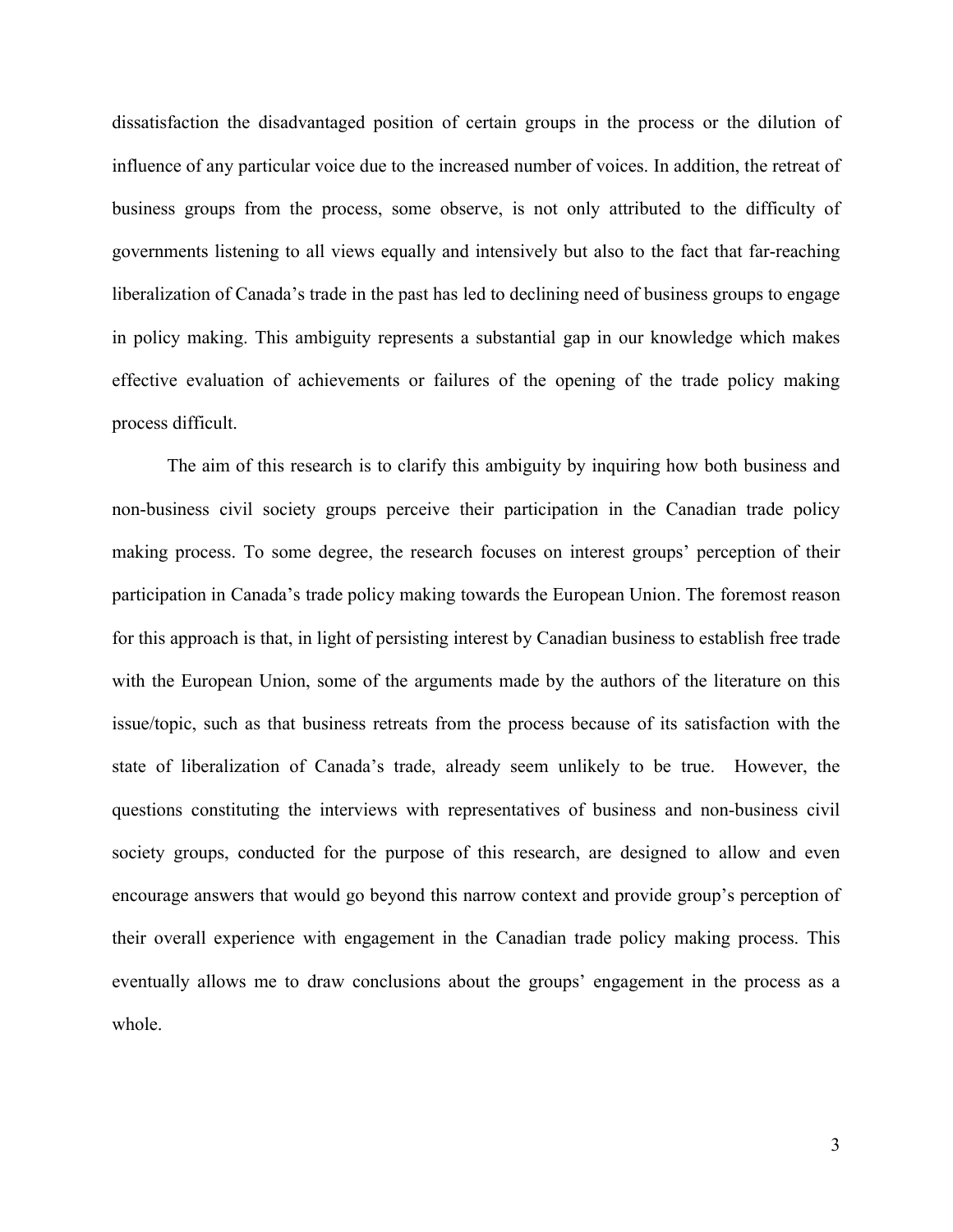In order to achieve my aim, the thesis is divided into six chapters. The second chapter, following this introduction, provides an overview of the historical evolution and the current structure of the Canadian trade policy making process. The third chapter presents propositions from the literature with which to evaluate the functioning of the current Canadian trade policy making process. It points to contradictions among these propositions, formally states the research aim, sets out research questions, and explains the method for achieving the research aim and answering research questions. Lastly, the chapter introduces interest groups that are interviewed, and provides the reason for their selection. The fourth chapter reviews theoretical literature on the political behaviour of interest groups as well as literature on corporate political action. This is done with a special focus on theories that describe interest group behaviour with which the research questions are concerned. Most importantly, it suggests what questions should be included in the questionnaires. The fifth chapter evaluates the results of the interviews with both business and non-business civil society groups. It provides answers to the three research questions. It uses these answers to clarify the original ambiguity among the authors and presents a new model of the functioning of the trade policy making in Canada from the perspective of interest groups. Finally, the sixth chapter summarizes the arguments and considers some of the implications.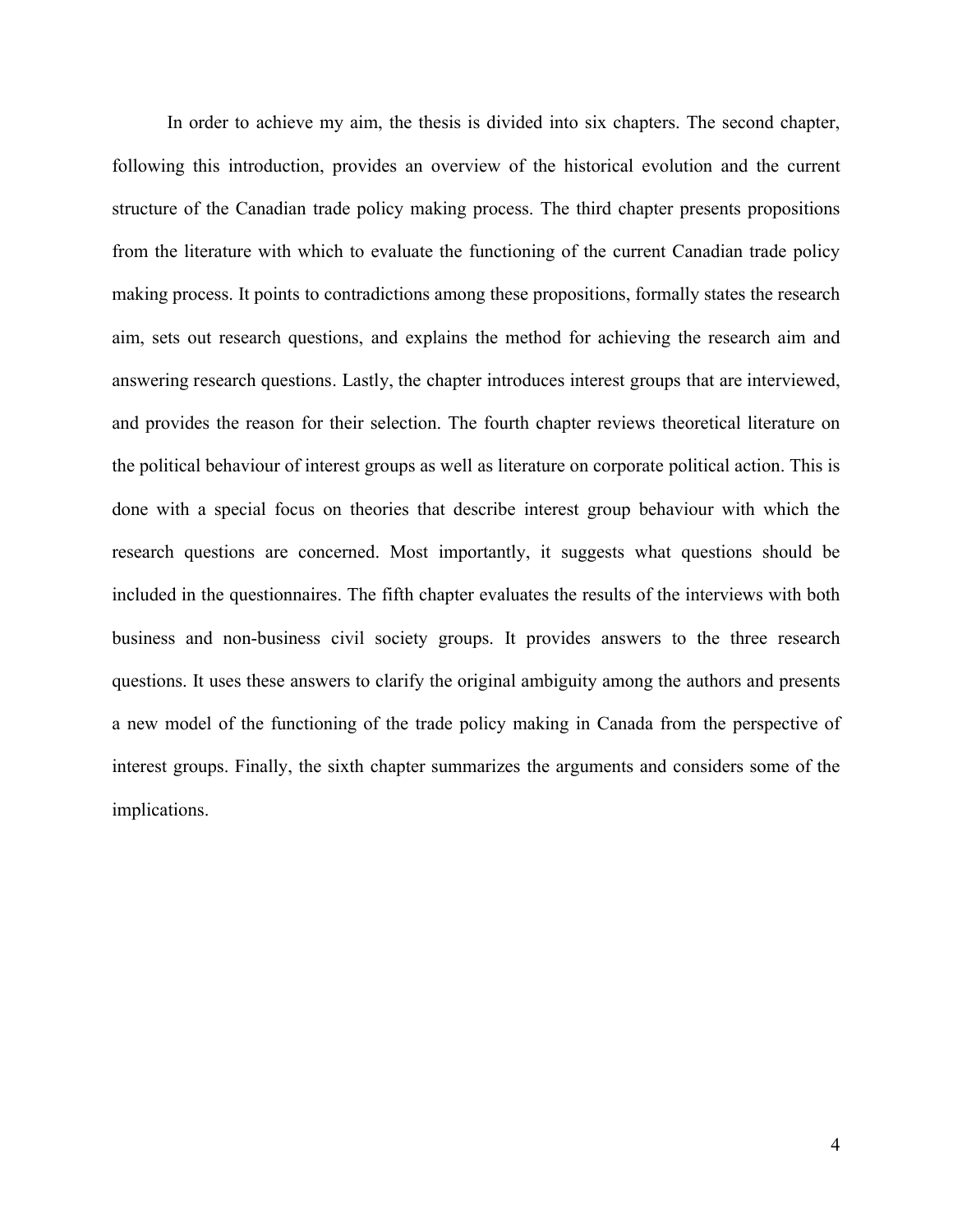#### Chapter 2

### Background

#### Historical Evolution

This chapter consists of two sections. The first section provides a historical overview of the evolution of the Canadian trade policy making process. It pinpoints the main factors and events which have shaped its structure over the course of time. The discussions on each of the periods of this evolution also include Brian Hocking's theoretical models of particular evolutionary stages as he applies them to the Canadian case. The second section presents the current formal and informal structure of the Canadian trade policy making process. It explains the roles the individual actors involved in the process play.

The following account draws largely from the work of Denis Stairs. He points out that the Canadian political culture as well as the Canadian approach towards conducting foreign affairs originated in the British tradition. Typical of this tradition were the dominance of executive power over foreign policy and a certain suspicion of popular involvement in public policy making in general (Stairs, 2000: 11; Hocking, 2004: 14). Particularly in foreign affairs, this exclusive nature of decision making persisted longer than it did in other areas. Denis Stairs argues that there were two main reasons for this. First, before World War I, safeguarding of national security or promoting commercial interests abroad did not seem to have partisan political significance. Foreign affairs were "above" politics and therefore were out of reach of public debate. Second, almost every trade or other international negotiation requires trade-offs, communication of which to the general public would make conclusion of any such agreement substantially harder (Stairs, 2000: 11). In practice, international affairs were conducted by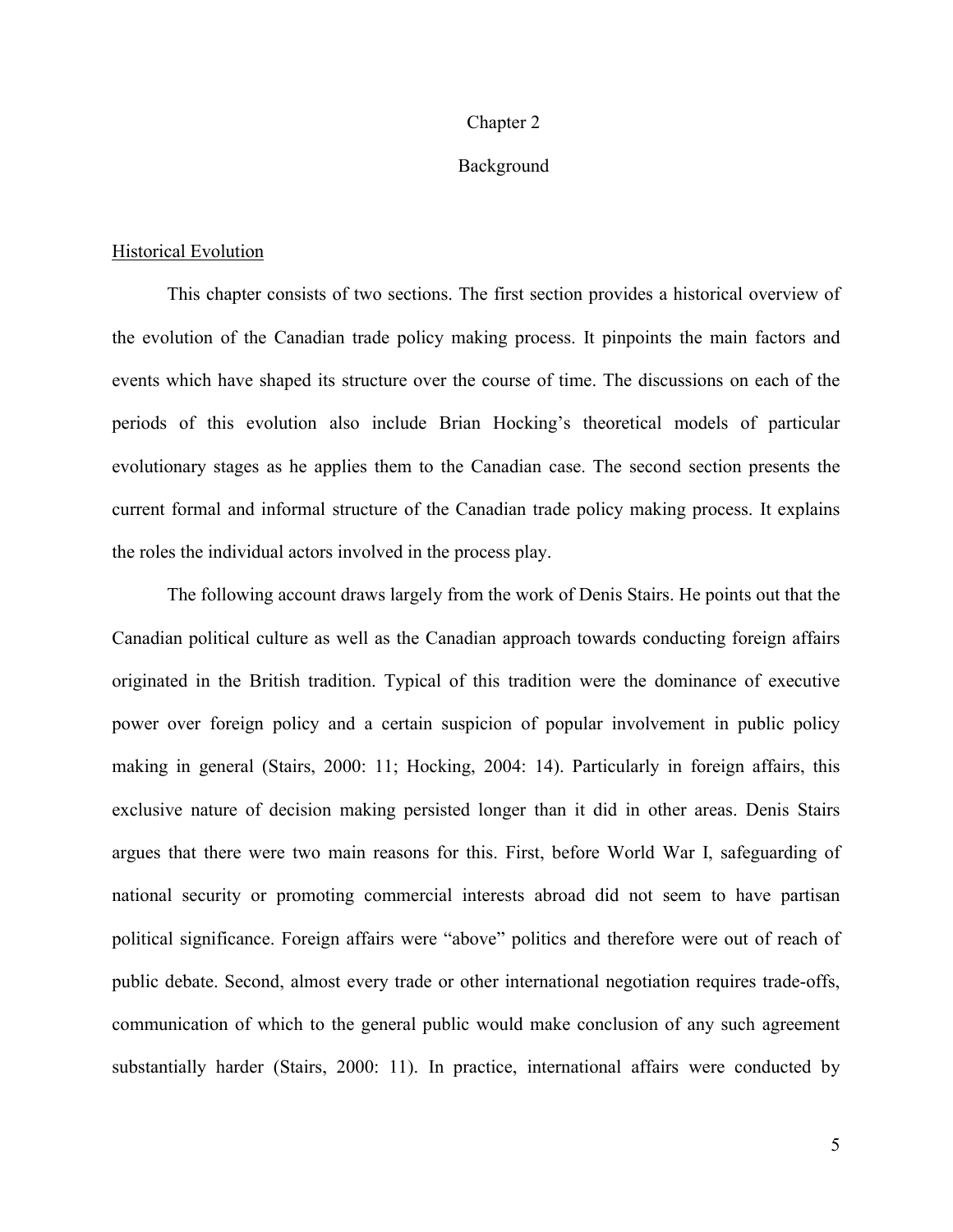narrow elite which consisted of a number of foreign affairs professionals, the Prime Minister and a limited number of other cabinet ministers.

The figure of Prime Minister Mackenzie King defined the inter-war period. Even though he publicly attributed decision making powers with regard to foreign affairs to parliament, in practice, he assumed the role of the primary decision maker (Stairs, 2000: 12; Hocking, 2004: 15). Stairs argues that this approach was chosen strategically. It was believed that popular involvement in foreign affairs would lead to ill-advised policies abroad while triggering dangerous divisions at home. In other words, King's main objective was to overcome fragmentation of domestic politics and strengthen national unity, which was still fragile at that time (Stairs, 2000: 12).

The period shortly after 1945 saw Parliament's increasing engagement in discussions over foreign policy issues. One of the reasons behind this development was that Canada had come to play a more significant role in world affairs. Equally important was the retirement of Mackenzie King in 1948. However, even this new era of Canadian foreign policy did not lead to a substantially different approach to foreign affairs. Knowledgeable professionals still played almost an exclusive role in the decision making process (Ibid.).

The outbreak of the Cold War further petrified old patterns of conducting international politics. National security issues as well as other issue areas were conducted behind the scenes and out of the sight (Ibid.).

Perhaps the first attempt to challenge this exclusive model of decision making in foreign affairs came with the election of Pierre Elliott Trudeau's government in 1968. However, Stairs points out that Trudeau's concept of "participatory democracy"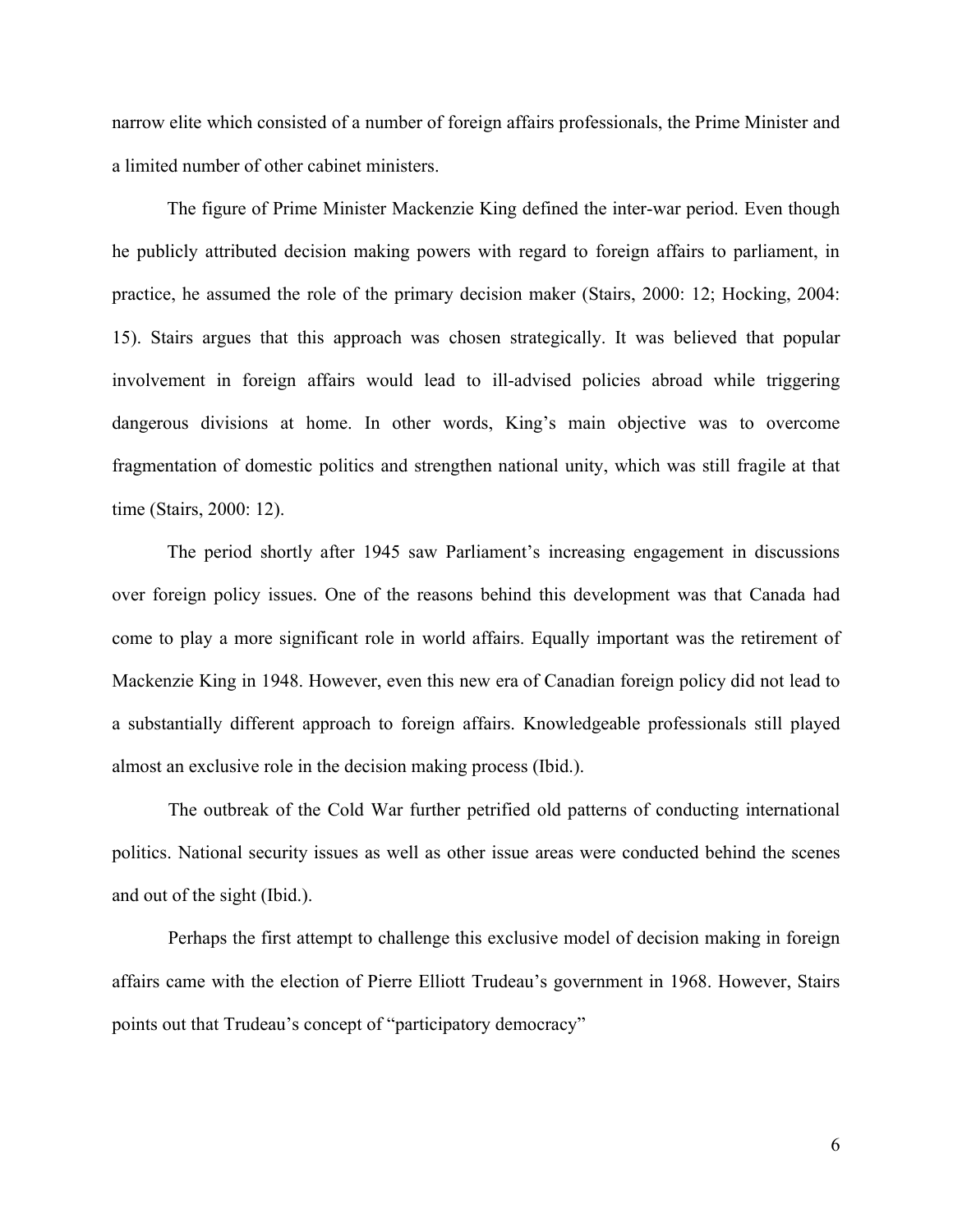*"…had less to do with "democracy" than with the desire to weaken what was presumed to be the intellectual inertia of External Affairs and National Defence officials by exposing them to competing ideas from independent sources."* (Ibid., 13)

Those who were invited to attend these government deliberations and serve this purpose were selected by the Department of External Affairs. Academics constituted the majority of attendees. Representatives of the general public were not present and they were not encouraged to do so (Ibid.).

Up to that point, the exclusive conduct of trade negotiations by governments has not been effectively questioned. Brian Hocking calls trade policy making practice when only the executive level of government is engaged a "club model". This model of trade policy making is based on bureaucratic adaptation to the changing trade agenda. In other words, the club model represents a trade policy making process where consultations are conducted among foreign/trade/sectoral ministries. This system is closed to external actors (Hocking, 2004: 11-12)

Important changes first occurred in the 1970s and 1980s. Brian Hocking notes that the first serious opening of the trade policy making process to new actors was caused by growing pressure from the provinces (Ibid., 12). As international trade negotiations progressed during the Tokyo Round, most of the tariff barriers were abolished, and the trade agenda shifted to nontariff barriers and trade issues with a broader social dimension (Dymond and Dawson, 2002: 25). As the result, trade agenda started including matters that fell under shared federal-provincial or exclusive provincial jurisdiction, giving provinces a reason to demand a seat at the table. Above all, it is important to note that provinces are often responsible for implementation of federal legislation. Potential resistance from provinces to new federal trade deals may result in nonimplementation of the trade deal. This constitutes another reason why federal governments realized the need to consult with provinces.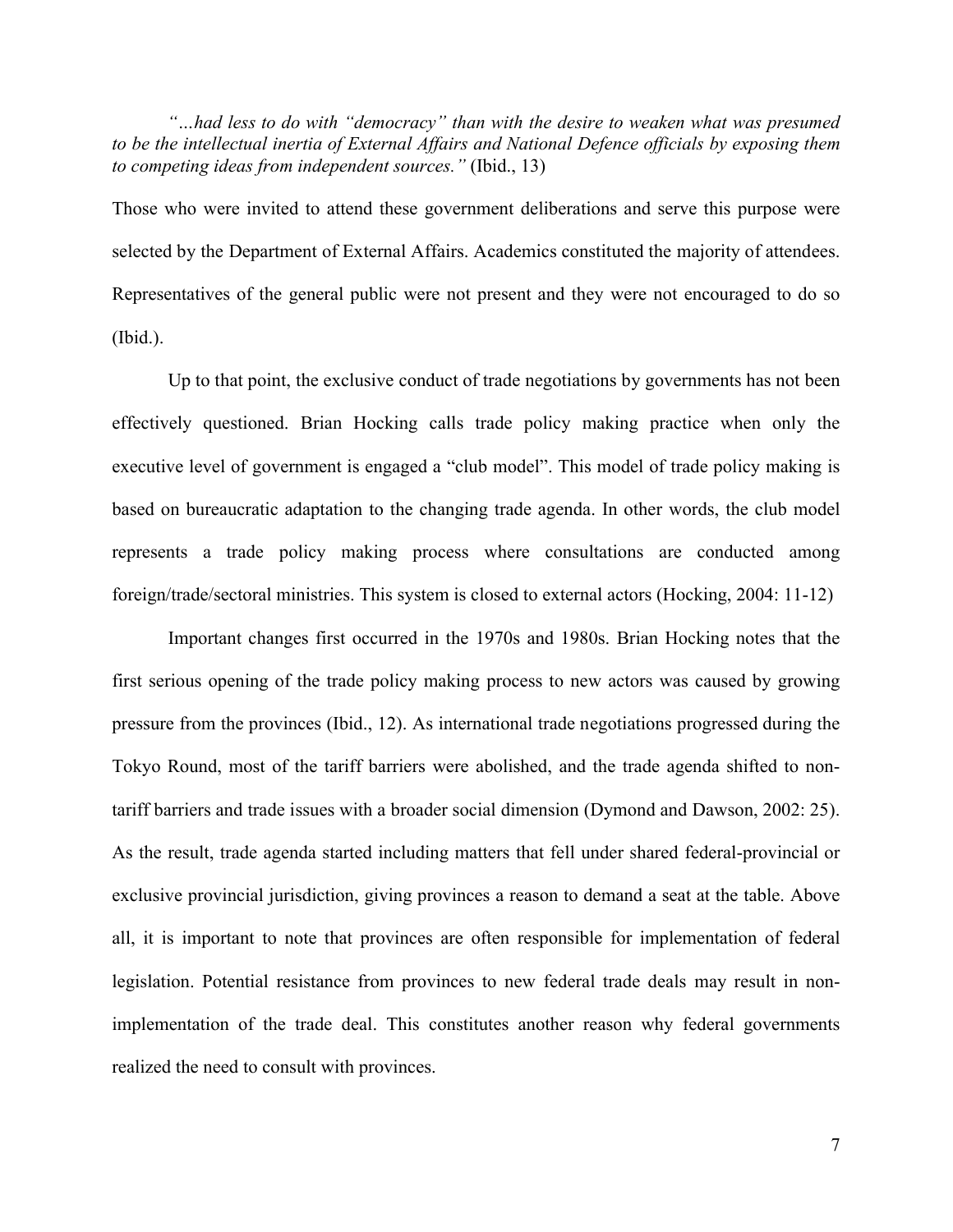In the 1970s and 1980s, trade officials held informal discussions with business groups, but they were not included in the policy process in any formalized way. Prior to 1985, trade negotiations, including those in the content of the General Agreement on Tariffs and Trade, were budgetary secrets; therefore, they were not subject to public scrutiny (Ibid.).

However, by the 1980s, the trade agenda became increasingly complex and the range of interested parties was more varied. Government trade negotiators lacked technical information on energy, telecommunication, transportation, food safety and other issues (Hocking, 2004: 5). As a result, senior officials started meeting periodically with the Canadian Business and Industry Advisory Committee (a Canadian offshoot of the OECD Business and Industry Advisory Committee) and with provincial officials (Dymond and Dawson, 2002: 26).

A real breakthrough in the development of formal consultative mechanisms was the decision to negotiate the Canada-US Free Trade Agreement. It resulted in the creation of the Trade Negotiation Office (TNO) in the mid-1980s. This newly created agency institutionalized consultations with both provinces and business. This institutionalization was reflected in TNO's task of consulting with provinces and representatives of business. First, it was responsible for conducting the negotiations and consulting domestic interests through the International Trade Advisory Committee (ITAC). Second, in the business context, it was responsible for establishing panels of representatives from specific industries, referred to as Sectoral Advisory Groups on International Trade (SAGITs) (Hocking, 2004: 17). In fact, the opening of the trade policy making process was limited only to provinces and certain business groups, and there was no desire to initiate consultations with groups that opposed the Canada- US free trade or were motivated by other political concerns (Stairs, 2000: 16).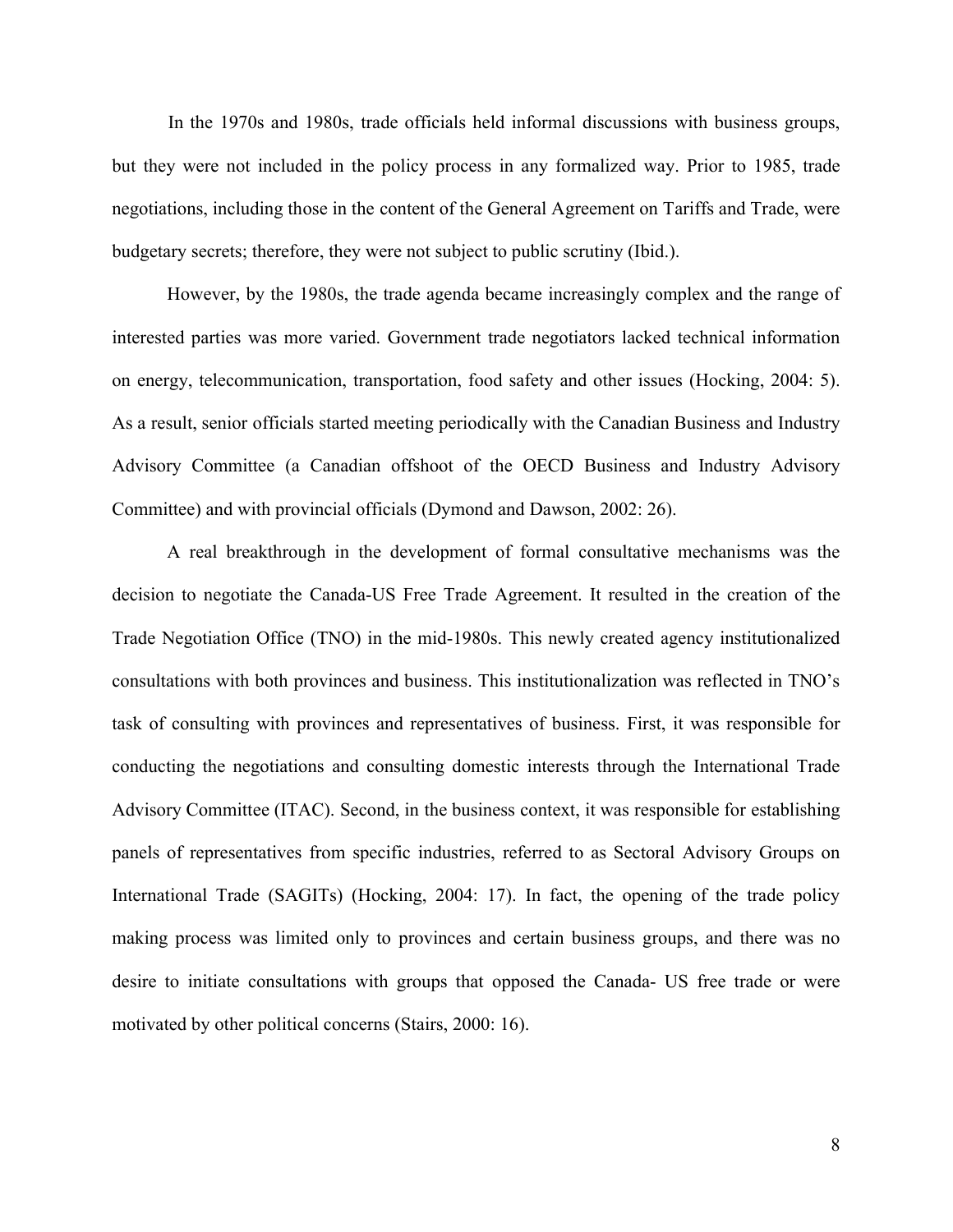Inclusion of provinces and business groups in the trade policy making process are conditions which allow Hocking to categorize this stage of the Canadian trade policy making evolution as an "adaptive club model". He uses this term to describe systems which recognize that trade diplomacy demands greater outreach to constituencies most affected by it, whilst still operating by rules ensuring that modes of consultations remain largely closed (Hocking, 2004: 13). In other words, this model of trade policy making could be defined as "controlled openness". Consultations are mainly between various ministries and the business sector (Ibid., 12).

Whereas Hocking as well as Dymond and Dawson talk about political (i.e. demands of provinces) and technical (i.e. government's need for technical advice from business groups) impetuses for the changes in the way trade policy was developed, Stairs points to the effect of the global communication media on the emerging activity of non-government organizations (NGOs) at approximately the same time. He explains that the modern media helped to create a growing political awareness about newer issues on the international agenda, and that these developments posed a direct challenge to the traditional view of foreign policy. Economic, social, environmental, cultural, and other NGOs started striving to influence the substance of government policy.

*"It was now possible to harbour such ambitions not just because the government could be politically intimidated into responding to them, but also because in some areas it needed the help."* (Stairs, 2000: 14)

Individual NGOs were involved when they could offer information, expertise and administrative resources. One of the early examples of NGOs involvement was their participation in the Canadian delegation to the 1972 Stockholm Conference on the International Environment.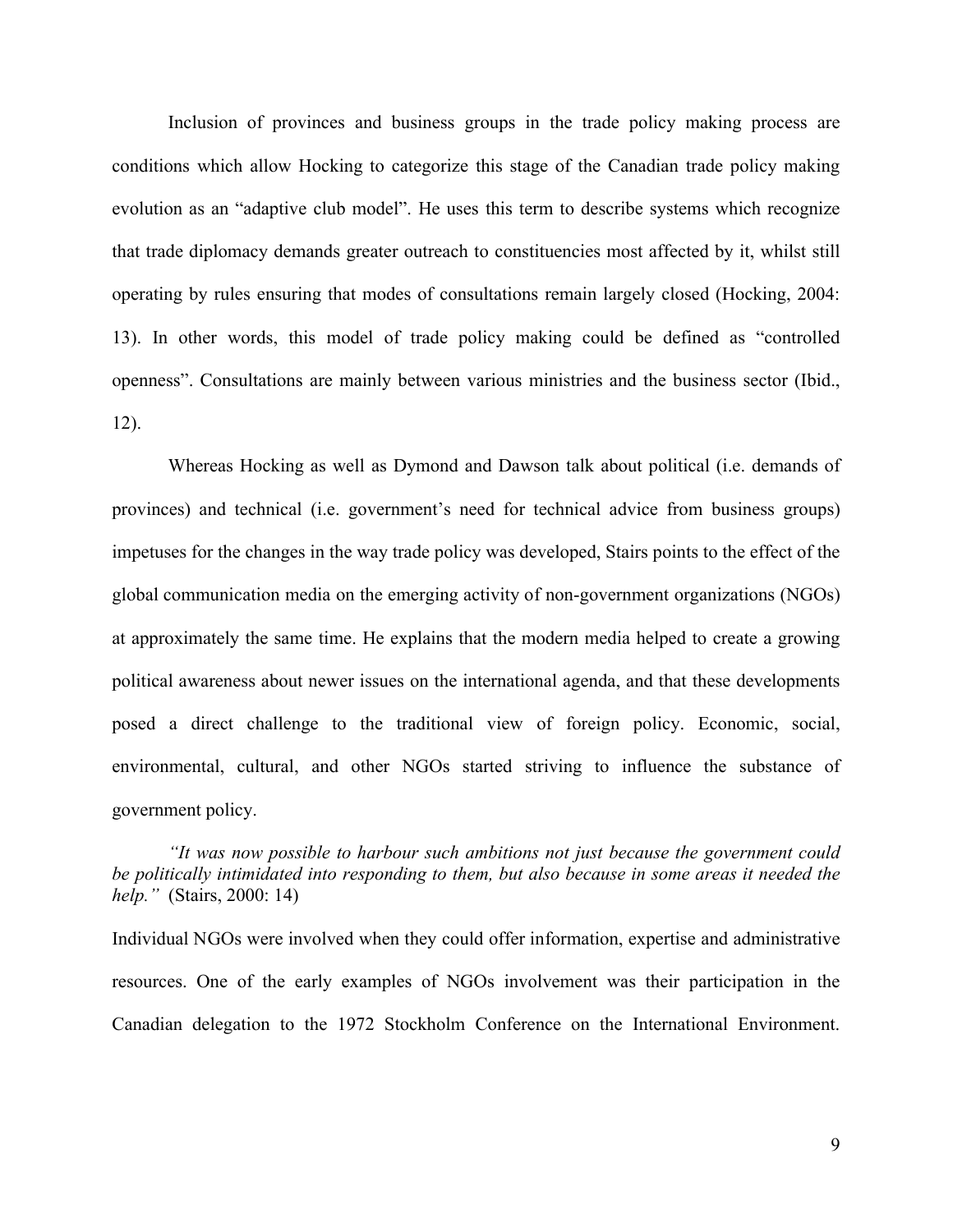Nevertheless, much of this activity was *ad hoc*, particular consultations were conducted only in the instance of policy controversies or major multilateral conferences (Ibid., 15).

The period following the ratification of the Canada-US free trade agreement saw the most recent attempts to exercise pressure on the Canadian government to open its trade policy making process. Canada-specific factors, a mix of constitutional, cultural and political developments, further enhanced by societal responses to globalization have defined this new episode in the evolution of trade policy making. As mentioned previously, the trade agenda was substantially affected by the growing involvement of provinces. Furthermore, a very decisive role was played by the ethnic composition of the country. Hocking presents the "Quebec factor" as a significant determinant in the orientation of Canadian foreign policy and the process through which that policy is conducted. He points to the perceived…

*"…reflection of the need recognized by most governments to base external policy on domestic consensus, but, in the Canadian case, this is reinforced by the intersection of the ethic– linguistic dimension and the pressures and tensions inherent in a federal system."* (Hocking, 2004: 15).

Perhaps this period could be framed by two events. First was the election of the Jean Chrétien Liberal government in 1993. This government made the fullest political commitment to the opening of foreign policy making to a wide range of interests. It was committed by its "Red Book", its election platform, to the "democratization" of foreign policy and to an "open process for foreign policy making" (Stairs, 2000: 15; see also Vickers, 2004: 186). Second, the process of trade policy opening culminated with the 2001 Summit of the Americas held in Quebec City. Lortie and Bédard argue that the Department of Foreign Affairs and International Trade (DFAIT) developed, for the purpose of this summit and onwards, a new coherent and inclusive approach to foreign policy making based on a firm commitment to greater transparency (Lortie and Bédard, 2002: 326).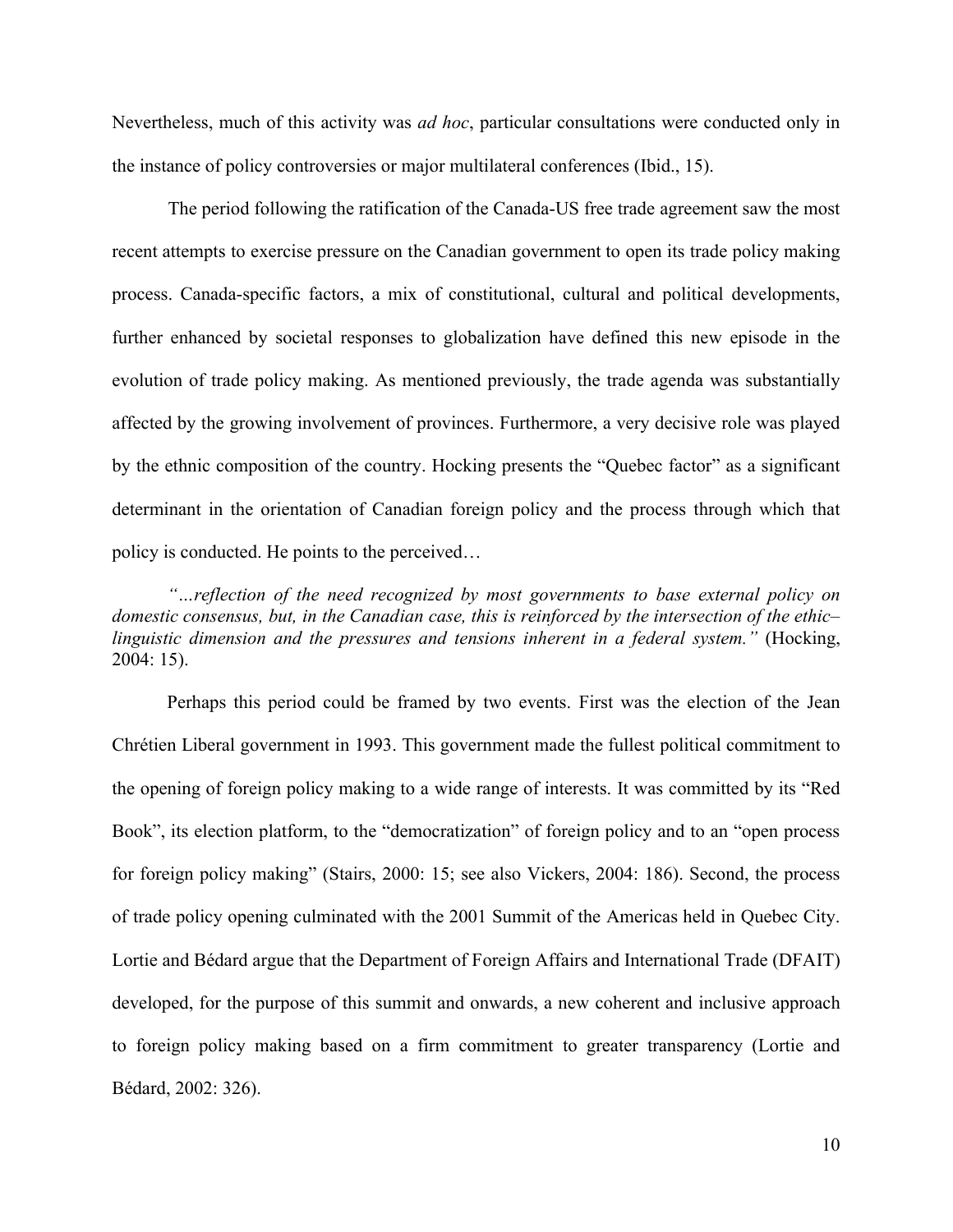The period between these two events was marked, especially, by the 1998 negotiations of the Multilateral Agreement on Investment (MAI) and the 1999 WTO Ministerial Meeting in Seattle. Many agree that the controversy surrounding both negotiations created a new wave of pressure on governments to open trade policy making to the general public. In the case of the MAI negotiations the critics pointed to little public awareness of the details of the agreement. When the draft of the agreement leaked, it caused outrage among global NGOs. The MAI appeared to establish a new body of universal investment laws which would severely dilute national laws on environmental protection, regulation of labour standards, and human rights. Not dissimilar to the case of the MAI, in Seattle public opposition arose against WTO policies of free trade.

While some identify these last two events as providing the original impulse to the change of direction of many governments to greater openness in the making of their trade policies, Stairs argues that from the Canadian point of view these instances of public opposition represented a new phase on a continuum of development rather than a dramatic innovation in itself (Stairs, 2000: 15). However, it is safe to say that the collapse of the MAI negotiations (1995-1998), which were chaired by the Canadian Minister for International Trade Sergio Marchi during its final conference in Paris, had substantial impact on the Canadian approach to trade decision making. Determined to avoid similar failure in the upcoming WTO ministerial meeting in Seattle, Marchi initiated a wide-open consultation process as part of general preparations. Access to information and transparency of the process were supposed to dispel the anxieties of potential critics. Consultations started in September 1998, one month before the final collapse of the MAI negotiations. The agenda of the public consultations included issues related to the World Trade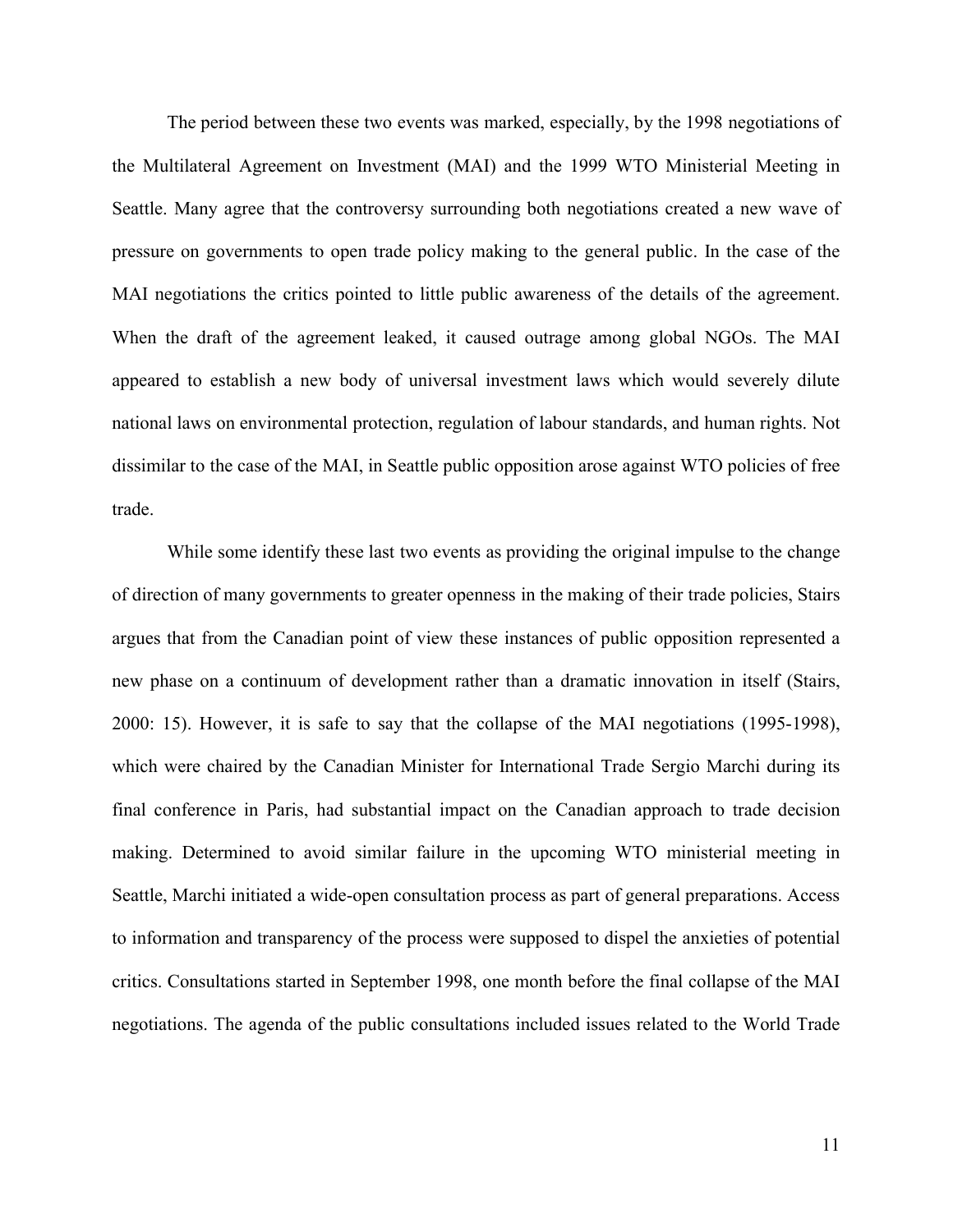Organization (WTO) as well as to the proposed Free Trade Agreement of the Americas (FTAA) (Stairs, 2000: 17-18; Dymond and Dawson, 2002: 28-29).

The results of the consultations were reflected in a number of recommendations for the future conduct of trade negotiations. It was suggested that in addition to the specialized economic interests, the consultation process should include non-business civil society groups. Moreover, it was suggested that the consultation process should be more continuous than before. In particular, this meant that consultations with the NGOs and other private sector interests should not be conducted only during the early phases of policy development, but also over a time-frame that would include the process of negotiation and then implementation. In addition, it was suggested that interest groups should not have access only to parliamentarians, but also to the executive branch of government. Lastly, one of the recommendations suggested that the Canadian government should promote reform of international institutions, such as the WTO, aimed at creation of formal relations with non-business civil society groups (Stairs, 2000: 19).

The Canadian government incorporated many of these recommendations in its strategy for the WTO ministerial meeting in Seattle. During the preparatory phase, it conducted many consultations across Canada with the general public and interested specialists. At the bureaucratic level, it enhanced cooperation of various government departments. It extended consultative activities of the Department of Foreign Affairs and International Trade to the agricultural sector. New SAGITs such as the Agriculture, Food and Beverage SAGIT were created. In addition, transparency of the process, access to information, as well as assistance to interest groups with registration for the meeting, were promoted through government internet websites and various publications. (Ibid., 20-25)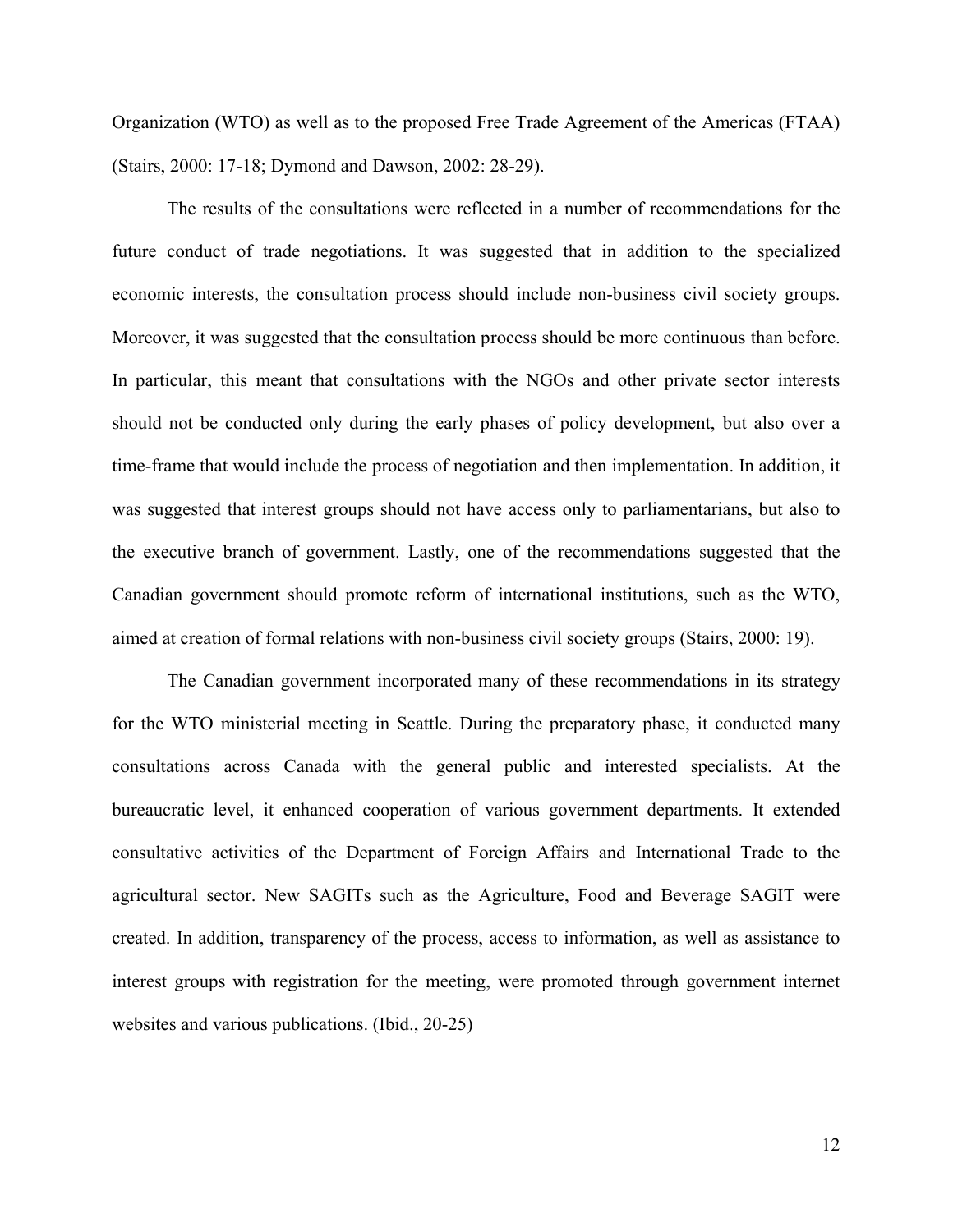The preparation for the Seattle ministerial meeting did not end these elaborate consultative activities. Representatives of business and NGOs were to some extent incorporated into the delegation itself. Even though the Canadian delegation experienced problems with organization of the consultation process and especially with clashes of interests among its members, Seattle set a precedent for trade policy making in Canada. Most of the innovations in the consultation process have become a part of the permanent trade policy making institutional structure. The new priority DFAIT gave to the consultation process was reflected in the establishment of the Trade Policy Consultations and Liaison Division (Stairs, 2000: 25-38). The ITAC has been reorganized and replaced by the Team Canada Inc. Advisory Board. Its role remained largely unchanged and it consists of providing counsel on trade policy and market access questions as well as trade and investment promotion (Dymond and Dawson, 2002: 27). SAGITs were adjusted in the membership to incorporate greater representation from labour, environmental and other interests (Stairs, 2000: 25-38).

Finally, the changes in trade policy making culminated with preparations of the Summit of the Americas in 2001. Canada as the hosting country took the summit as an opportunity to showcase its democratic values and to take the first step toward establishing a tradition of openness and transparency in the summit process. This approach was a direct reaction to the high profile role civil society groups had acquired in decision making regarding economic questions. The Canadian government adopted a coherent and inclusive approach. The approach was coherent by emphasizing the importance of democratic institutions, a rule-based system to manage globalization at the regional level, promotion of quality education for all, respect for workers' rights and the environment, enhancement of effective social policies, and promotion of cultural diversity. Considering the various levels of development of the countries in the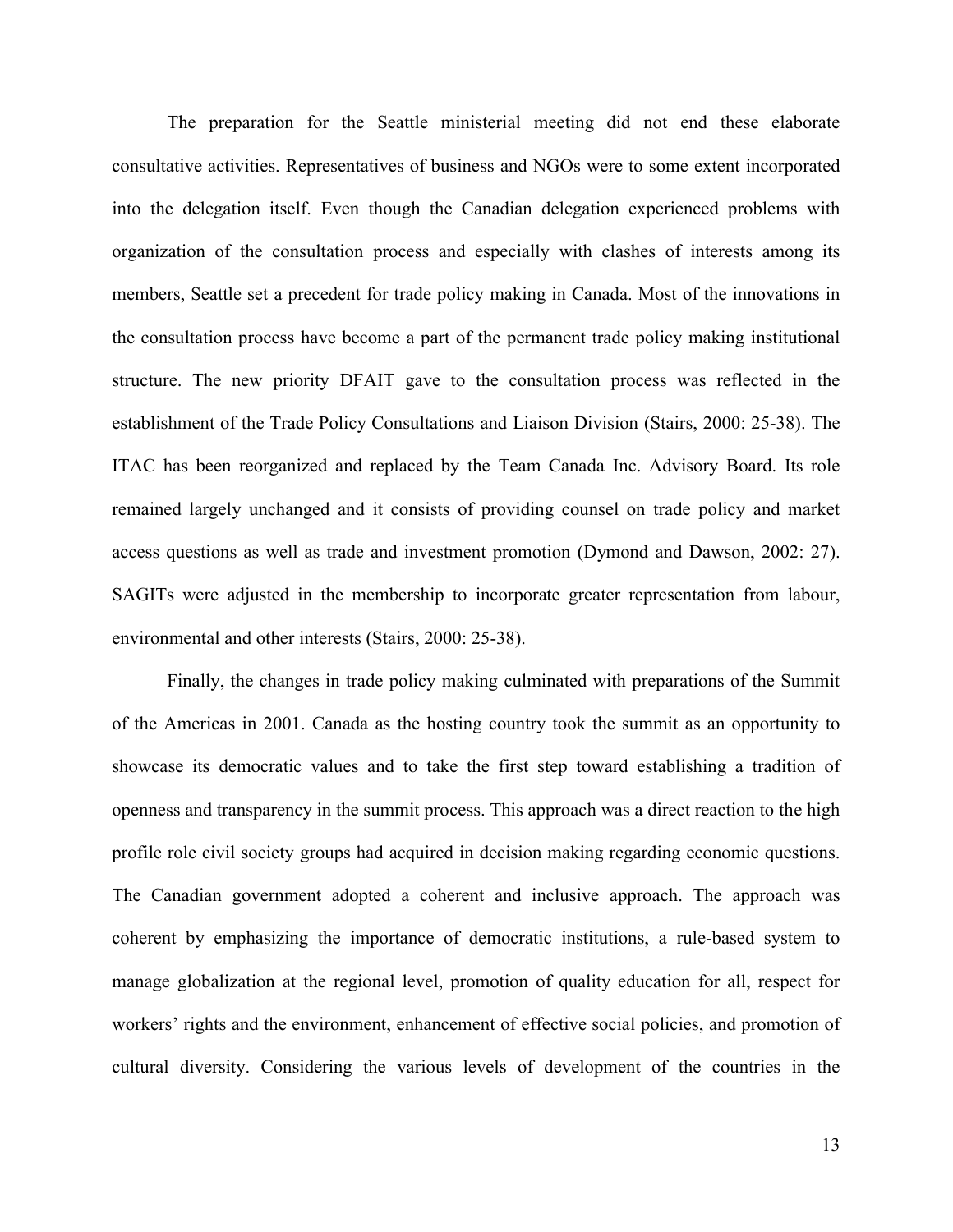hemisphere, this was not an easy task. To achieve it, Canada together with the countries of the hemisphere had developed a coherent and balanced programme of hemispheric co-operation comprising the political and social aspects of regional integration (Lortie and Bédard, 2002: 326- 328).

The inclusiveness of the approach rested in promotion of participation by citizens' groups, not just at the summit but also in the preparations leading up to it. For example, in February 2000, Canada's permanent representative to the Organization of American States took the initiative, as chair of the Special Committee on Inter-American Summit Management, to open committee sessions to civil society. In the year preceding the summit, the committee served as the hemisphere's primary mechanism for civil society consultations. During the summit, persistent efforts by Canada's Minister for International Trade convinced other trade ministers agree to publish the draft of the FTAA agreement. The main communication channel between the governments and the public became the Committee of Government Representatives on the Participation of Civil Society (Ibid., 328-333).

The changes that happened in 1990s and the beginning of the  $21<sup>st</sup>$  century, primarily the extension of the trade policy making process to include representatives from labour, environment, and human rights groups, have resulted in creation of a "multistakeholder model", as Brian Hocking calls it. He argues that the main motive behind these adjustments was to counter growing opposition to the goals of free trade. This model aims to enhance consensus in favour of free trade and provide it new legitimacy. Consultations are now conducted between government ministries, business groups, as well as non-business civil society groups. The multistakeholder approach may produce a "crisis of expectations" amongst governmental and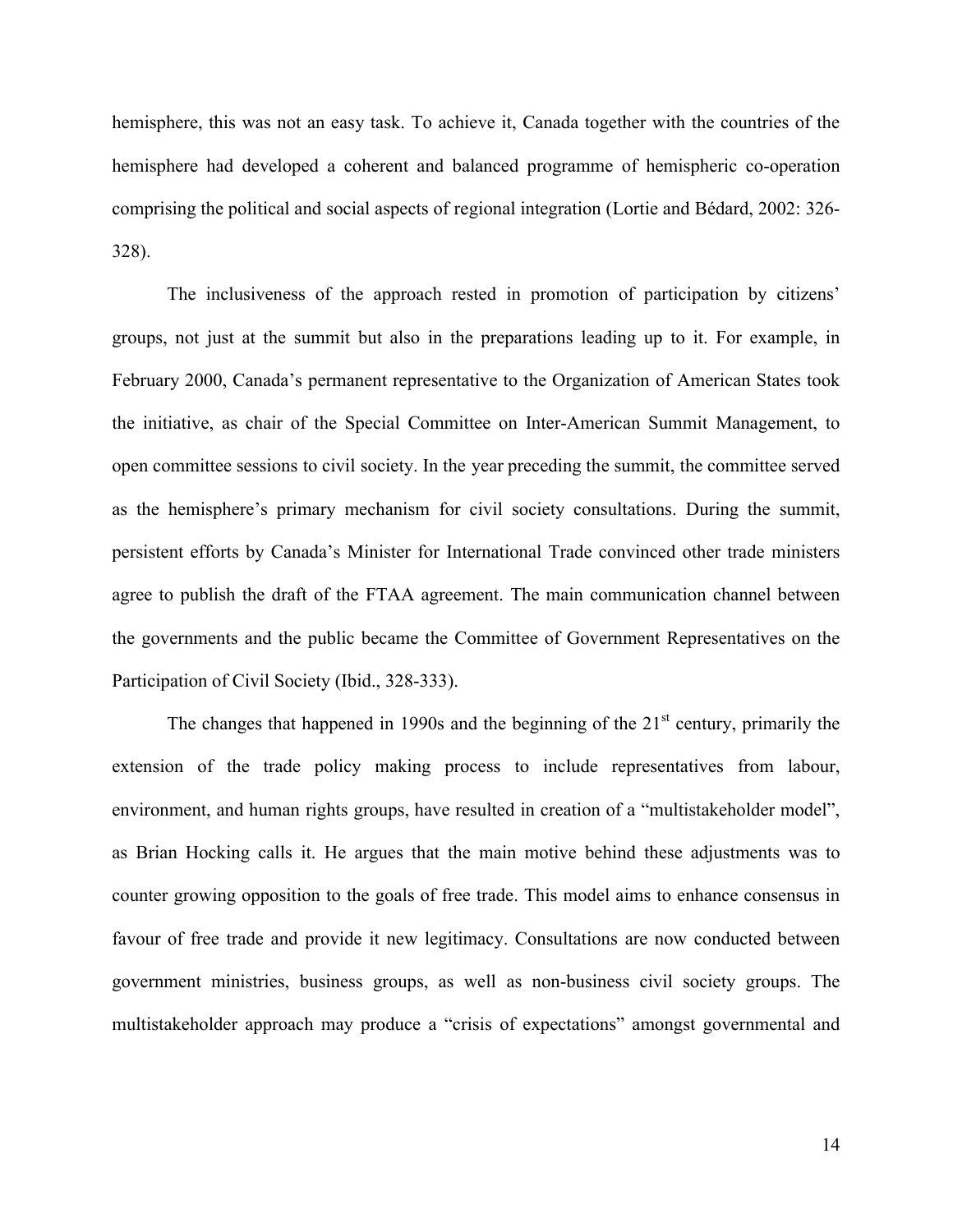non-governmental participants when interest groups' views do not find reflection in government policies (Hocking, 2004: 12-14).

To recapitulate, after a long period of elitist trade policy making, the first opening of the process came with the need to change the ways the Department of External Affairs and National Defence develops policies during Trudeau's government. Academics were asked to show trade officials alternative ways of doing things. However, probably the first serious opening of the process occurred during the Tokyo round of GATT negotiations. Since the trade agenda shifted to include issues falling under provincial jurisdiction, the trade policy making process often had to be adjusted to include the provinces. This was necessary in order to make sure that implementation of future trade agreements affecting their jurisdiction would not be thwarted by provinces. As the trade agenda became more complex, especially when Canada negotiated free trade with the United States, business groups were invited to provide their expertise and participate in the trade policy making process in a formalized way. Having said that, it is not surprising that the rise of global civil society groups and awareness of the general public about international affairs has led to the most recent adjustment of the trade policy making. The belief that non-business civil society groups should have a voice in economic decisions has put pressure on governments to further open the process and initiate consultations with various NGOs. Traces of all these episodes in the history of the trade policy making evolution can be found in the current structure of the process which will constitute the content of the next section of this chapter.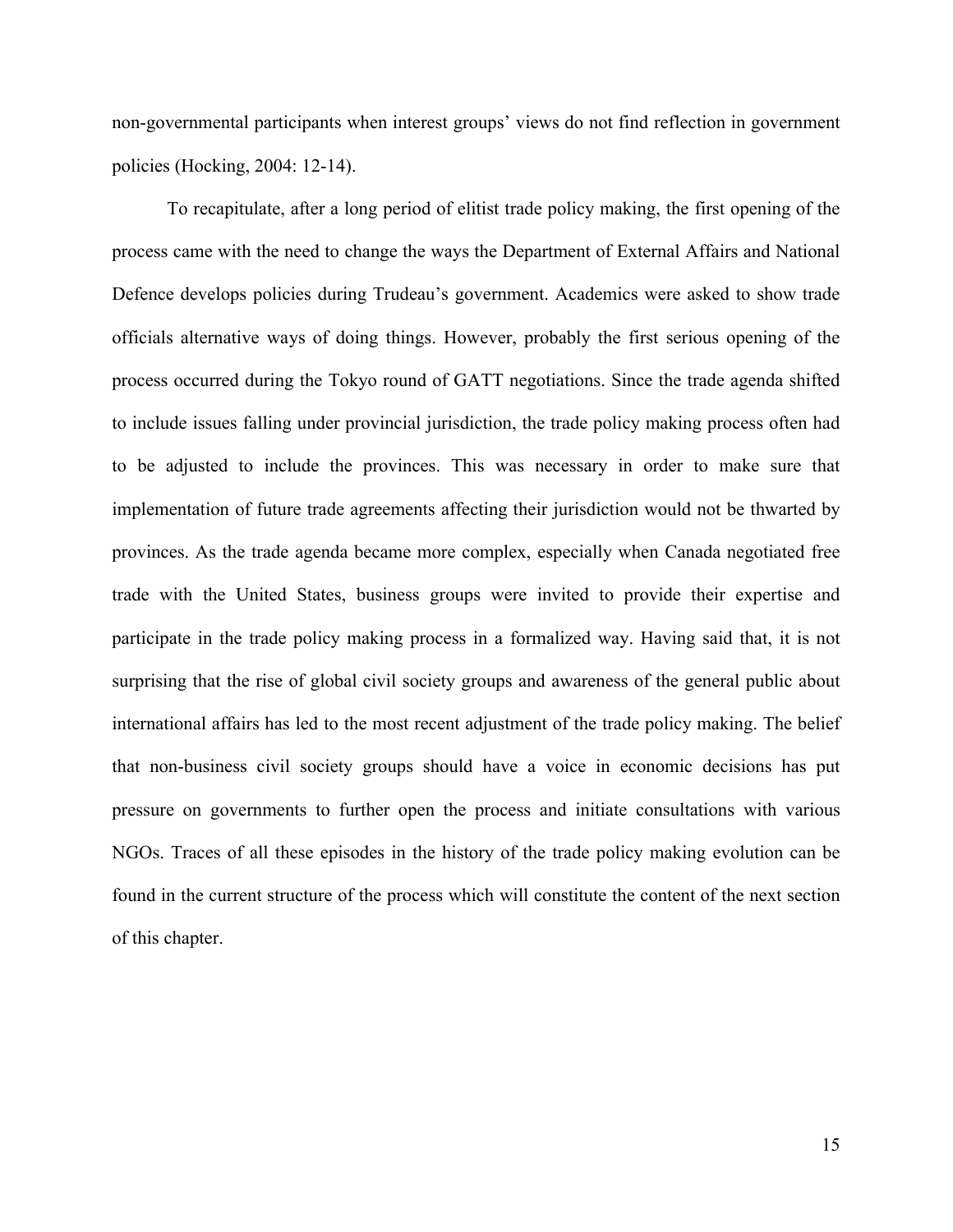#### The Current Structure of the Canadian Trade Policy making

The second section of this chapter is concerned with the current institutional structure of the Canadian trade policy making process. The objective is to present the role of individual participants in the process. The following discussion relies heavily on the work of Denis Ciuriak and the official website of the Department of Foreign Affairs and International Trade.

As noted earlier, executive authority for the conduct of international trade policy in Canada's parliamentary system of government is vested in Cabinet. To obtain Cabinet support for proposed international trade policy initiatives, the Minister of International Trade submits a Memorandum to Cabinet outlining the proposed participation in negotiations, the costs and benefits thereof and an assessment of the various issues and risks involved. The preliminary work to facilitate Cabinet approval is conducted by officials from DFAIT, who consult with counterparts from other government departments and agencies whose interests might be affected by such negotiations (Ciuriak, 2004: 217-218).

As a consequence of the public opposition to trade negotiations in the late 1990s parliamentary committees have become a prominent part of the trade policy process. The House of Commons Standing Committee on Foreign Affairs and International Trade and its Sub-Committee on International Trade, Trade Disputes and Investment have held public hearings on Canada's trade policies, including its priorities within the WTO and FTAA contexts. Similarly, the Standing Senate Committee on Foreign Affairs has also been active on international trade issues, having considered the legislation implementing the Canada-U.S. FTA, the NAFTA, the Agreement Establishing the WTO, the Canada-Israel Free Trade Agreement and the Canada-Chile Free Trade Agreement. In addition, Canadian parliamentarians also regularly participate in the multistakeholder consultations, in roundtable discussions, as panellists and speakers for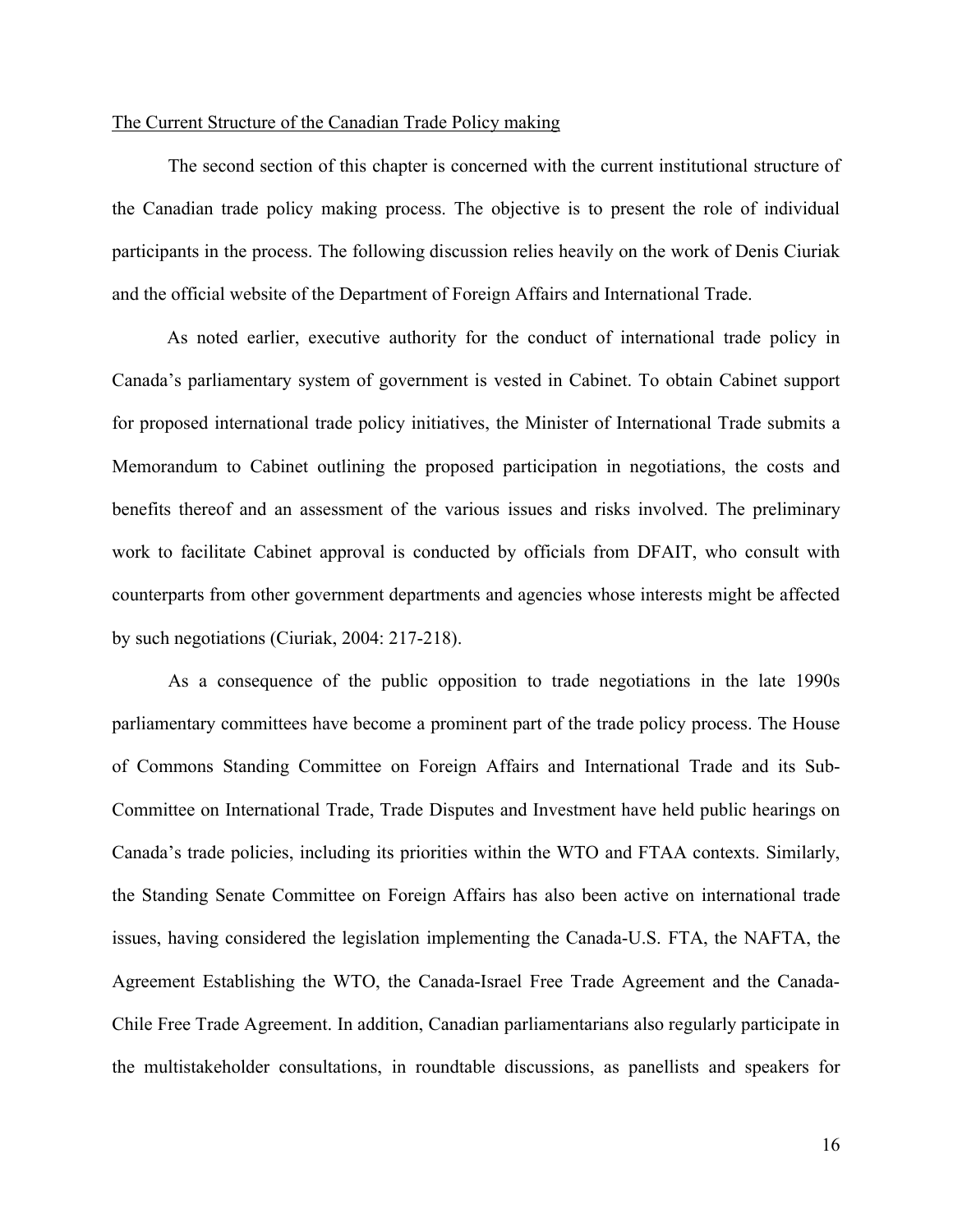information sessions sponsored by industry associations and NGOs, and as advisors to Canada's trade delegations (Ibid., 219-220).

The following trade policy making structures are parts of the permanent consultations framework. The Department of Foreign Affairs and International Trade uses a range of consultative mechanisms to gauge the views of provinces, industry, non-governmental as well as public interest groups and Canadians at large on current trade policy issues.

The process under which Federal-Provincial-Territorial relations has been conducted is known as "C-Trade". Representatives of Canada's provinces and territories meet on a quarterly basis to review trade and broader economic development and to discuss ongoing and newly emerging international trade issues (Ibid., 221).

In consultations with the business sector, the SAGITs and Team Canada Inc, the successor of ITAC, constitute the formal level of trade policy making. The SAGIT consultative mechanism now consists of 12 advisory groups and continues to provide an important source of advice for the government. Each SAGIT includes representation of senior business executives with some representation from industry associations, as well as members of labour and environmental non-governmental organizations, and academia. The Team Canada Inc advisory board provides counsel on trade policy and market access questions as well as issues related to trade and investment initiatives. Its role and scope have remained largely unchanged over the past fifteen years (Dymond and Dawson, 2002; DFAIT 2004).

The Small and Medium-sized Enterprises (SME) Advisory Board on International Trade operates separately from Sectoral Advisory Groups. It is comprised of 20 representatives from small and medium enterprises (SMEs) with an interest in exporting. They are appointed by the

17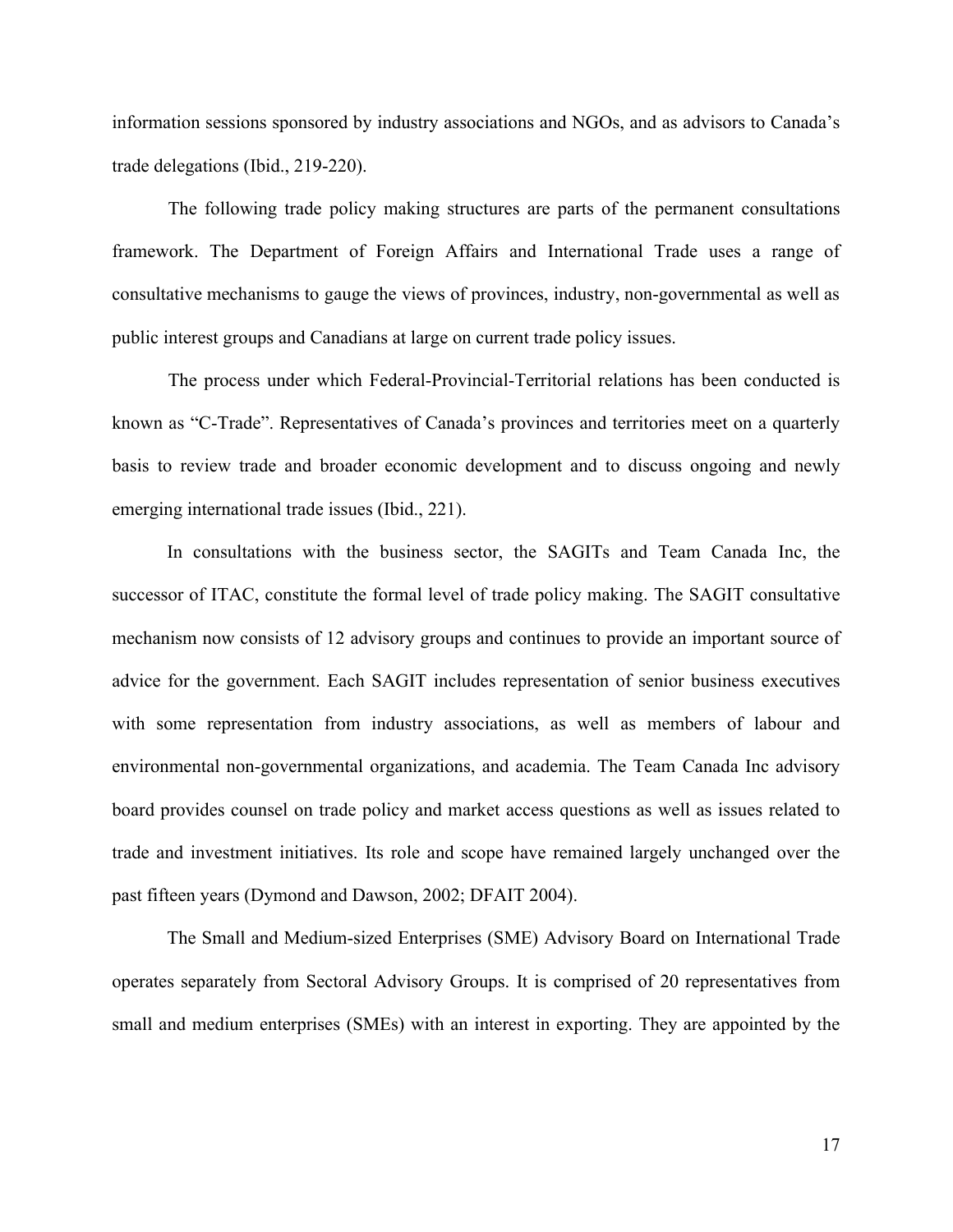Minister of International Trade and they provide advice on issues affecting their companies (DFAIT 2004).

Another body of the Permanent Consultations Framework is the Academic Advisory Council (AAC). Established in 1998 by the Deputy Minister for International Trade, AAC serves to obtain on a regular basis the views of leading experts in economics, law, political science, and other disciplines on trade and other international issues. The views received from these sources are seen as complementary to the input from interest groups and provide a broader, more integrated analysis of ongoing and emerging trade and related social and economic issues (Ciuriak, 2004: 222-223).

In order to open the trade policy making process to the wider spectrum of interests, DFAIT holds periodic information sessions with stakeholder groups to address trade and investment-related issues. Participants include the Minister and the Deputy Minister from time to time, as well as parliamentarians engaged in the issues. In partnership with other government departments and agencies, the Department also coordinates ongoing sectoral consultations over and above discussions within the SAGIT process that cover a range of issues already under negotiation (Ciuriak, 2004: 223; DFAIT 2004)

The formal layer of the Canadian trade policy making process is complemented with various informal programs. The objective of the DFAIT's programs is to achieve the broadest public outreach possible. Department officials participate frequently in informal meetings, seminars, roundtable discussions and similar events conducted across Canada. These provide opportunities for in-depth and issue-specific discussions/debates on policy concerns with business and industry associations, NGOs and public interest groups, and the academic community (Ciuriak, 2004: 223-224).

18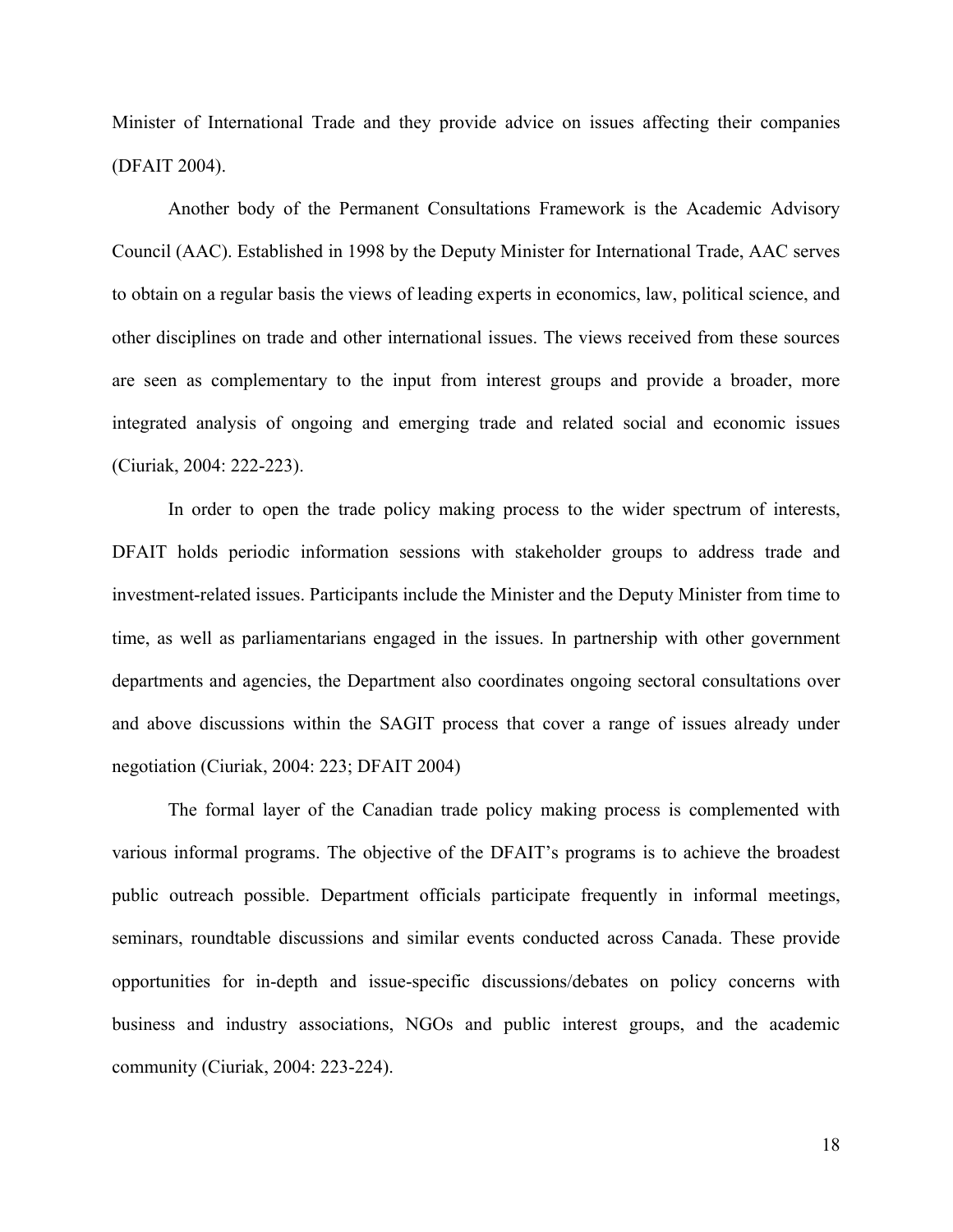#### Chapter 3

## Research Aim and Method development

While the first adjustments to the trade policy making process to include provinces and business groups were motivated by the need to ensure implementation of trade agreements and to gather technical information, the most recent changes stemmed from the need to provide the process new legitimacy (see Hocking, 2004: 8). Even though the opening of the process to new actors from the late 1990s on has helped to restore its damaged legitimacy, as witnessed by the growth of public support for free trade agreements from 61 percent in 1999 to 71 percent in 2004 (Ciuriak, 2004: 224), the process, according to critics, suffered from different deficiencies. Dymond, Dawson, Hocking, and Ciuriak offer several propositions on how the Canadian trade policy making process with a multiple stakeholders functions that identify a number of problems in the process when an attempt is made to reconcile interest groups' views. The fact that the authors identify malfunctioning in the process would not represent a problem if these propositions were not so often contradictory. Thus, the objective of this research is to shed light on the participation of interest groups in the process. This chapter takes the first step toward that goal by presenting these propositions. It examines individual propositions and points to the contradictions between them. Having done that, this chapter formally states the thesis' research aim, sets out research questions and explains the method for achieving the research aim and answering the research questions. In addition, the chapter introduces interest groups that were interviewed, and provides the reason for their selection.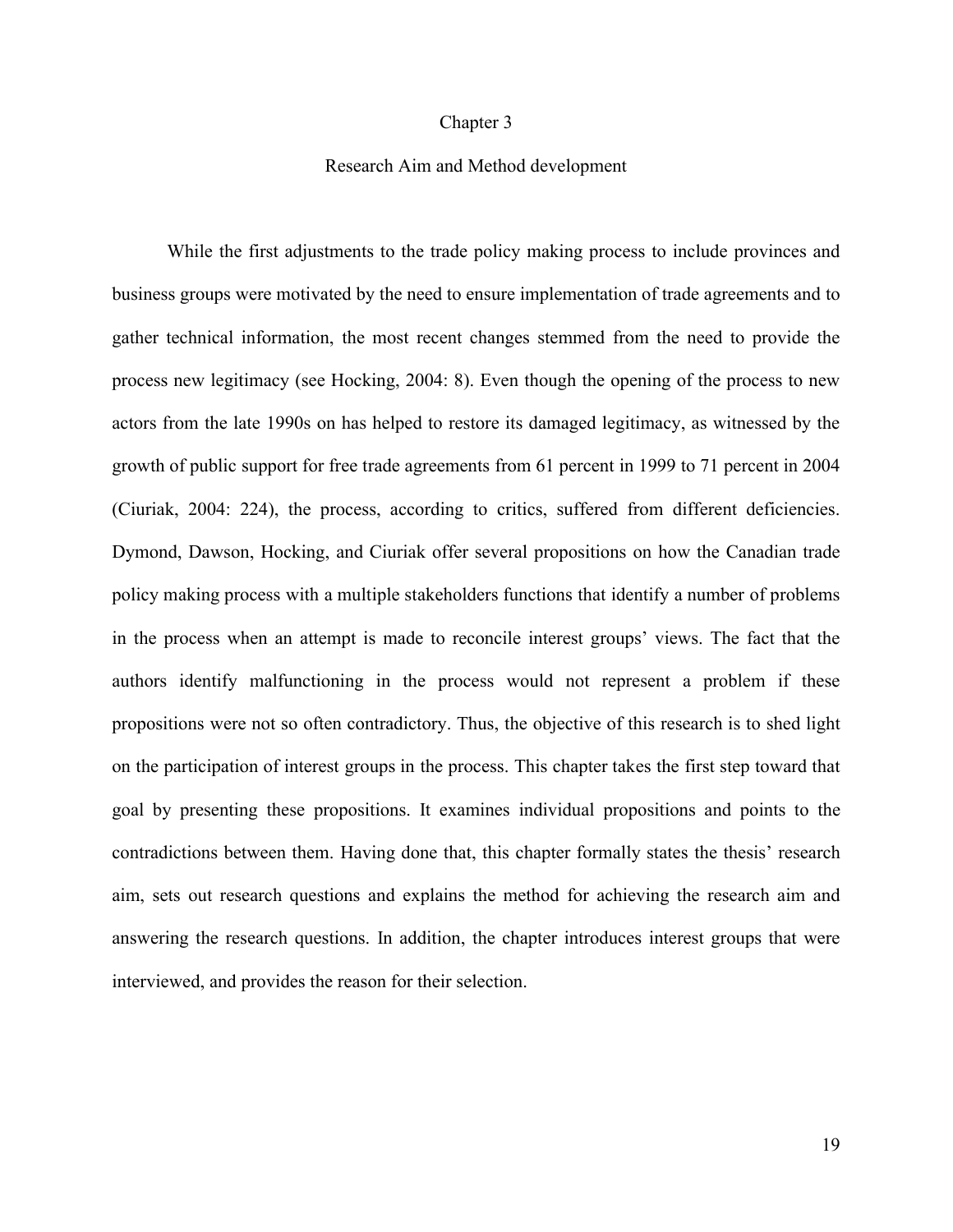#### **Propositions**

The following four propositions represent existing evaluations of the functioning of the Canadian trade policy making process after its extension to include representatives of nonbusiness civil society groups (e.g. labour, environmental, and human rights groups). The main objective of the presentation of these propositions is to point at contradictions among/between them.

## **Proposition 1**

In their assessment of the new consultation process, Dymond and Dawson point to the finding that the opening of the trade policy making process has brought mixed results for individual participants. They observe that those groups

*"…with existing ties to the government or those considered as part of the trade establishment (private sector, business, and technical specialist) claim to have experienced positive results in helping governments fine tune negotiation positions. Those groups [including non-business civil society groups] who reject the fundamental economic growth premise of trade liberalization find the process of dealing with bureaucrats frustrating because the officials are, of necessity, constrained from entering into debate about the merits of government policy or the need for a fundamental change in direction"* (Dymond and Dawson, 2002: 29).

#### **Proposition 2**

Interestingly, in a presentation to the Centre for Trade Policy and Law, William A. Dymond [alone] put the evaluation of the functioning of the consultative process quite differently. Not only does he admit that peripheral stakeholders (i.e. non-business civil society groups) are frustrated when governmental officials seem deaf to their demands for policy change, he also emphasised that core stakeholders (i.e. business groups) are frustrated about standing in line to be heard (Dymond, 2002).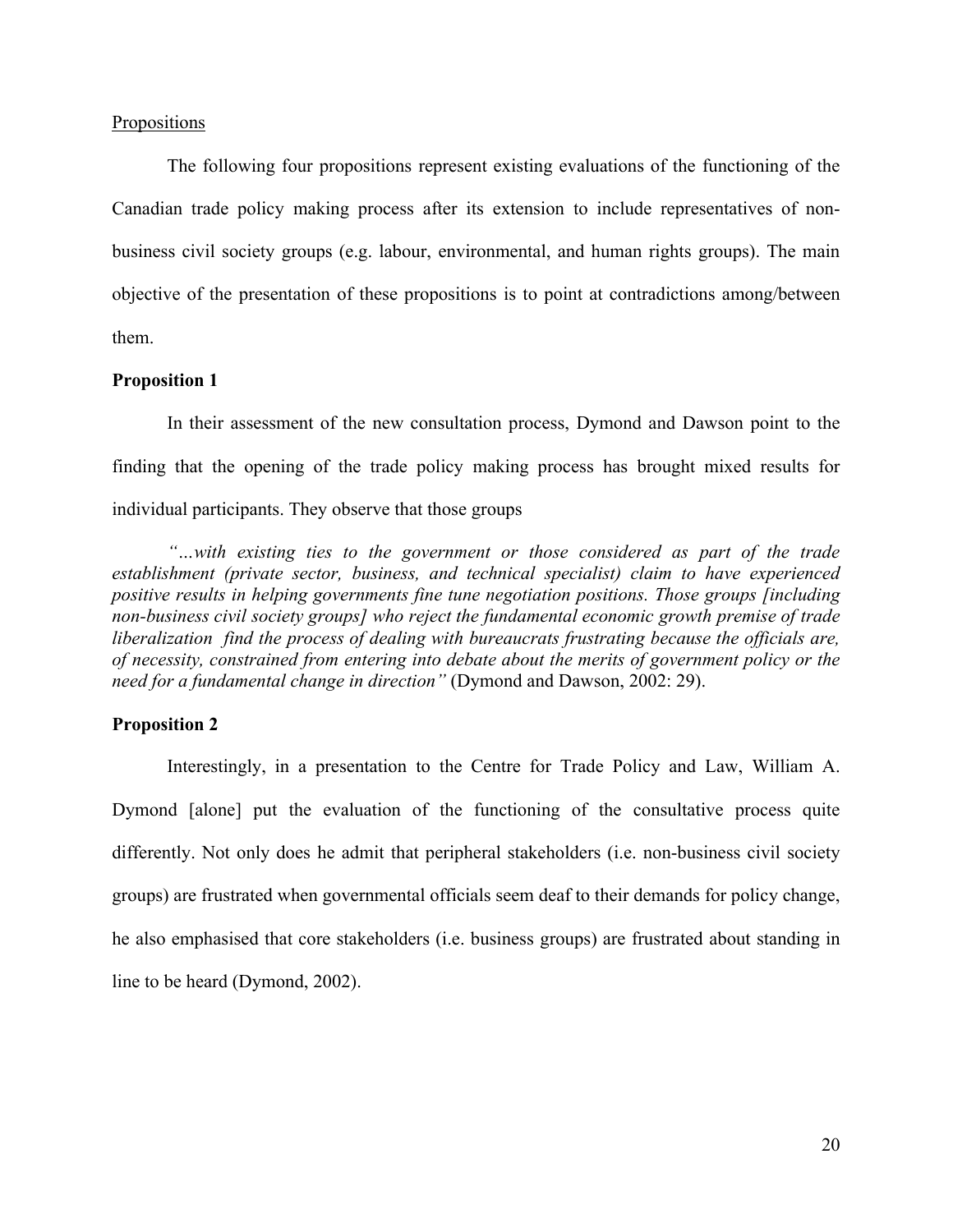## **Proposition 3**

A very essential proposition by Brian Hocking is that the attempts to redefine the role of older consultative mechanisms, such as the SAGIT system in Canada, provide a breeding-ground for institutional tensions. He states that:

*"…the redefined "club" system brought together policy makers and business people in a closed environment with rules and procedures that ensured the old ethos of the club model was sustained, albeit with a wider cast of players. Moreover, it ensured that consultation was focused on participants in broad agreement on the goals of trade policy, if not on specific issues"* (Hocking, 2004: 22).

The relationship described, of course, has changed by the expansion of membership to nonbusiness NGOs (non-business civil society groups). Hocking argues that, from the viewpoint of one DFAIT trade specialist, this represents a more general tendency for business to "retreat" from trade policy, because "trade policy is not primarily about them" (Hocking, 2004:22). The question then is whether, in fact, this expansion led to the government's concentration on the demands of non-business civil society groups, and consequently to a retreat of business from trade policy making.

#### **Proposition 4**

Ciuriak contends that with the implementation of the Canada-US Free Trade Agreement and its successor, the North American Free Trade Agreement, as well as of the Uruguay Round of multilateral trade negotiations that brought into being the World Trade Organization, a substantial amount of Canada's trade was effectively liberalized. As a result, the overall interest in trade negotiations by the business community, which had previously been an important driver of trade policy, noticeably declined in Canada as it did elsewhere (Ciuriak, 2004: 214). Furthermore, Ciuriak observes that the increase in the number of voices has the effect of diluting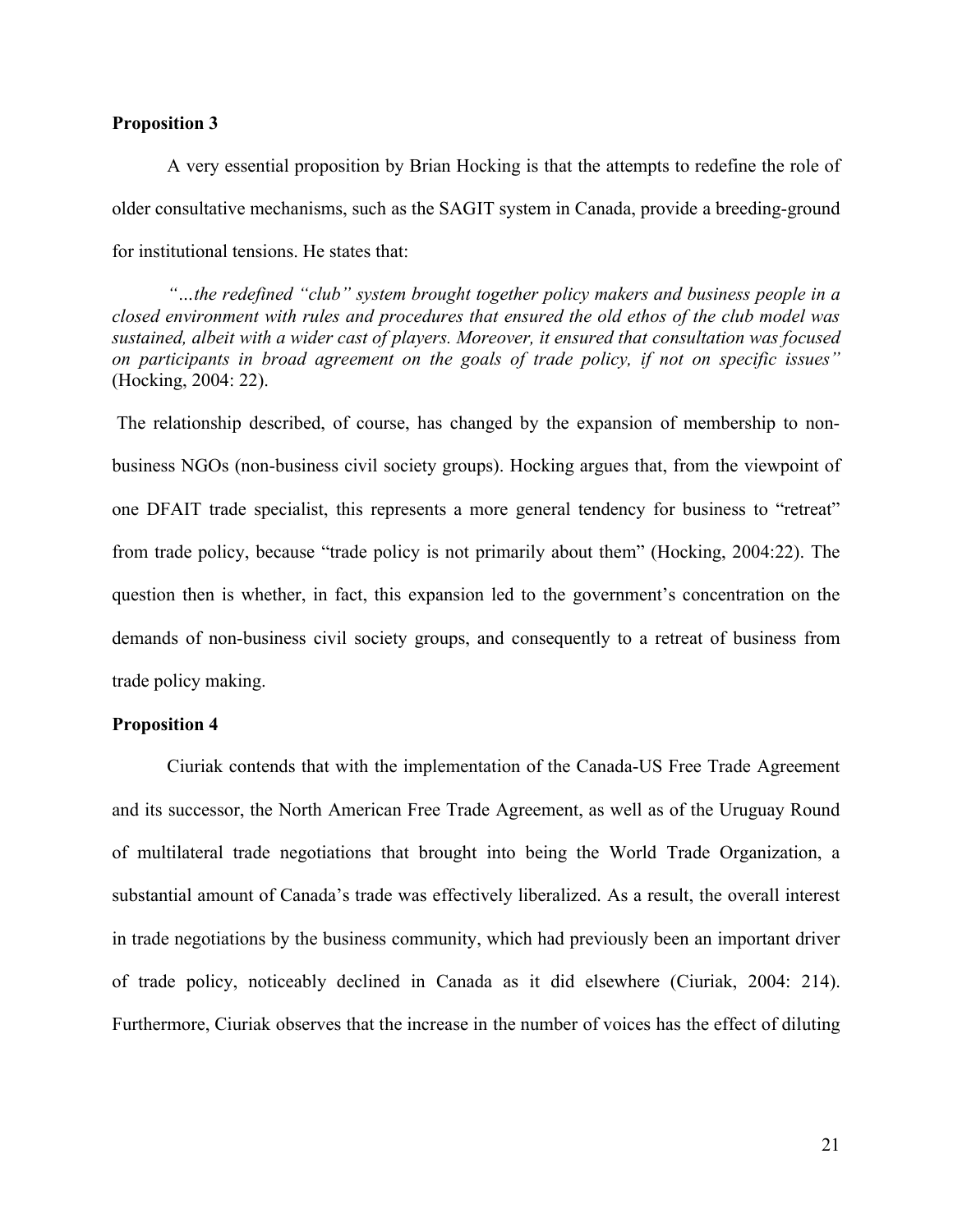the influence of any particular voice. He explains that groups holding views which do not find obvious reflection in government policy can feel disenfranchised from the process (Ibid., 223).

#### Propositions Disaggregated

The propositions presented above aimed to describe how existing actors in the trade policy making process, such as business groups, responded to the extension of the process to include consultations with non-business civil society groups. Simultaneously, the aim of the propositions was to shed light on how non-business civil society groups, newly recognized stakeholders, managed to position themselves within the process. Above all, the reciprocal impact of the presence of business and non-business civil society groups on participation in the process is of particular interest to the authors (i.e. Dymond and Hocking). In addition, Ciuriak explains a new trend in the behaviour of business groups in the process brought by the liberalization of Canada's trade.

In order to be able to clearly distinguish what information the propositions include, individual arguments are summarized. One learns that:

### Proposition 1

- 1) Business groups experience positive results in helping governments fine tune negotiation positions.
- 2) Business groups are considered to be part of trade establishment and have existing ties to the government.
- 3) Groups that reject the fundamental economic growth premise of trade liberalization find dealing with bureaucrats frustrating.

22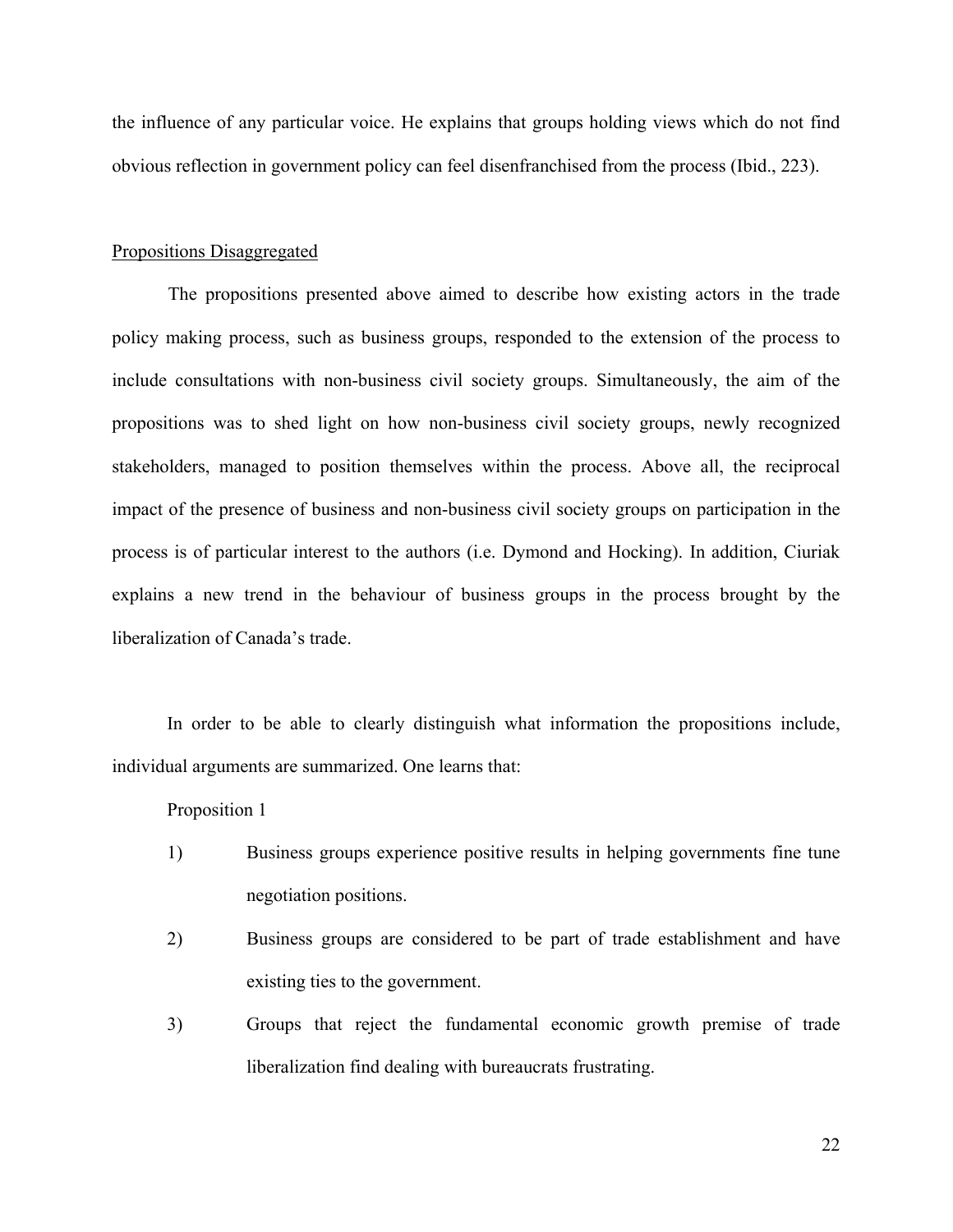# Proposition 2

- 1) Non-business civil society groups are frustrated with the functioning of the process due to the perceived impossibility of making government reflect their proposals.
- 2) Business groups are frustrated about standing in line to be heard, because of the government's need, now, to also listen to non-business civil society groups.

## Proposition 3

1) Business groups feel that the government now pays more attention to demands of non-business civil society groups and this leads to a more general tendency for business to "retreat" from trade policy making, because "trade policy is not primarily about them".

### Proposition 4

- 1) Conclusion and ratification of a number of international trade agreements has led to effective liberalization of Canada's trade. This has resulted in the declining need of business groups to engage in trade policy making.
- 2) The increase in the number of voices in the trade policy making process has resulted in the dilution of any particular voice.
- 3) Groups that hold views which do not find obvious reflection in government policy may feel disenfranchised from the policy making process.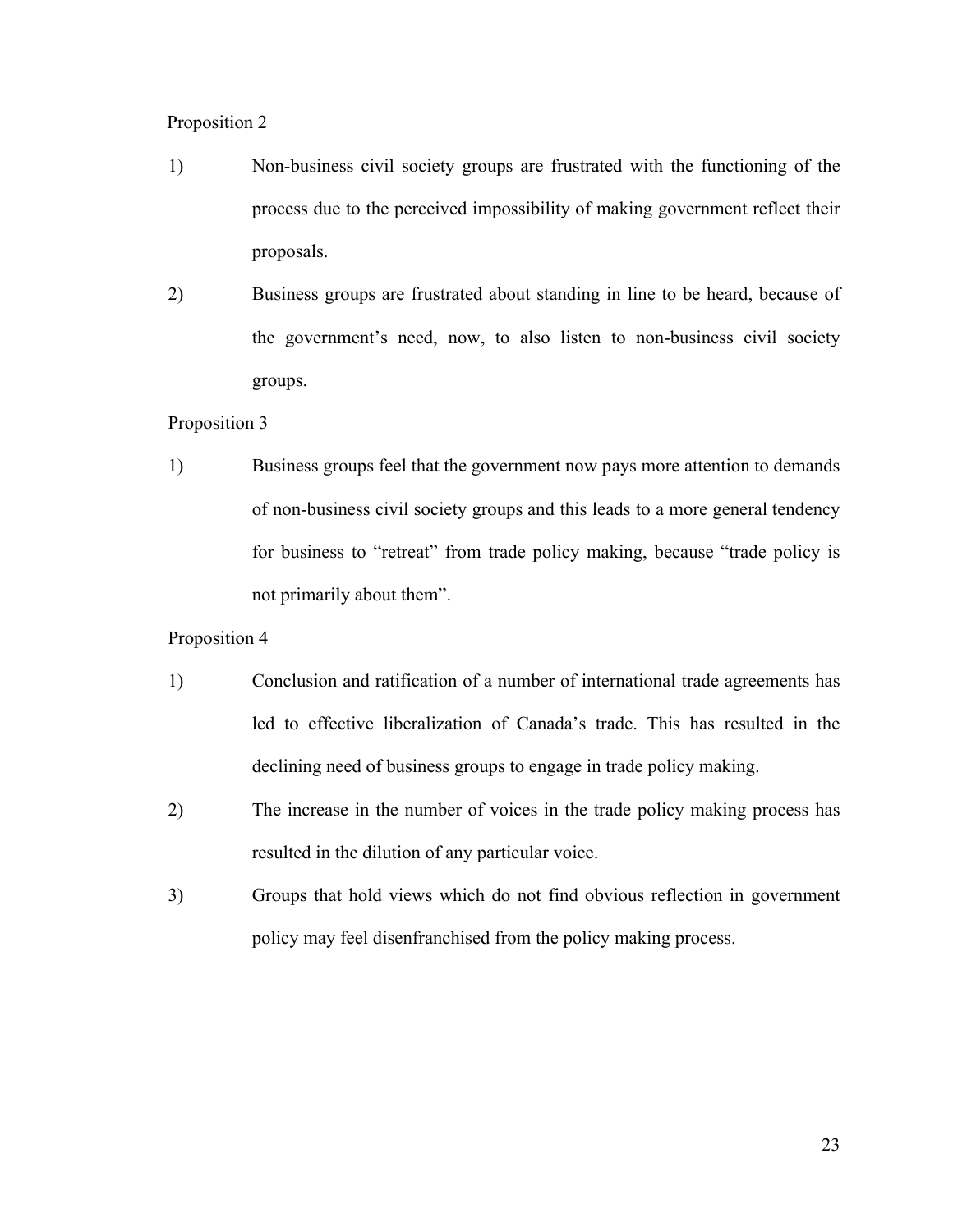#### Contradictions between Propositions

Having disaggregated the individual propositions, it is now possible to proceed to compare them. At first sight, it is evident that many of the statements are contradictory. I argue that it is possible to arrange the contradictions along two lines. First, the propositions disagree about which groups have been affected by the changes in trade policy making. Second, propositions are ambiguous about what lies behind groups' dissatisfaction with the process.

As noted above, individual propositions provide conflicting evidence of who the affected groups are. While the first proposition argues that business groups experience positive results from consultations with the government, and that frustration is felt by the groups that reject the fundamental economic growth premise of trade liberalization, the second proposition identifies both business and non-business civil society groups as frustrated. The third proposition, however, contends that it is, in fact, only the business groups that find the new process frustrating, implying that non-business civil society groups receive more attention from the government. Finally, the fourth proposition implies that dissatisfaction can be found on both sides. However, by claiming that trade liberalization has led to the decline of interest of business groups in trade policy making, it suggests that the new composition of the actors in the process did not affect the behaviour of business groups in the first place.

Also, explanations of the causes of group dissatisfaction with the functioning of the process do not provide a coherent picture. The first proposition implies that non-business civil society groups feel disadvantaged in comparison to groups which are considered to be a part of the trade establishment. Non-business civil society groups may see trade officials as biased against policy proposals which challenge the proposition that trade liberalism leads to growth. On the other hand, the second proposition identifies business groups as frustrated with the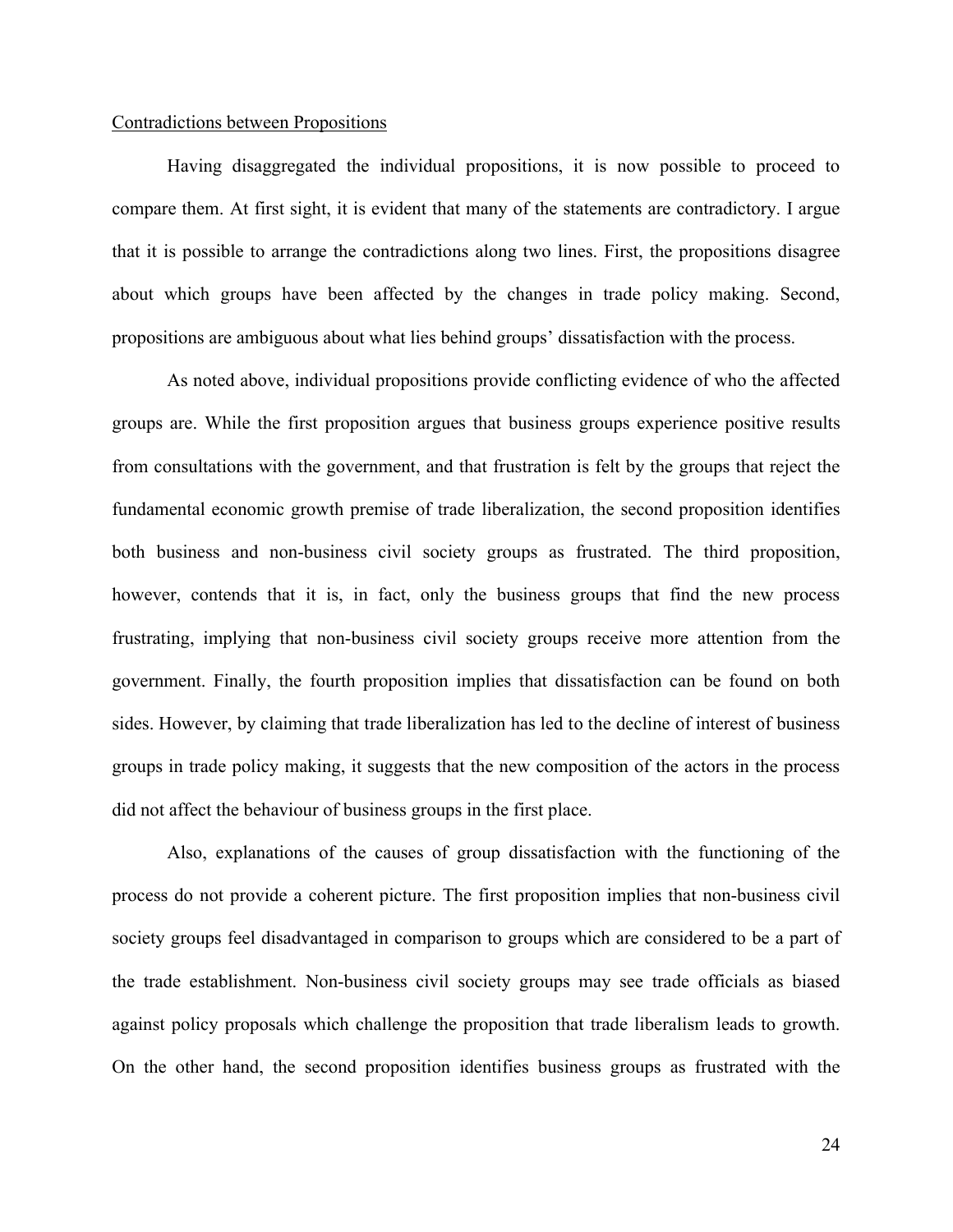process. This time, the argumentation rests on the perception that the increase in the number of voices within the process has resulted in the necessity of business groups to share government's attention with non-business civil society groups. The second proposition agrees with the first one arguing that the main cause of non-business civil society groups' dissatisfaction stems from perceived government reluctance to listen to their demands. In the case of the third proposition, the argument changes entirely. The author implies that business groups are discontent with the amount of attention the government pays to the demands of non-business civil society groups. In fact, they feel that the trade agenda has been sidetracked by issues that are closer to the agenda of non-business civil society groups. This also implies that non-business civil society groups benefit from such a situation. Lastly, the fourth proposition suggests that the main motives behind the changes of business behaviour derive from the effective liberalization of Canada's trade in the past. In other words, Ciuriak observes that increasing liberalization of trade results in a declining need of business groups to engage in policy making. This explanation provides a completely different perspective. While previously factors influencing groups perception of the process were the presence of other interests groups, the process itself, or the government's approach, in the last case, liberalization alone is the main factor in the business decision not to continue participating in the trade policy making process.

#### Research aim

Awareness of these contradictions provided the original impetus for the conduct of this research. Thus, the research will focus on clarification of how business interest and non-business civil society groups perceive their participation in the process in which the Canadian government defines and develops trade policies.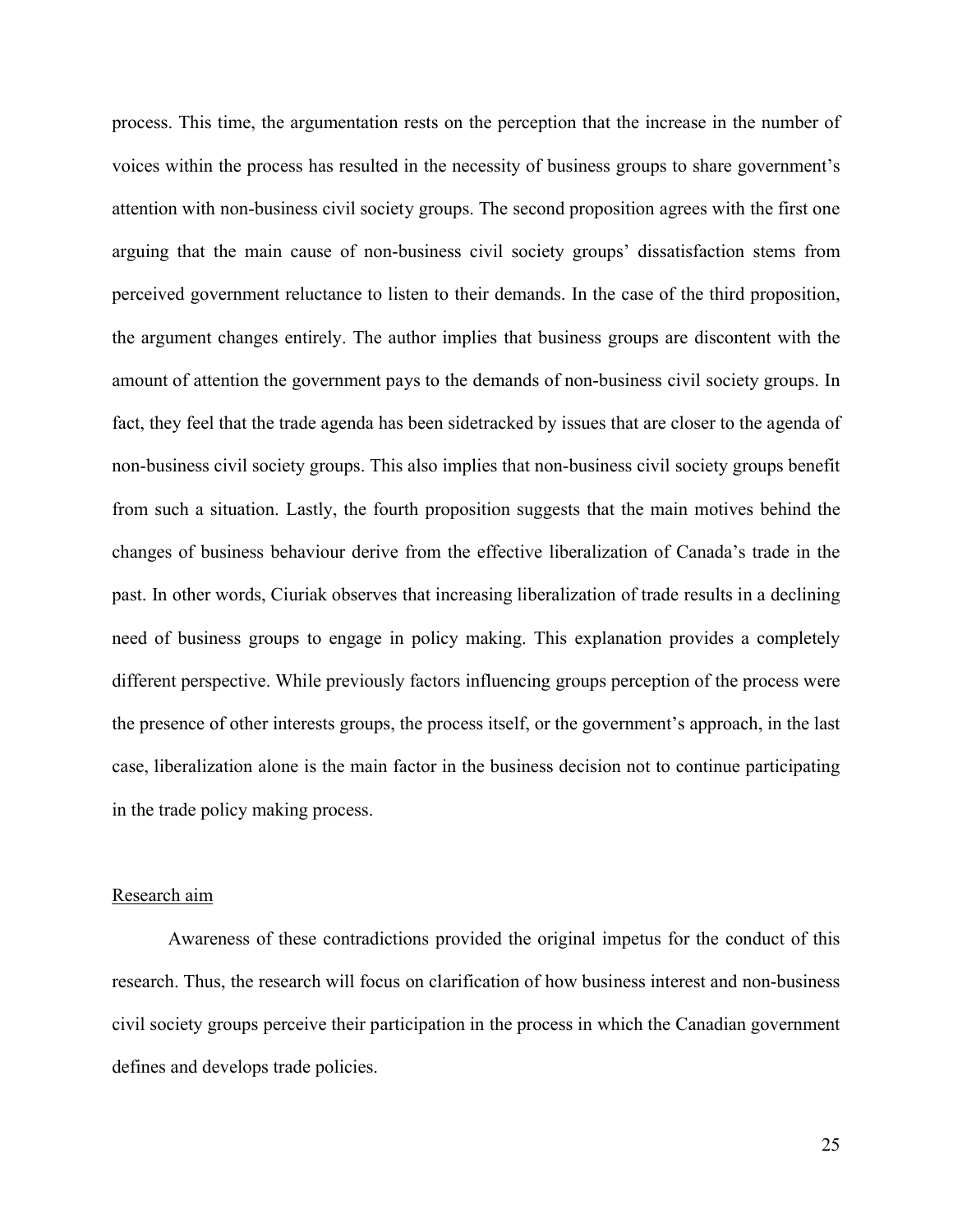As I argued before, the context of Canada's trade policy making towards the European Union is used as a point of departure for this research. The foremost reason for this approach is that, in light of persisting interest from Canadian business to establish free trade with the European Union, some of the arguments made by the authors of the proposition stated earlier in this chapter, such as that business retreats from the process because of its satisfaction with the state of liberalization of Canada's trade, seem unlikely to be true. Nevertheless, the overall objective of the research is to come up with conclusions about Canada's trade policy making as a whole. Hence, the questions constituting the questionnaires used in the interviews with representatives of business and non-business civil society groups are worded in such a way that allows and encourages answers describing the groups' experience with the trade policy making more broadly. Also the interviewees' willingness and often perceived necessity to refer to their overall experience with the trade policy making process, when asked about particular issues related to Canada's trade policy making towards the EU, have allowed me to draw conclusions about the broader process.

The aim of the research is to answer questions arising from the ambiguity and contradictions found in the existing literature. To achieve this aim I look at participation of business and non-business civil society groups within the process more closely. In fact, the research will seek answers to three questions: why, where, and how do business and nonbusiness civil society groups engage in trade policy making. First, the research will try to inquire "why" groups decide to engage in or disengage from the trade policy making process. Second, the question "where" addresses the institutional environment, in which interest groups carry out their political actions. Therefore, the question "where" is meant to inquire how the Canadian government institutions affect participation of business and non-business civil society groups.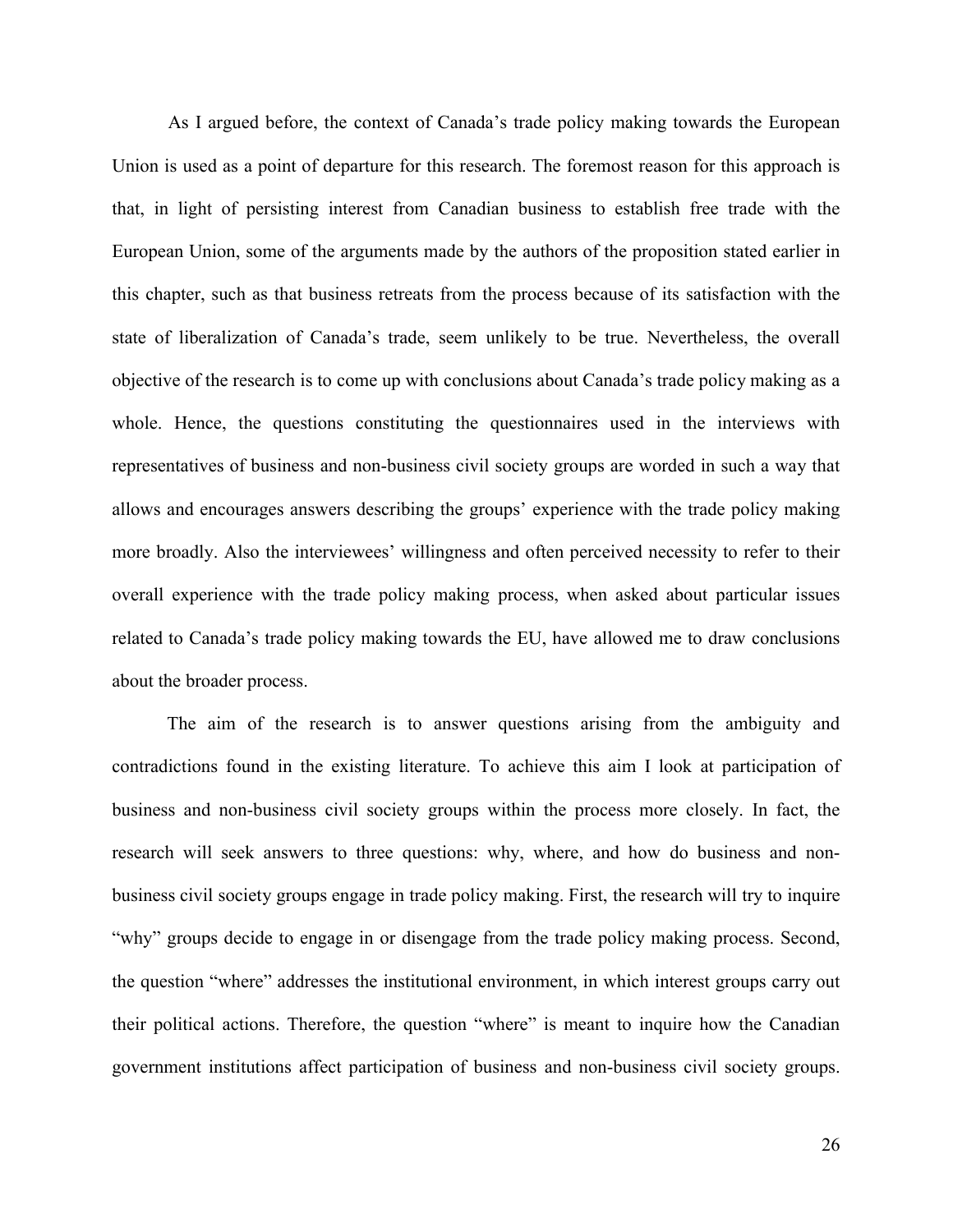Third, the question "how" will focus on the strategies Canadian business groups use to achieve their policy goals and particularly on whether or how these have changed because of the extension of the trade policy making process to new groups. It is important to note that the question "how" will be included only with respect to business groups. Since my primary aim is to find out about possible changes in group strategies as a result of the extension of the trade policy making process to non-business civil society groups, posing this question to representatives of non-business civil society groups, newcomers in the process, would be irrelevant because the trade policy making process previously involved only business groups. The questions posed to the representatives of all interviewed groups will seek answers about the groups' experience with the process in the time period between the formal extension of the process to non-business groups (i.e. after the 1999 WTO Ministerial Meeting in Seattle) and the time when the interviews were conducted (i.e. summer/fall 2008).

As a result of this extensive research, the study contributes and extends our knowledge of the functioning of trade policy making in Canada from the perspective of interest groups. At the same time, as the result of my effort to clear up the contradictions between individual propositions, I come up with a new, more accurate interpretation of engagement of interest groups in Canada's trade policy making process.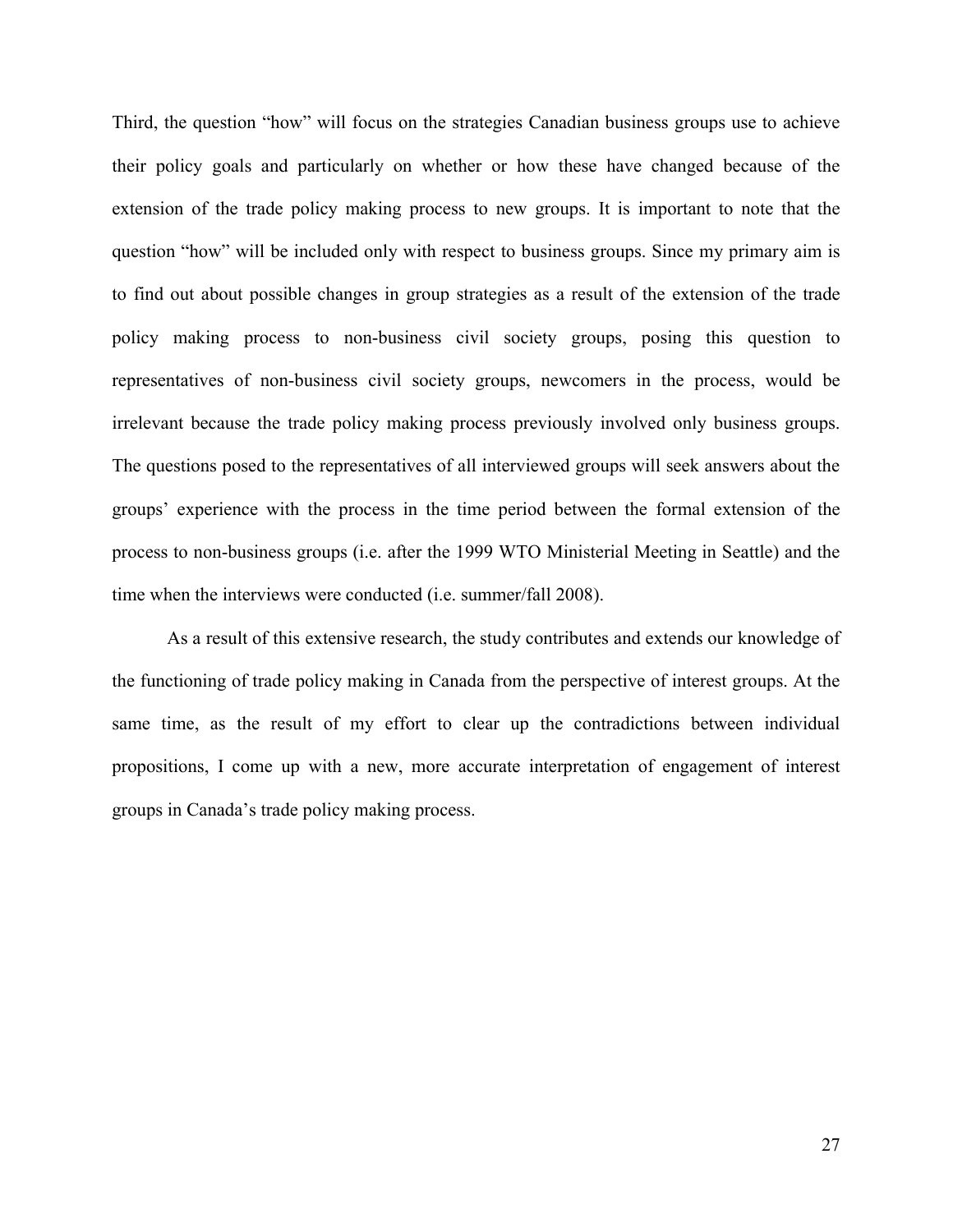# The Research Questions

- 1) What motivates groups to enter or exit the Canadian trade policy making process?
- 2) How do Canadian government institutions affect participation of groups in the process?
- 3) What are the group strategies to achieve policy goals, and particularly have these changed because of the extension of the Canadian trade policy making process to new groups?

# Method

Data for the thesis were generated through the use of questionnaires designed to elicit responses from two representatives of business lobby groups and two non-business civil society groups. Each of the representatives of the interest groups had been given a copy of the questionnaire some time before the interviews took place, so that they could familiarize with the individual questions. The interviews were conducted on the phone. The results of the interviews were recorded in the form of written notes.

The design of the questionnaires and the selection of the questions are largely based on various interest group theories, which will be examined in the next chapter. The construction of the questionnaires was aided by insights based on these theories. The questionnaires consist of three main parts. Each of these parts addresses one of the research questions. The first part consists of questions based on theories which seek to answer why groups enter and exit the trade policy making process. The second part includes questions derived from theories which seek to explain what the impact of government institutions on group behaviour is and vice versa. The third part consists of questions derived from theories concerned with explaining how groups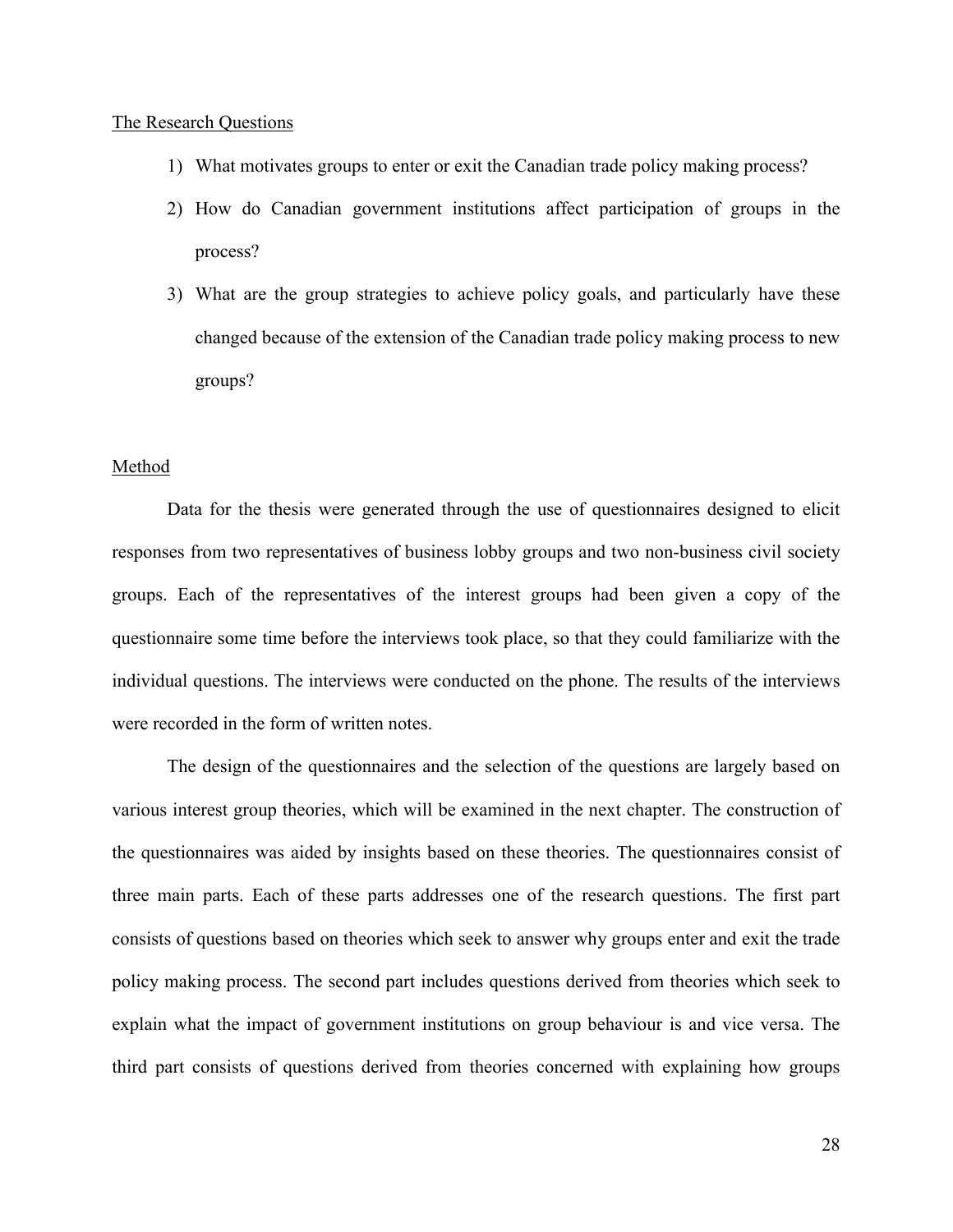select strategies and how these change over the course of time. Questionnaires for non-business civil society groups do not include this part. Instead, I present them with some of the arguments provided by business groups during interviews with them. In addition, questionnaires include a part that asks about groups' position towards propositions extracted from existing literature and stated in the beginning of this chapter.

### Interviewed Interest Groups

1

The primary criterion for selecting the two business groups was to ensure that corporate membership of at least one of the groups would include the widest possible range of businesses. This would increase the likelihood that the group's views reflected the views of the mainstream. Therefore, the well-known Canadian Council of Chief Executives (CCCE), which represents some 150 leading Canadian corporations<sup>1</sup>, seemed like the best candidate.

In the statement of its goals the CCCE argues that "Canada is a prime beneficiary of trade and investment liberalization*,* and North America will continue to dominate Canada's trade and investment flows. This degree of dependence reinforces the need for our country, as part of its strategy for managing North American integration, to offer strong and consistent support for multilateral institutions and processes and to pursue complementary regional and bilateral strategies, especially in Europe, Asia and Latin America." The CCCE actively supports establishment of global market rules in new areas, further integration on the continent by the of the North American Security and Prosperity Initiative*,* the creation of a much broader free trade zone encompassing the entire western hemisphere, APEC's primary objective of achieving free trade and investment in the Asia Pacific region by 2010, and the enhancement of Canada-European Union trade and investment through improvements in shared commercial standards,

<sup>&</sup>lt;sup>1</sup> For the complete list of CCCE's membership see http://www.ceocouncil.ca/en/about/members.php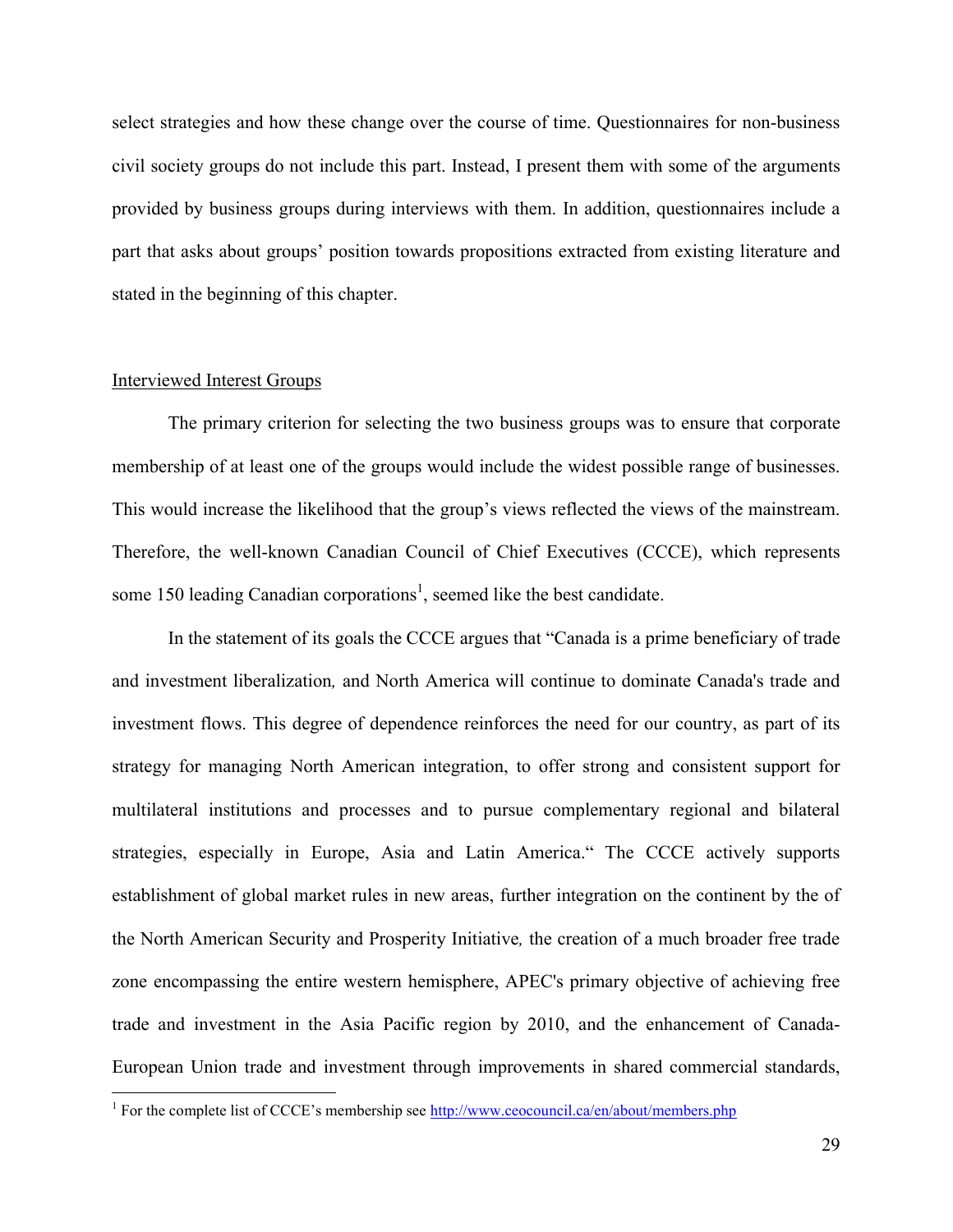regulations, trade in services, investment rules, intellectual property protection and government procurement (Canadian Council of Chief Executives 2009).

Since the research, to some extent, focuses on Canada's trade policy making towards the EU, I decided to address the Canada Europe Roundtable for Business (CERT) as the second group to interview. CERT represents 35 organizations in such sectors as energy, mining, infrastructure, accounting, research, and electronics.<sup>2</sup> Its priority is to promote closer trade cooperation between Canada and the European Union. CERT produces reports evaluating the costs and benefits of trade liberalization between Canada and the EU, and it actively engages in seeking support for this effort (Canada-Europe Roundtable for Business 2009).

When selecting non-business civil society groups, I focused on groups that represent at least some of the following three interests: labour, the environment, and human rights. Particularly, I selected groups well known in Canada. As a representative of labour the Canadian Auto Workers (CAW) was selected. It is the largest private sector union in Canada with over 250,000 members. The Canadian Labour Congress was also addressed, however none of the several attempts to request interviews elicited a response. The CAW, apart from its priority to protect workers' rights and employment, is also involved in a number of other causes. For example, it issues policy statements on social policies such as family policy, education, health and safety, as well as the environment, immigration and refugee policies, and so on (Canadian Auto Workers 2009).

Lastly, I selected the Council of Canadians (CC) for an interview. This group is not only widely known, it is also concerned with a number of issues related to the environment, culture (e.g. the Canadian national identity), public services, transparency of trade negotiations, and so on. The sheer span of its agenda makes it a desirable candidate for questioning.

1

<sup>&</sup>lt;sup>2</sup> For the list of CERT's participating organizations see http://canada-europe.org/en/Membership/index.htm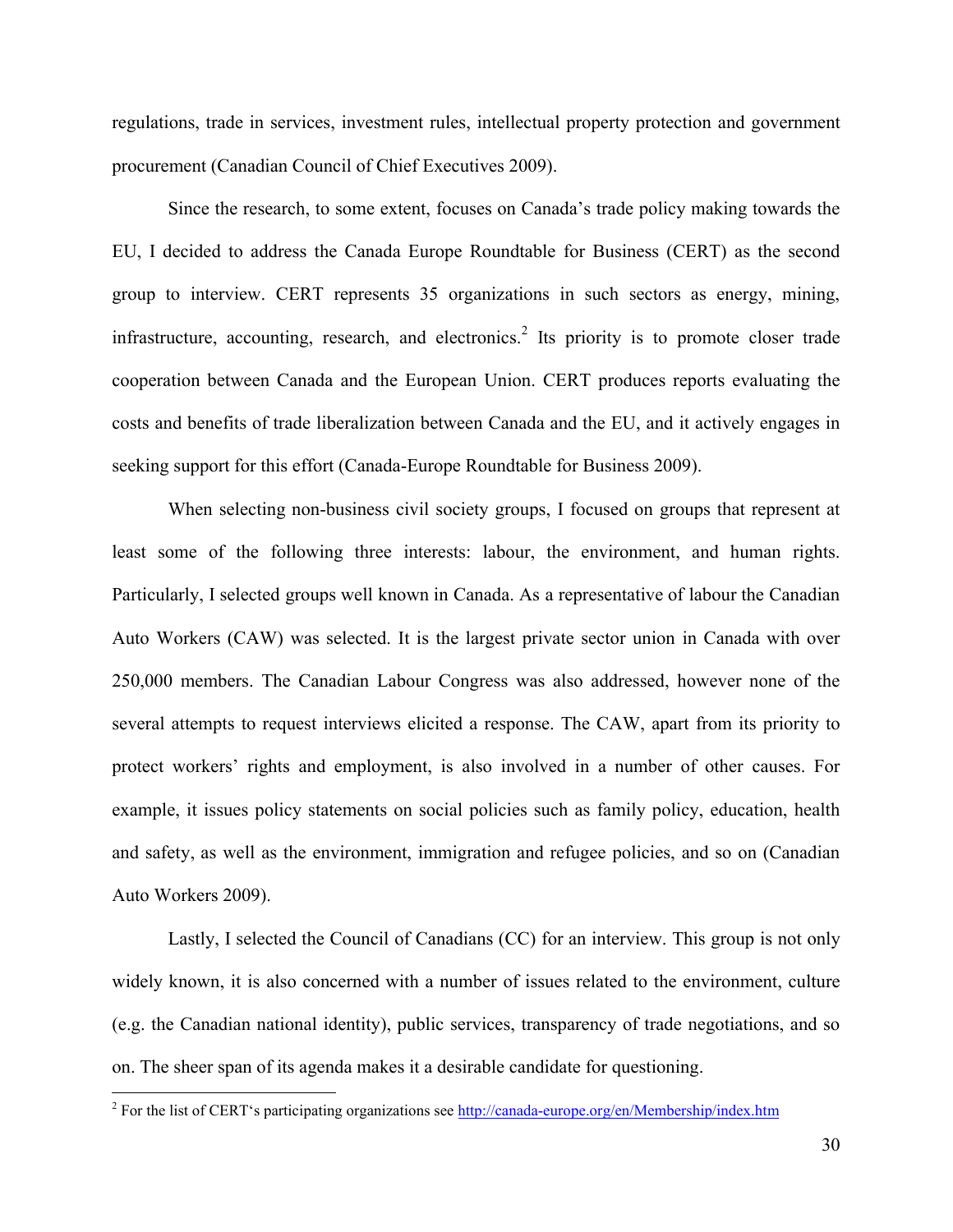It sees itself as a "watchdog" over government and corporations and offers a critical voice on key national issues. It has run citizens' campaigns against cutbacks and changes to Canada's system of public pensions, the proposed mergers of four of the country's biggest banks, and the introduction of Bovine Growth Hormone into the nation's milk supply. It has also worked with groups and individuals across the country to fight the "alarming concentration" of media ownership in Canada. More recently, the Council has launched campaigns to prevent the bulk export of Canada's fresh water and to protect Canada's public health care system from privatization. Since 2004, the Council has focused on fighting deeper economic integration with the United States (Council of Canadians 2009).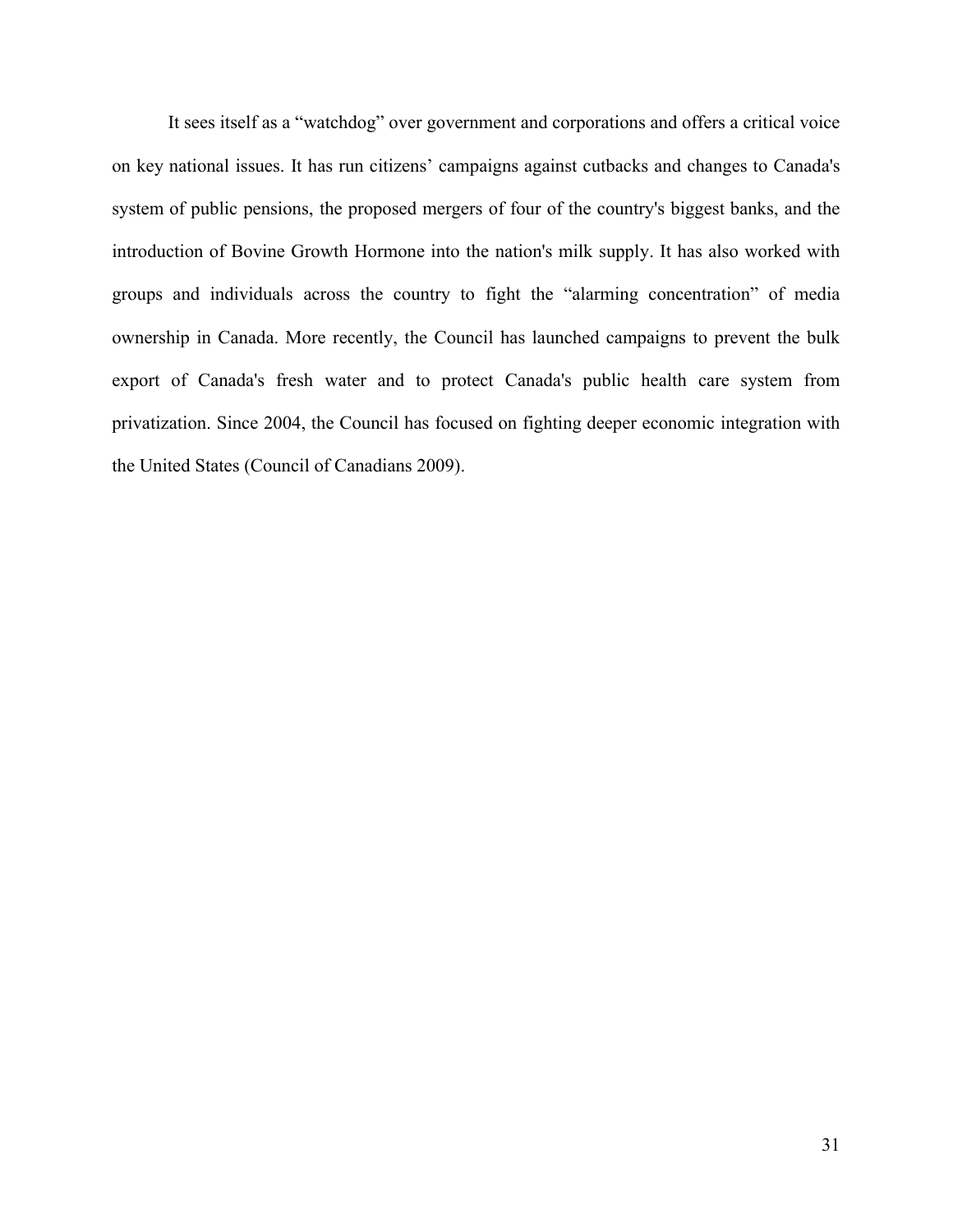#### Chapter 4

Theory

The literature attributes credit for the foundation of the modern group theory to Arthur Bentley. He is especially known for arguing that "there is no group without its interests" as early as 1908 (Olson 1971: 8). However, the work of this perhaps first pluralist had stayed largely forgotten until it was rediscovered in 1951 by David Truman. Truman, himself a pluralist, conceptualized the main features of the theory in his work *The Government Process.* The theory of pluralism also known as "interest group theory" provided fertile soil for other scholars who came up with their own explanations of interest group behaviour. One of the strongest reactions to the pluralist point of view was *The Logic of Collective Action* by Mancur Olson, first published in 1965.

The following more than four decades have seen an abundance of new theories. This time period can be divided into three generations of group theories, each of which embraces a different approach. The first generation, which also includes Truman's and Olson's work, is significant for the sheer diversity of individual group theories. Apart from interest group theory and the theory of collective action, the time produced theories such as public choice theory, transaction cost theory, resource dependency theory, exchange theory, the behavioural theory of the firm, institutions theory, and agency theory.

The second generation of group theories is characterized by attempts to integrate previous knowledge. This approach called "variable theories" aims to provide more accurate understanding of group behaviour by pooling the insights of previously competing theories. One of the leading scholars of this theoretical approach is Kathleen A. Getz. According to her, the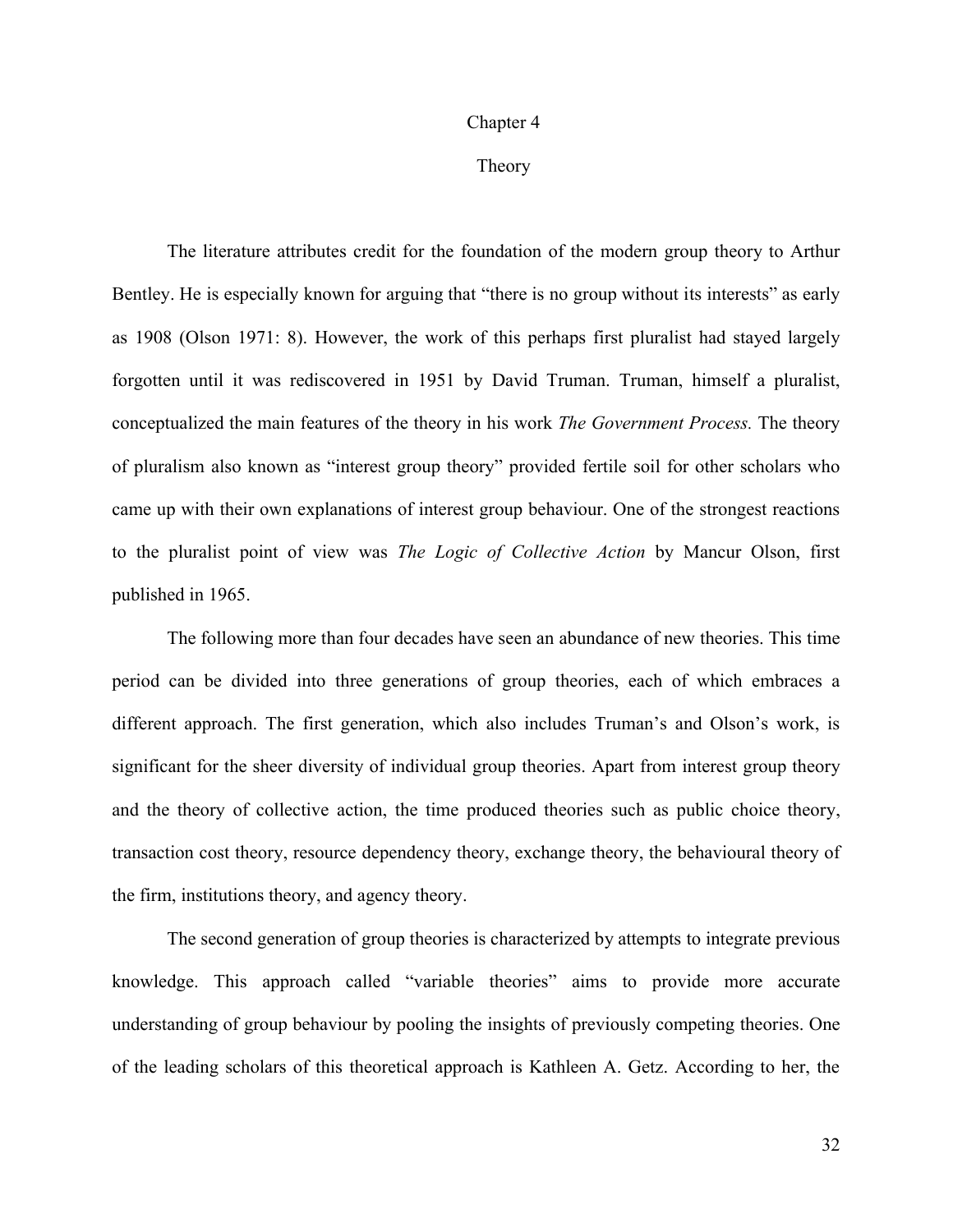added value of this approach lies in the possibility of examining an issue from a multitude of theoretical perspectives (Getz, 1997: 60). Her work, *Research in Corporate Political Action: Integration and Assessment*, will be discussed in this chapter.

The third and the latest innovation, with respect to the research on group behaviour, has been delivered by the protagonists of so called "process theories". Pettigrew, Woodman, and Cameron (2001) assert that process theories examine processes across a number of levels of analysis. Process theories concentrate on the role of imperfect knowledge in decision making of a firm as well as whether there has been a change in political activities of a firm vis-à-vis its historical path (Lamberg et al., 2004: 341).

Although new theories always insist on their superiority, I argue that all research is unique and that it often requires different theoretical approaches. This means that even older theories and approaches may in particular situations be more suitable than their more recent counterparts. Since the theories here are to serve as a source of inspiration for the questions in the questionnaires, the exploration will not differentiate between older and more recent concepts. The primary objective is to underpin the three research questions with theories concerned with the same matter. One or more theories relevant to a research question will help me select and concentrate on factors which may also influence behaviour of groups under examination in this thesis. The theoretical exploration is divided into three parts, each of which addresses one of the research questions. Each part is structured as follows. First, it presents an example of an ambiguity arising from the four propositions stated in the previous chapter that inspired the particular research question. Second, the text elaborates on theories and approaches that deal with the same issues and explains how they could help clarify the situation in the Canadian trade policy making process. Third, a question or questions for the questionnaires are suggested.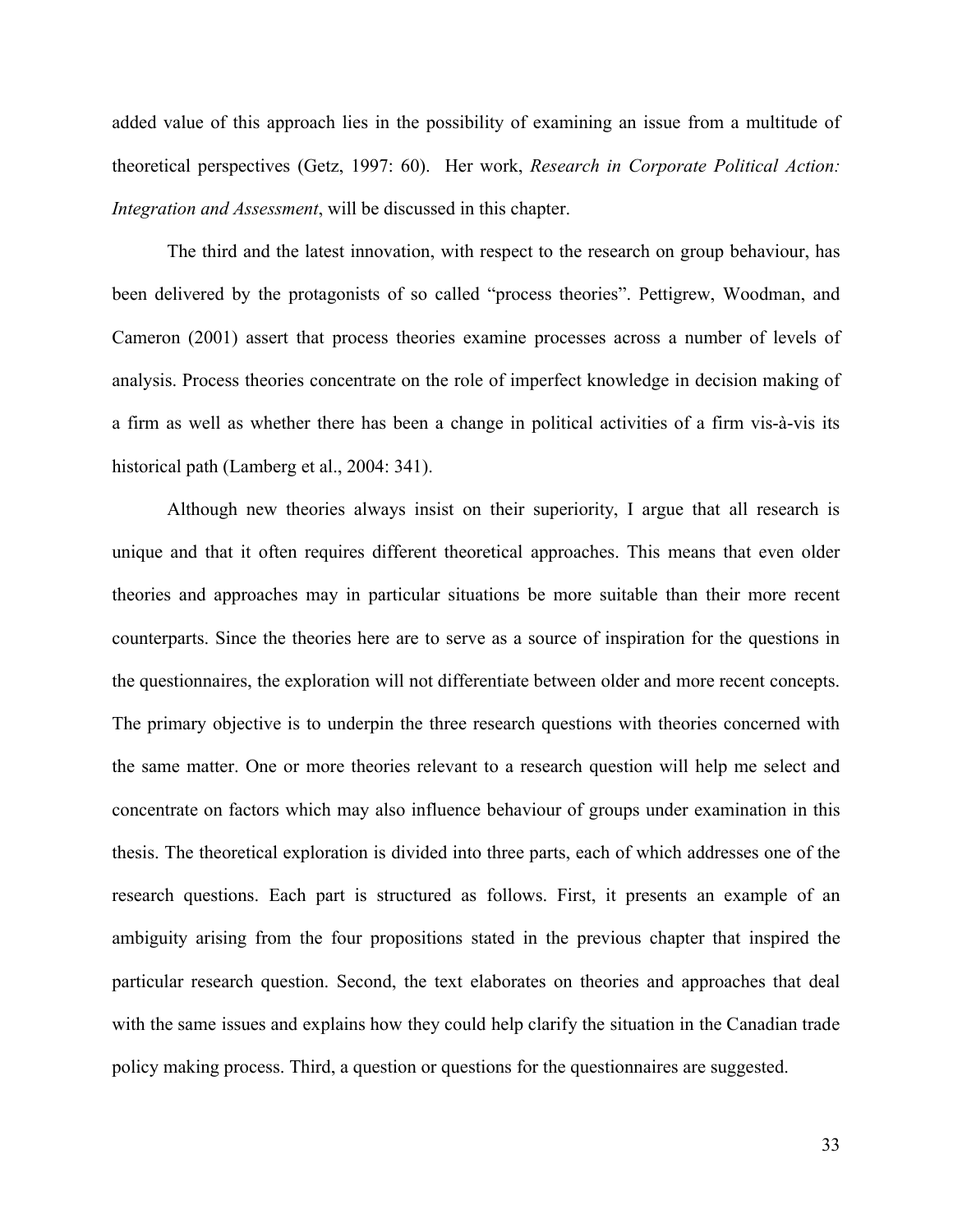### Theories Dealing with Motives

Why groups engage or disengage in trade policy making is the first issue I explore. If, for example, propositions one and four are examined, one can see that their authors put forth two absolutely opposing findings. Whereas Dymond and Dawson claim that business groups are content with their engagement in the trade policy making process and that these groups see their engagement as beneficial, Ciuriak explains that business groups retreat from the process because previous liberalizing trade agreements have made their presence in the process unnecessary. This inconsistency has led me to inquire about the groups' motives for engagement or disengagement in the trade policy making process. In order to construct questions to determine these motives a thorough exploration of group theories is conducted.

Not surprisingly, the question "why groups decide to participate or leave the policy making process" is of predominant concern to many theories. Inclusion of all theories that attempt to explain this subject matter would not lead to a desirable outcome. Therefore, I only select those theories which are relevant to the Canadian context and issues raised by the four propositions.

In order to find answers to the question "why do groups enter and exit policy making", I find the approach proposed by Kathleen A. Getz as the most suitable. As noted earlier, Getz' approach is inclusive. Through the combination of the individual theories, Getz strives to achieve an integrated picture of the possible motives which lead groups to engage in or disengage from a political action. This means that a researched subject can be simultaneously examined by, for example, interest group theory, dependency theory, and the theory of collective action. For the purpose of my research, I combine these group theories: interest group theory, public choice theory, dependency theory, and institutions theory.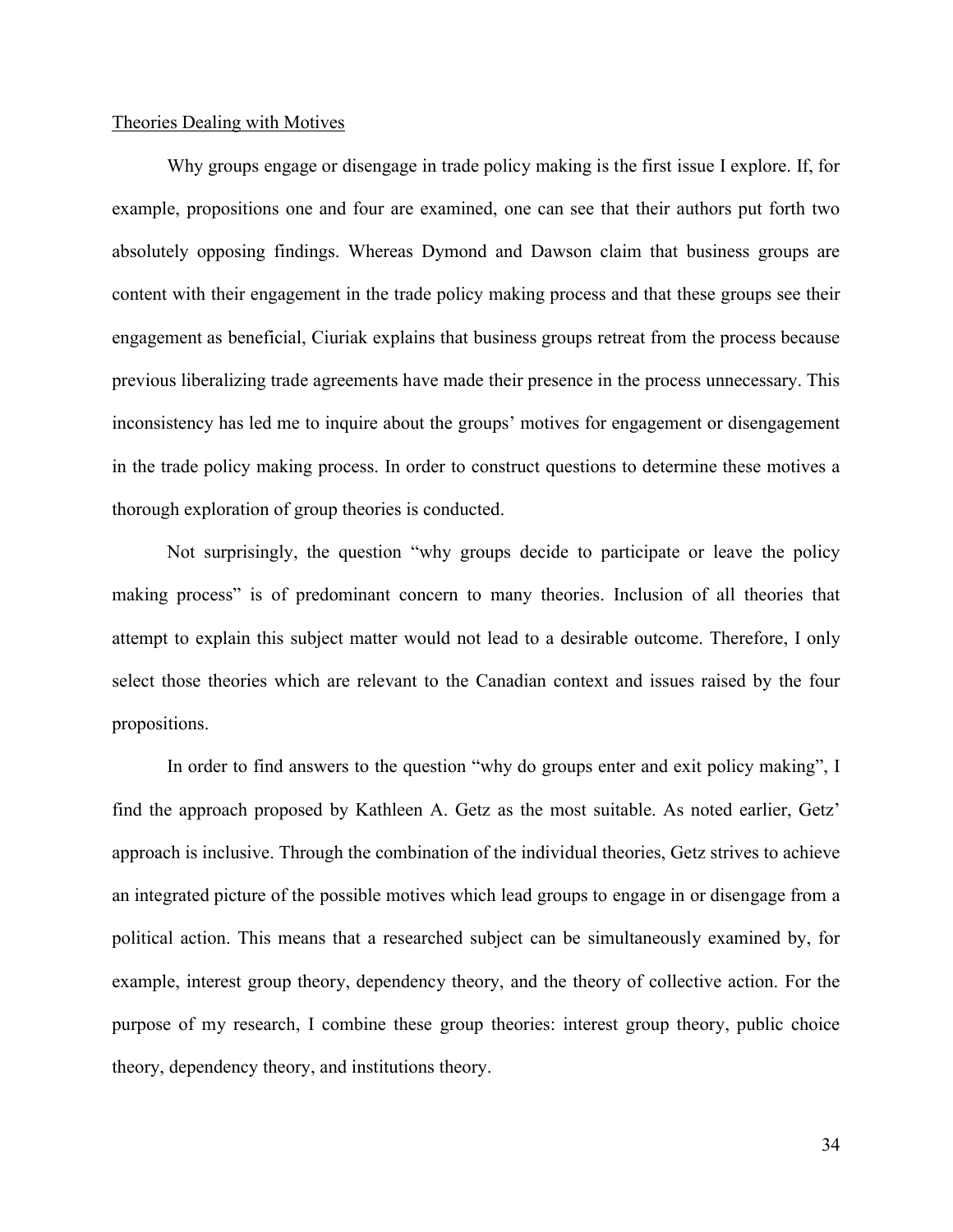Interest group theory developed around Truman's stability-disruption-protest model. This model argues that political systems, from time to time, fall into disequilibrium, because their normal stability is upset by changes in policy or other changes that affect certain interests in society. The natural reaction to this disruption is protest that takes on the character of interest group mobilization and political action (Mundo, 1992: 20). This model is particularly useful to help find answers to two aspects of this research. First, it may help uncover the nature of the relationship between business and non-business civil society groups. In particular, by asking whether political activities of non-business civil society groups constitute a disruption for business groups, one can learn about business groups' motives to engage in the policy making process. Of course, this is also applicable vice-versa by asking whether activities of business groups constitute a disruption for non-business civil society groups.

Second, the use of Truman's model seems to explain the retreat of business groups from trade policy making as observed by Ciuriak. He asserts that business groups retreat from the trade policy making process due to the far-reaching liberalization of Canada's trade in the past. In fact, using the vocabulary of interest group theory he argues that business groups have successfully engaged in a protest against high tariffs and now they enter a stage of stability when there are not significant threats to their interests. Therefore they retreat. In other words, business groups have lost the motive/reason for their participation in the process. Hence, one of the questions should confirm this proposition as well as this reasoning by asking about groups' positions on the effect of the tariff reduction on their political activities.

Public choice theory argues that if firms perceive a benefit in potential government policy, they enter the policy arena to "purchase" that policy. Similarly, firms that perceive a cost in potential government policy enter the political arena to purchase inaction from public officials.

35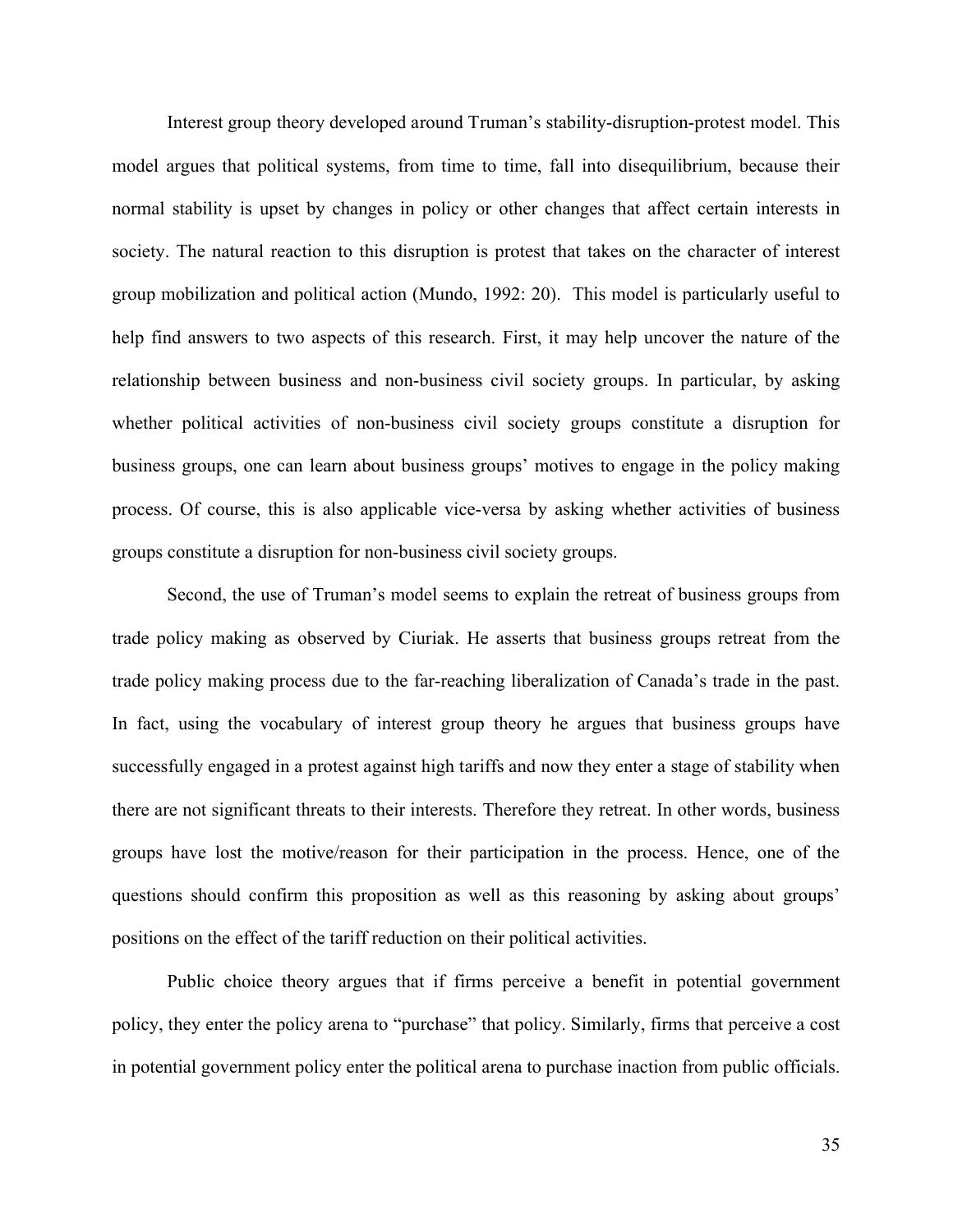Public choice theory focuses on public goods. A public good is defined as a good requiring indivisibility of production and consumption, non-rivalness, and non-excludability (McLean, 1987: 11). A good example of such a good is tariffs. A textile firm lobbying for protection from foreign importers, if successful, will share this protection with other textile companies in the industry. The insight of public choice theory could be used to supplement or provide alternative information about groups' motives to participate in policy making. This can be achieved by inquiring about groups' engagement in promoting or coming out against certain public policies.

The decision to use resource dependency theory was largely motivated by the need to provide an alternative to the question asking whether the substantial liberalization of Canada's trade in the past leaves the business sector largely unaffected by government decision-making with the exception of a few trade issues. In the case that interviewed groups reject any kind of such correlation, a question about the existence of dependency on the government arises. John P. Kotter explains that since dependencies can pose a threat to a firm's survival and autonomy, firms are motivated to act. They risk not accomplishing their goals, not having discretion in setting of their goals, or their firm's demise. Therefore, firms often opt to actively manage their external dependency (Kotter, 1979). In fact, the state of dependency evokes the need to be politically active. This means that posing a question about groups' perceived dependency on government may further clarify what motivates groups to engage or disengage in the Canadian trade policy making process.

Institutions theory puts forth another perspective that may help clarify what motives lie behind groups' engagement in Canadian trade policy making. This theory builds on the assumption that norms and expectations determine organizational and individual behaviour. Institutions such as government or education systems are widely accepted as legitimate. In terms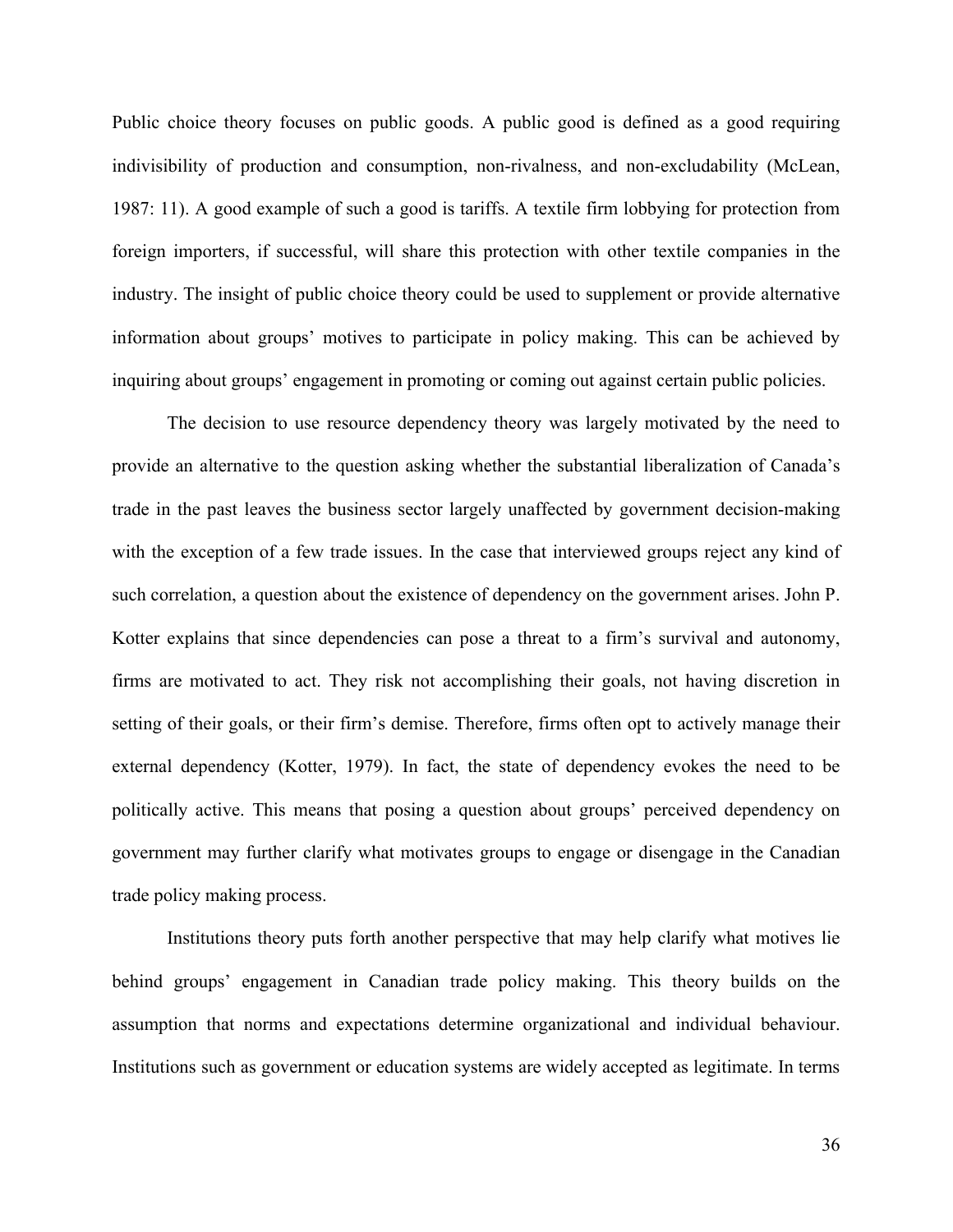of political action, the behaviour of firms involved either conforms to existing institutional expectations or is intended to change expectations and thereby establish and legitimate new institutions (Getz, 1997: 47). Such patterns of group behaviour are addressed in two of the four propositions. In proposition number one by Dymond and Dawson, it is argued that non-business civil society groups are frustrated with the trade policy making process because their demands for changes in the direction of Canada's trade policy are considered too extreme. Does this mean that non-business civil society groups aspire to establish and legitimate new institutions? In other words, does this mean that these groups attempt to change the fundamentals of Canada's trade policy? Similarly, in proposition number three Brian Hocking asserts that business groups retreat from the process because trade policy is no longer primarily about them. Is not this a reason for business groups to rather engage in political actions, and press for a more favourable direction in trade policy? Questions raised here compel an inquiry about both business and non-business civil society groups' position toward the direction Canada's trade policy is taking and how active they are in shaping this direction.

# **Summary**

The objective of the first part of this chapter was to help clarify what stands behind groups' motives for engagement or disengagement in Canadian trade policy making. Examination of the theories narrows the research focus to four factors: activities of political adversaries or other disruptions, need for a public policy, level of dependency on the government, and relation to existing institutions. By asking questions about these factors, it is believed that a comprehensive picture of groups' motives for engagement will be constructed. The questions arising from the four theories should not be understood as only providing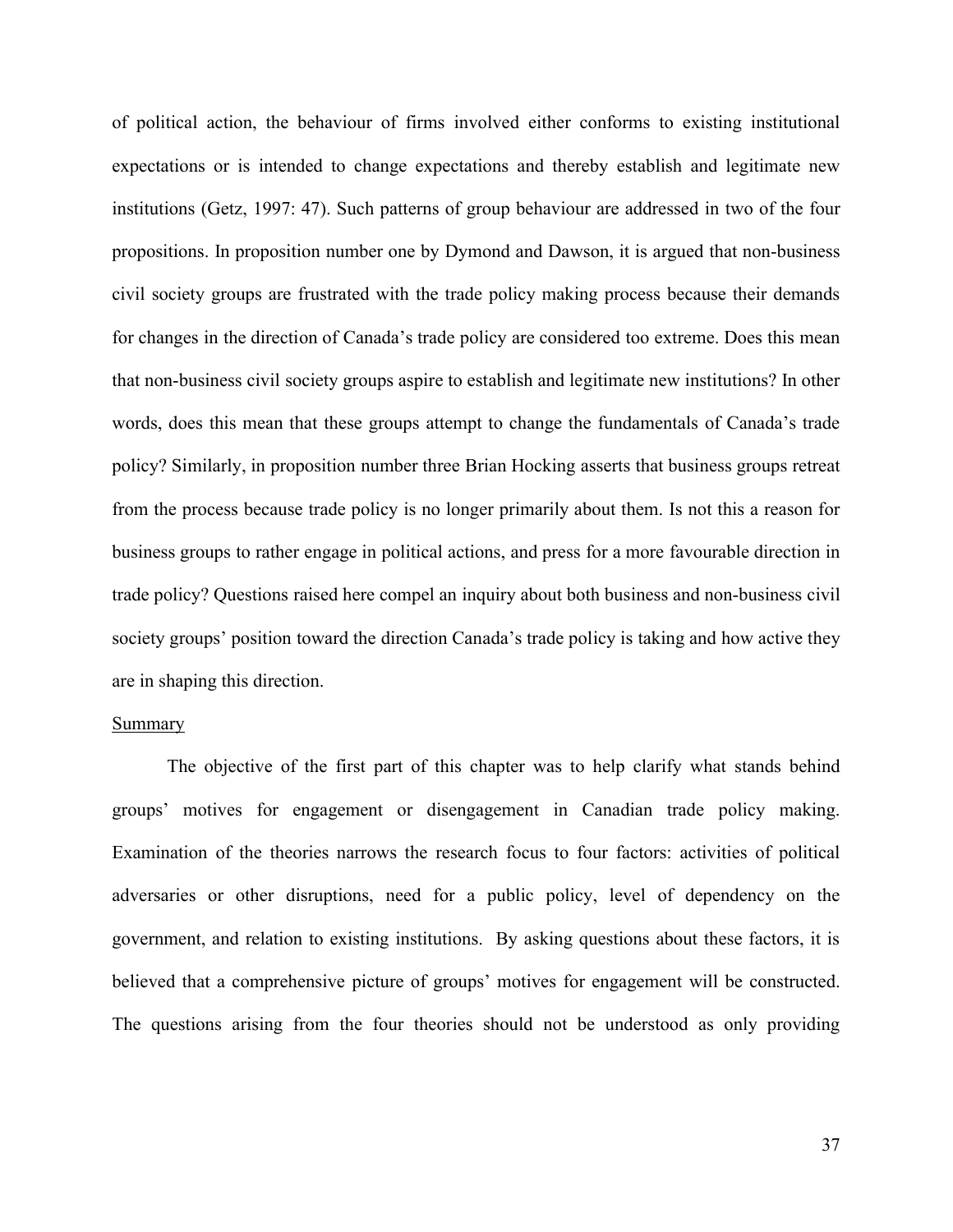alternatives to one another. Another reason why such questions should be posed is to chart the array of motives for engagement cited by groups.

## Theories Dealing with Institutions

How the Canadian government institutions affect participation of groups in the trade policy making process is the second research concern. The idea to pay attention to this aspect of government-groups relations stems from the need to clarify contradictions in propositions number one and three. While Dymond and Dawson assert that groups with existing ties to the government (e.g. business groups) experience positive results in helping governments fine tune negotiation positions, Brian Hocking claims that business groups retreat from the process because the Canadian government now listens more to the demands of non-business civil society groups, and that the process is no longer primarily about them. At the same time, Dymond and Dawson point to the frustration of those non-business civil society groups that attempt to promote substantial changes in Canada's trade policy. They argue that the government officials are, of necessity, constrained from entering into the debate about the merits of government policy or the need for a fundamental change in direction (Dawson and Dymond, 2002: 29). Do Canadian government institutions favour business or non-business civil society groups? Is there an established bias within Canadian government institutions? Those are just some of the questions one might be asking when introduced to this inconsistency. Further questions are discussed below.

In order to shed light on the impact of institutions on participation of groups in the process, another exploration of group theories is conducted. This time, I borrow insights from a process theory as well as from two individual group theories. In particular, I work with

38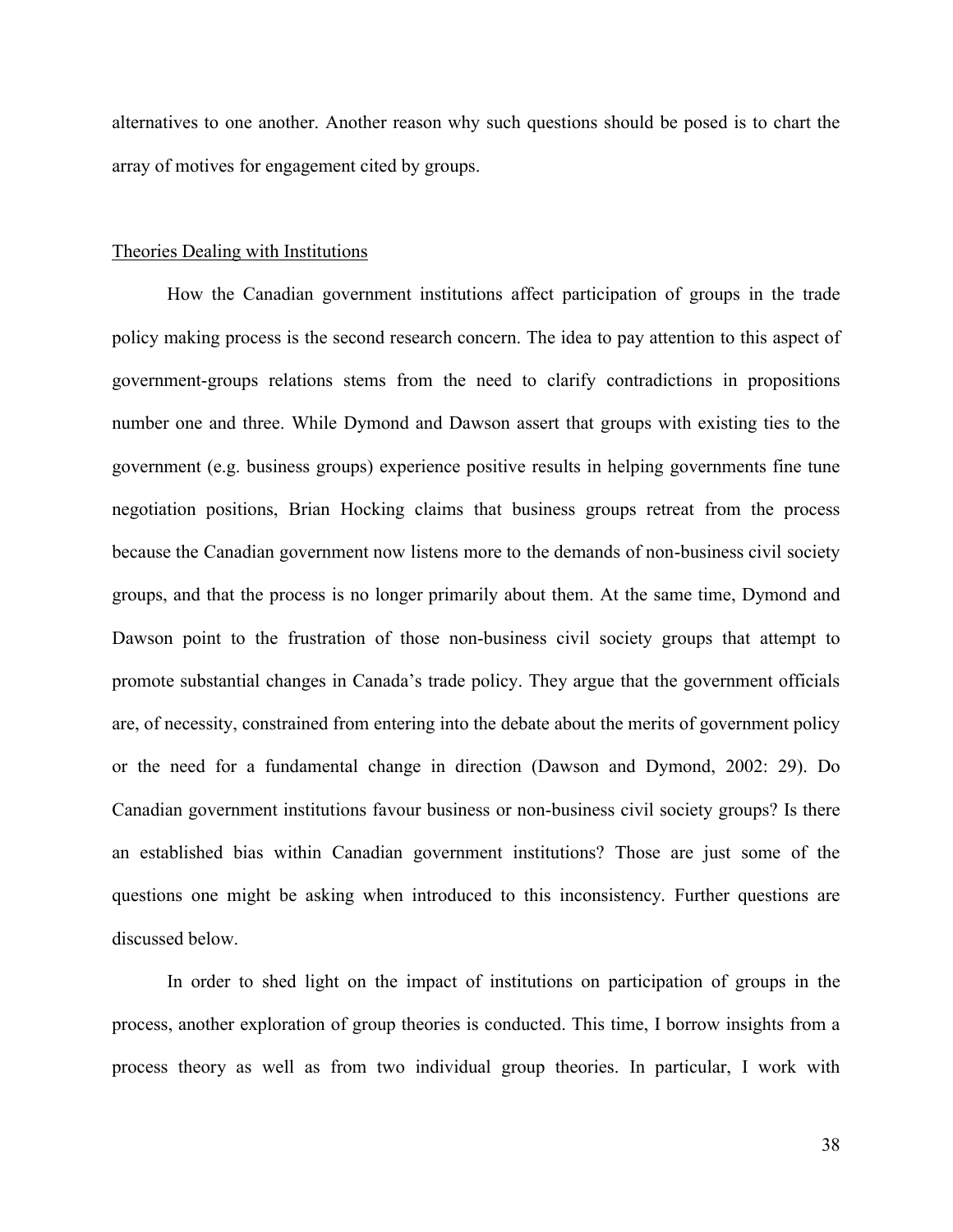Lamberg's concepts of "institutional opportunities and constrains" and "path dependence" which are a part of his process theory, and with insights from institutions theory and interest group theory.

Lamberg, Skippari, Eloranta, and Mäkinen (2004) describe their theory in an article *The Evolution of Corporate Political Action: A Framework For Processual Analysis.* They contend that their model supplements existing research by offering the posibility to explain the long-term consequences of political action in the contex of wider societal changes. They differentiate among four levels of analysis. These are: path dependence, organizational slack, competitive environment, and institutional opportunities and constrains. Together these levels of analysis constitute a complex system of factors that influence political actions of groups. Since political actions also influence these factors, they argue that the process is in essence systemic and path dependent.

The concept of institutional opportunities and constraints process is the first one to be discussed. Institutions whether formal (e.g., legislation) or informal (e.g., codes of conduct) are defined as the primary determinants of the rules by which a particular game is played. Institutions represent constraints and options firms and groups deal with. In fact, individuals, firms and groups can deliberately modify, and even eliminate these institutions through choice and action (Lamberg et al., 2004: 346). An important observation by the authors is that the genesis of institutions can be traced to historical events, which determine the distribution of power among societal groups. Furthermore, government policies are also prone to lock-in. Lockin often has long-term effects. They offer an example of the U.S. policy decisions of the 1930s to subsidize agricultural products and liberalize the trade of manufactured products which continued to define U.S. trade policy for decades (Ibid.) In the Canadian context, it could be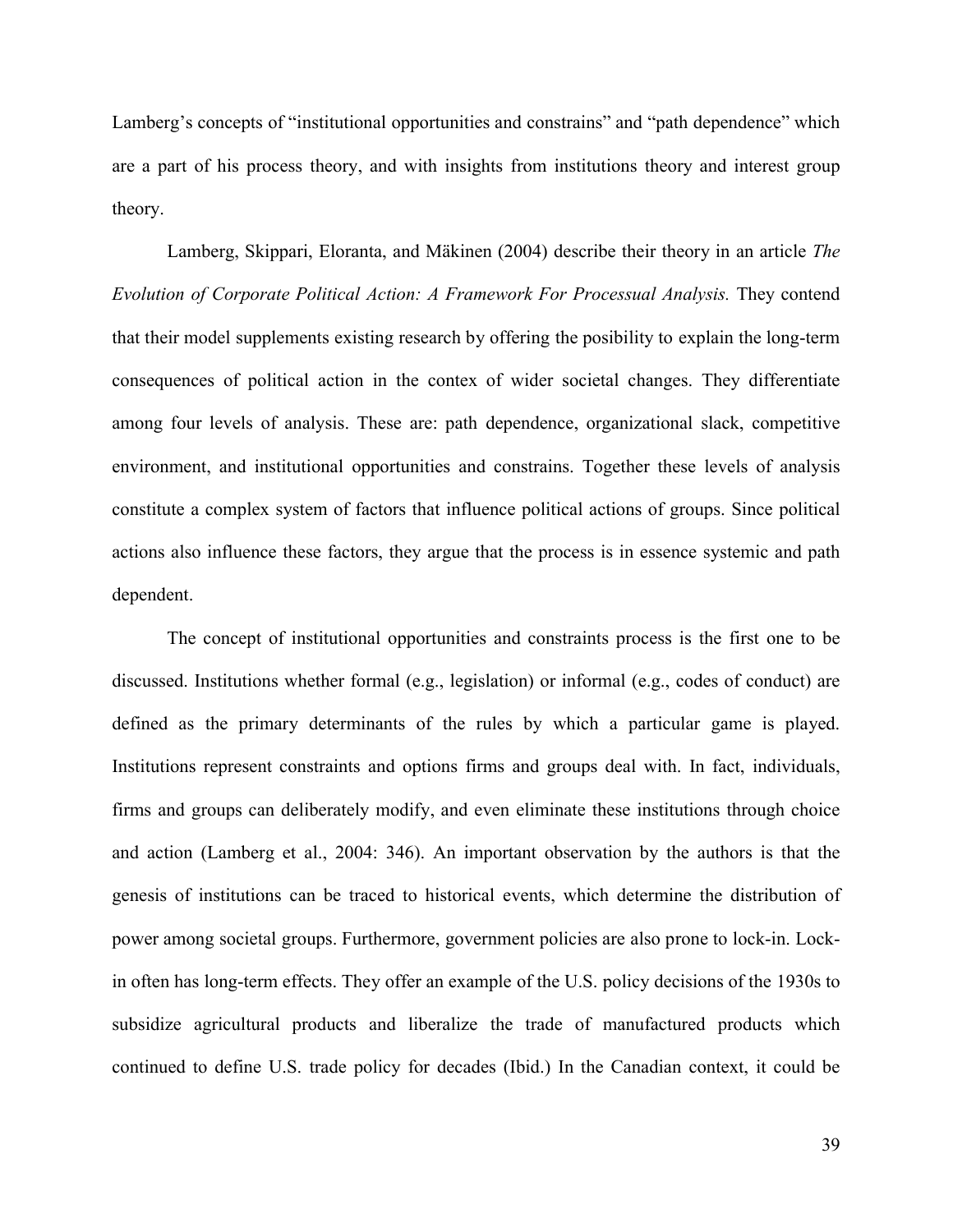useful to inquire whether one can observe similar patters with respect to trade policies. Specifically, by posing a question about the approach successive Canadian governments have embraced towards liberalization of Canada's trade, one could learn more about the political environment both business and non-business civil society groups are exposed to. In other words, one could learn about the opportunities and constrains which may define government-groups relations.

Path dependence is a concept I use with respect to my third research concern (discussed in detail later in the third part of this chapter). However, one of the four conditions the authors argue leads to path dependence may also provide an explanation of how government-interest group relations are shaped. "The dynamic increasing returns to adoption" is the condition. Lamberg and his colleagues argue that competition among interest promotion strategies leads to locking-in of the one which produces the most pay-offs. Interestingly, a firm may also link itself to a certain ideology and a group of political decision makers, the result of which may be creation of a trajectory for future political moves. In other words, the involved actors may cognitively construct models of how the political system works (Ibid., 343). This finding could be used to explain the "special relationship" between the Canadian government and business groups as suggested by proposition number one.

Another theory discussed is institutions theory. Much like the concept of "institutional opportunities and constrains, the institutions theory stresses the importance of norms and expectations in determining organizational and individual behaviour (DiMaggio and Powell, 1983). Getz explains with respect to institutions theory that institutions circumscribe behaviours to assure conformity with and consistency among value patterns (Getz, 1997: 48). The main objective of institutions is to make other actors comply with their rules. A change in the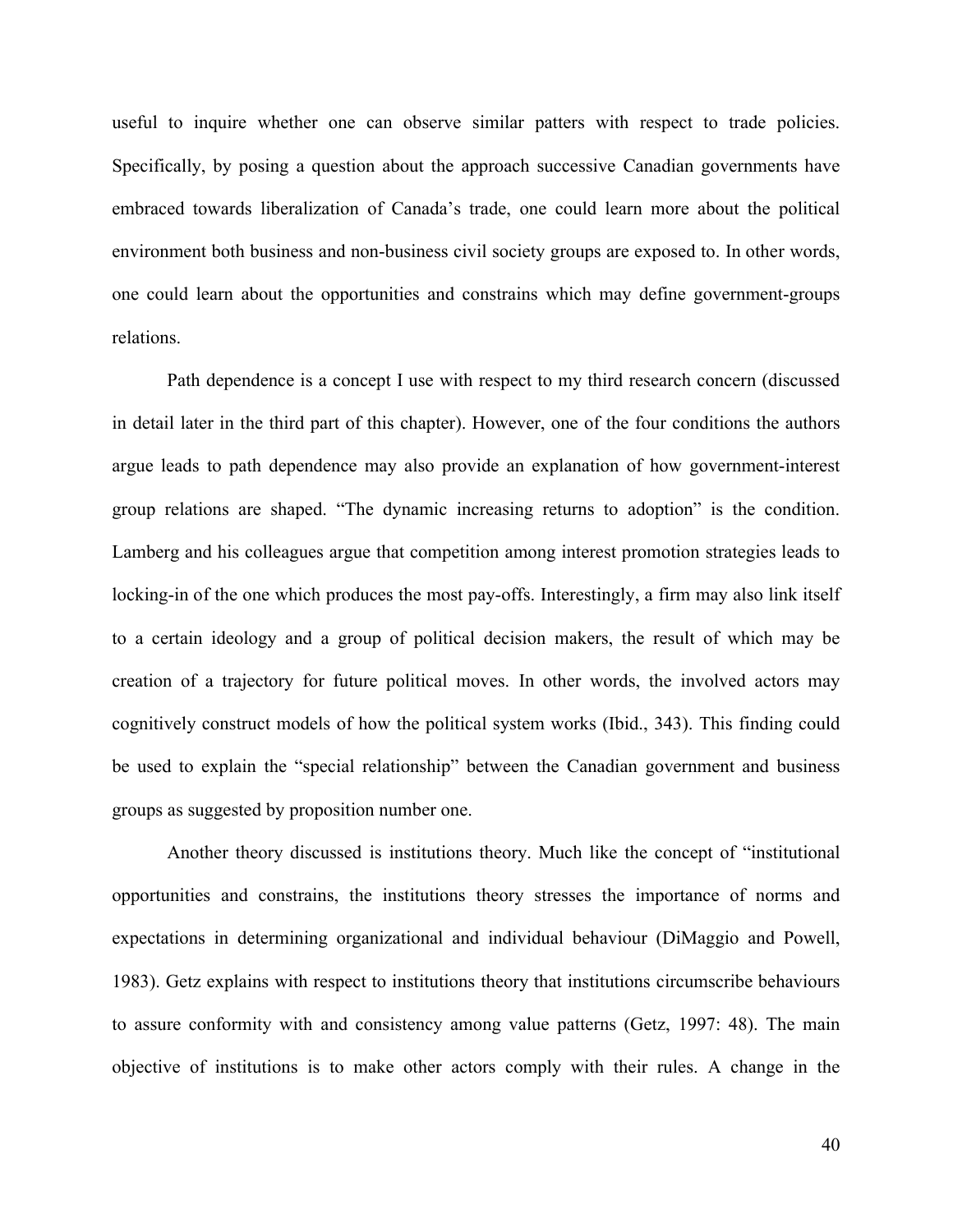institutional values is then brought about through political action. A possible explanation why certain groups experience difficulties in promoting their interest when dealing with government institutions is that institutions favour values of their opponents. Therefore, one of the questions in the questionnaires should address this matter.

The last theory discussed in this section derives from interest group theory, or more precisely, from its neopluralistic successor. Its advocate, Andrew S. McFarland, conceptualizes his view of group behaviour in so called "social movement theory". This theory also builds on Truman's stability-disruption-protest model. However, this time the model applies to substantially longer periods of time. McFarland explains that most policy areas are characterized by long periods of relative equilibrium, which are interrupted by incremental change. These changes are consequences of social movements (e.g., environmental or anti-global) which often develop for a substantial period of time before they are strong enough to trigger a change. Such a change may take on the character of increased government regulation agenda, as adopted in the 1960s and 1970s in the United States and elsewhere. As a result, firms initiate formation of interest groups that lobby and engage in influencing public opinion in a direction opposite to social movement organization interests. These actions lead to a new equilibrium. The main message of such counter-movements is "freedom," which is interpreted to mean freedom from government intervention in "free markets" and freedom from government social regulation (McFarland, 2004: 72-73). McFarland argues that, at least in the case of the United States, these changes appear in waves. He observes periods favourable to civil society demands (e.g., in the decades of the 1900s, 1930s, and 1960s), and periods accommodating to the needs of the business sector (e.g., in the decades of the 1890s, 1920s, 1950s, and 1980s). This indirectly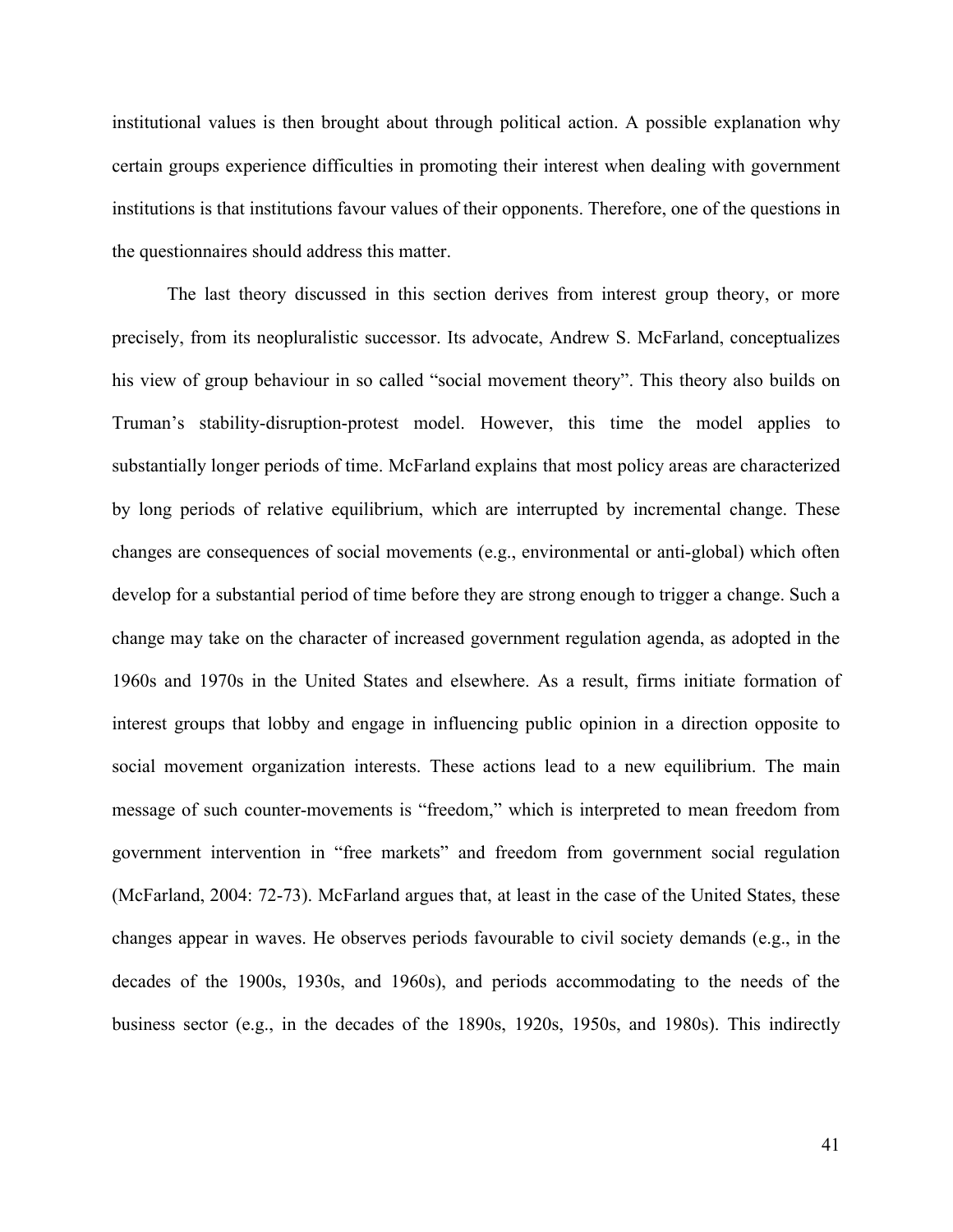implies that institutions embrace normative approaches, which consequently may influence group participation. Groups may experience difficulties in promoting their interests.

Considering that propositions number three and four argue that there is a retreat of business groups from the policy process, one would conclude that trade policies are in a state of relative equilibrium. Nevertheless, proposition number three suggests that this retreat is mainly caused by excessive activity of non-business groups, the very groups that according to social movement theory provoke business retaliation. At the same time, other propositions note that non-business civil society groups complain about difficulties they experience with pushing through their agenda. What does that imply? Do Canadian government institutions act as an advocate of business regardless of businesses' engagement? Are the current values of Canadian government institutions favourable to the business interests or non-business civil society groups? Similar questions should certainly be included in the questionnaires.

#### Summary

The second part of this chapter aimed to find possible theoretical explanations of the impact of government institutions on participation of interest groups in trade policy making. All three theories discussed here, to a large degree, draw on similar logic. The crucial elements in their explanations are institutional values and norms. These values and norms influence behaviour of interest groups as they interact with government officials. They can constitute either an opportunity for or a constraint to groups' political actions. Political action can also be used to change institutional values and norms. However, one also learns that there are factors that can make such a change difficult. McFarland claims that institutions tend to retain certain value patterns over longer periods of time (waves). In addition, Lamberg argues that government policies are prone to lock-in. This suggests that for longer periods of time there are interests that

42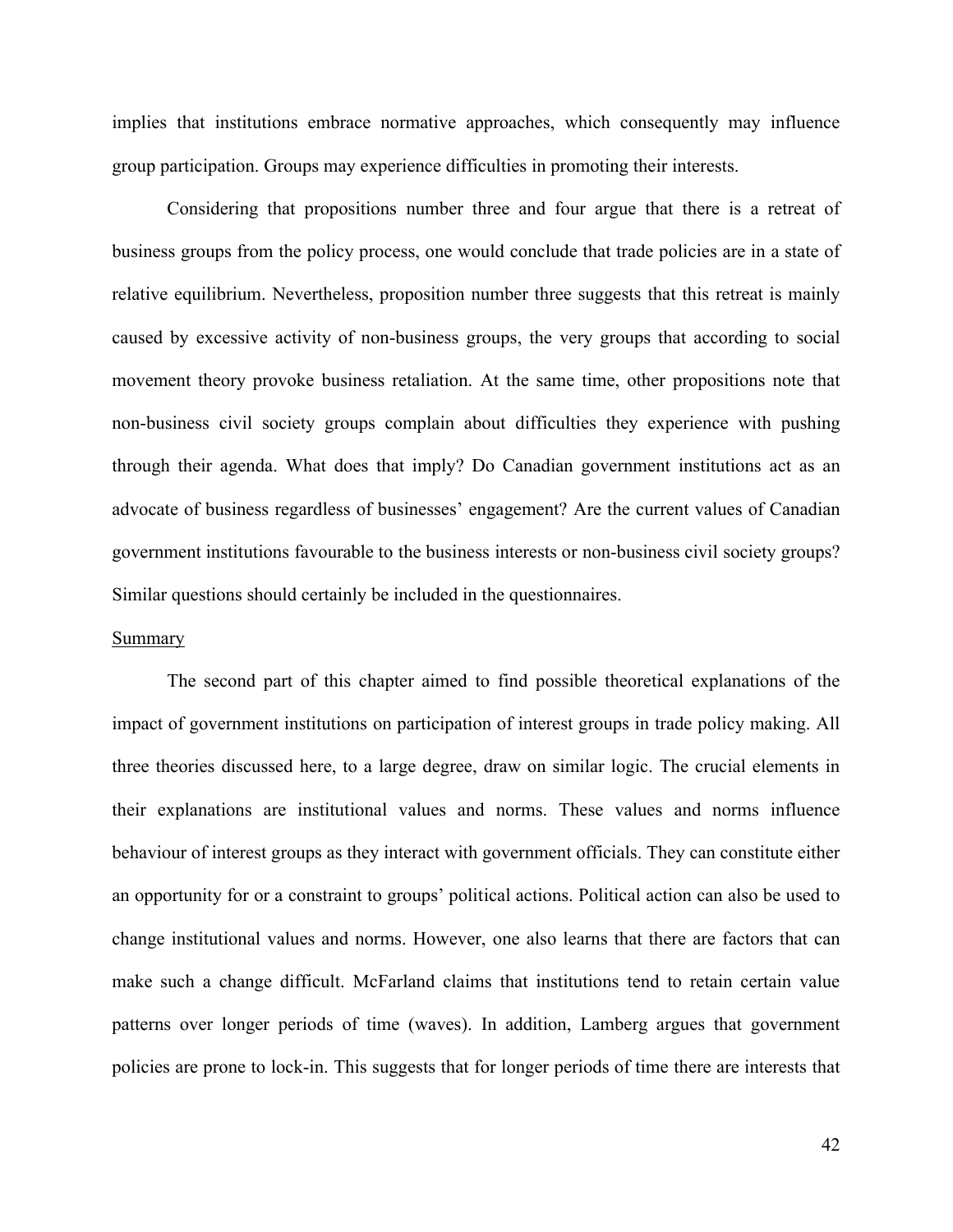do not find the policy climate favourable to them as well as that there are interests that benefit from it. Therefore, it is important to inquire about recent and current values Canadian government institutions possess with regard to trade as perceived by both business and nonbusiness civil society groups.

# Theories Dealing with Strategies

The third research concern aims to inquire about the strategies interest groups use when promoting their interests within the trade policy making process. In particular, my concern is to find out whether or how these have changed in the face of the extension of the trade policy making process to new groups. This last section of the theoretical inquiry is specific in two respects. First, it concentrates solely on possible changes in strategies of business groups. This is due to my prime aim to find out about possible changes in business group strategies as a result of the extension of the trade policy making process to non-business civil society groups. Nonbusiness civil society groups as newcomers to the process were not compelled to rethink the way they conduct their political activities. Second, the decision to engage in the inquiry of this matter has been inspired by the four propositions only indirectly. The impulse to take possible changes in groups' strategies into consideration was a consequence of my preliminary theoretical exploration. Some theories suggest that groups become less flexible in adjusting to changes the longer they participate in a particular system. Propositions number two and particularly number three indicate that business groups may have failed to adjust to the changes the extension of the process to non-business civil society groups has brought about. Therefore, this section concentrates on a theory that provides explanation of changes in groups' strategies over the course of time.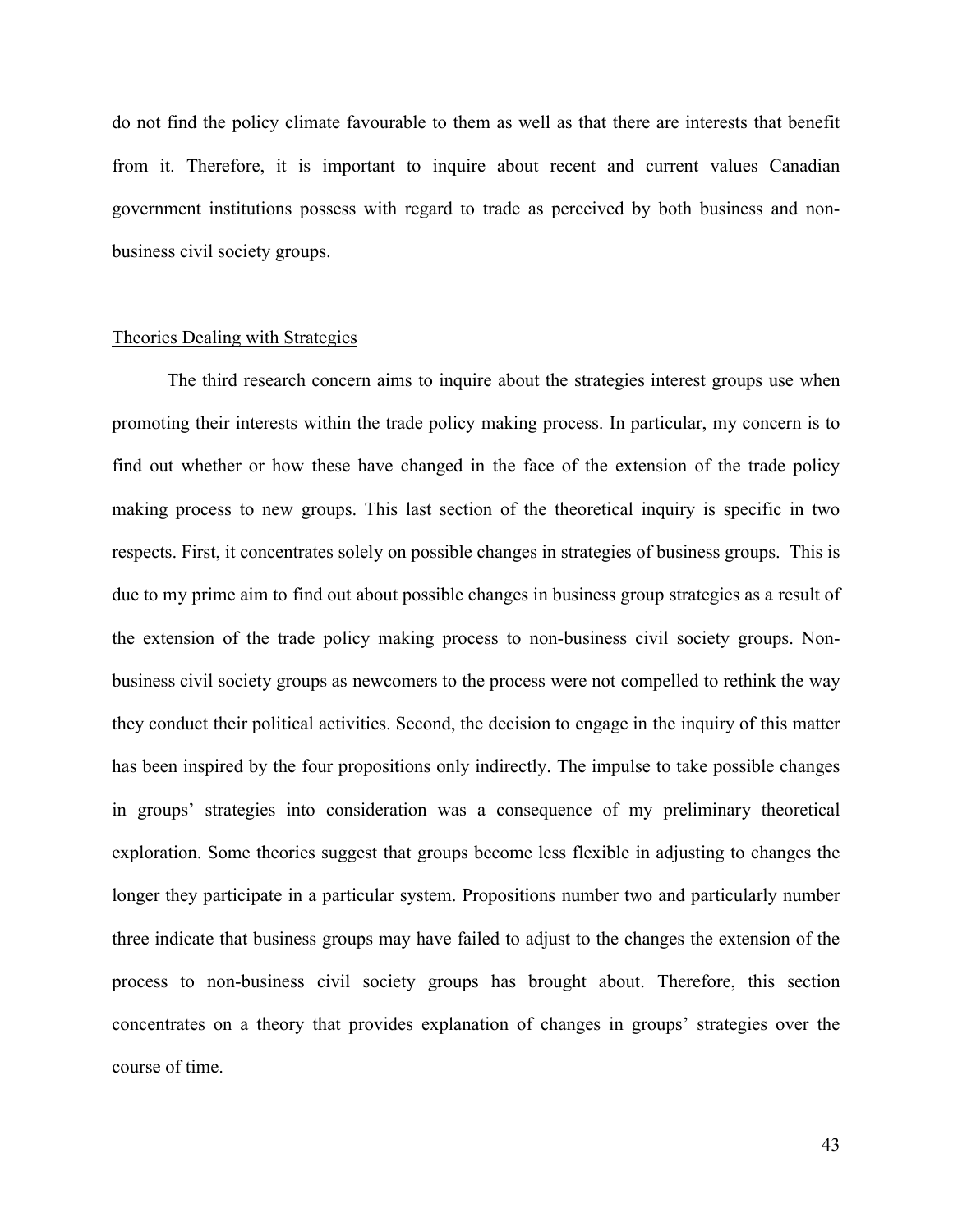For the purpose of pursuing the third research concern, I exclusively draw from the concept of "path dependence" which is a part of Lamberg and his colleagues' process theory. This concept is defined as the dependence of outcomes on the path of previous outcomes, rather than simply on current conditions. They argue that choices made on the basis of transitory conditions persist long after those conditions change. In other words, they state that processes are unable to shake free of their history. The authors have identified, in the literature, four types of conditions that lead to path dependence: sunk costs, technical interrelatedness, increasing returns, and dynamic increasing returns to adoption. First, in terms of sunk costs, they argue that firms with established lobbying organizations (such as a government affairs office) through which they receive and provide political information, demonstrate more political activity than other firms (Lamberg et al, 2004.: 342; see also Rehbein & Schuler, 1999: 150).

Second, technical interrelatedness means that firms only rarely change their entire organizational or technical structure. Firms change their political action focus rather incrementally. Therefore, if the changeover of the personnel, which is responsible for the conduct of political actions on behalf of a firm, continues to be low, the quantity and especially quality of its actions are likely to be derived from earlier experiences (Lamberg et al, 2004: 342).

Third, increasing returns are related to the benefits firms gain from maintaining the level and quality of political activity. It is also argued that new firms may obtain equal benefits by adopting similar strategies as incumbent firms. The main rationale behind this is that "…the adoption of new kinds of political activities would mean rising coordination and physical costs, whereas the continuation of "doing the same" reduces the costs" (Ibid.).

Lastly, the dynamic increasing returns to adoption means that various events, even historical accidents, lead to fluctuations in the importance of competing procedures and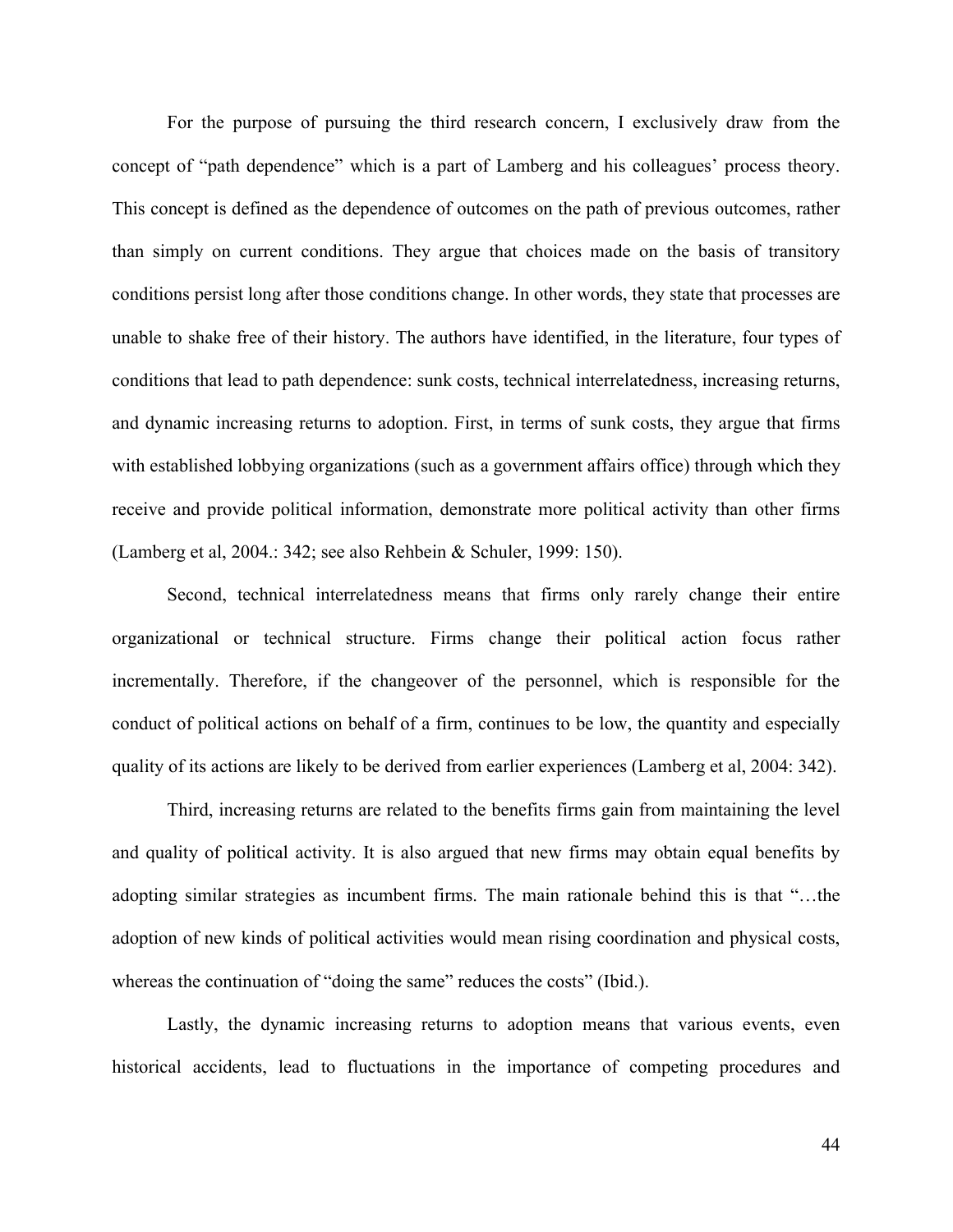techniques. This competition eventually results in locking-in of the modes which offer more payoffs. Furthermore, the authors argue that path dependence also means a reduction in possible strategic choices through the learning and locking in of cognitive models of political action. Summary

The aim of the last part of this chapter was to find out how groups adjust their political strategies in reaction to changes in the policy arena in which they are engage in. One learns that groups may experience difficulties in responding to changes as promptly as the situation would require. This could hypothetically be a reason why business groups are frustrated with the trade policy making process when they no longer achieve the same results as they were used to. At the same time, established relations with decision makers and ties to prevailing ideology may give them advantages in comparison to groups that have become active members of the process only recently (see path dependence in the second part of this chapter). A question about the impact of the changes in the structure of the Canadian trade policy making process should be posed. Also, a question that would inquire about the existence of any above standard ties between the government and business should be included.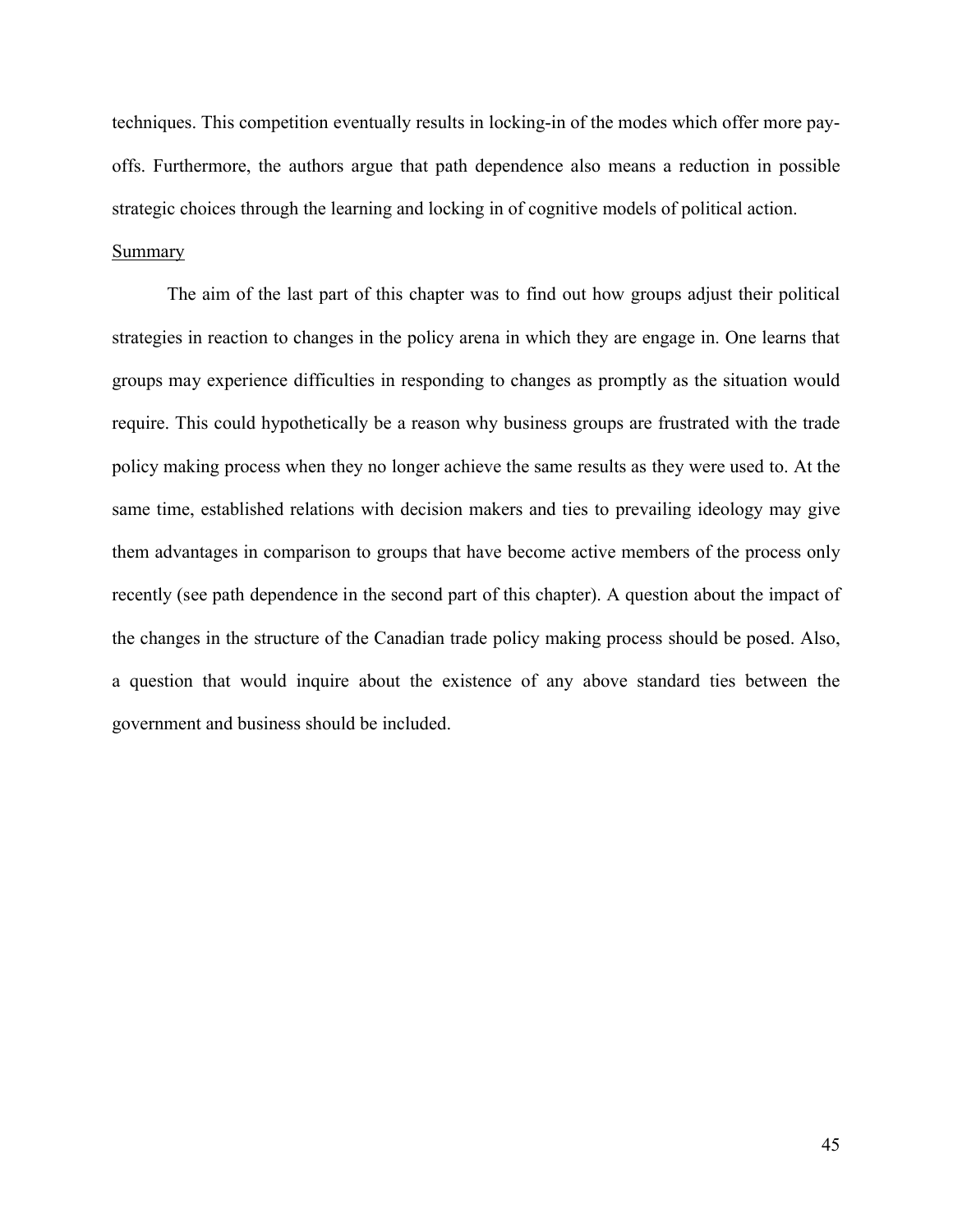#### Chapter 5

# Results

The fifth chapter is concerned with the results of the four interviews. This chapter presents the data collected to answer the research questions and explains how the information derived from them has helped to achieve the research aim. In order to accomplish this task, the chapter is divided into three sections. The first section addresses the three research questions. Information from all four interviews is used to draw a more comprehensive picture of the groups' engagement in the Canadian trade policy making process. In the second section, I utilize this information to clarify the ambiguity and contradictions of the original four propositions by different authors. In the last section, I integrate the knowledge retrieved from the first and the second sections of this chapter to come up with a new, more accurate, model of groups engagement in the Canadian trade policy making process.

# Section One

#### Research Questions

As noted above, the first section of this chapter presents the answers provided by the four representatives of the interviewed interest groups with respect to the three research questions. Therefore, the next three subsections of this section of the chapter, one after the other, talk about groups' motives for engagement in the Canadian trade policy making, groups' perceptions of how the Canadian government institutions affect their participation in the trade policy making process, and the impacts of the extension of the process to non-business civil society groups on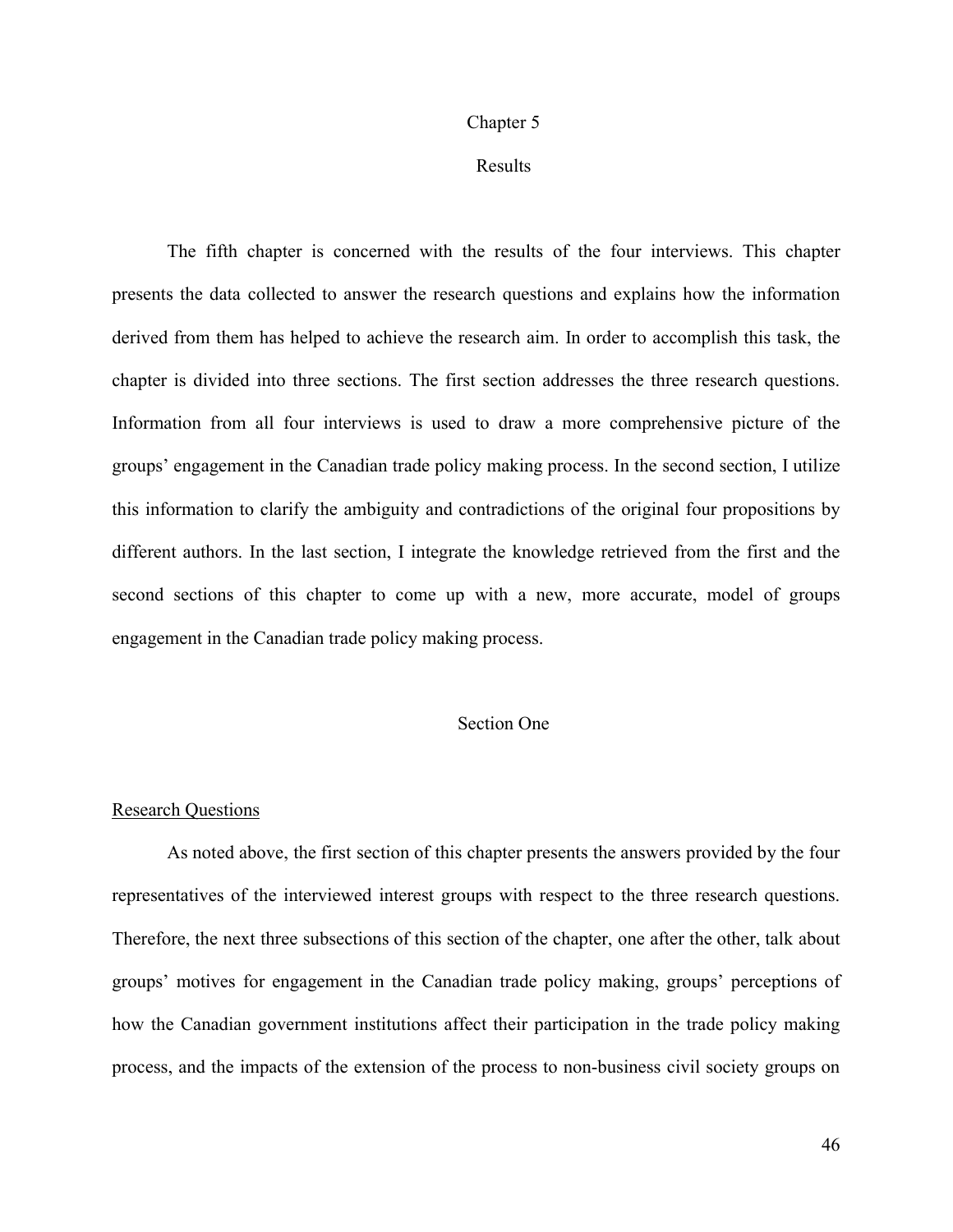the business groups' choice of lobbying strategies and the business groups' participation in the process. In addition, a subsection concerned with answers to complementary questions for the non-business civil society groups is included. In this part, I confront the non-business civil society groups with some arguments provided by the business groups during interviews with them.

# Research Question One

What motivates groups to enter or exit the Canadian trade policy making process was the first research question. Questions in the part of the questionnaire concerned with this matter were based on insights from interest group theory, public choice theory, resource dependency theory, and institutions theory. In particular, the questions inquired whether the groups' motives for engagement were: political activities of opposing groups, a need for certain public policies, dependency on the government, or a need for a change in institutional values and norms also reflected in government policies (see part one of the questionnaires in appendixes one and two).

The assessment of the information obtained with respect to the first research question points to one main difference between the business groups and the non-business civil society groups in the nature of their political engagement. While the business groups see the process as a forum in which they can actively promote their trade "ambitions", the non-business civil society groups claim that their political activities are mostly of a defensive nature.

The representatives of both the Canadian Auto Workers (CAW) and the Council of Canadians (CC, the Council) acknowledge that in reality many of their activities are aimed at counteracting previous business actions. Jim Stanford, CAW economist, argued that the reason why his group finds itself in this position is mainly due to the fact that business has the upper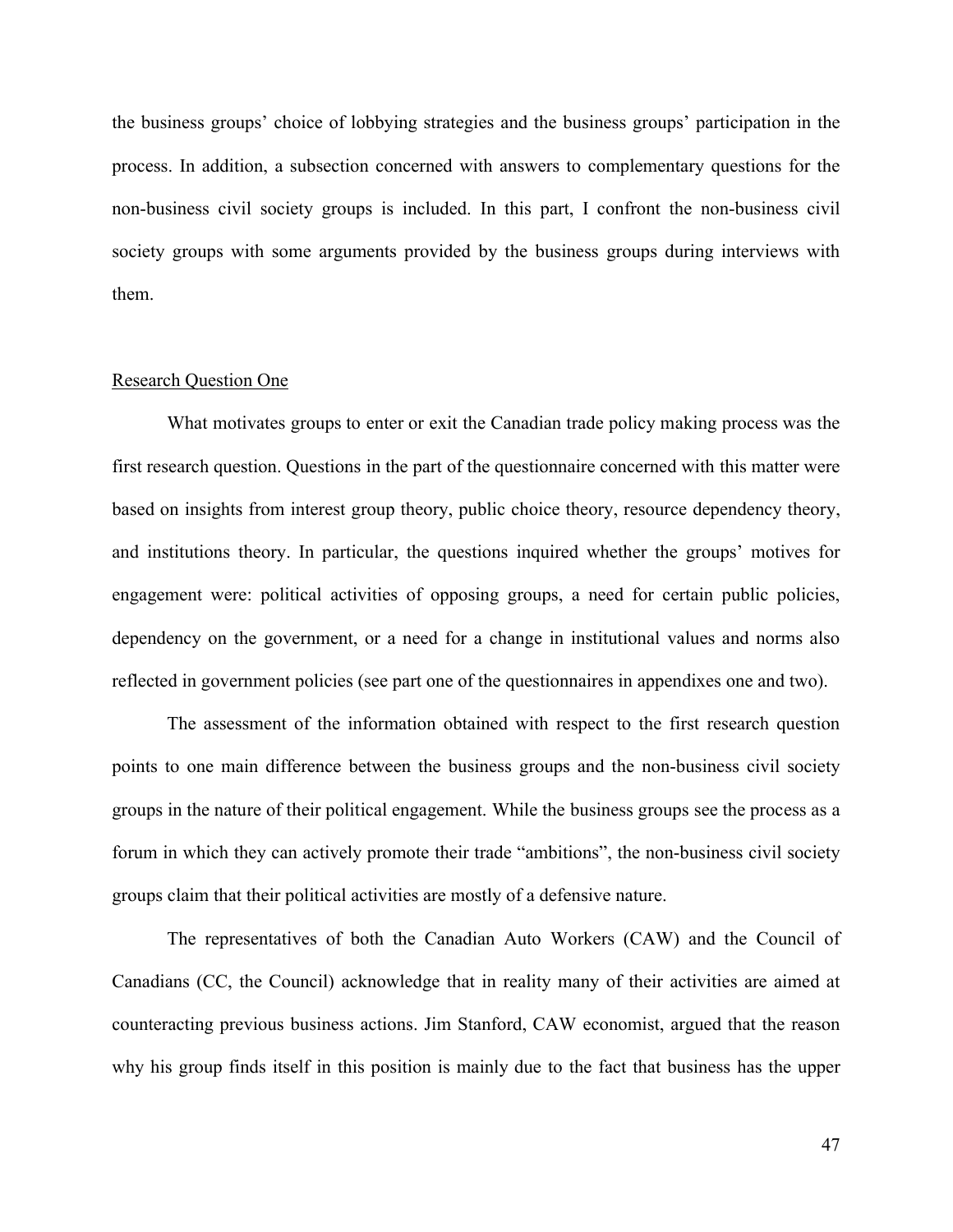hand when dealing with the government. As a result, he explained, the CAW often opposes activities of business groups which it believes could harm Canadian industries.<sup>3</sup> Brent Patterson, director of organizing from the Council of Canadians, concurred with Mr. Stanford and added that the Council had been, after all, founded to oppose the Canada-US free trade agreement (CUFTA).4 Subsequently, the Council has engaged in opposing a number of other trade agreements or particular provisions of trade agreements.

On the other hand, the business groups reject that political activities of non-business civil society groups were the main or even one of the motives for their engagement in the process. Sam Boutziouvis, vice president of the Canadian Council of Chief Executives (CCCE), explained that the primary motives for his group's political engagement are the priorities of its members. These constitute an array of reasons for taking the offensive in political actions. In defensive terms, the CCCE stands out against efforts to build barriers to open markets, investment flows and trade in general. He argued that the focal point of the CCCE's activities lies in promoting particular policies. Similarly, Jason Langrish, executive director from the Canada Europe Roundtable for Business (CERT), also sees policy promotion as the *raison d'etre*  for his group. However, he explained that the CERT seeks a broader agreement among

 $\overline{a}$ 

 $3$  As an example of a defensive political action, Jim Stanford cited CAW's actions with regard to the Canada-South Korea free trade agreement. The CAW's position has been that further liberalization would only reinforce the main structural features of Canada's trade with South Korea. The amount of manufactured goods exported from South Korea to Canada is substantially larger than the amount of the same goods exported the other way. Stanford explains that the CAW's effort to stop this agreement has been successful mostly due to CAW mobilization of the business sector, in first place the automobile industry. CAW managed to convince business that free trade with South Korea is not in its best interest. He argued that Korean firms would strengthen their position in the Canadian market which would result in a substantial loss of jobs. On the other hand, an increase in exports of Canadian manufactures to Korea seems less likely.

<sup>&</sup>lt;sup>4</sup> Brent Patterson noted, as the Council of Canadians' recent achievement and an example of defensive engagement, actions aimed against the Security and Prosperity agreement, known also as NAFTA plus. This agreement was to further regulatory cooperation between NAFTA member countries. Since the content of the agreement consisted mostly of regulations, the signatories were not compelled to bring it to Parliament. However, when around three hundred changes are proposed, Patterson argues, it raises concerns. He argued that the Council's opposition contributed to discrediting of the agreement, so that it is widely acknowledged that it has to be re-launched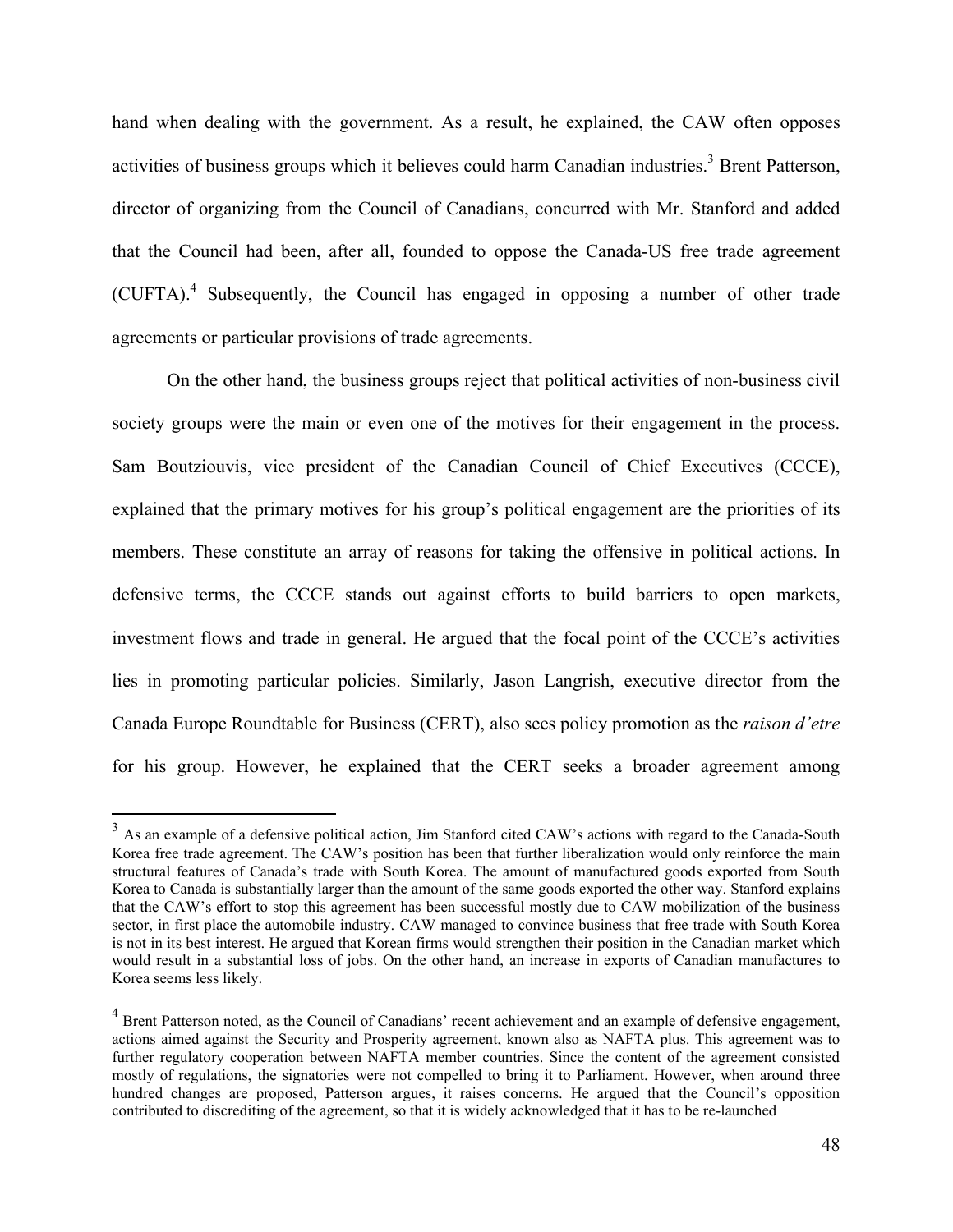politicians on cooperation between Canada and the European Union rather than dealing with specific policies.

The non-business civil society groups confessed that they largely find themselves in a defensive position. Jim Stanford, nevertheless, pointed out the CAW's role in the Auto Investment Pact as an example of a CAW initiative. If the CAW's proposals had been adopted, he argued, it would have kept employment in North America, it would have also protected participating countries (Canada, the United States, and Mexico) more effectively against imports, and it would have ensured a fair share for each of the participants.

On the other hand, the priorities Mr. Patterson enumerated suggest that the Council's ambition is not necessarily policy initiation, at least in trade matters. He supported this assertion by arguing that the Council of Canadians does not like to be profiled as an anti-trade group. He explained that its objective is to take action when there is lack of democratic procedures (i.e. transparency of negotiations and inclusion of all affected actors in negotiations) during negotiations or in a trade agreement itself. For example, its attention is raised when a proposed agreement indicates that corporations would be given too much power. The Council also pays significant attention to arrangements in trade agreements dealing with conflict-resolution mechanisms. Lastly, the Council stands out against arrangements in agreements that would lead to privatization of public services. Within the Council it is believed that there are better ways of making trade agreements. But in essence the Council does not oppose them.

In part one of the questionnaires, I also inquired whether engagement of business groups in the process was influenced by a level of dependency on the government to further groups' goals. Analogously, I asked about the possibility that the level of liberalization of Canada's trade may have left groups less affected by government decision making as this has declined with

49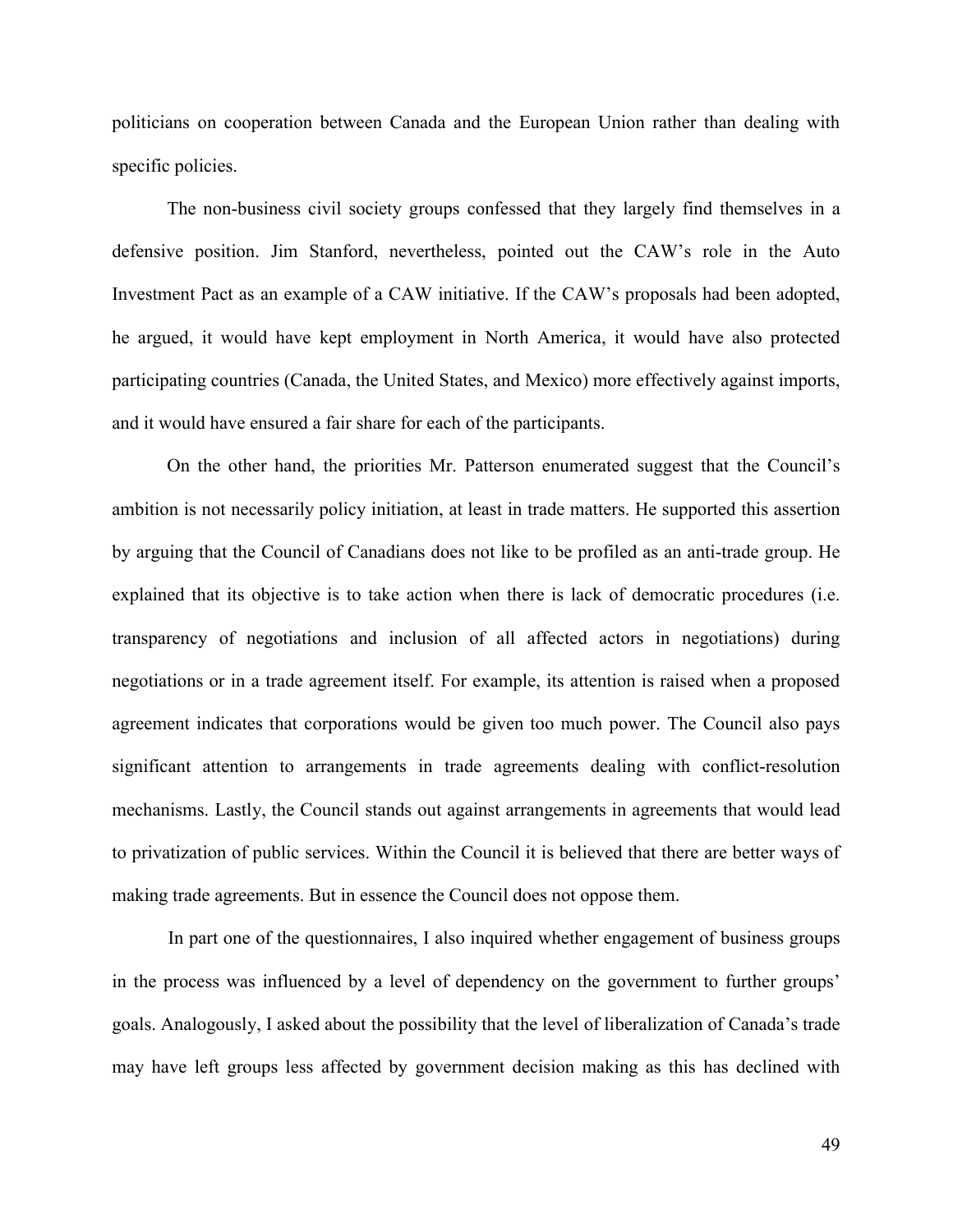liberalization. This question was addressed only to the business groups. The decision to do so was based on the presumption that unlike a firm which can bypass government decisions by moving its production into a different jurisdiction, labour, environment, or human rights groups have to rely on government decision making powers and, therefore, they are inherently dependent on it. Both business groups basically rejected that they are dependent on the government. However, as Mr. Langrish notes, business depends on government actions if it wants a free trade agreement with the EU. Yet, Langrish confirmed my previous assumption and argued that business always finds ways to avoid government regulations. As an example, he suggested that a firm can buy a different firm in a jurisdiction with fewer regulations. But he also stated that it is in the government's best interest to make the conditions for business favourable as businesses can always leave.

However, at the same time, the business groups did not agree with the argument that the present state of liberalization of international trade leaves the business sector largely unaffected by government decision-making with the exception of a few trade issues. Both Boutziouvis (CCCE) and Langrish (CERT) called for more liberalization. In particular, Langrish stressed that there still are significant tariff and non-tariff barriers. He argued that some of the tariffs are still high enough to negatively affect a firm's margins. In addition, he explained that if there is no free trade agreement between Canada and the EU, companies with branches on both sides of the Atlantic will continue to experience double taxation as they have to pay a tariff each time they transfer goods between their branches. Hence, the business groups engage in the trade policy making in order to further facilitate abolishment of various barriers to trade.

A final question inquired whether groups take part in trade policy making in order to change Canada's trade policy or to defend the *status quo*. The results of the interviews show that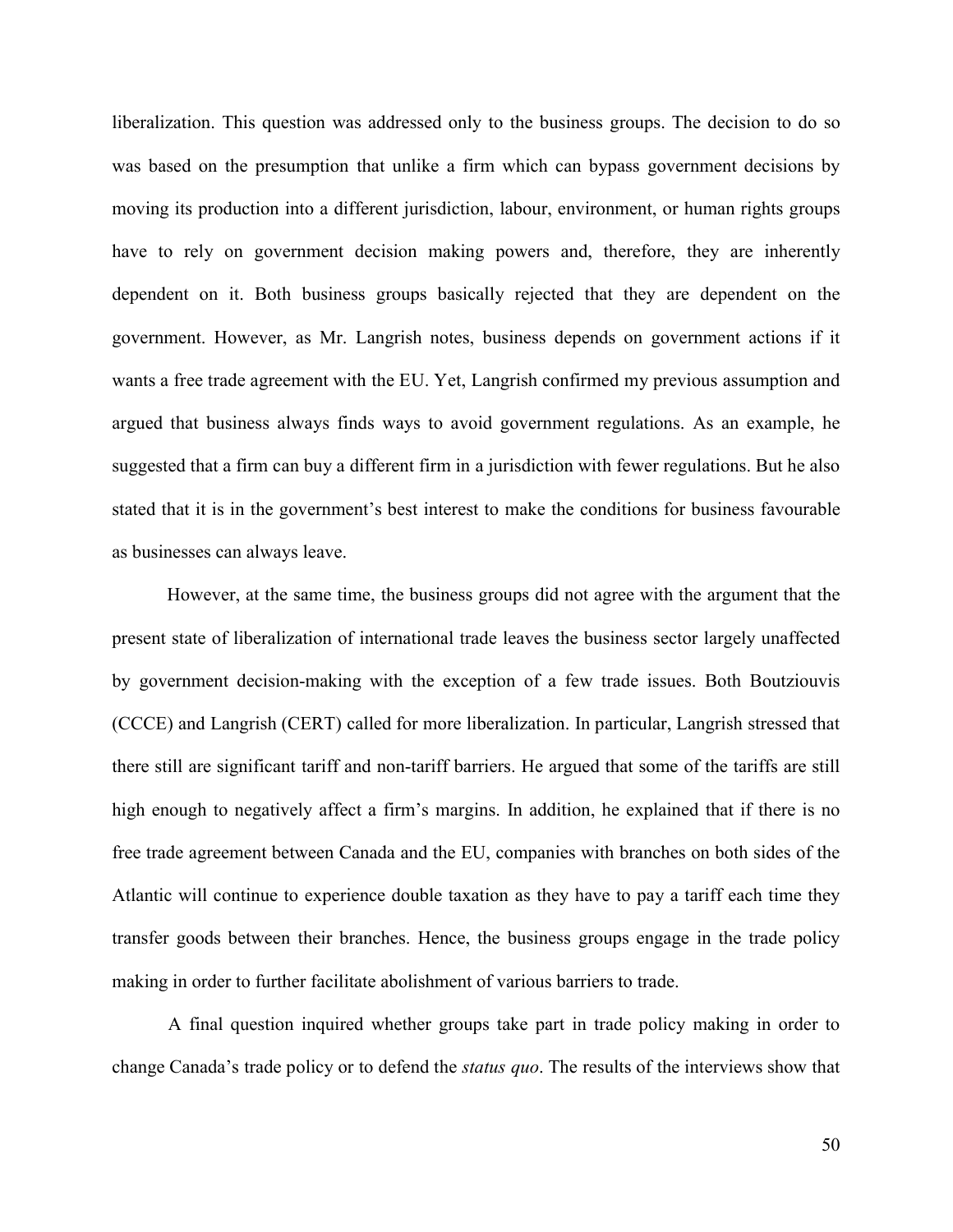the reality is more complex than a conception which divides groups between opponents and supporters of the government policies allows. Not surprisingly, the business groups support government's trade policies. Mr. Langrish pointed particularly to policies which are concerned with the WTO agenda. Boutziouvis added NAFTA as clearly beneficial to business. Yet, they would like to see further liberalization. For example, Boutziouvis noted the well known need of Canada to diversify its trade. He also stressed that the government's approach should be less *ad hoc*, particularly with China. Interestingly, both Jim Boutziouvis and Jason Langrish agreed that the business sector faces important challenges when promoting its interests including free trade agreements. First, they argued that the main problem is of a domestic nature. Canada has a very fragmented market which is administered by ten regulators (ten provinces). This becomes a problem when the federal government deals with a third party. It cannot ensure that an agreement will be fully implemented. Second, Langrish (CERT) claimed that the main opponents of the CERT are groups like it (i.e. other business groups), which insist that too much energy is spent in attempting to achieve anything with the EU. These business groups argue that Canada should focus on the United States because in negotiations with the EU Canada would have to make many compromises. In addition, Boutziouvis (CCCE) noted that there are some domestic interests which increasingly oppose any further liberalization. Among those are industries such as culture, banking, telecommunications, transportation, education and health care. In fact, the business groups engage in trade policy making not to change the direction of the country's trade policies but to ensure continuation of the current policy of trade liberalization.

With regard to the non-business civil society groups, the main finding has been that these groups do not engage in the trade policy making to uncompromisingly oppose the current trade policies of establishing new free trade agreements, however, they do state a number of conditions

51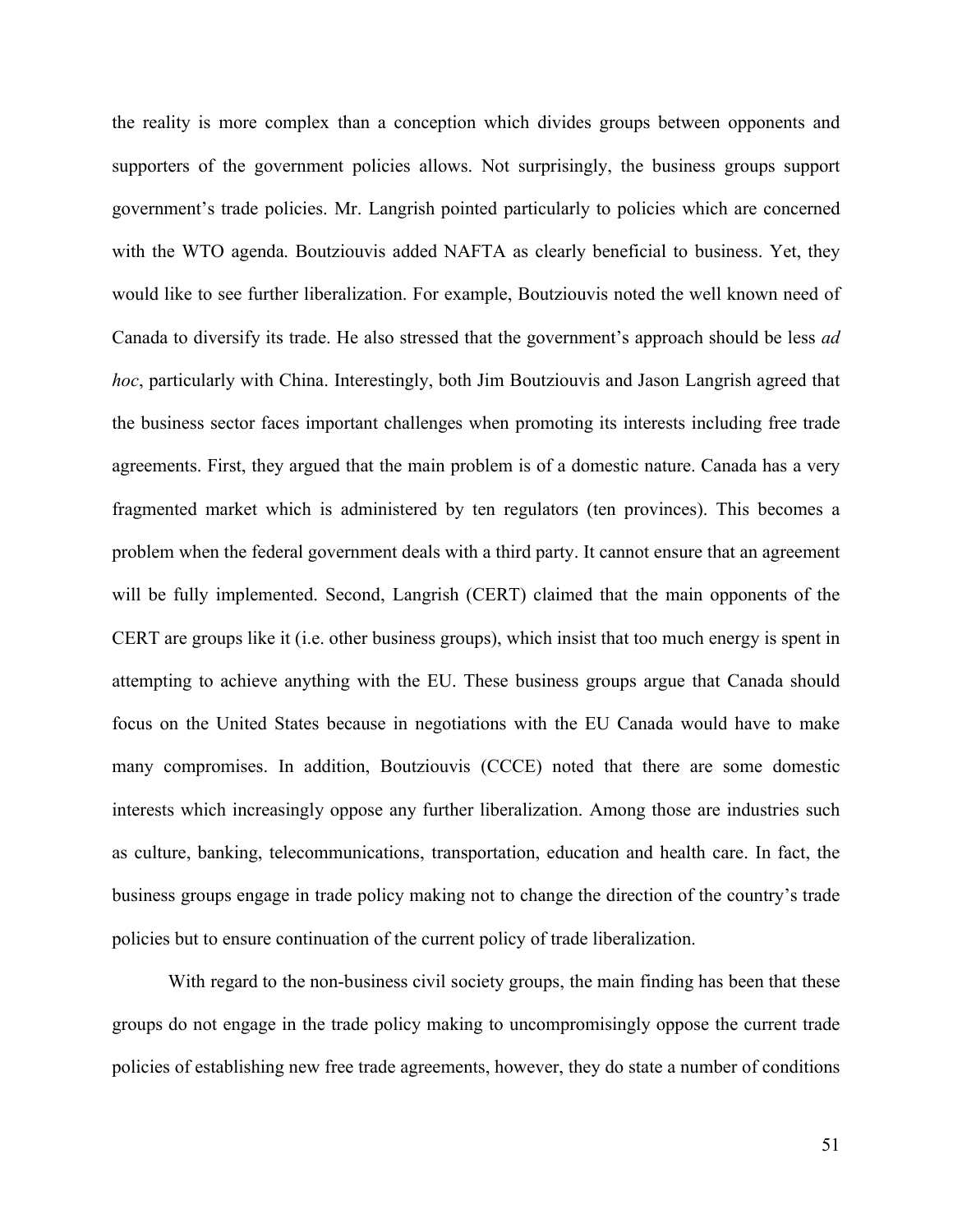under which they are willing to support them. The groups argued that their position on free trade agreements is different country to country. With each country they emphasise different aspects. For example, it cannot be claimed that they were striving to fundamentally change Canada's policies toward the EU. Their approach to this matter is rather cautions. Mr Stanford (CAW) argued that particularly in terms of the Canada-EU free trade he sees more risks and only some opportunities for Canada at the moment. He emphasized that the structure of Canada's trade with the EU is a potential source of the risks. Since the EU already exports more manufactured goods to Canada than Canada does the other way, he is afraid that further trade liberalization would allow the EU to flood the Canadian market with its manufactured goods. Furthermore, he is afraid that if the final agreement abolishes only tariffs without harmonization of standards, it could lead to deepening of Canada's dependency on the exports of natural resources. However, he explained that it largely depends on the type of the agreement chosen. Brent Patterson argued that it seemed that the agreement would be based on the model of NAFTA which, according to him, does not provide grounds for fair trade. He explained that higher standards in Canada, in the case of adoption of an agreement eliminating only tariffs, could work to Canada's disadvantage as it could make its goods less competitive. Above all, he claimed, information had leaked that bureaucrats in Brussels had composed a draft of the agreement, a text no civil society group in Canada had yet seen. This apparently goes against the democratic principles the Council supports (e.g. transparency of negotiation and inclusion of all affected actors in negotiations). The Council of Canadians is also attentive to and suspicious of the European interest in the free trade in services, government procurement, and privatization of government services. Furthermore, Mr. Patterson contended that the EU is mainly interested in Canada's natural resources especially after Russia presented itself as an unreliable trade partner. He also noted that the EU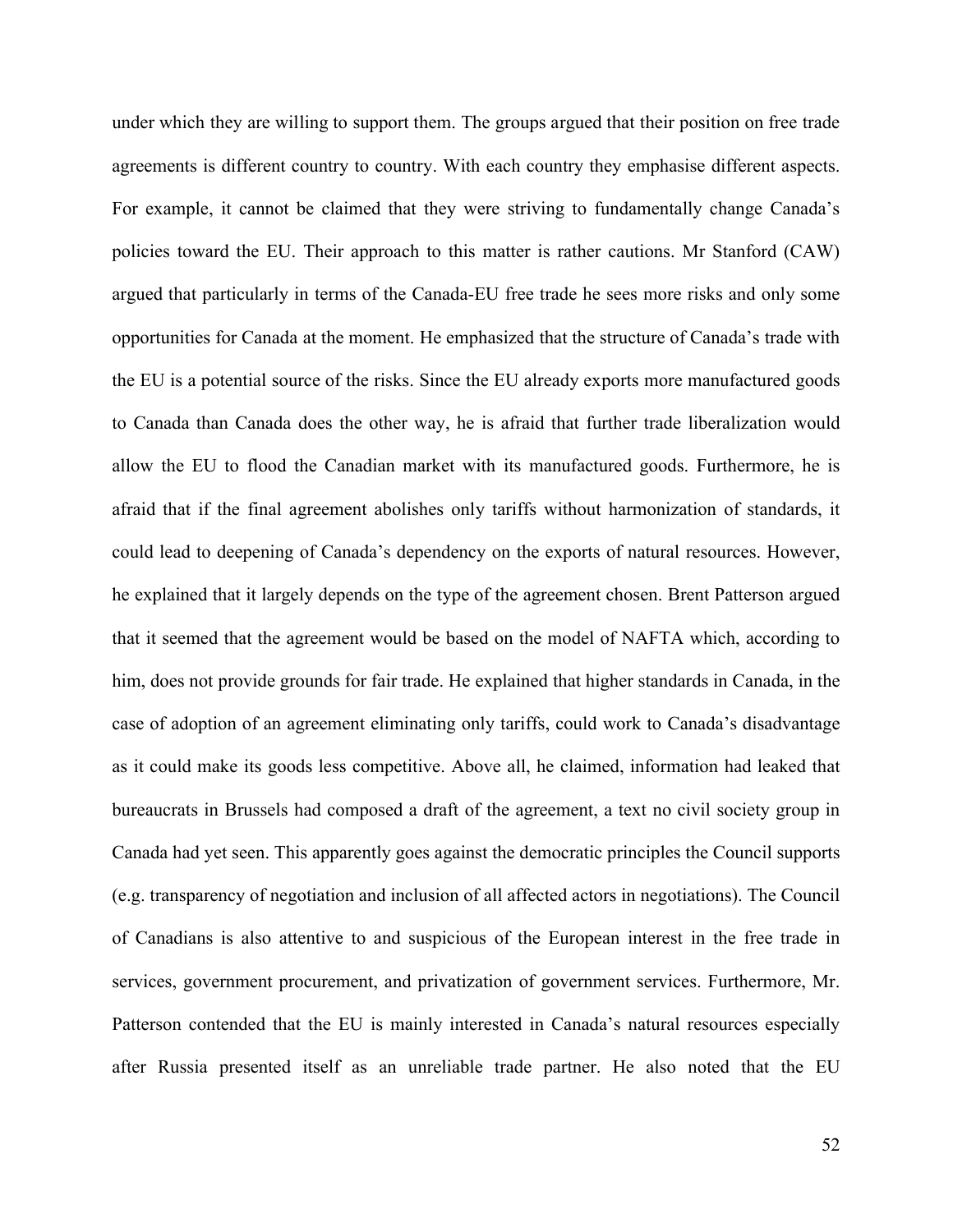Commission's focus on privatization of water constitutes a big problem to the Council. Lastly, he is afraid that an agreement with the EU would give the United States the right to take part in Canada's privatization of public services if that would become a part of the agreement.<sup>5</sup> Hence, the motives for non-business civil society groups' engagement in trade policy making is to prevent these things from happening.

#### Summary and Evaluation

 $\overline{a}$ 

One learns that the prevailing motive for engagement for the business groups is promotion of interests of its members. In other words, business groups focus on advocating particular policies, often concerned with liberalization, deregulation, or harmonization of standards. On the other hand, participation of non-business civil society groups does not constitute a motive for business groups to engage in the process as non-business civil society groups, in a large majority of cases, are not initiators of policies. Non-business civil society groups primarily act in response to previous business actions, not the other way around. Even though the non-business civil society groups argue that their secondary role in the process is caused by the fact that the business has the upper hand when dealing with the government, one should not forget that the nature of the non-business civil society groups' goals may predetermine them for the defensive role. At the same time, it is essential to emphasize that nonbusiness civil society groups also engage in the process to promote particular policies, though they promote them in a defensive way. The CAW, for example, fights to sustain employment and defend workers' rights. The Council, on the other hand, stands up against an extension of corporate power or to promote democratic principles in trade policy making.

<sup>&</sup>lt;sup>5</sup> Within the context of the WTO agreements, the most favoured nation provision extends rights to third parties if these have not been granted them before.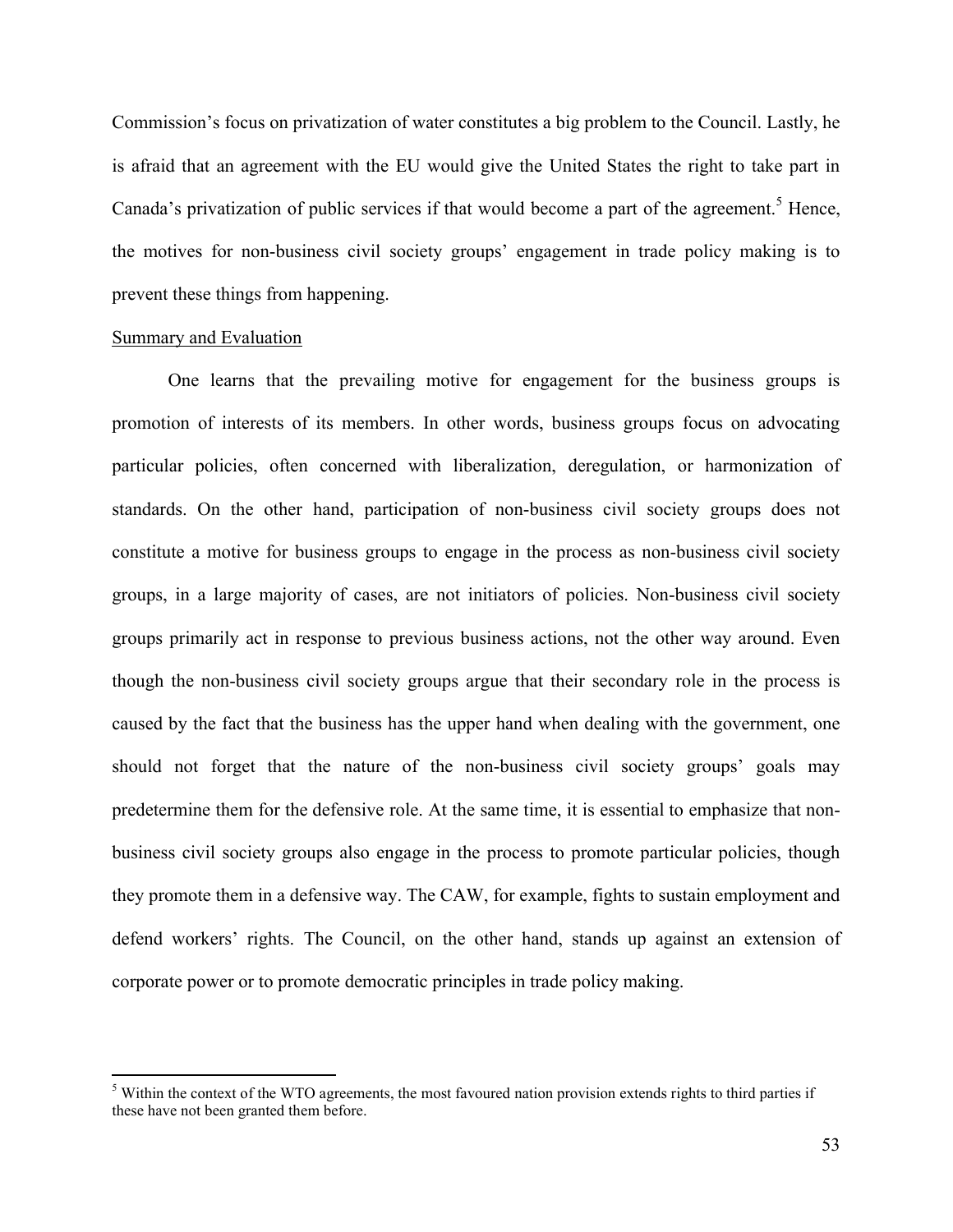The questions concerned with dependency as a factor in business groups' decision to participate in trade policy making produced, not surprisingly, relatively straightforward answers. Business groups basically rejected that they are dependent on the government. They argued that a firm can always move production somewhere else where the conditions are more favourable. Nevertheless, I argue that the fact that business groups show interest in government policies and they demand more liberalization demonstrates that they would prefer a change to happen in Canada to having to choose to leave. Therefore, I believe that, in fact, business is dependent on the government. The decision to stay and not to move production elsewhere is based on a careful calculation of all the costs and benefits of tolerating a certain level of dependency, on the one hand, and moving to a different jurisdiction on the other. Moreover, business groups explicitly acknowledge dependency on the government if they want a free trade agreement. Therefore, it can be argued that dependency on the government is one of the reasons for their engagement in the trade policy making. As the next section shows, the argument could also be that, on the other hand, the government is dependent on the business for employment and taxation.

Lastly, one learns that the motives for engagement in trade policy making of the addressed interest groups cannot be strictly divided between support for and opposition to current Canadian trade policies, as the example of the Canada-EU free trade initiative shows. Although in the large majority of cases business supports efforts to establish free trade with the EU, there are also business groups that believe that Canada should rather strengthen its ties with the United States. Interestingly, neither of the interviewed non-business civil society groups clearly opposed deepening of trade cooperation with the Europeans. The common denominator of the interviews with the Mr. Stanford (CAW) and Mr. Patterson (CC) was that the stand they will take depends on the content of the free trade agreement. The non-business civil society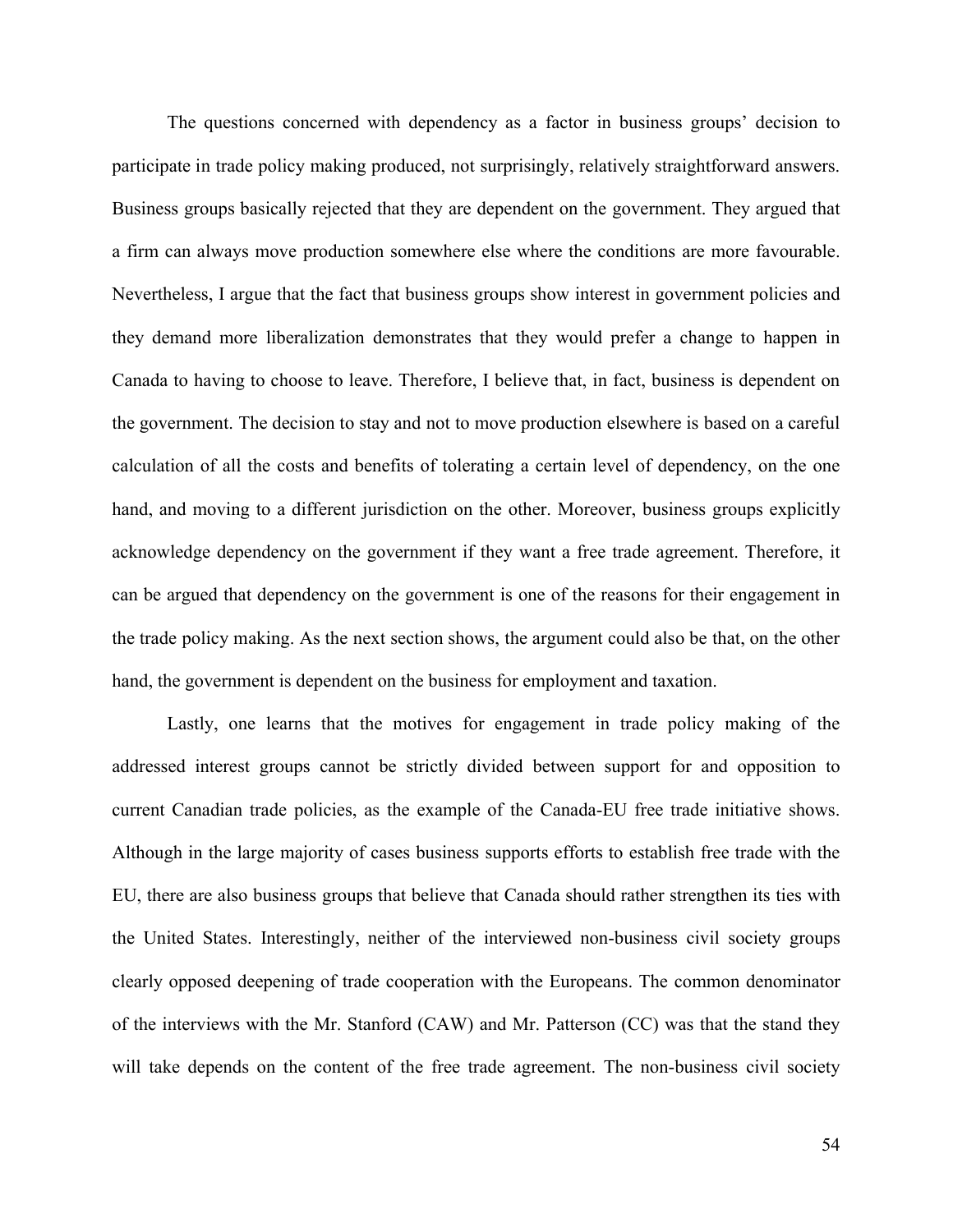groups declare that they will oppose a trade agreement that would be based only on abolition of tariffs. At the same time, they show preparedness to stand out against free trade in services, and one that entails non-discrimination in government procurement, as well as privatization of government services. Although, non-business civil society groups impose a number of conditions if they are to support a free trade agreement, the motive for their engagement in the process is not to oppose any further liberalization. In the case of business groups, the main finding has been that, even though for the majority the perceived need to further liberalize is the primary motive for engagement in the trade policy making process, individual business groups may differ on how to pursue this objective.

# Research Question Two

The second research question inquired how Canadian government institutions and particularly the values they embody affect participation of groups in the trade policy making process. The questions included in the part of the questionnaires concerned with this matter were based on the insights from Lamberg's concept of "institutional opportunities and constraints" and "path dependence", as well as institutions theory and interest group theory. The underlying aim of the questions was to find out about the ideological characteristics of the Canadian government institutions and to what extent these constitute opportunities and constraints to groups participating in trade policy making (see part two of the questionnaires in appendixes one and two).

All four interviewed groups, both representatives of business and civil society, in general agreed that the successive Canadian governments have been promoting liberal ideas in trade policy. However, as indicated earlier, according to the business representatives, the present state

55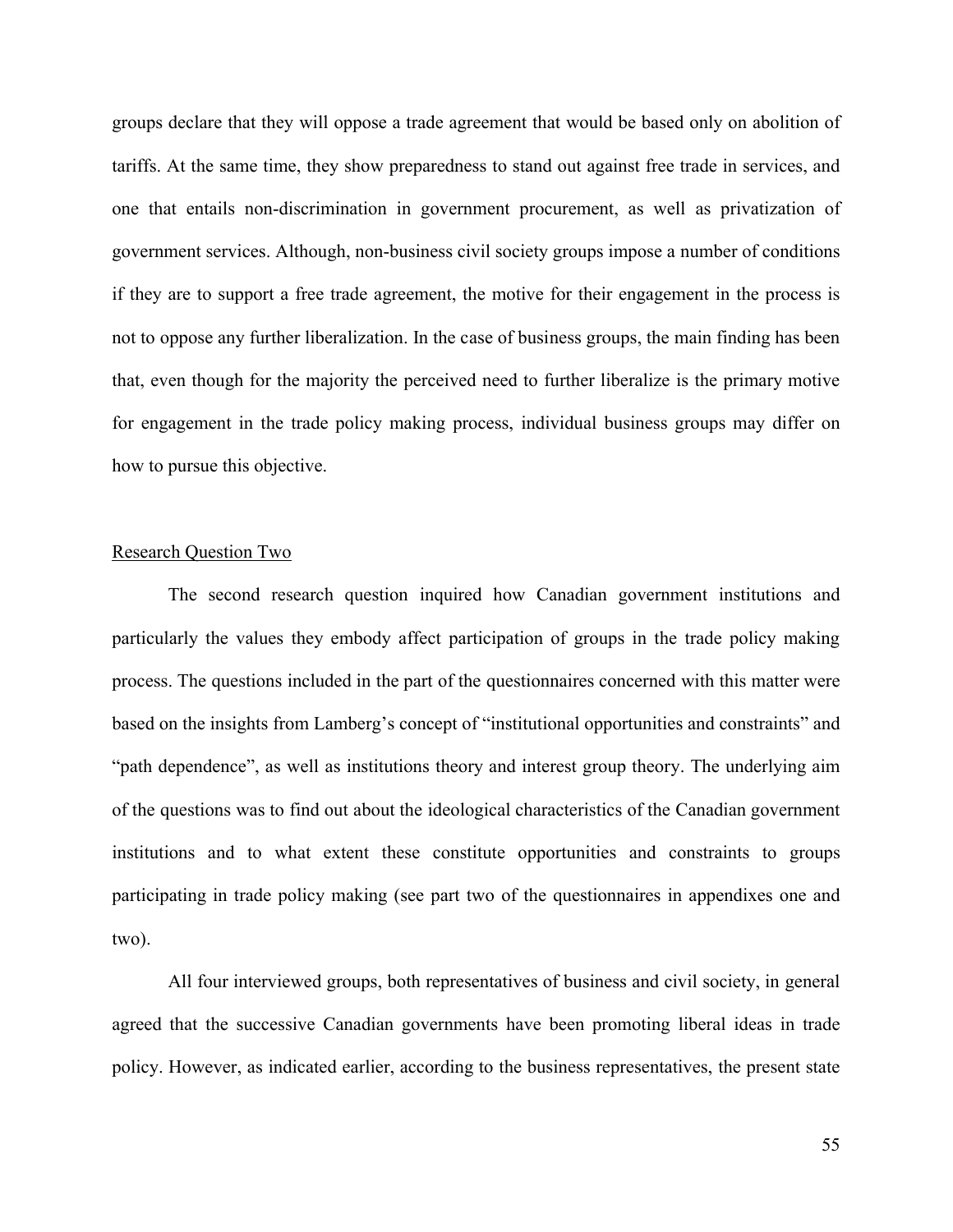of liberalization of Canada's trade is far from perfect. Langrish (CERT) noted that certain industry sectors such as potash are still immune from takeover. In other words, he argued that there are still restrictions on foreign ownership in place. The existence of agricultural marketing boards or route restrictions in air travel are just some other examples of persisting barriers to trade. In a similar spirit, Langrish argued that, particularly with respect to the furthering of Canada-EU trade relations, a number of the Canadian governments have been trying to liberalize, however, only some of them were serious. As an example of a very proactive approach, which was not seen with his predecessors, he stressed the activities of then Minister of Foreign Affairs, David Emerson. Boutziouvis (CCCE) also noted that, in comparison to the EU and the United States, Canada has been falling behind in negotiating free trade agreements with developing countries. He believes that this must be changed: while Canadian government institutions have favoured liberal ideas in trade policies for a long time, according to the business groups, these institutional values have not been sufficiently reflected in practical trade achievements (e.g. free trade agreements) yet. On the other hand, non-business civil society groups often find government views about liberalization to create major challenges to their political engagement, as will be demonstrated below in greater detail.

A sharp contrast in opinions is evident when assessing the business and non-business civil society groups' perception of their relationship with the government. Particularly, I intended to inquire whether groups felt advantaged or disadvantaged when promoting their interests in trade policy. Despite the fact that business finds government policies favourable, the business representatives rejected the view that business and government ideological similarities would contribute to the success of a number of business policy proposals. Boutziouvis (CCCE) would not confirm the argument that business groups possess an ideological advantage when dealing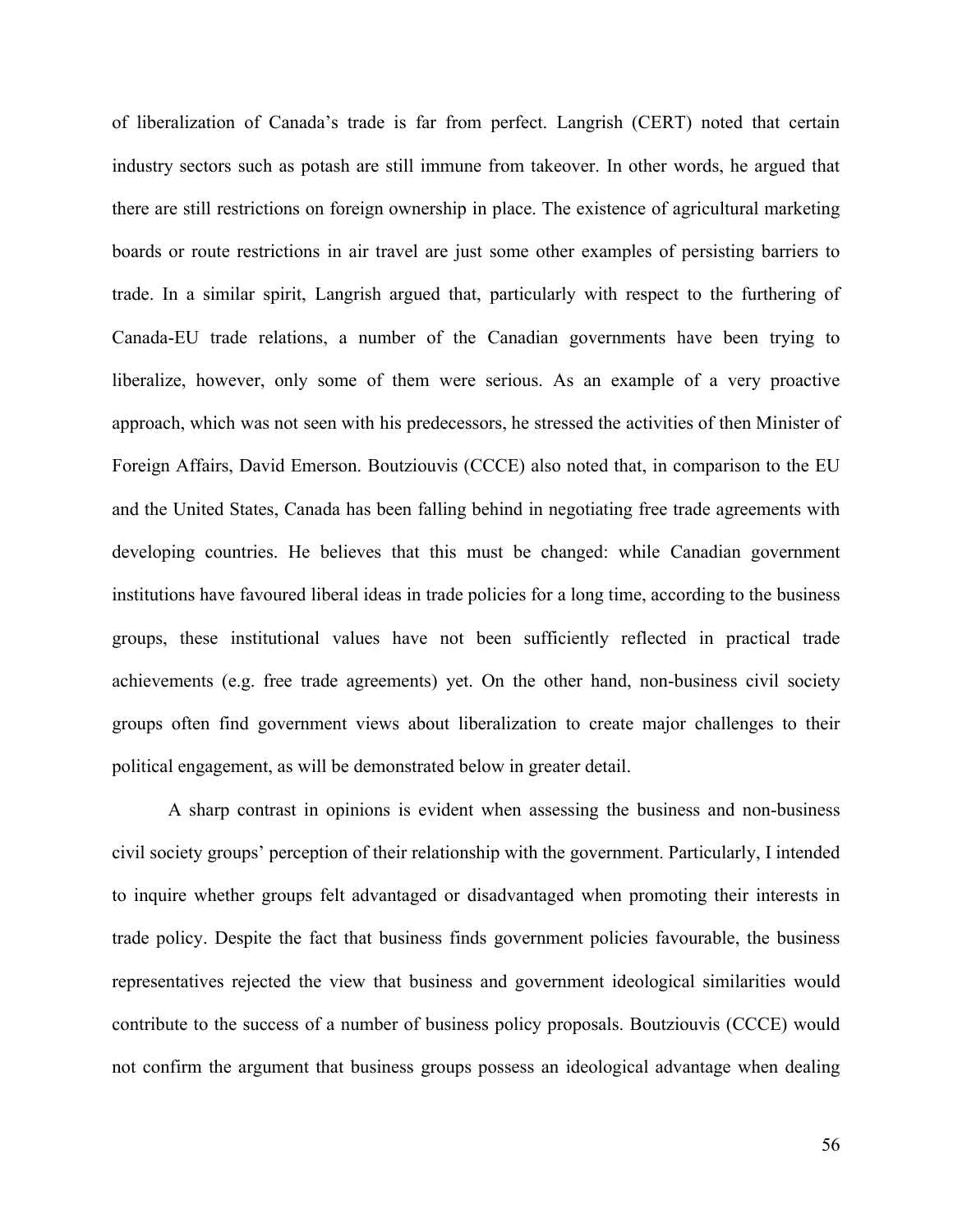with the government. Nevertheless, he argued that business certainly benefits from a strong relationship it has built with government departments. He explained that non-business civil society groups are often pushing on open door. Government is trying to listen, he said. However, he argued, non-business civil society groups need to take a more constructive approach. On the other hand, Langrish (CERT) admitted that business is advantaged but he attributed the advantage to the financial and human resources his and other business groups have available in comparison to non-business civil society groups. For example, he noted that one of the reasons why non-business civil society groups lack professionals knowledgeable of how to approach the government or how to structure their policy proposals is that former government officials, after their government career, often choose to work in the business sector whereas non-business civil society groups do not have access to such resources. In addition, he agreed with Boutziouvis that non-business civil society groups need to take a more constructive and focused approach to increase their chances to successfully achieve their goals. He also stated that non-business civil society groups do not come up with new ideas, and that they manipulate facts, provide incorrect information, and spout populist rhetoric. For him actions of non-business civil society groups are not about policies. He argued that their approach is can be explained by the fact that, for example, environmental groups are not accountable to anyone. On the other hand, business, according to him, is accountable to its shareholders. Business groups, in fact, argue that the positive results they experience in dealing with the government are not a result of any privileged position bestowed on them by the government. It is the constructive, focused and professional nature of their proposals not characteristic of proposals of non-business civil society groups that accounts for the success of business organizations.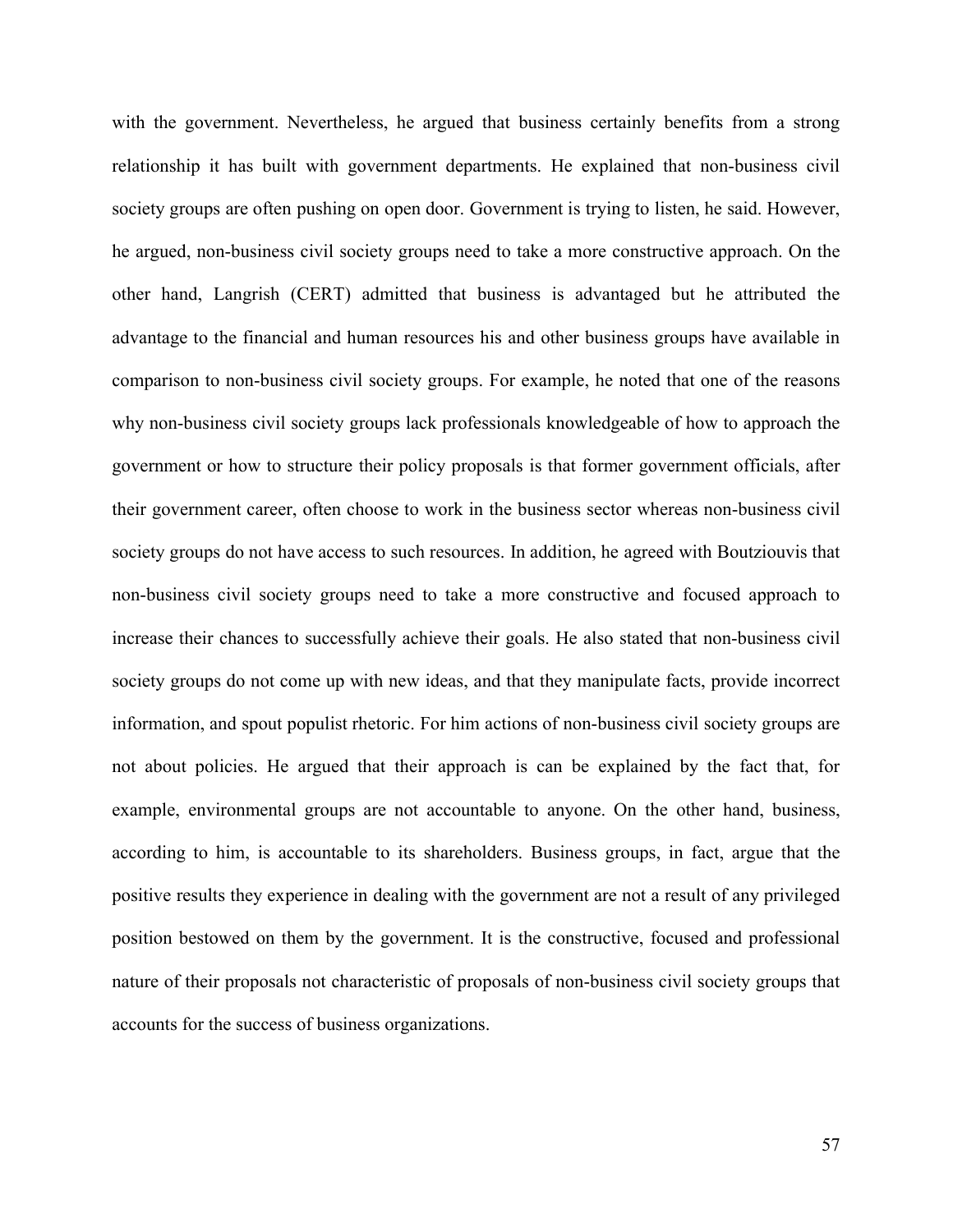One of the questions also inquired about the possibility that Canadian governments would act as an advocate of business even without business lobbying. Boutziouvis (CCCE) rejected this view and argued that Canadian governments do not act to fulfill specific business needs but to protect national interests, and to assure mutual benefits from healthy trade exchange. On the other hand, Langrish agreed and said that governments assume a role of a business advocate although he added that the government does so only when business itself shows interest. He explained that Canada, as a relatively small country in comparison to the United States or the EU, does not have the resources to widely participate in trade negotiations. In other words, Canada pursues actions only where there is a declared business interest.

Non-business civil society groups do not hesitate to characterize the government's approach as attuned to business needs. Both civil society representatives asserted that business has an advantage when dealing with the government. Jim Stanford (CAW) explained that there are obvious political and economic reasons for this. A firm can easily threaten the government that if it does not concede, it will take its investments and employment somewhere else. Brent Patterson (CC) argued that business does not only have better access to the decision makers, it also has the potential to drive the trade agenda. He also argued that the degree of closeness between the business and the government is almost undemocratic. As a result, the non-business civil society groups experience difficulty having their interests reflected in government policies.

Boutziouvis (CCCE), on the other hand, argued that "the current government is a government of the main street". He contended that the Harper government was not immediately open to big business, and continues along these lines. The primary focus of this government, Boutziouvis explained, has been on consumers and small businesses. An example of this policy is reduction of Canada's GST from seven to five percent, he argued.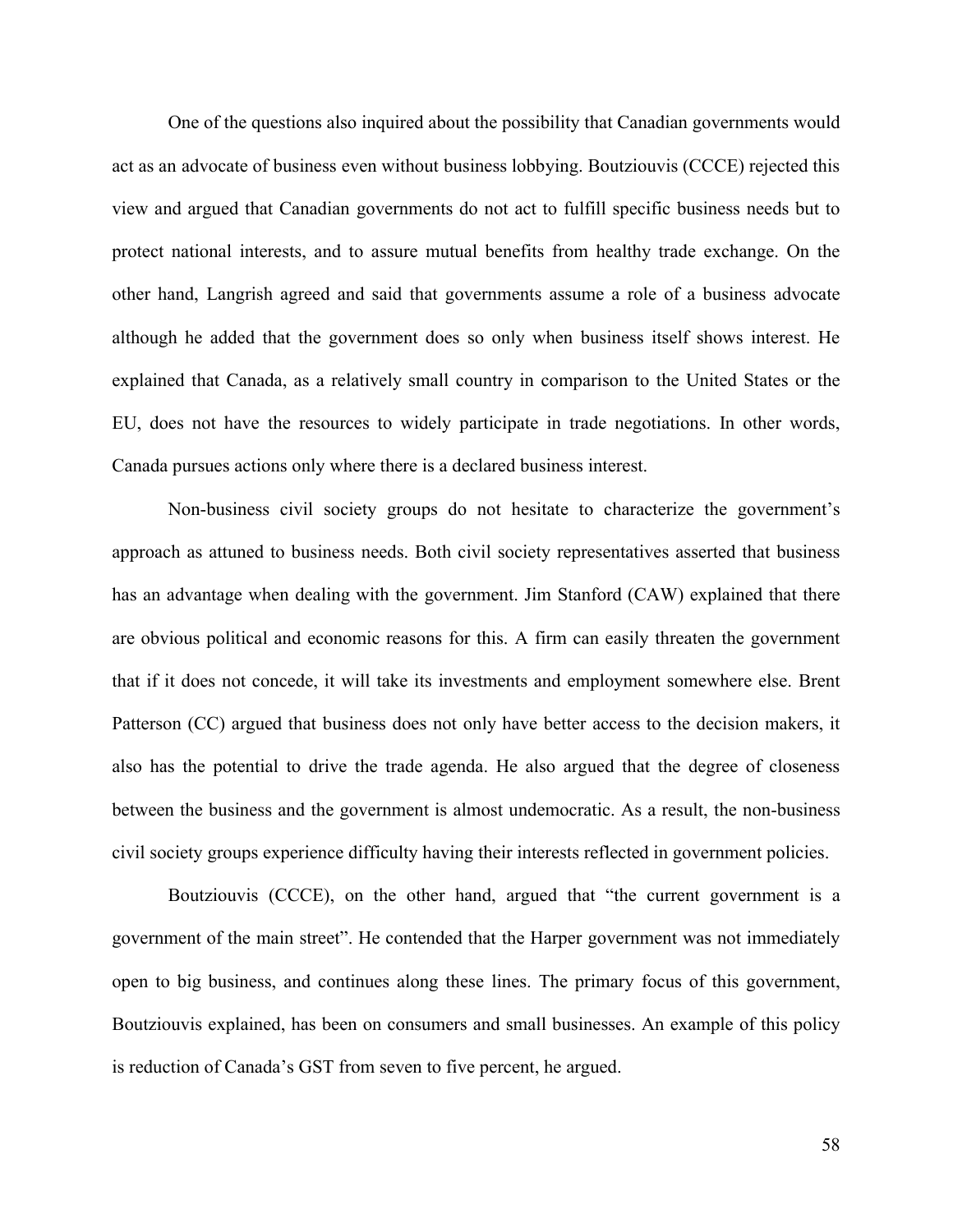When confronted with Boutziouvis' argument in one of my additional questions, Jim Stanford (CAW) argued that having consumers and small enterprises as a priority does not exclude good relations with big business. On the contrary, he stated that the government tends to favour small business for political reasons.

Similarly, Stanford asserted that even though non-business civil society groups experience more access to the government than in the past and that the government is active in soliciting public opinion, this soliciting is done for political reasons, not for the input nonbusiness civil society groups offer. In other words, he claimed that the government conducts consultations with non-business civil society groups only to appease the general public but, in fact, it is not interested in their views. He explained that it does not matter what is discussed in the consultations, government has free trade views which are subsequently reinforced by business. Exceptions are cases such as the attempts to establish free trade with South Korea as outlined earlier. Brent Patterson (CC) agreed with Mr. Stanford and said that for his group engagement in the trade policy making process creates a dilemma. The question is why you would engage; sometimes you are just lending legitimacy to a system which you believe has fatal flaws.

#### Summary and Evaluation

The main finding of this section was the almost complete clash of business and nonbusiness civil society groups' views. Perhaps the only point business and non-business civil society groups agree on is that the successive Canadian governments more or less support liberalization of Canada's trade. However, while business argues that a number of governments were not supportive enough, and that further liberalization should continue to allow Canada to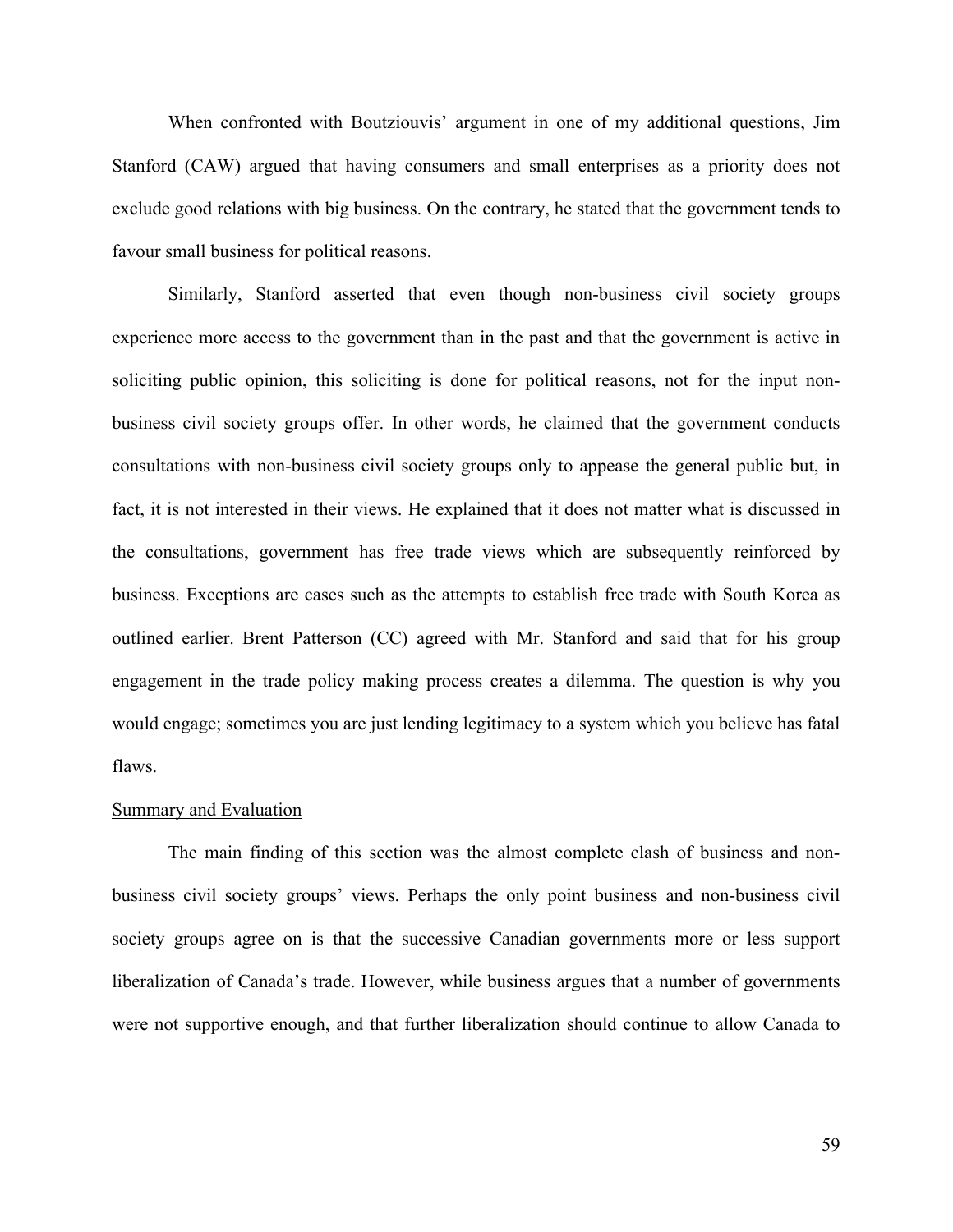catch up with that attained by other developed countries, the non-business civil society groups believe relations between the business and the government are almost symbiotic.

The business groups asserted that they have not attained their goals because of ideological closeness to the government, but by patient building of strong relations with particular government departments. They argued that if non-business civil society groups had the same financial resources as does business, and if their policy proposals were more constructive and their strategies were more focused and professional, they would do just as well.

On the other hand, the non-business civil society groups seriously questioned whether there was any utility in the consultations. They argued that the consultations are only proforma. The non-business civil society groups also question whether they should keep lending legitimacy to a process which does not take their views into consideration.

Even though business groups would disagree, the consequence of the government institutions' liberal values is the creation of an environment of implicit "opportunities and constraints" for participating interest groups. While business groups do not feel constrained, groups that are less enthusiastic about trade liberalization find this setting to be an impediment to their successful political engagement.

However, I argue that the main source of the non-business civil society groups' low success rate in promoting their interests primarily stems from the naturally indispensable role business plays in the life of a state and society. It is likely that non-business civil society groups would not play a more substantial role even in an environment where government institutions held protectionist or otherwise less-liberal views about international trade.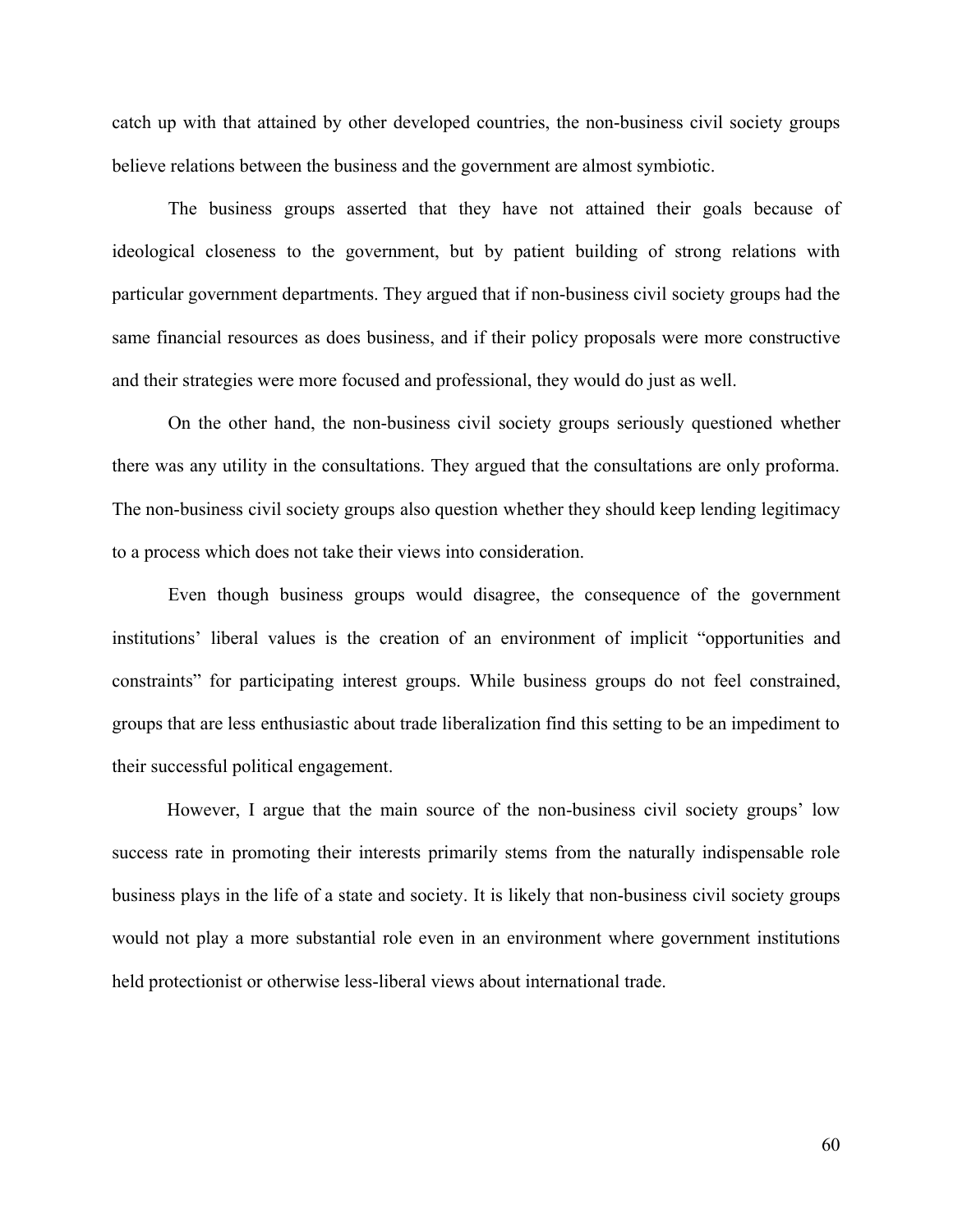# Research Question Three

The third research question inquired whether or how business groups have changed their lobbying strategies in the face of the extension of the Canadian trade policy making process to non-business civil society groups. For obvious reasons, this question was addressed only to the two interviewed business groups. After all, the reaction of business groups to the extension of the process to non-business civil society groups is what was examined. The questions in the questionnaires concerned with this matter drew solely from Lamberg's concept of "path dependence". The thesis borrowed particularly from the main argument that processes are unable to shake free of their history. In other words, the question was whether the alleged retreat of business groups from the trade policy making process was not caused by business groups' inability to adjust its lobbying strategies to the presence of new participants in the policy making process (see part three of the questionnaire in appendix one).

Boutziouvis argued that over the past twenty years, the CCCE's lobbying strategies have become more targeted. While in the past CEOs participated on various panels and discussions forums, now, they chose a more direct approach. They prefer to address decision makers face-toface. Nevertheless, he explained that the main reason for this adjustment stems from the fact that the CCCE has only twelve people available, not because there would be any need to do so resulting from the extension of the process to non-business civil society groups. Basically, the allocation of human resources to different tasks does not allow them to participate in those discussions as frequently as in the past. It is also important to note that this change in the pursuit of the CCCE's strategies by no means signify a retreat of the group from engagement in the trade policy making process.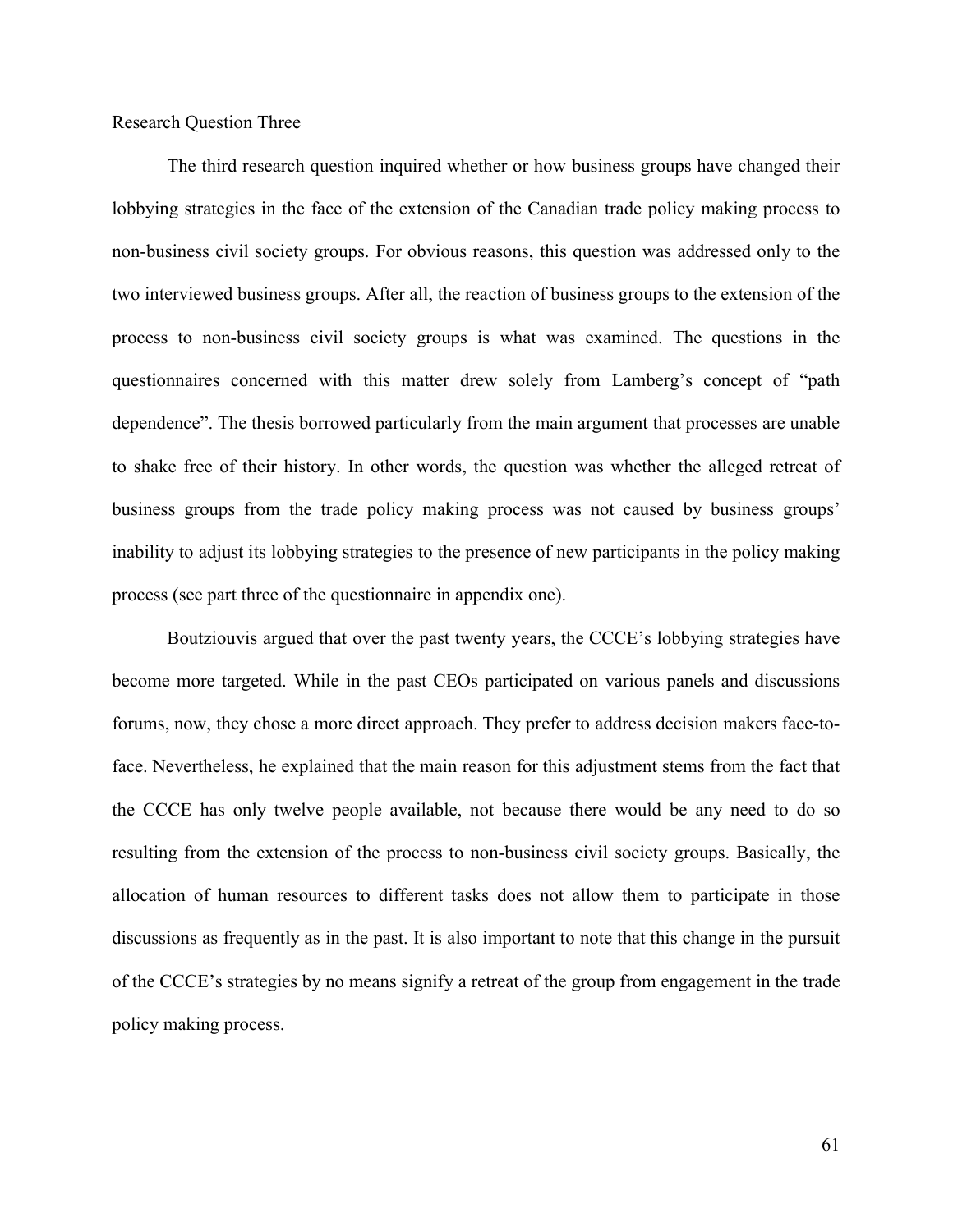Langrish explained that the CERT has also undergone a shift in the way it promotes interests. While the original strategy was based on emphasizing benefits of particular policies, now, he said, the CERT focuses on advocacy to, arguably, present a politician a vote winner. For example, the CERT argues that a trade agreement with the EU would not lead to opposition and that it would not do damage to the politician's public image. On the contrary, CERT argues that politician's support of this effort could bring him or her political advantages. Langrish acknowledged that the presence of non-business civil society groups in the process could diminish the effectiveness of the CERT's strategies. However, it is not the case in any major way, he argued. As in the case for the CCCE, the change in the lobbying strategies the CERT has undertaken is not to be understood as a retreat of the group from engagement in trade policy making.

#### Summary and Evaluations

From the information provided by Boutziouvis and Langrish, it is evident that business groups have carried out changes in the way they promote their interests. Both the CCCE and the CERT have adopted new lobbying strategies based on a person-to-person approach. Nevertheless, contrary to my original assumption, there is no direct evidence for a causal relationship between the extension of the policy process to non-business civil society groups and the changes pointed out by the two business interviewees. Above all, Boutziouvis (CCCE) asserted that the actual cause of the changes in the CCCE's lobbying strategies is the limited number of human resources available to his group. However, in conclusion, I argue that although the business groups do not attach much importance to the role of non-business civil society groups in the change in their strategies, the possibility that their presence has made business groups conduct more "aggressive" lobbying strategies towards decision makers should not be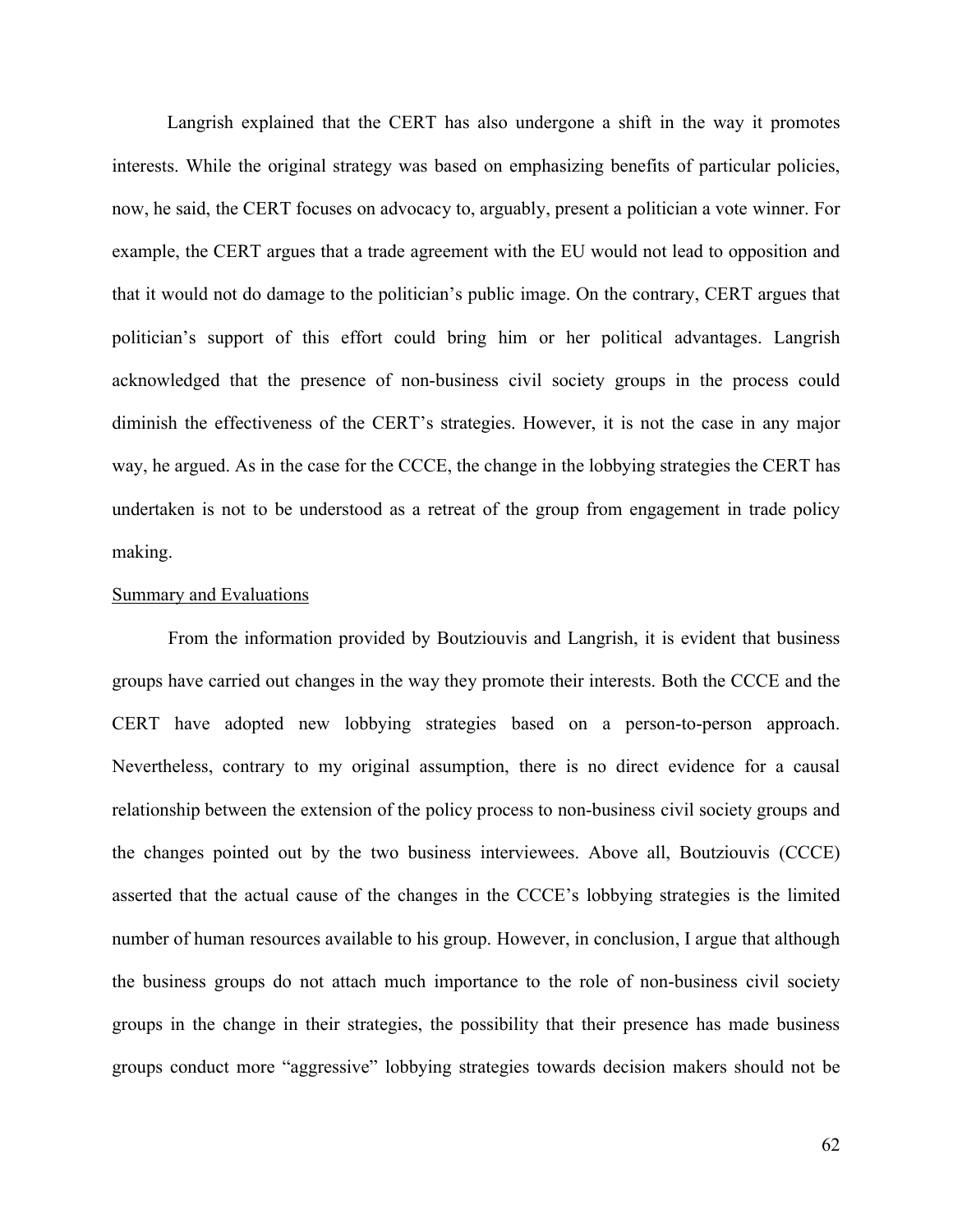ruled out. In fact, the change in both groups' strategies may have worked to prevent decline of their effectiveness, and thus prevented frustration among business groups and a potential retreat.

# Additional Questions to the Non-Business Civil Society Groups

The aim of the third part of the questionnaires directed at non-business civil society groups was to elicit responses to some of the arguments provided by the representatives of the two business groups (see part three of the questionnaire in appendix two).

The first and the second questions derived their inspiration from the argument provided by Boutziouvis (CCCE) that non-business civil society groups (e.g. environmental, labour, and human rights groups) will not align against further deepening of trade relations between Canada and the EU. He asserted that there is an undercurrent among non-business civil society groups that sees the EU as a leader in environmental, labour, and human rights standards. Unlike in the case of Canada-Columbia free trade talks, there is less to oppose and thus, the completion of the free trade negotiations will be easier to achieve, he argued.<sup>6</sup>

The non-business civil society groups both rejected this argument as misleading. Mr. Stanford (CAW) explained that the high level of labour, environment, and human rights standards in the EU cannot constitute a reason for his group to accept a trade agreement. He argued that in the first place the agreement has to be beneficial. He explained that his organization's approach is different from country to country. With each country it emphasises different aspects. While with China it is afraid of losing employment, or market share with

 $\overline{a}$ 

<sup>6</sup> In the case of free trade negotiations between Canada and Columbia, Boutziouvis argued that non-business civil society groups stood in strong opposition to business groups. On one hand, civil society groups demanded the negotiations to be suspended arguing that Canada should not enhance trade cooperation with countries which do not respect human, labour right and have poor record of environmental protection. On the other hand, business argued that trade exchange will pour money into the country's security, a strategic partnership will be established, and this will eventually lead to stabilization.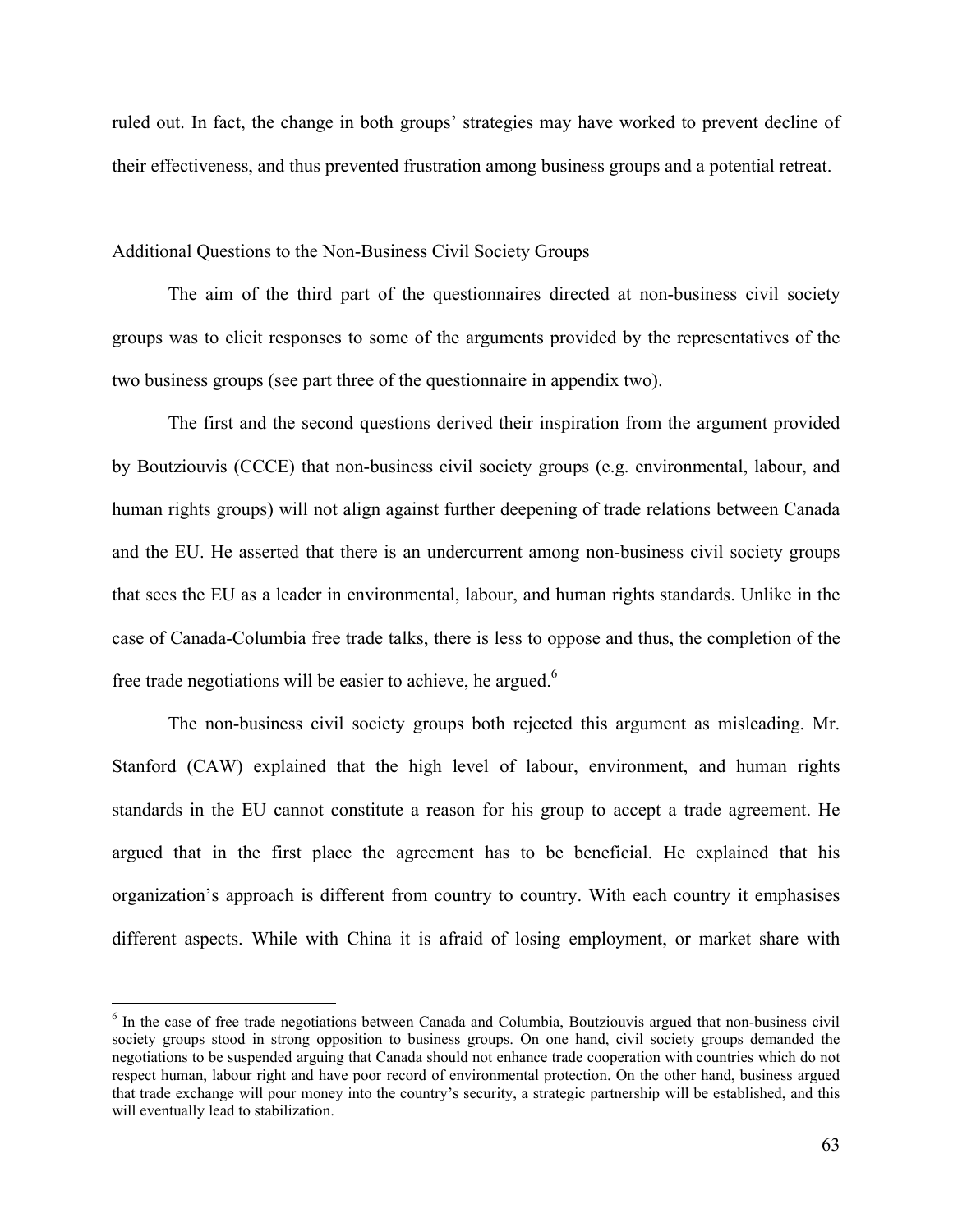respect to South Korea, the United States was seen as a market opportunity. On the other hand, the CAW's position to a trade deal with the EU has still to be determined. It is hard to predict what stand the CAW will take, he stated. However, it is known that the group's decision to engage in support or opposition to Canada and the EU trade rapprochement will depend on the nature of the free trade agreement.

Brent Patterson (CC) also rejected Boutziouvis' argument and listed a number of reasons, which make the Council embrace a rather cautious approach. He explained that when a trade agreement with a country is debated, the Council asks what the "corporate clause" will be, how the agreement is going to affect public services, and whether the process is democratic (see also answers to the first research question). Similarly to Stanford, Patterson argued that the nature and the extent of agreements are the most important factors which will determine the Council's position to further liberalization of trade between Canada and the EU.

The third question in this part of the questionnaires was based on Langrish's (CERT) argument that if non-business civil society groups had the same resources as do business groups, they would do just as well in promoting their views in the trade policy making process. Jim Stanford (CAW) argued that finances indeed play a role. Unlike his group, business has the resources to hire a number of full-time lobbyists. However, the heart of the problem lies in the fact that business has strong levers on the government. In other words, business has the power to make jobs appear or disappear, and therefore its position is so strong.

Brent Patterson (CC) presents a different perspective. He emphatically argued that money is not everything. His explanation is that non-business civil society groups such as the Council of Canadians have, in fact, an advantage when it comes to mobilizing public opinion. When something is undemocratic, the media may play a decisive role in exercising pressure on the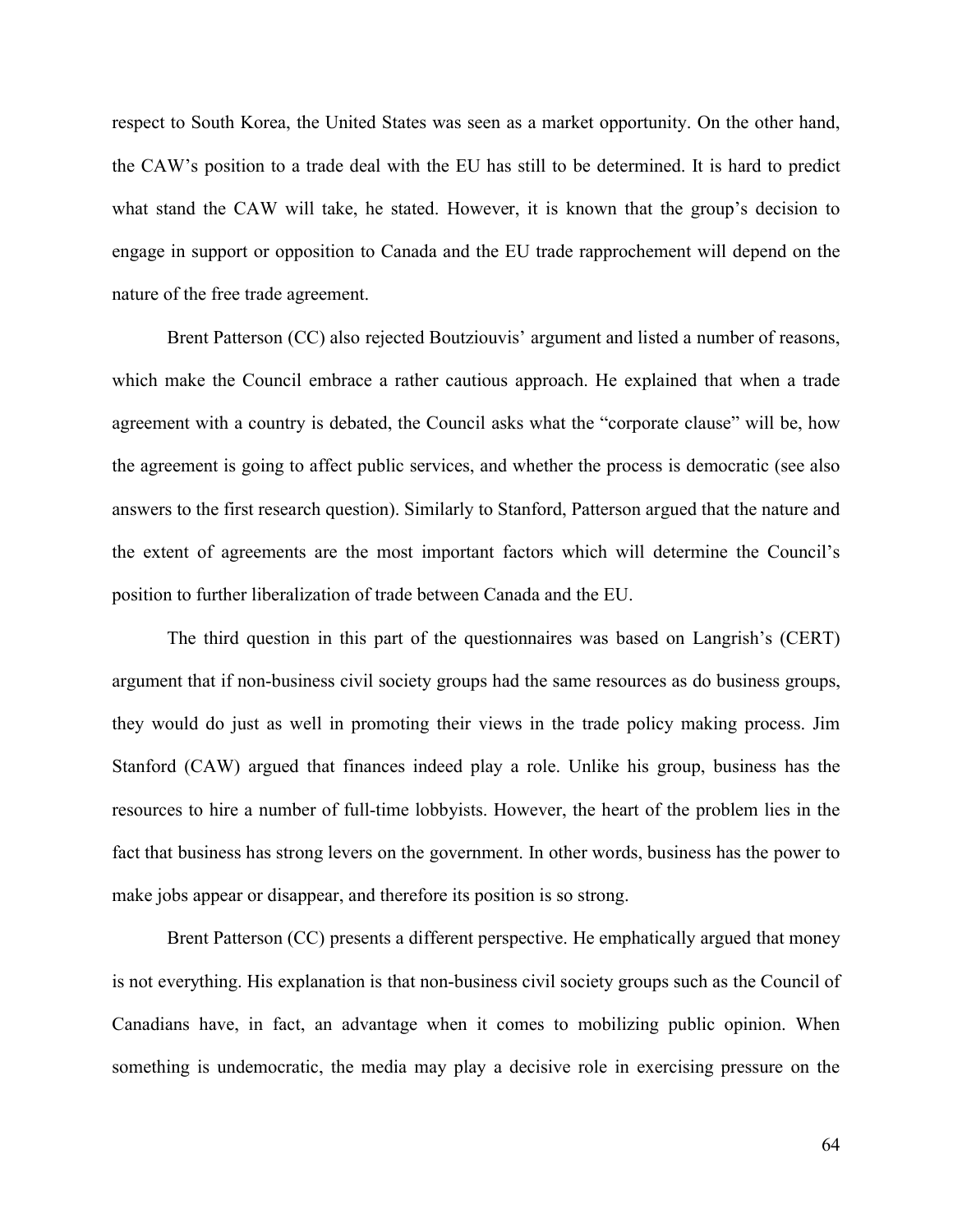government and/or business. However, he acknowledged, a problem arises if media ownership is aligned with business. Then it may be difficult to get the message out.

### Summary and Evaluations

Answers presented above show that groups do not share the view that trade cooperation with the EU has to be necessarily beneficial. Particularly business groups may have to reassess their expectations with regard to the behaviour of non-business civil society groups during the potential Canada-EU free trade negotiations. On the other hand, although the non-business groups pointed to a number of features that might be problematic to them (see also answers to the first research question) if included in the Canada-EU free trade agreement, they never questioned the fundamentals of free trade as such. This is particularly important to know in order to rightly identify the causes of their overall frustration with the Canadian trade policy making process.

The non-business civil society groups also disconfirmed the view that the lack of substantial financial resources is the fundamental impediment they perceive to prevent them from being equally successful at promoting their trade interests. It is rather and most importantly the dominant political and economical position business holds that creates constraints to a meaningful engagement of non-business civil society groups. In addition, even though the nonbusiness civil society groups express frustration with the dominant position of business groups in relations with the government, Brent Patterson (CC) asserted that non-business civil society groups are not that helpless. The media are an important tool that such groups use in some instances.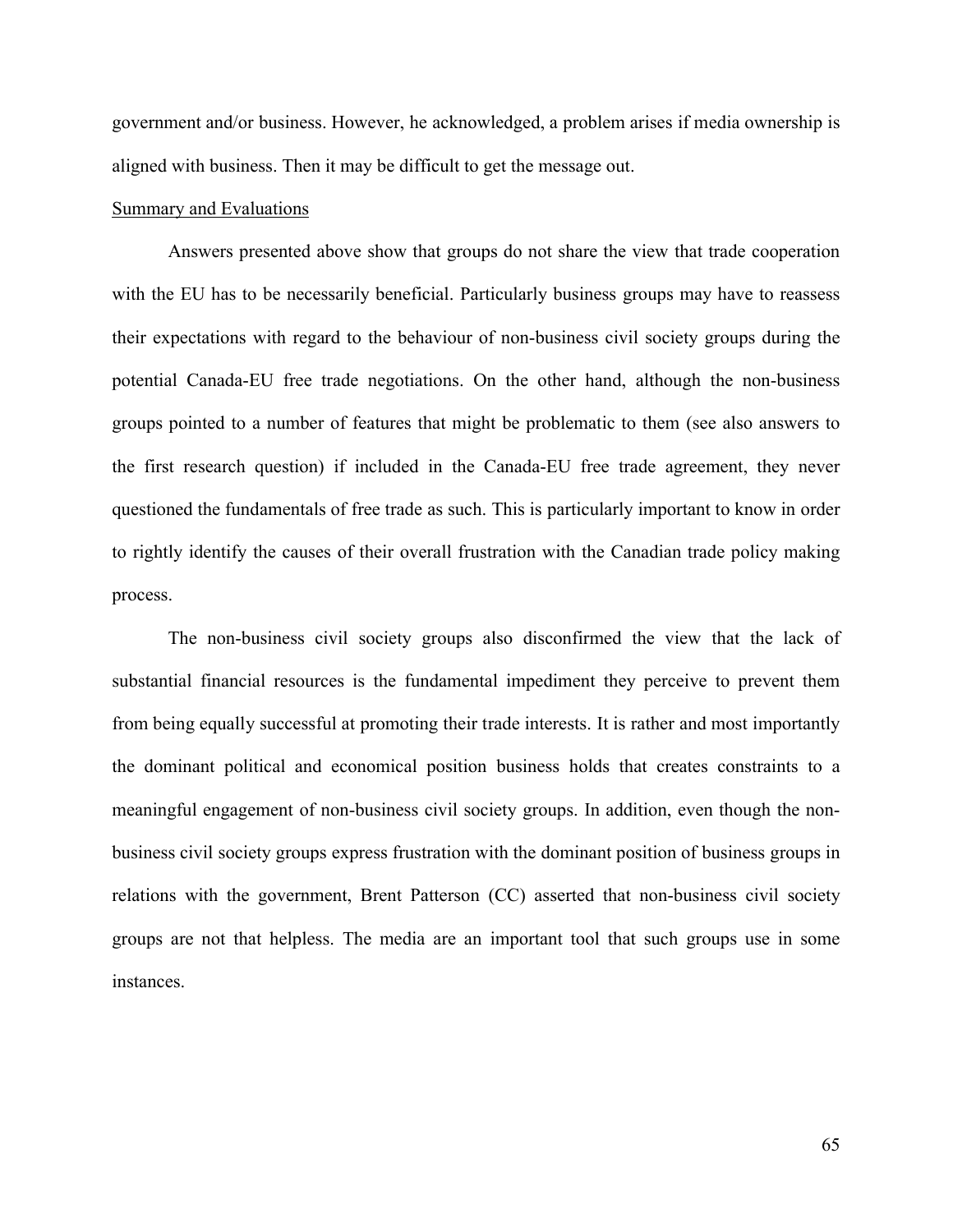#### Section 2

## Clarification of the Contradiction

The aim of the second part of this chapter is to clarify the contradictions among the four propositions discussed in the beginning of the third chapter and, thus, accomplish one of the research aims. The following section is divided into two subsections. In the first subsection, the individual arguments the propositions consist of are confronted with the information collected during the interviews and largely presented earlier in this chapter. Given these finding a decision whether the arguments can be confirmed, disconfirmed, amended or left unresolved is made. To support my conclusions, I also present information derived from answers to the questions in part four of the questionnaires, which directly arose from the main arguments of the four propositions (see part four of the questionnaires in the appendixes one and two). In the second subsection, I recapitulate and assess the results of the previous assessment, and I also discuss some questions which still arise from it.

## Proposition Number One

# *Argument: Business groups are considered to be part of trade establishment and have existing ties to the government.*

# *Decision: Confirmed*

The research has revealed that indeed the position of business groups within the trade policy making process is well established. Business groups do not deny that they have developed close relations with government departments. What is more, Boutziouvis (CCCE) argued that non-business civil society groups should embrace similar constructive approaches in dealing with the government and build ties of their own. Also the fact that many former officials choose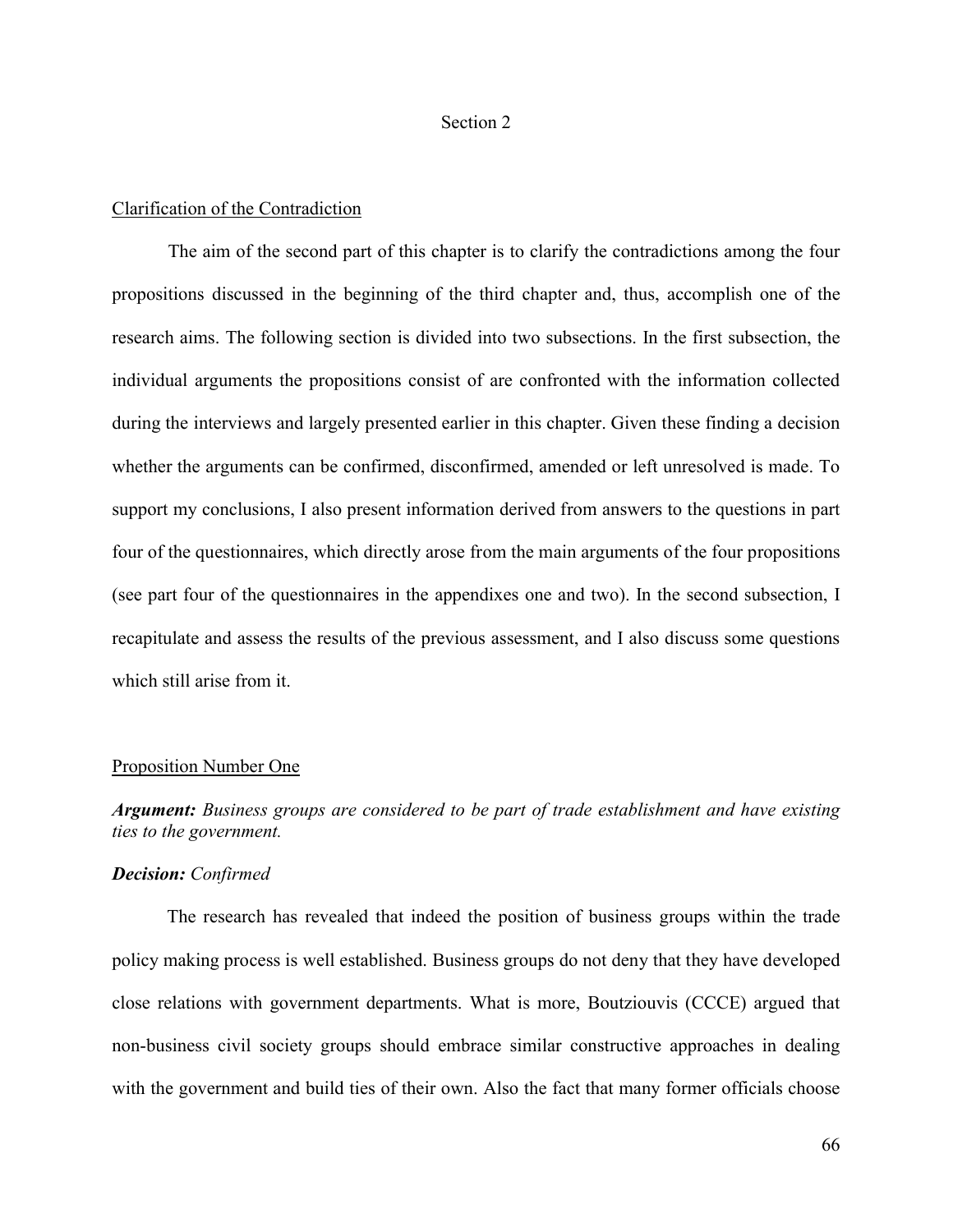to work for business ensures strong personal ties between the business and the government. One should also not forget that, even though the interviewed business groups insist that the government approach to liberalization has not always been ideal or serious enough, they, in general, agree that governments have been promoting liberal ideas in trade policy, which they support. In addition, a certain level of mutual dependency between the business and the government provides conditions which make relations between them more intensive and durable. In particular, it should be pointed out that the government depends politically and economically on the taxes and employment business produces. After all, Langrish (CERT) confidently asserted that it is in the government's best interest to make conditions favourable for business because firms can always choose to leave. At the same time, business groups do realize that they have to cooperate with the government if they want to enhance their trade opportunities through, for example, a free trade agreement.

# *Argument: Business groups experience positive results in helping governments fine tune negotiation positions.*

## *Decision: Confirmed*

The representatives of both business groups confirm that their relations with the governments and their experience with the consultations process are positive. Boutziouvis (CCCE) explained that business groups have managed to develop [a feeling of] trust between them and the government officials. This plus the constructive character of their proposals, he argued, has made their mutual cooperation positive. He emphasizes "the power of ideas". Business and non-business civil society groups, he explained, if they want to experience similar results, must come up with ideas and proposals which are in the best interest of the country, bring prosperity, and help Canadians, as these are the primary criteria for the government.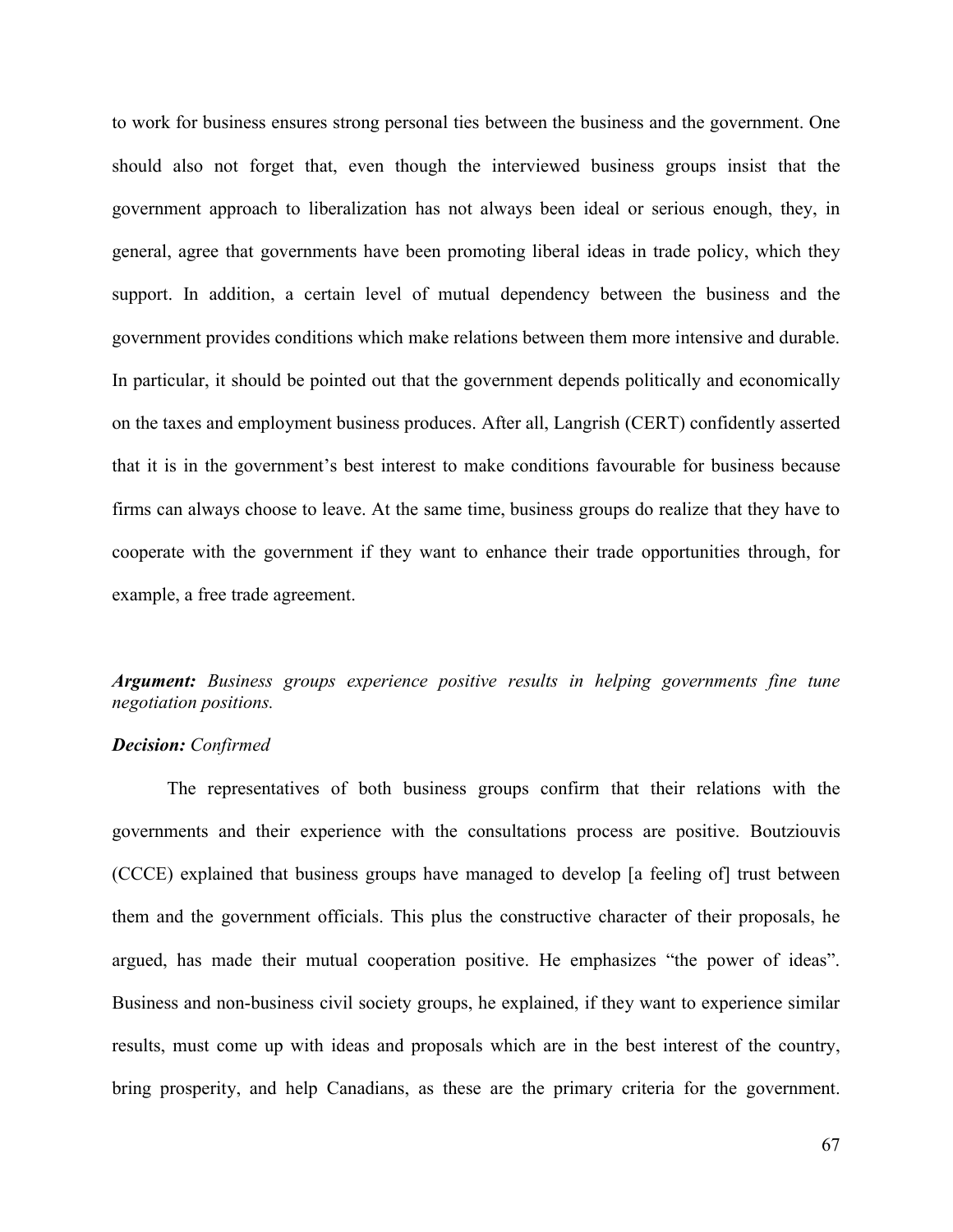Langrish (CERT) also agreed that business experiences positive results in helping governments fine-tune negotiation positions. Along the lines laid out in the first part of this chapter, he explained that business groups may have greater influence and better results if they have experienced personell and sufficient financial resources.

# *Argument: Groups that reject the fundamental economic growth premise of trade liberalization find dealing with bureaucrats frustrating.*

## *Decision: Amended*

The business and non-business civil society groups confirmed that governments support liberalization of Canada's trade. Hence, groups that reject liberalization as such logically must feel frustrated as the likelihood that a government would accept their demands is minimal. In a sense, the argument by Dymond and Dawson is self-explanatory. Yet, the research has revealed that the argument is not accurate.

The interviewed non-business civil society groups indeed confirmed that they are frustrated with the trade policy making process. Particularly, they claimed that the reconciliation of public input within the framework of trade policy consultations is conducted only for political reasons (i.e. to provide legitimacy to Canada's trade policy). It is not conducted to include views of non-business civil society groups in Canada's trade policy. Langrish even speculated whether it is appropriate for his group to further lend legitimacy to the process because he believes that the government does not take its views into consideration. He also argued that the degree of closeness between business and the government is almost undemocratic, and that it constitutes an impediment to non-business organization's political engagement. This all leads to the frustration among non-business civil society groups.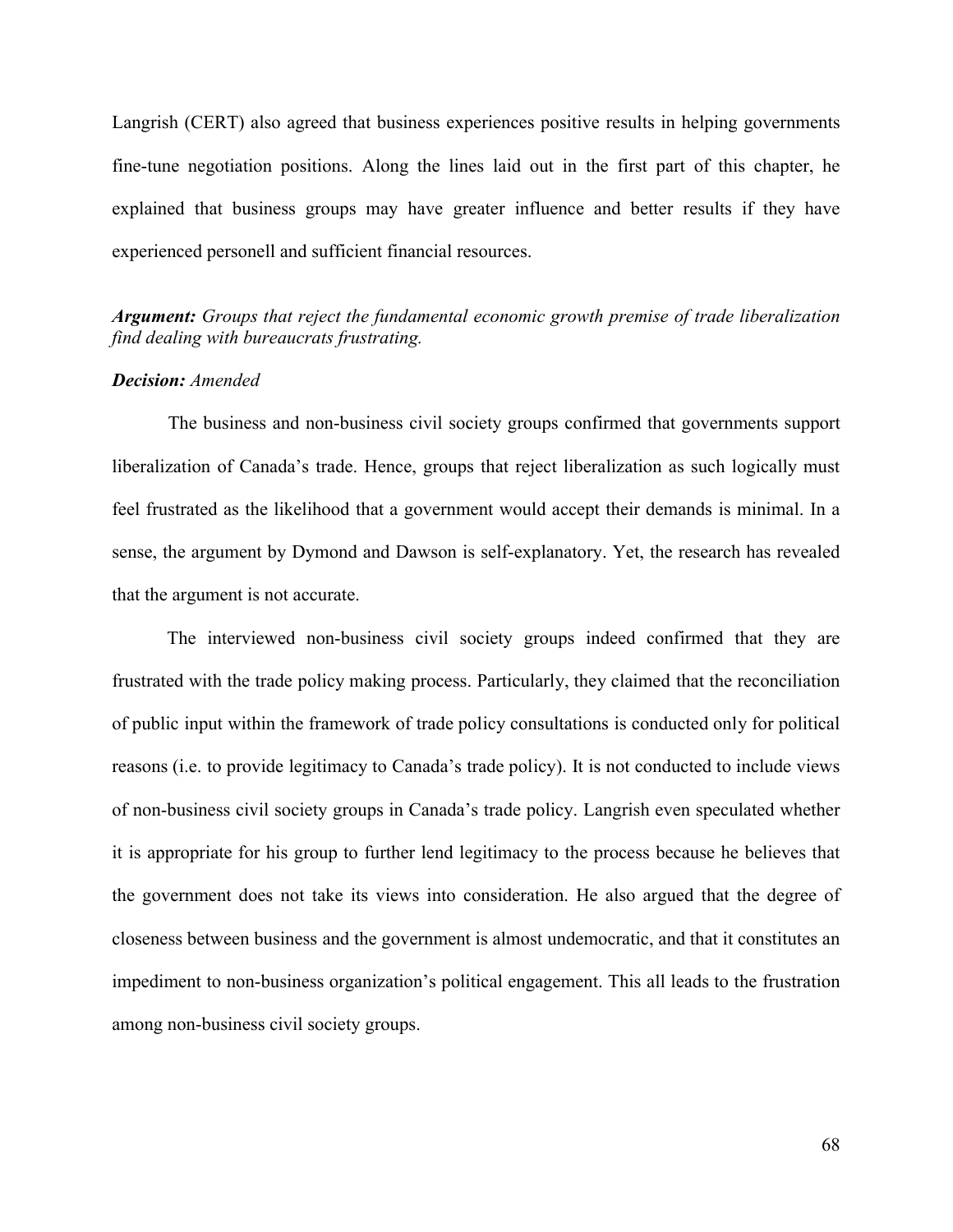However, contrary to the original argument that the groups which find dealing with bureaucrats frustrating are those which reject the fundamental economic growth premise of trade liberalization, neither the Council of Canadians nor the Canadian Auto Workers rejects liberalization as such. Yet they feel frustrated with the trade policy making process. In particular, Brent Patterson (CC) asserted that the Council's motives for engagement in trade policy making are not based on anti-trade sentiments (see responses to the first research question). Similarly, Stanford argued that the CAW also does not take a negative stand to free trade proposals. He explained that the Council's position heavily depends on the character of a proposed trade agreement. Therefore, I amend the original argument that the frustration with the conduct and results of the Canadian trade policy making process is also felt by groups that do not reject trade liberalization. The examples of such groups are non-business civil society groups, whose views are presented in this study (i.e. the Canadian Auto Workers, and the Council of Canadians).

#### Proposition Number Two

*Argument: Non-business civil society groups are frustrated with the functioning of the process due to the perceived impossibility of making government reflect their proposals.* 

### *Decision: Confirmed*

The interviewed non-business civil society groups confirmed that they are frustrated about governments not reflecting their policy proposals. Brent Patterson argued that the Council is frustrated but not surprised. Jim Stanford also confirmed that his group is frustrated, particularly, because governments encourage the CAW to participate in trade policy making, they encourage the CAW to take part in the consultations, but ultimately do not take its views seriously. It is frustrating to undergo this costly process, he said, and achieve nothing. As noted several times before, non-business civil society groups even speculate whether they should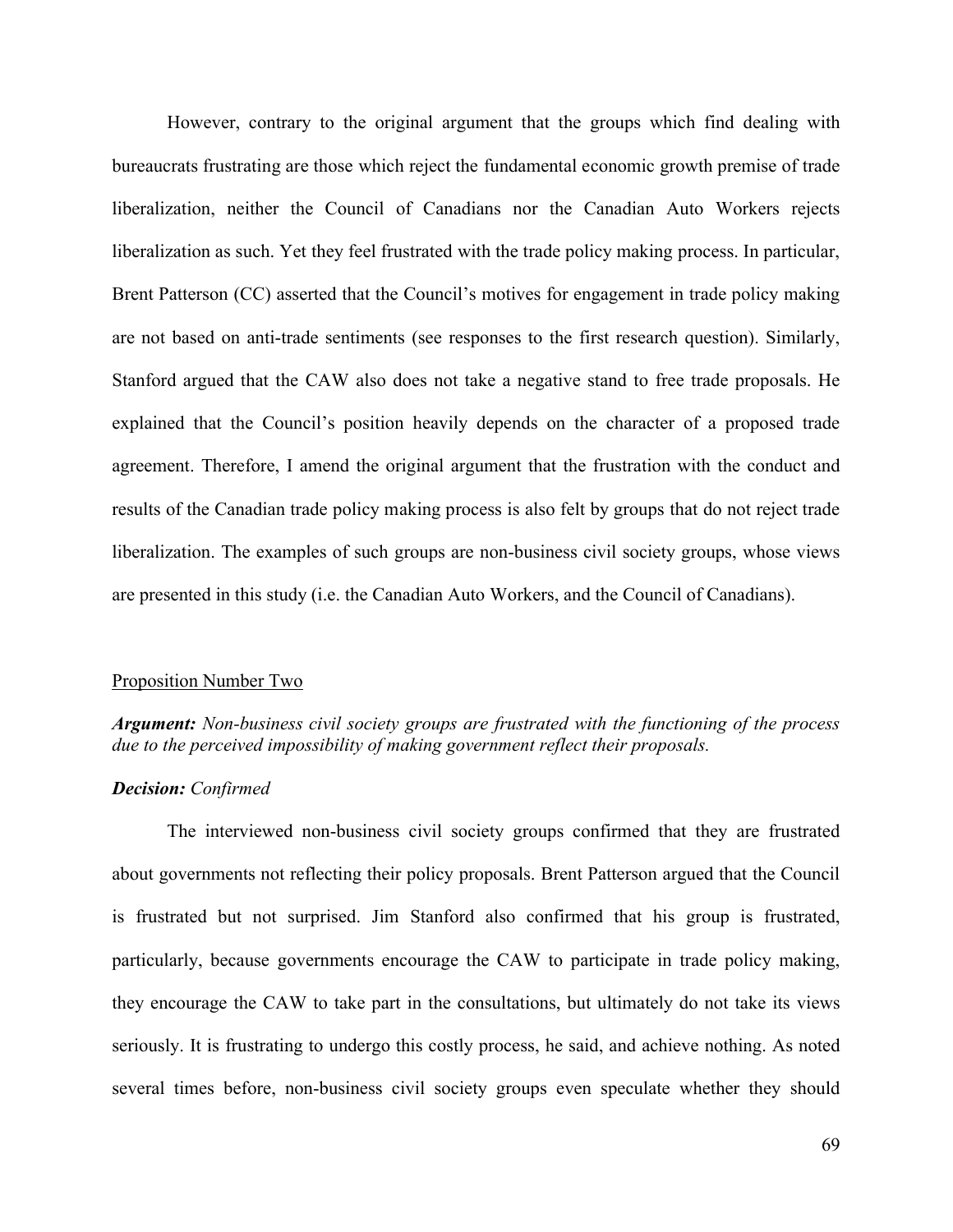continue engaging in the trade policy making process. According to the non-business civil society groups, the government has extended the process to non-business interests only for political reasons. Above all, they see the closeness between business and the government as undemocratic and as a substantial impediment to the promotion of their interests.

*Argument: Business groups are frustrated about standing in line to be heard, because of the government's need, now, to also listen to non-business civil society groups.*

#### *Decision: Disconfirmed*

The interviewed business groups did not complain that they had difficulty being heard by government officials. Hence, this could not be a source of frustration for them. Both Boutziouvis and Langrish, when explicitly asked about this matter, rejected the argument that they are frustrated and stressed that the real source of frustration to business groups is the fragmentation of Canadian decision making given that both the federal and the provincial governments are involved (see also answers to the first research question). Above all, the business group repeatedly noted that their interactions with the government are positive. At the same time, the representatives of the two business groups never implied that activities of non-business civil society groups after the extension of the trade policy making process resulted in the limitation of business access to the decision makers. On the contrary, business groups proudly spoke of the strong ties they have built with various government departments.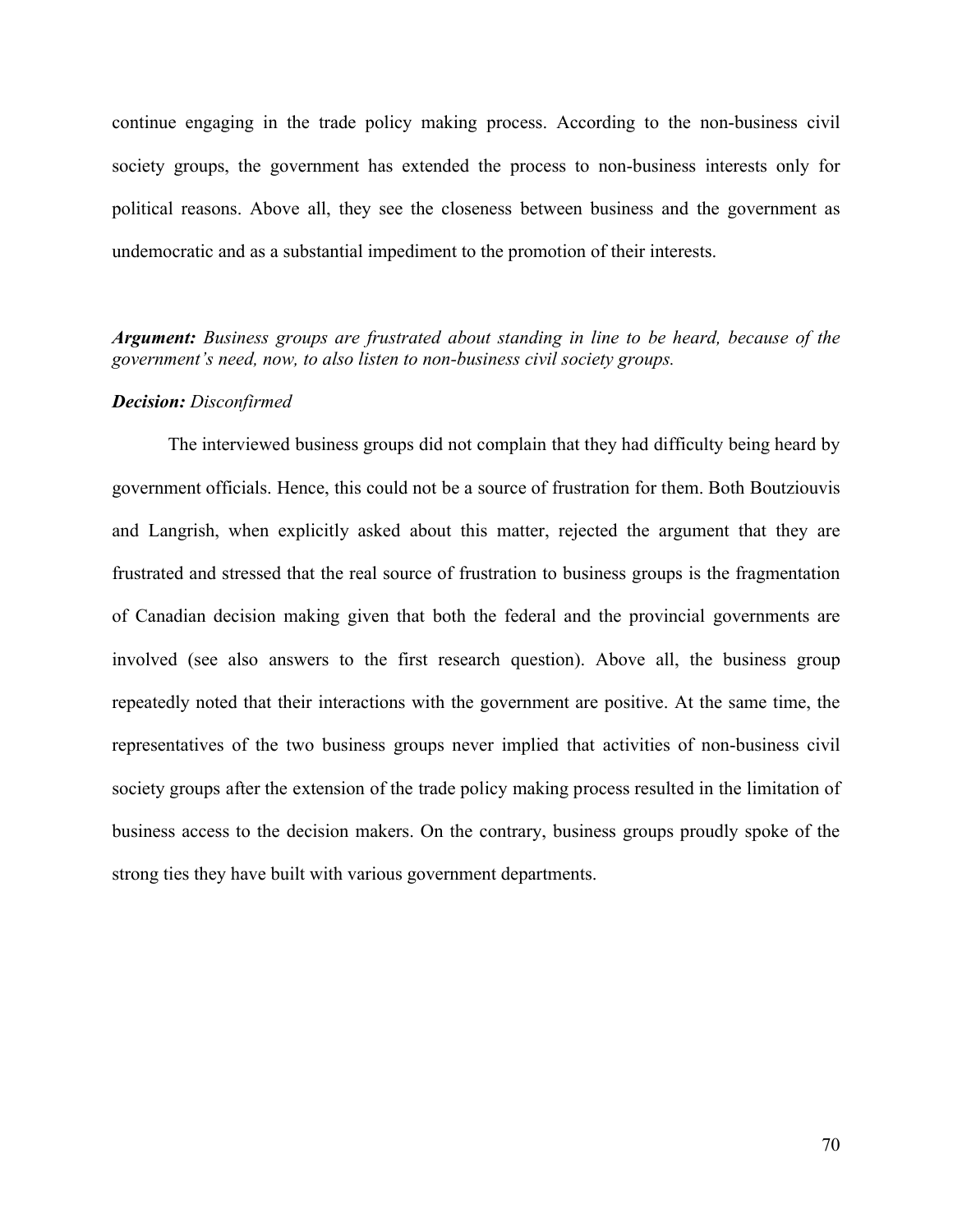#### Proposition Number Three

*Argument: Business groups feel that the government now pays more attention to demands of non-business civil society groups and this leads to a more general tendency for business to "retreat" from the trade policy process, because "trade policy is not primarily about them".*

## *Decision: Disconfirmed*

After a careful evaluation, I have concluded that this argument cannot be confirmed. Boutziouvis (CCCE) strongly asserted that there is no retreat. He explained that the only observable change has been a gradual shift of business focus from tariffs to non-tariff issues. Nowadays, business is primary concerned with regulation, he argued. Importantly, one has to note that the non-business civil society groups themselves described their position in the process as generally defensive and the government as attuned to the needs of business. Not at all did the non-business civil society groups express appreciation for the attention the government pays to their demands. When the non-business civil society groups were explicitly asked, Stanford and Patterson both responded that they did not see any retreat of business groups. Therefore, it cannot be claimed that the government's attention to the needs of non-business civil society groups would constitute a reason for business groups to retreat.

Yet, there is an observation made by Langrish that argues in which he argues there has been one instance of a retreat of the business groups from trade policy making process due to prevalence of issues raised during trade negotiations which are by substance closer to the interests of civil society groups. He explained that there has been frustration among business groups that the WTO Doha Round was the designated development round. The source of this frustration, he continued, is the belief that the purpose of the WTO should be trade liberalization not economic development in poor countries.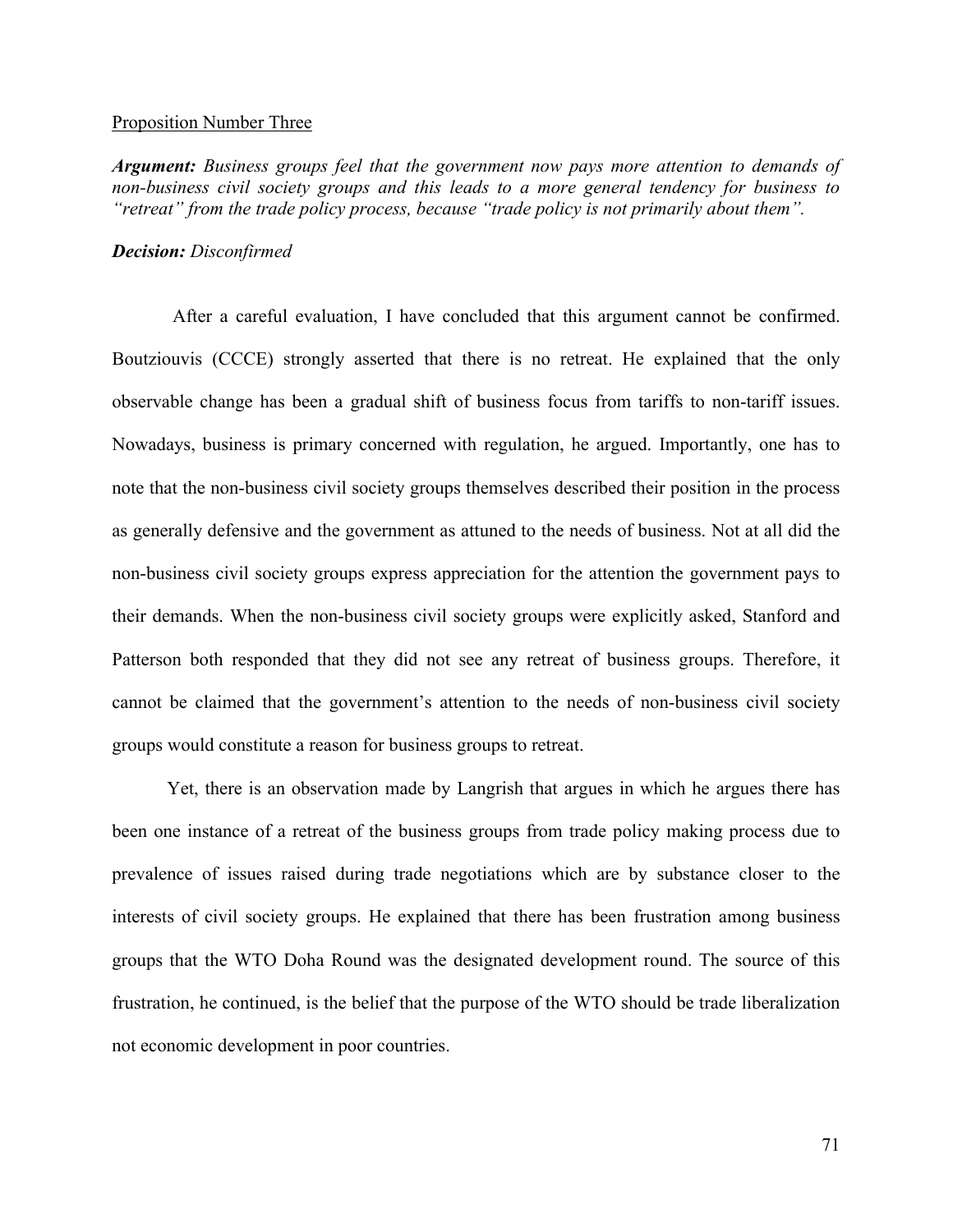To resolve this ambiguity, it is necessary to realize that this observed retreat happened in the context of the WTO not within the framework of the Canadian trade policy making process. It is known that liberalization, particularly within the framework of the WTO, has increasingly been opposed by various non-business civil society groups as well as developing countries. The continuing lack of improvement in these countries' economic development has made the most recent round unique in GATT/WTO history. It is argued that the WTO as an organization also representing poor countries is unlike Canada, more likely to take demands of these countries for assistance with their economic development into consideration. In other words, it is unlikely that issues such as economic development of the poor world's regions would drive the trade agenda in Canada. Above all, the arguments provided by representatives of both business and nonbusiness civil society groups assert that business is the key driver of trade policies in Canada. For these reasons, it would be incorrect to make a direct connection between the WTO and the Canadian contexts. I argue that business groups do not retreat from the Canadian trade policy making process due to the government's increased attention to the demands of non-business civil society groups.

#### Proposition Number Four

*Argument: Conclusion and ratification of a number of international trade agreements has led to effective liberalization of Canada's trade. This has resulted in the declining need of business groups to engage in trade policy making.*

#### *Decision: Disconfirmed*

This research has shown that business groups do not find the present state of liberalization of Canada's trade sufficiently satisfactory to allow them to retreat from their engagement in trade policy making. Both Boutziouvis (CCCE) and Langrish (CERT) pointed to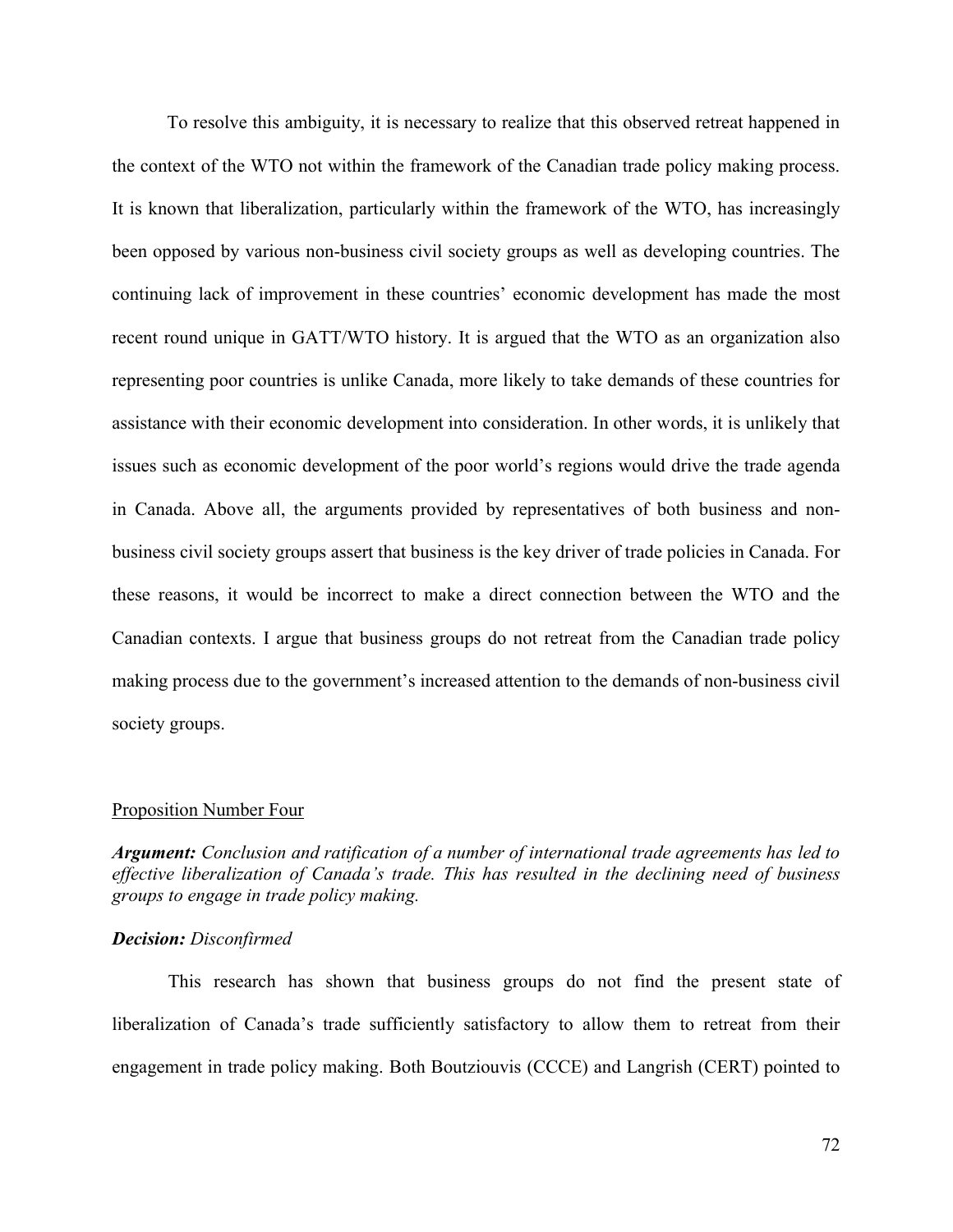substantial tariff and non-tariff challenges members of their groups still face. Further liberalization is a priority for both groups. As mentioned before, Boutziouvis argued that there is no retreat. He explained that there has been a gradual shift of business interest from tariff to nontariff issues. The CCCE, he added, continues to be interested in meaningful liberalization of markets within the framework of the WTO as well as with the United States, Mexico, the European Union, China, Brazil, Japan, and the countries of Latin America. Also, Langrish stressed that there still are all kinds of barriers in place. He explains that some of the existing tariffs can "still eat a firm's margins".

Moreover, the interviewed non-business civil society groups also confirmed that there has been no apparent retreat of business groups which would be motivated by previous liberalization of Canada's trade. On the contrary, Patterson argued that business groups would like to see further liberalization. They have been pushing for the Security and Prosperity Partnership of North America<sup>7</sup>, a Canada-EU free trade agreement, as well as  $THMA^8$ , he argued. Stanford also agreed that business strives for more liberalization both regionally and multilaterally.

Yet, Langrish (CERT) admitted that there is a retreat to a degree among some of the largest firms. He explained that firms, in the time of globalization when the state matters less, can take care of themselves. However, by emphasizing that the retreat is observed among the largest firms, he suggested that the main reason of their withdrawal is not the level of

<u>.</u>

<sup>&</sup>lt;sup>7</sup> The Security and Prosperity Partnership of North America (SPP) was launched by the leaders of Mexico, Canada and the United States in March 2005. The stated goals of the SPP are cooperation and information sharing, improving productivity, reducing the costs of trade, enhancing the joint stewardship of the environment, facilitating agricultural trade while creating a safer and more reliable food supply, and protecting people from disease. It is intended to assist, rather than replace North American Free Trade Agreement (Security and Prosperity Partnership Of North America 2009).

<sup>&</sup>lt;sup>8</sup> On April 28, 2006, Alberta and British Columbia signed a groundbreaking agreement to remove barriers to trade, investment and labour mobility between the two provinces. The agreement creates the second-largest economic region in Canada. It extends access to opportunities for businesses and workers in areas including: energy, transportation, agriculture, and investment. It also enhances the ability of workers to move from one province to the other and streamlines business registration and reporting requirements (The British Columbia - Alberta Trade, Investment, and Labour Mobility Agreement (TILMA) 2009).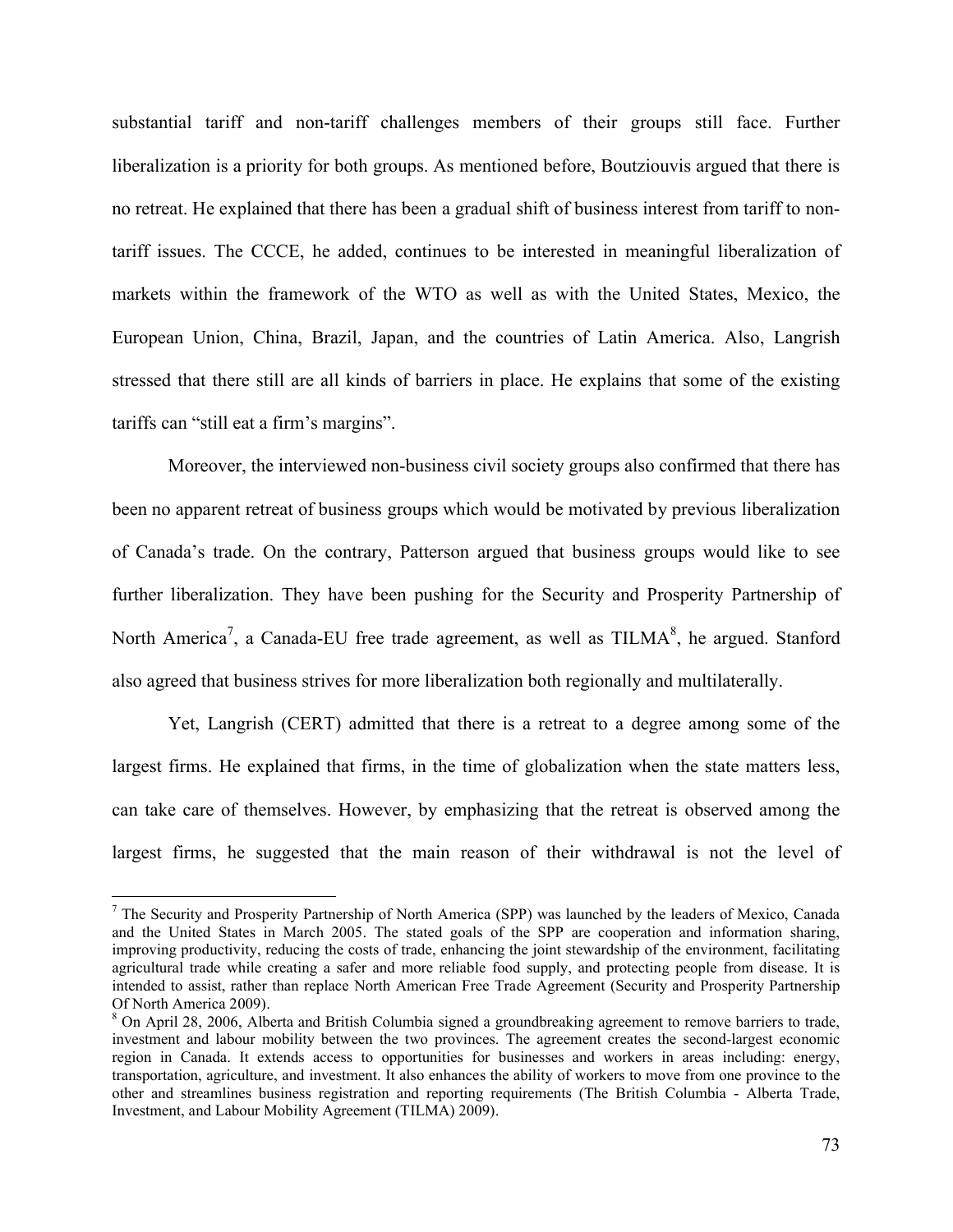liberalization of trade, but rather their sufficient capacities to "take care of themselves". If their decision to retreat from policy making was motivated by the high level of liberalization; we would observe a similar retreat among firms of all sizes. Above all, Boutziouvis the representative of the CCCE, an organization that associates some 150 leading Canadian corporation, rejected any speculations about businesses retreating from Canada's trade policy making process.

## *Argument: The increase in the number of voices in trade policy making process has resulted in the dilution of any particular voice.*

## *Decision: Disconfirmed*

The interviewed groups did not confirm that the increase in the number of voices in the trade policy making has led to the dilution of any particular voice. Not surprisingly, their perception of this issue corresponds with the information presented in this study so far. The business groups rejected this argument entirely and argued that their relations with the government are positive. Also the non-business civil society groups do not see dilution of any particular voice. They argued that it is their voice, not that of business, which is not meaningfully heard. The problem, non-business civil society groups believe, rests in the government's reluctance to take their views into consideration.

*Argument: Groups that hold views which do not find obvious reflection in government policy may feel disenfranchised from the policy making process*

## *Decision: Confirmed*

As perhaps anticipated, the research has confirmed that those groups which do not find their views reflected in government policy do, indeed, feel disenfranchised from the policy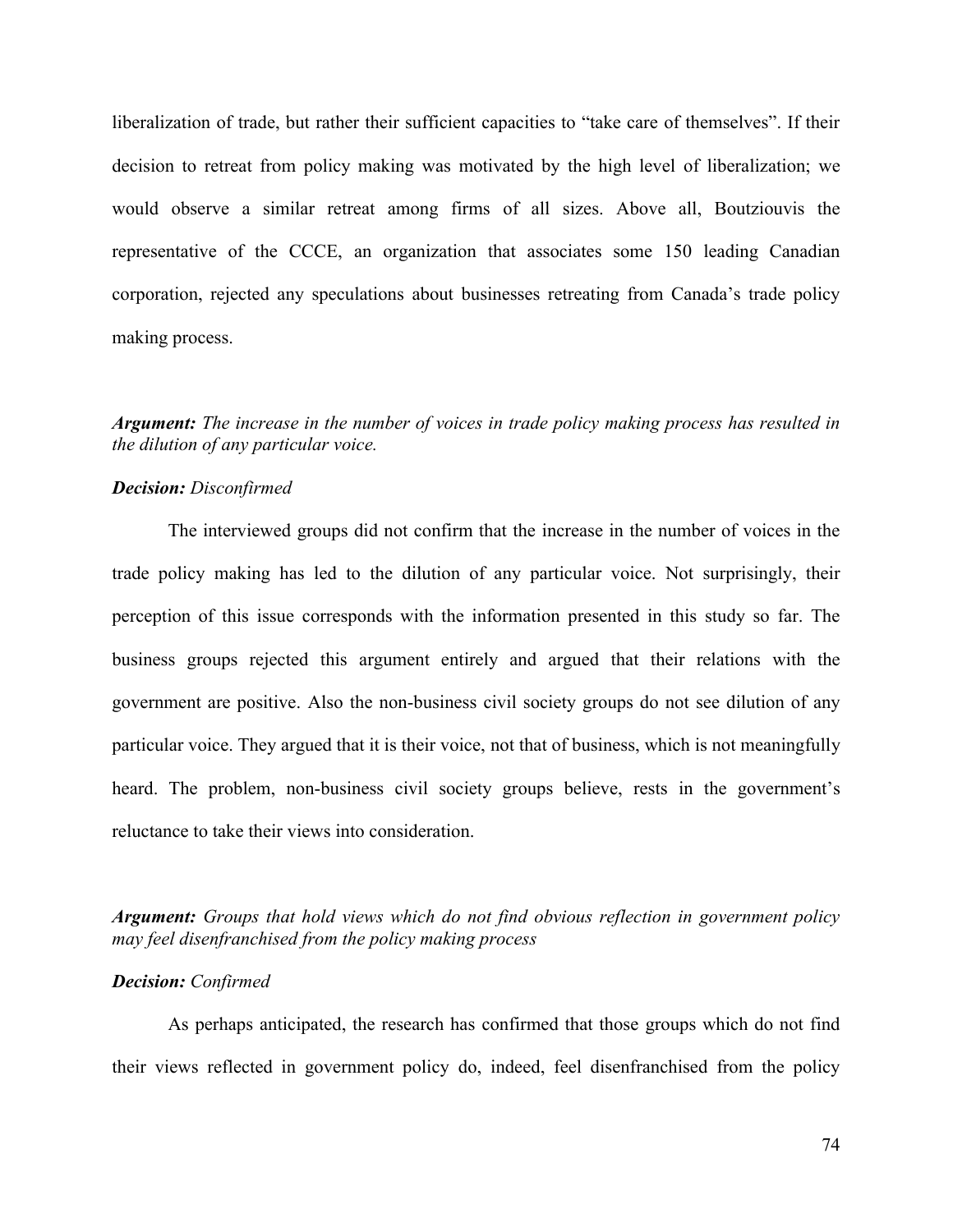making. In this sense, the argument is self-explanatory The research has revealed that nonbusiness civil society groups find the process frustrating because the government does not take their views into consideration, and as a result of that they even speculate about the usefulness of their continued presence in it. They find their participation is allowed only for political reasons.

## Evaluation

The previous testing of the original four propositions using the information gathered during the interviews has helped to clear up and nearly eliminate the ambiguity and the contradictions I faced in the beginning of my research. Among the four propositions, proposition number one provided the interpretation of groups' engagement in the Canadian trade policy making process which is the closest to the findings. On the other hand, each of the three remaining propositions was disconfirmed at least in one of its key arguments.

The first proposition argued that business groups experience positive results helping government fine-tune negotiation positions while groups who reject the fundamental economic growth premise of trade liberalization find the process of dealing with bureaucrats frustrating. Even though the first proposition by Dymond and Dawson has been found to be the most accurate, the findings in this study differ from them with regard to the approach frustrated groups in the process claim to take to liberalization. In accordance with their arguments, it has been found that business groups indeed have a strong position within the trade policy making process and they experience positive results when dealing with the government. However, in contrast with Dymond and Dawson, I have observed that the frustration they attribute only to groups that reject the fundamental economic growth premise of trade liberalization can also be found among groups who do not reject liberalization of trade as such. Neither of the non-business civil society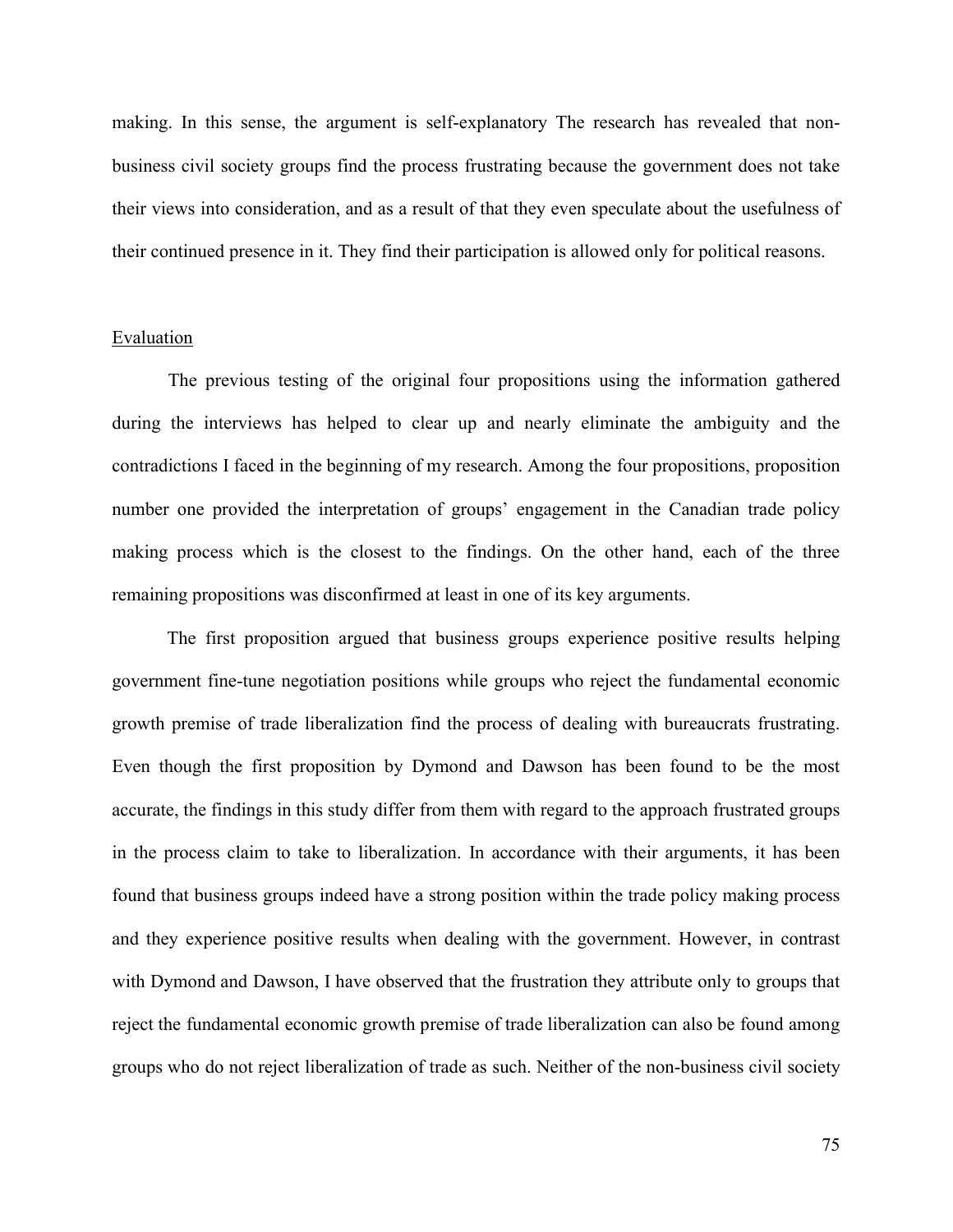groups interviewed rejected liberalization, or more precisely, free trade as an option. Yet, they feel frustrated with the conduct of the trade policy making. They argued that the government does not reflect their views in its policies. Therefore, I amended the Dymond and Dawson's argument, arguing that the frustration may also be found among non-business civil society groups which do not reject trade liberalization.

The second proposition argued that non-business civil society groups are frustrated because of government's perceived unwillingness to reflect their views, and that business groups are frustrated because the increase in the number of participants of trade policy making has reduced the time the government can pay to their input. With regard to this proposition, the first argument is clearly confirmed and the second is clearly disconfirmed. The interviewed nonbusiness civil society groups confirm their frustration with the trade policy making. On the other hand, both business groups rejected that they suffer from any frustration based on limited access to government decision makers.

With respect to the third proposition, business groups disconfirmed that the Canadian government pays disproportionate amount of attention to the demands of non-business civil society groups and that this results in their own gradual retreat from the trade policy making process. Langrish's (CERT) observation of business frustration with and retreat from trade negotiation within the framework of the WTO Doha round has been found to be irrelevant to the behaviour of business groups in the Canadian context. Based upon the data collected during the research, it appears that such cases are rather rare, though they are important and have profound implications. As noted earlier, the agenda of the Doha round was triggered by unique circumstances (e.g. the poverty in developing countries), which are issues not likely to arise or to have impact when trade cooperation between, for example, Canada and the EU is discussed. In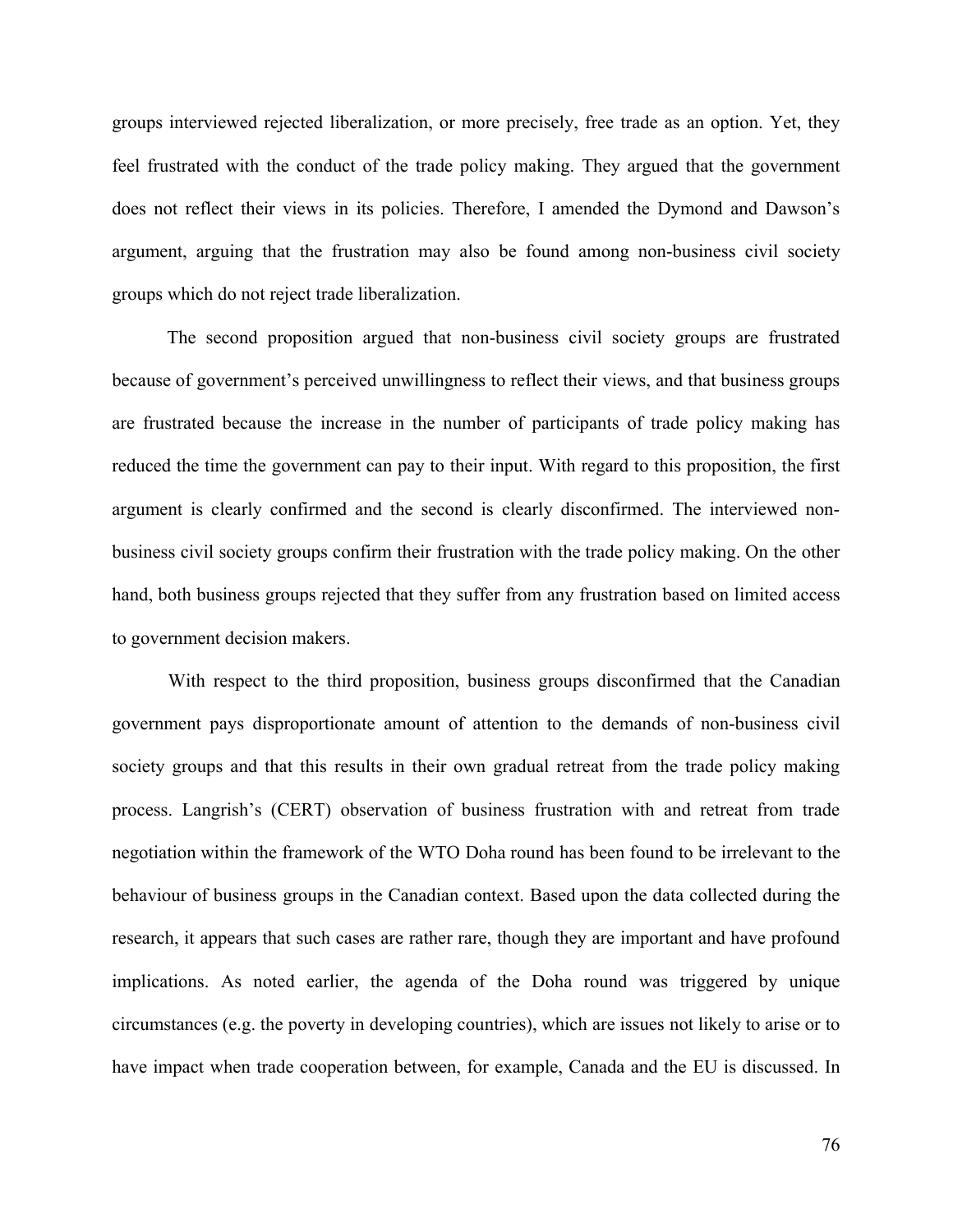other words, it is unlikely that a topic such as the development of poor countries would appear during free trade negotiations between Canada and the EU. In addition, if one considers that business groups are active in policy areas such Canada-US or Canada-EU trade relations, it is not accurate to talk about any general tendency of business to retreat from trade policy making. In fact, disappointment with the content of trade negotiations under the umbrella of the WTO may encourage business to extend their engagement in negotiating regional free trade agreements.

The fourth proposition argued that the effective liberalization of Canada's trade in the past has resulted in a substantial decline of business interest in trade policy making, as well as that the increase in the number of voices in the process has led to dilution of any particular voice. Lastly, it argued that groups that hold views which do not find obvious reflection in government policy may feel disenfranchised. With regard to this proposition, my research confirmed one argument and two were disconfirmed.

The research has confirmed that groups holding views which do not find obvious reflection in government policy may feel disenfranchised from the policy making process. On the other hand, neither business nor non-business civil society groups confirmed that the extension of the process would lead to the dilution of any particular voice in the trade policy making process. As a matter of fact, the interviewed business groups rejected this argument completely arguing that their relations with the government are positive. The non-business civil society groups also disagreed that there would be a dilution of any particular voice and point out that the problem lies in the government's preference for the business interests and indifference to theirs.

Finally, my research has not delivered sufficient evidence to support Ciuriak's argument that the liberalization of Canada's trade has resulted in the declining need of business groups to engage in trade policy making. In fact, most of the evidence points in the other direction.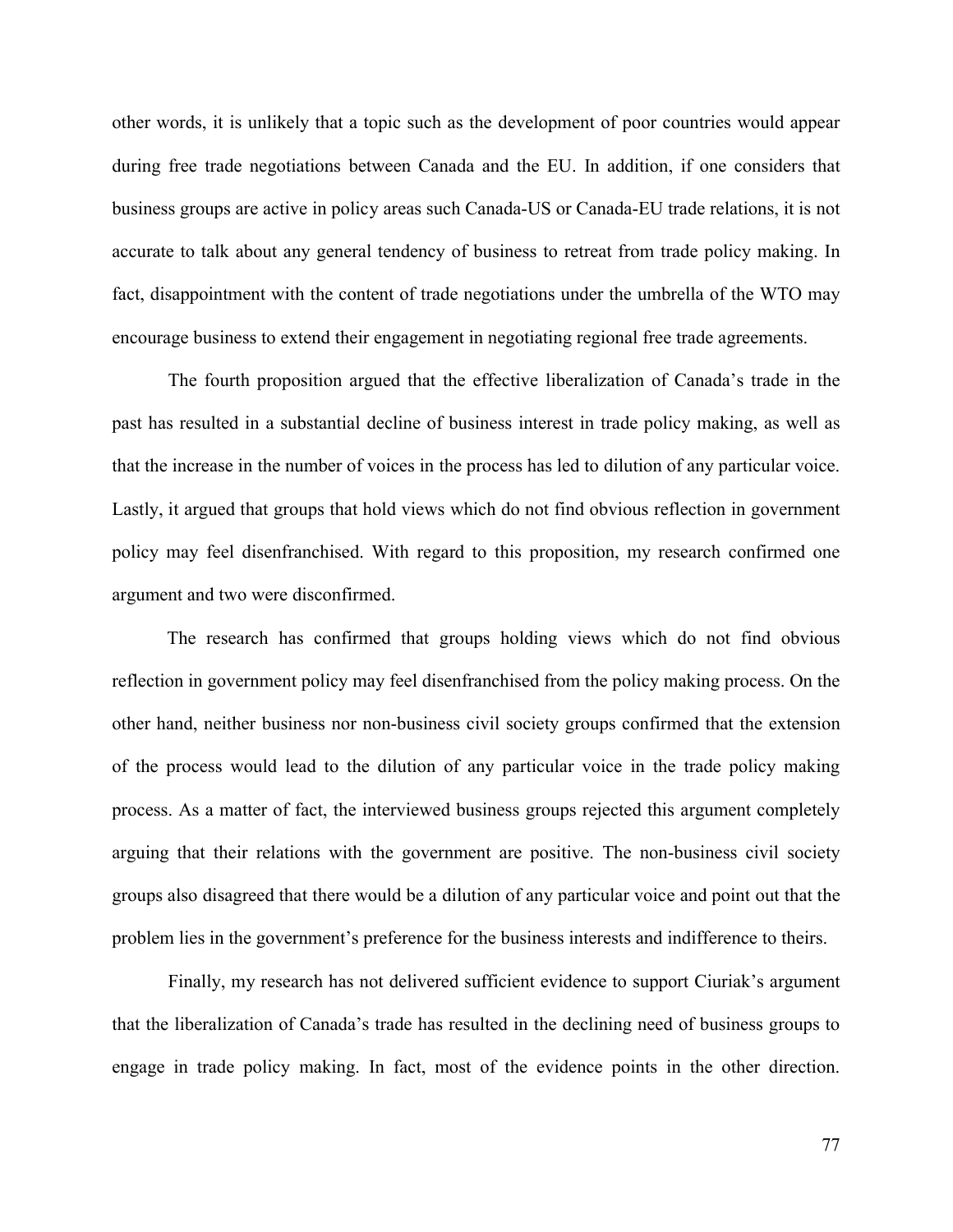Although, both interviewed business groups argue that the liberalization of trade achieved under the WTO or the NAFTA agreement has been beneficial to the business community, further liberalization is desired. They argue that there still are substantial tariff and non-tariff barriers to trade, hence business does not to wish to withdraw from policy making. Above all, even the nonbusiness civil society groups confirm that business groups do not show any sign of a declining interest in trade policy. On the contrary, they observe that business, in general, strives for more liberalization.

Yet, Langrish (CERT) claimed that there is a retreat from the process by some of the largest companies. However, by arguing that such companies can refrain from political engagement because they can take care of themselves, he leaves open space for speculation whether they do so because they have sufficient resources to do so or because the current level of liberalization leaves them free to choose not to participate. Considering that all the other evidence I have collected in relation to this issue strongly emphasizes the need for continuous liberalization of trade, and that the retreat has been observed only among the biggest of companies, I tend to believe that the retreat Langrish mentions is not fuelled by the high level of trade liberalization in the first place.

### Section 3

## Integration of the Results

The third part of this chapter delivers an integrated overview of the information I have collected with respect to my research. The aim is to provide a new model of the functioning of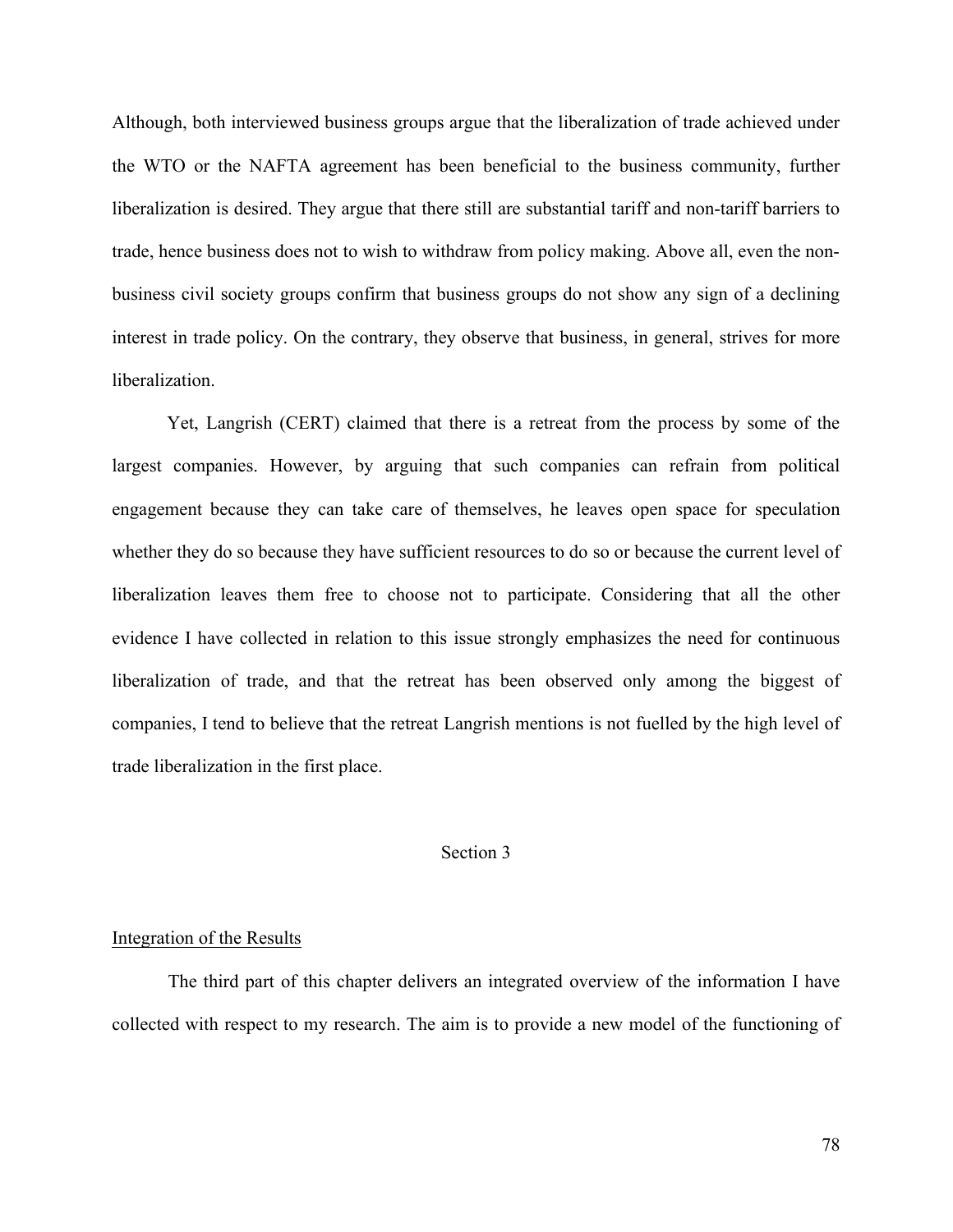the trade policy making process from the perspective of both business and civil society interest groups. By doing this, I achieve the remaining research goal.

In the beginning of my research, I faced the challenge of a number of contradictory descriptions of the functioning of the Canadian trade policy making process. Different authors saw behaviour of interest groups in the process differently. Business groups were seen as being content with the process, being frustrated, retreating because of the government's growing attention to the demands of non-business civil society groups, and retreating because of the effective liberalization of trade in the past. Non-business civil society groups were seen as being frustrated with the process, but also as receiving a disproportionate amount of attention from the government and thus discouraging business from engagement. It was impossible to determine what the actual state of affairs was. Therefore, I conducted a series of interviews with business and non-business civil society groups in order to either confirm or disconfirm arguments made by these authors, the results of which I presented in detail in the previous section of the chapter. Now, having substantially extended my knowledge of the functioning of the Canadian trade policy making process, I come up with a new model of groups in the trade policy making process which I believe provides the most accurate interpretation of the process so far. The construction of a new model was not among the initial aims of the research, however, I believe that it can serve as an efficient summary of the research and a cap stone for my research. The following text begins with a summary of the main research findings arranged in the form of a table.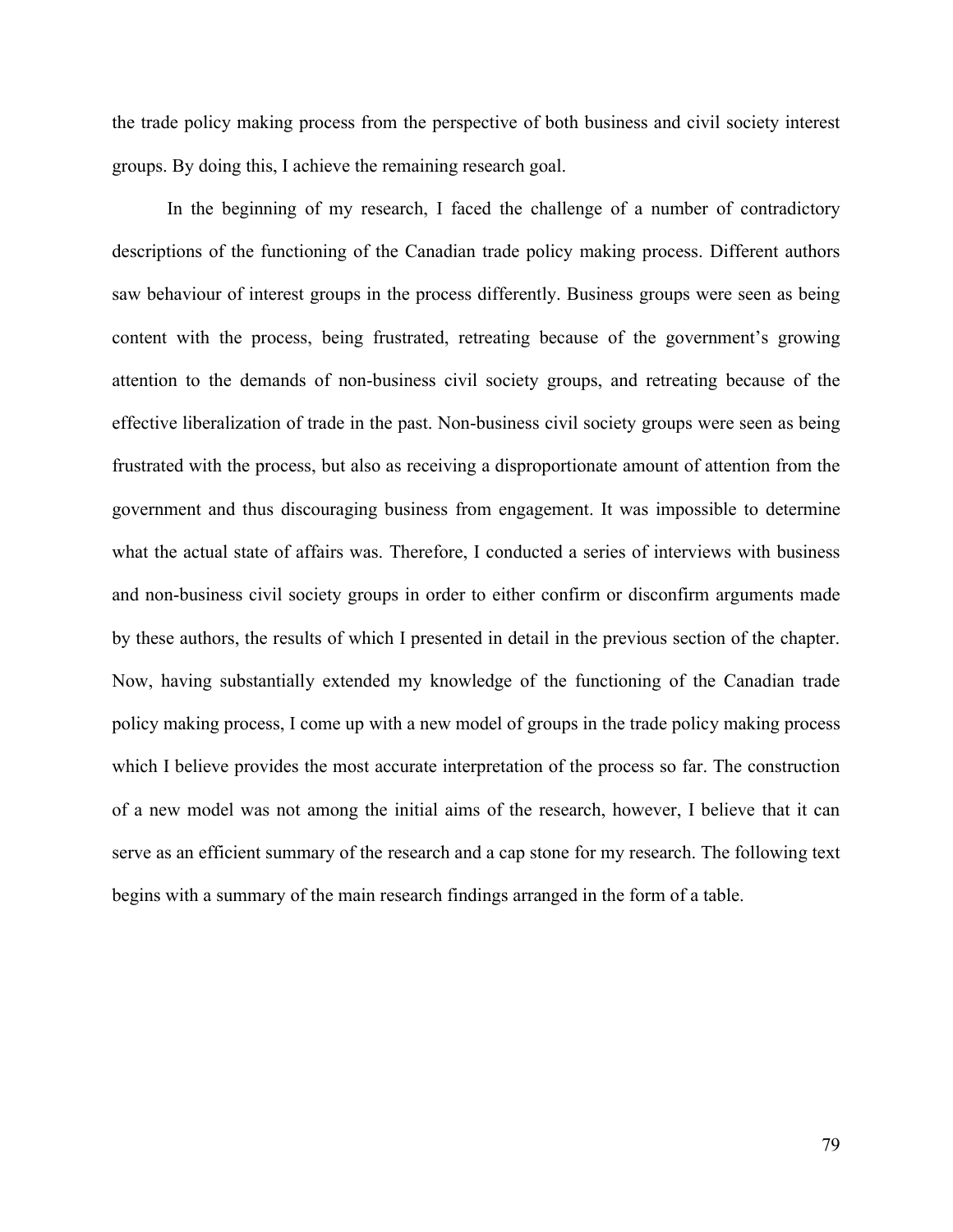|                                              | <b>Business Groups</b>                                                                                                                                                                                                                                                                                                                                                                                                                                                                                                                                                                                                                                                                                                                                                                                                                                                                                                                                                                                                                                                                                                                                                                                                                                                                                                                                | Non-business civil society groups                                                                                                                                                                                                                                                                                                                                                                                                                                                                                                                                                                                                                                                                                                                                                                                                                                                                                                                                                                                                                                                                                                                                                                                                                                                                                                                                                                                                                                                                                                                                                                                                                                                                    |
|----------------------------------------------|-------------------------------------------------------------------------------------------------------------------------------------------------------------------------------------------------------------------------------------------------------------------------------------------------------------------------------------------------------------------------------------------------------------------------------------------------------------------------------------------------------------------------------------------------------------------------------------------------------------------------------------------------------------------------------------------------------------------------------------------------------------------------------------------------------------------------------------------------------------------------------------------------------------------------------------------------------------------------------------------------------------------------------------------------------------------------------------------------------------------------------------------------------------------------------------------------------------------------------------------------------------------------------------------------------------------------------------------------------|------------------------------------------------------------------------------------------------------------------------------------------------------------------------------------------------------------------------------------------------------------------------------------------------------------------------------------------------------------------------------------------------------------------------------------------------------------------------------------------------------------------------------------------------------------------------------------------------------------------------------------------------------------------------------------------------------------------------------------------------------------------------------------------------------------------------------------------------------------------------------------------------------------------------------------------------------------------------------------------------------------------------------------------------------------------------------------------------------------------------------------------------------------------------------------------------------------------------------------------------------------------------------------------------------------------------------------------------------------------------------------------------------------------------------------------------------------------------------------------------------------------------------------------------------------------------------------------------------------------------------------------------------------------------------------------------------|
| The First Research Question                  | 1.<br>Business groups see the trade policy making<br>process as a venue where they can actively<br>promote their trade interests.<br>2.<br>Business groups engage in the trade policy<br>making process to promote the interests of<br>their members. They engage in order to<br>promote particular policies.<br>3.<br>Business groups reject that they are<br>dependent on the government. However,<br>their continuous effort to promote<br>liberalization including negotiation of new<br>free trade agreements suggests that, in fact,<br>one of the reason for their engagement is<br>dependency on the government.<br>4.<br>Business groups argue that there are still<br>significant tariff and non-tariff barriers to<br>trade and that further liberalization is needed.<br>5.<br>Business groups support the government's<br>trade policies.<br>Business groups argue that the important<br>6.<br>challenges they face are the fragmentation of<br>the Canadian political representation among<br>the federal government and the ten<br>provinces, the opinion of some business<br>groups that the focus should be on the United<br>States not the EU, as well as growing<br>resistance of some domestic interests to<br>further liberalization.<br>7.<br>Business groups were frustrated with the<br>WTO Doha round as a development round | 1.<br>Non-business civil society groups often engage in the trade<br>policy making process to defend their interests in reaction<br>to previous actions of business groups or the government.<br>2.<br>Non-business civil society groups argue that the reason<br>why they are in the defensive position stems from the fact<br>that business has the upper hand when dealing with the<br>government (i.e. the government is dependent on the<br>taxes and employment business delivers).<br>3.<br>Non-business civil society groups are rarely successful in<br>persuading the government to initiate their preferred<br>policies.<br>The policy goals of non-business civil society groups<br>4.<br>indicate that it is not likely that they engage in policy<br>initiation.<br>5.<br>Non-business civil society groups occasionally manage to<br>achieve their goals (e.g. the Security and Prosperity<br>Agreement and Canada-Korea free trade).<br>6.<br>Non-business civil society groups see more risks than<br>opportunities at the moment in a potential Canada-EU free<br>trade.<br>7.<br>Non-business civil society groups argue that their stand on<br>Canada-EU free trade will be largely influenced by the<br>nature of the agreement.<br>Non-business civil society groups do not see an agreement<br>8.<br>which would only abolish tariffs (e.g. the NAFTA<br>agreement) as beneficial to Canada.<br>9.<br>With respect to Canada-EU free trade, non-business civil<br>society groups are afraid of the deepening of Canada's<br>dependency on the export of mineral resources, and they<br>are afraid of privatization of public services or certain<br>industries such as water. |
| Research Question <sup>2</sup><br>The Second | 1.<br>Business groups agree that the current<br>government has been promoting liberal ideas<br>in trade policy.<br>2.<br>Business groups argue that some of the<br>governments in the past, even though<br>promoting liberal ideas, were not serious<br>about them.<br>3.<br>Business groups argue that they have built<br>strong relations with government<br>departments due to business' long-term<br>constructive approach.<br>4.<br>Business groups argue that the reason why<br>non-business civil society groups do not have<br>similar results in promoting their interests is<br>because of their unprofessional,<br>unconstructive, and often populist approach.<br>Business groups argue that the reason why<br>5.<br>non-business civil society groups do not have<br>similar results is due to the lack of financial<br>resources and professionals knowledgeable of<br>the policy making process.                                                                                                                                                                                                                                                                                                                                                                                                                                       | 1.<br>Non-business civil society groups agree that the current<br>government has been promoting liberal ideas in trade<br>policy.<br>2.<br>Non-business civil society groups characterize the<br>government approach as attuned to business needs.<br>3.<br>Non-business civil society groups argue that business has<br>an advantage when dealing with the government.<br>4.<br>Non-business civil society groups argue that the<br>government is easily blackmailed by business. Business has<br>the power to make jobs and investments appear or<br>disappear.<br>Business also has the potential to drive the trade agenda.<br>5.<br>Non-business civil society groups argue that the<br>6.<br>government solicits public input only for political reasons.<br>The degree of closeness between business and the<br>government is considered to be almost undemocratic.<br>Non-business civil society groups believe that they only<br>7.<br>lend legitimacy to the process they find oblivious to their<br>views.                                                                                                                                                                                                                                                                                                                                                                                                                                                                                                                                                                                                                                                                                |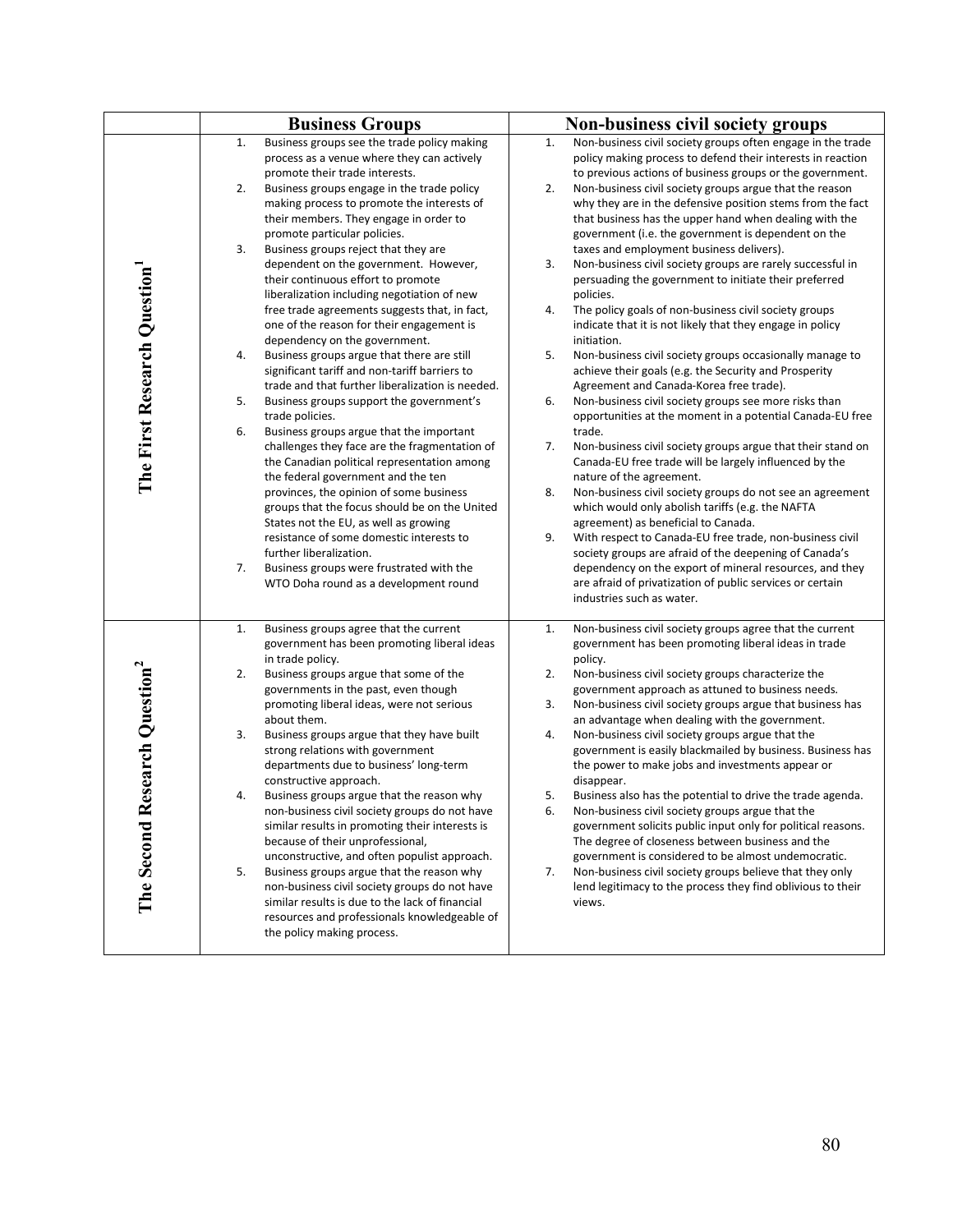| ü<br>ನ<br>З |    | Business groups argue that their strategies<br>have become more targeted. Now they prefer<br>person-to-person interaction with decision<br>makers.<br>Business groups try to convince decision<br>makers that promotion of their interests can | 2.       | Non-business civil society groups disagree that the high<br>level of labour, environment, and human rights standards<br>in the EU could constitute a reason for them to accept a<br>free trade agreement.<br>Non-business civil society groups argue that their position<br>to Canada-EU free trade largely depends on the kind of the                                |
|-------------|----|------------------------------------------------------------------------------------------------------------------------------------------------------------------------------------------------------------------------------------------------|----------|-----------------------------------------------------------------------------------------------------------------------------------------------------------------------------------------------------------------------------------------------------------------------------------------------------------------------------------------------------------------------|
|             | 3. | provide him or her a political advantage.<br>Business groups do not confirm that the<br>change in their strategies has been prompted<br>by the extension of the trade policy making<br>process to non-business civil society groups.           | 3.<br>4. | agreement negotiated.<br>Non-business civil society groups also argue that they do<br>not see fewer financial resources to be the main reason<br>why they do not achieve the same results as business<br>groups when dealing with the government.<br>Non-business civil society groups find media to be often a<br>strong instrument of promotion of their interests. |

<sup>1</sup> What motivates groups to enter or exit the Canadian trade policy making process?

<sup>2</sup> How do Canadian government institutions affect participation of groups in the process?

<sup>3</sup> What are the group strategies to achieve policy goals, and particularly have these changed because of the extension of the Canadian trade policy making process to new groups?

\*Non-business civil society groups

#### A New Model of Groups in the Canadian Trade Policy Making Process

Similarly to Brian Hocking's argument that a multistakeholder model may produce a "crisis of expectations" amongst governmental and non-governmental participants, my research shows that frustration stemming from the perceived inability of groups to achieve their goals is a significant feature of Canada's trade policy making. Non-business civil society groups are generally frustrated with the conduct and results of the process. On the other hand, business groups, in general, see cooperation with the government as positive.

The research demonstrates that business groups are continuously active and interested in trade policy making. They engage in the process in order to promote further liberalization of Canada's trade (i.e. removal of tariff and non-tariff trade barriers) through free trade agreements such as a potential Canada-EU free trade agreement. There has been a gradual shift of business groups' focus from the abolition of tariff to a focus on non-tariff trade barriers. Business groups hold a dominant position in the process in comparison to non-business civil society groups. From the perspective of non-business civil society groups, business groups' position may be dominant even in comparison to the government as they argue the government is dependent on business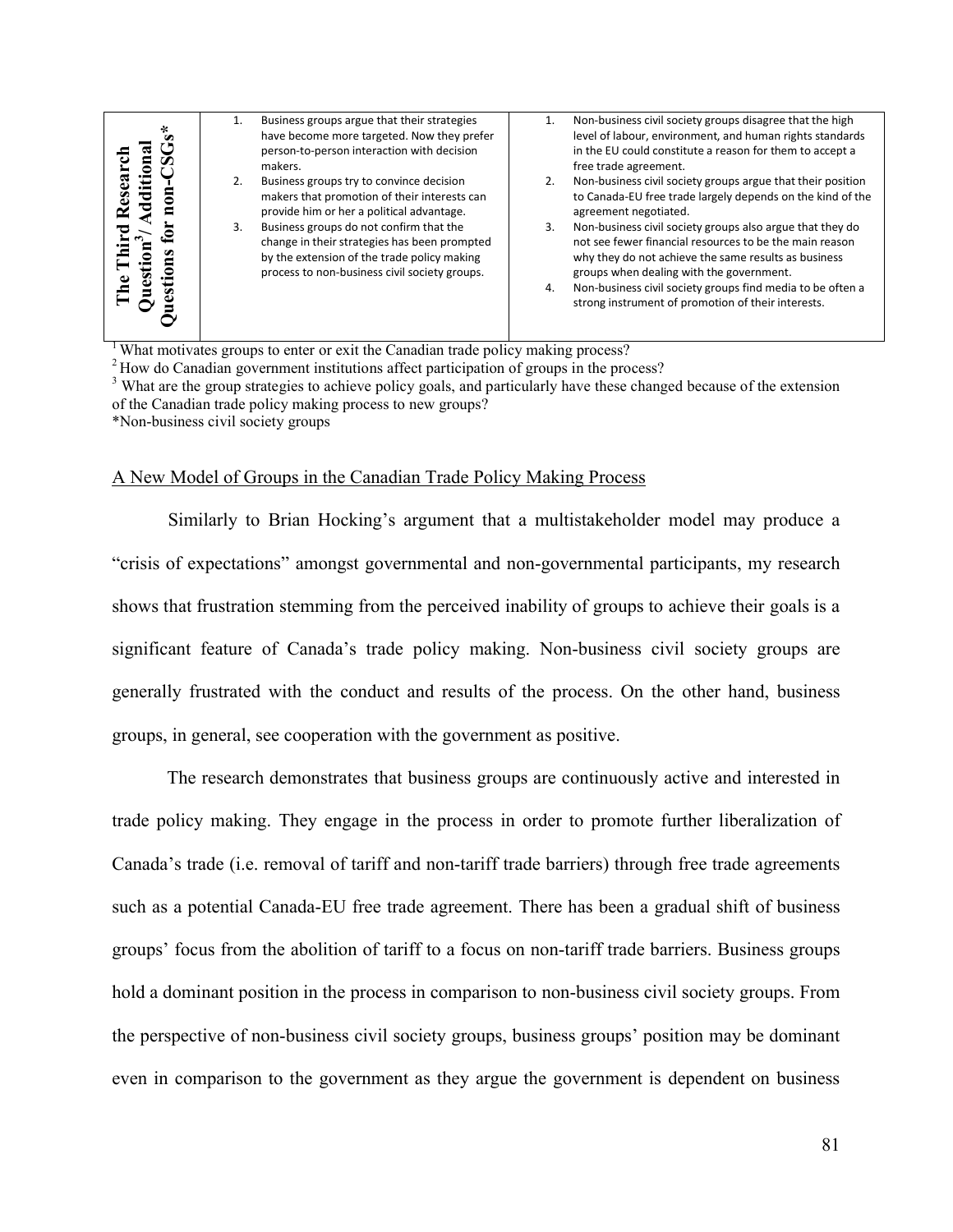politically and economically (i.e. taxes and employment). The business groups argue that their interactions with the government are positive, and that this is a result of strong relations they have built with government departments. This strong relationship also derives from business groups' long tradition of being participants in trade policy making, common government and business' support for liberalization, strong personal links between the government and business resulting from former government officials working for the business sector, as well as the fact that business is the core stakeholder in trade policy.

On the other hand, non-business civil society groups often find themselves in defensive position when faced with business initiatives. The reasons for their engagement in the process in general are different from group to group. The dominant position of business in the process as well as the government's perceived indifference to their views and demands results in frustration with the process among non-business civil society groups. They argue that the degree of closeness between the government and business is almost undemocratic and that it is a serious impediment to a "fair" engagement. They assert that the consultations are conducted only for political reasons, and they question whether they should further lend legitimacy to it by continuing their engagement.

Business groups explain that the main cause of the non-business civil society groups' largely unsuccessful performance in the trade policy making stems from their unprofessional and unfocused approach that is not based on substantive policy issues. Their ideas are not constructive and they lack knowledgeable professionals and financial resources. Yet, nonbusiness civil society groups occasionally manage to achieve their goals (e.g. the Security and Prosperity Partnership of North America, or the Canada-Korea free trade agreement).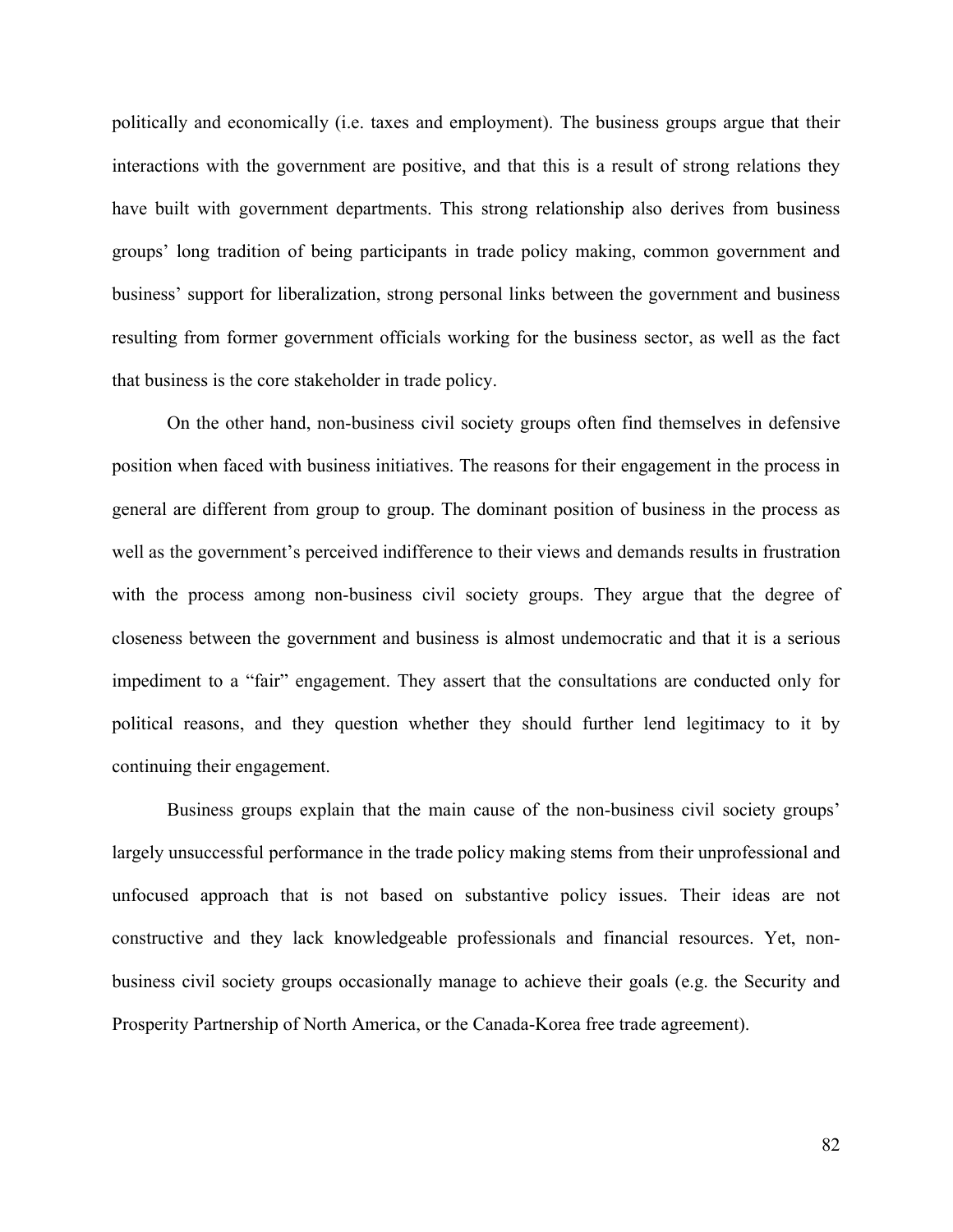Even though, the business groups find the result of the consultations with the government positive, they identify three more or less acute sources of frustration. First, they identify the fragmentation of Canada's political system (i.e. federal government and ten provinces).

Second, they point to different interests within the business community. An example is the actions of some business groups that discourage the others from negotiating a free trade agreement with the EU and suggest Canada should rather focus on the deepening of trade cooperation with the United States, or examples of those business groups that do not see further liberalization as beneficial to them (e.g. culture, banking, telecommunications, transportation, services education or health care).

Lastly, they note as a source of frustration situations when the trade negotiation agenda deals with what business perceive as non-trade issues some of which may be pursued by the nonbusiness groups. This may lead to a retreat of business groups. An example is the negative experience of business groups with the WTO Doha round where the agenda concerned with the development of poor world regions prevailed over the business interest to liberalize.

The WTO Doha round of negotiations and some cases of the largest companies are the only documented examples of a partial retreat of business groups from the Canadian trade policy making process. In the former case, it is believed that the retreat was motivated by the unique agenda which is unlikely to be brought up in other spheres of Canada's trade policy. In the latter case, it was reported that the retreat was motivated by the fact that the companies were "big enough do so, not as much free to do so".

The business groups have gradually embraced more direct, face-to-face lobbying strategies (e.g. persuading politicians that supporting their interests will provide politicians some

83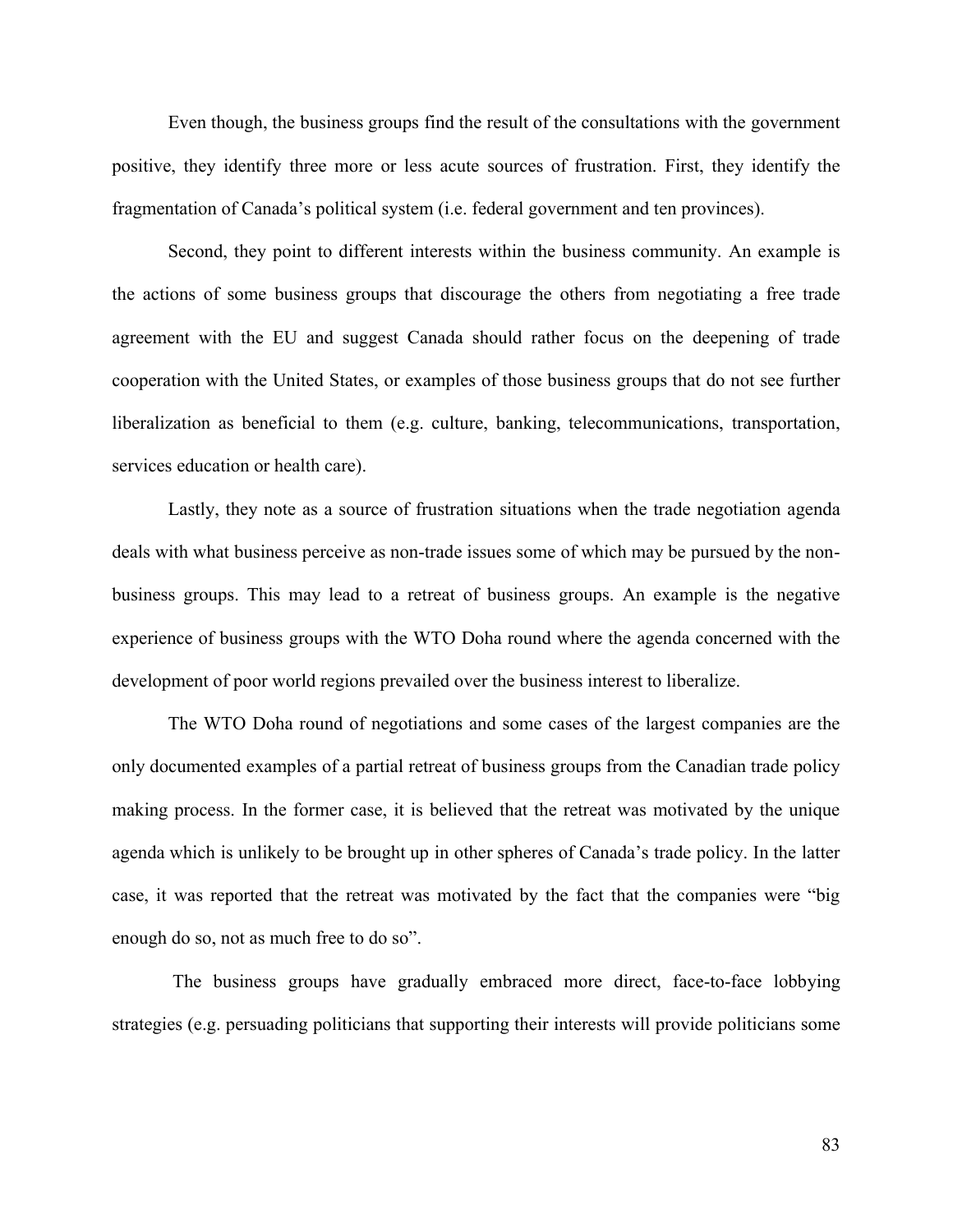political advantage). On the other hand, non-business civil society groups often rely, apart from engagement in the trade policy making process, on the media as a tool of exercising pressure.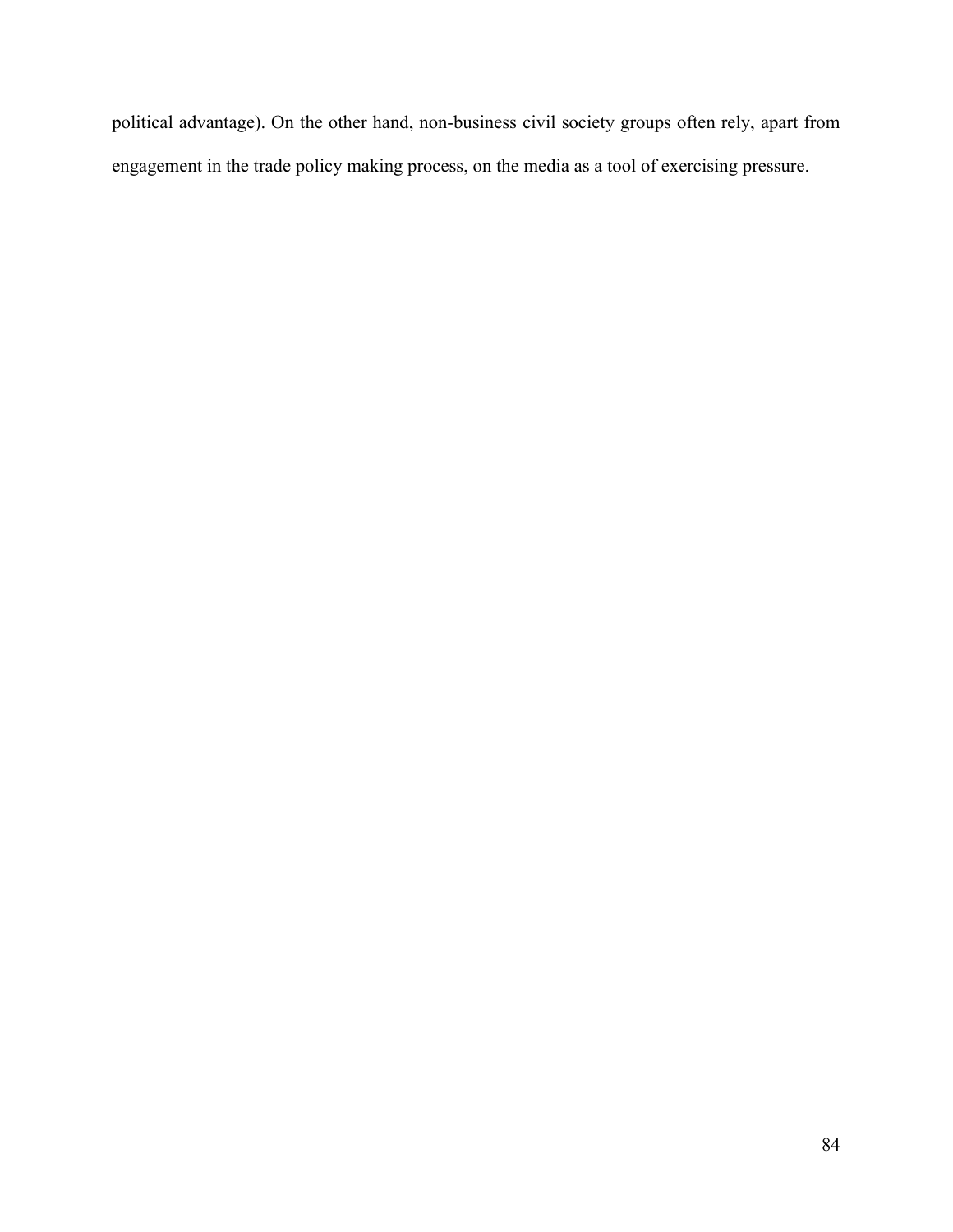#### Chapter 6

## **Conclusions**

While some research aims to explore an unknown phenomenon, some focuses on testing old hypothesis, and some strives to develop a new theory, in this study the three have become one aim. Learning more and in detail about the interest groups' perceptions of their engagement in trade policy making allowed me to test existing propositions and, based on this analysis, come up with a more accurate model of their behaviour.

In the beginning of this research, it was unclear if one should treat business groups as retreating from, being frustrated about, or being content with the functioning of Canada's trade policy making process. Similarly, it was unclear whether non-business civil society groups are frustrated with or driving the trade agenda.

It is now evident that there is no sign of any large scale retreat of business groups from the process either because of previous liberalization of Canada's trade or the government's increased attention to the demands of non-business civil society groups. Nor do business groups experience limited access to decision makers which would result in their frustration with the extended trade policy making process. It is also evident that non-business civil society groups do not benefit from any newly-bestowed privileged government treatment. In fact, most of the evidence gathered points the other way.

However, the fundamental finding of my research has been that the behaviour of interest groups within the process is more complex than the four original propositions were trying to suggest. The research has shown that various areas of Canada's trade policy have different characteristics; and that making narrow generalizations about behaviour of interest groups in the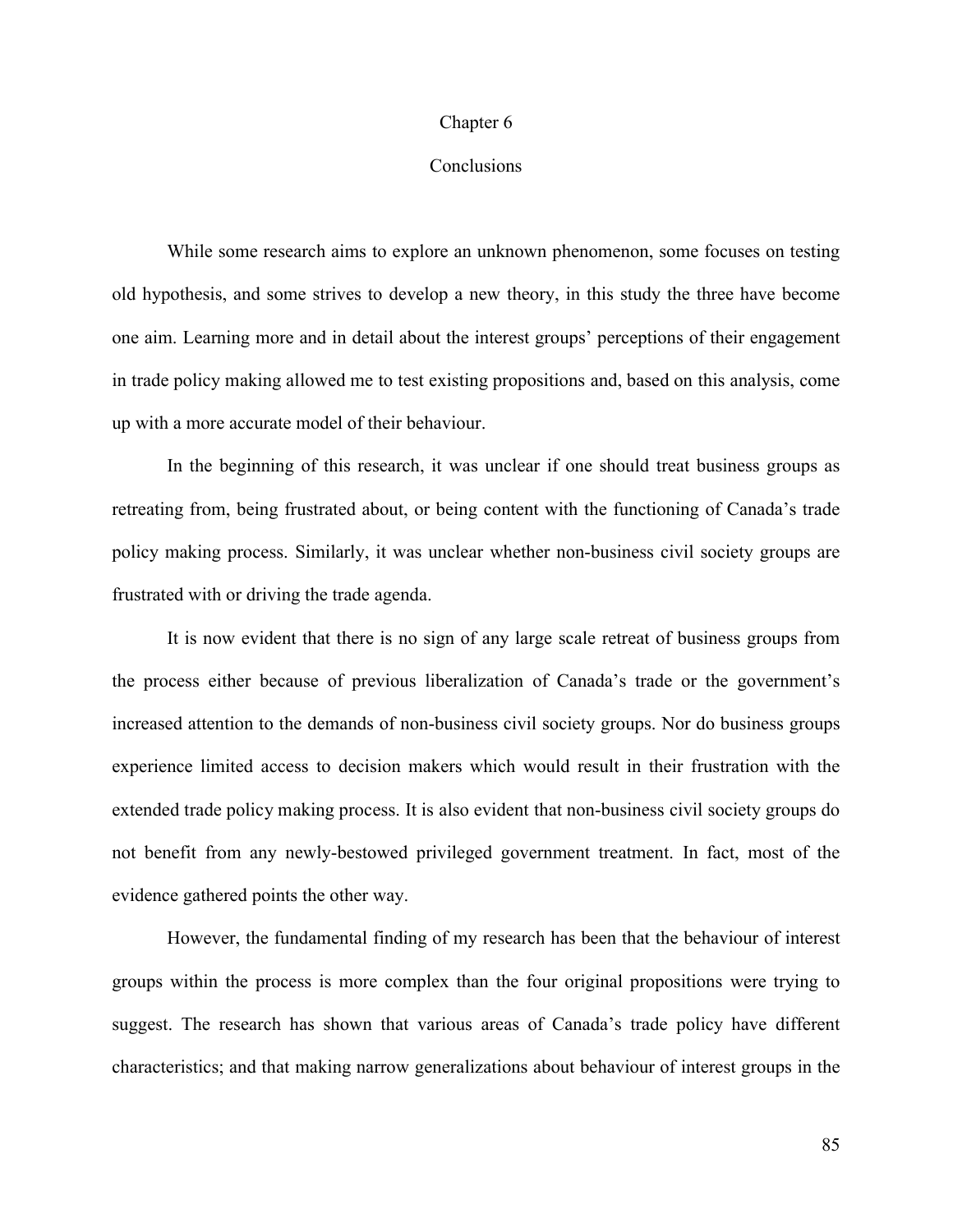trade policy making process may lead to unwarranted simplifications that do not reflect the actual state of affairs.

A failure to see these differences may lead to incorrect conclusions and even misperceptions by decision makers. For example, Dymond and Dawson failed to see that frustration can also be found among the groups which do not reject the fundamental growth premise of trade liberalization. While one certainly expects that the task of mitigating differences between strict supporters and strict opponents of trade liberalization must be nearly impossible, and that one side will eventually lose, knowing about the existence of frustrations among those non-business civil society groups that claim not to reject trade liberalization as such, may lead us believe that the trade policy making process cannot reconcile the interests of engaged actors.

The new model of groups involved in trade policy making in Canada, suggested in this study, has made the attempt to avoid such simplifications. It points out both the main characteristics of interest groups engagement in the process and the variations in their engagement encountered during the research. I believe that the new model represents the most accurate interpretations of interest groups' overall experience with participation in the Canadian trade policy making process. However, as it was impossible to cover all areas of Canada's trade policy making in the same detail in this study, future researchers should know that there might be other variations not stated in the model. Future researches are also encouraged to test the model and refine it on the basis of their findings.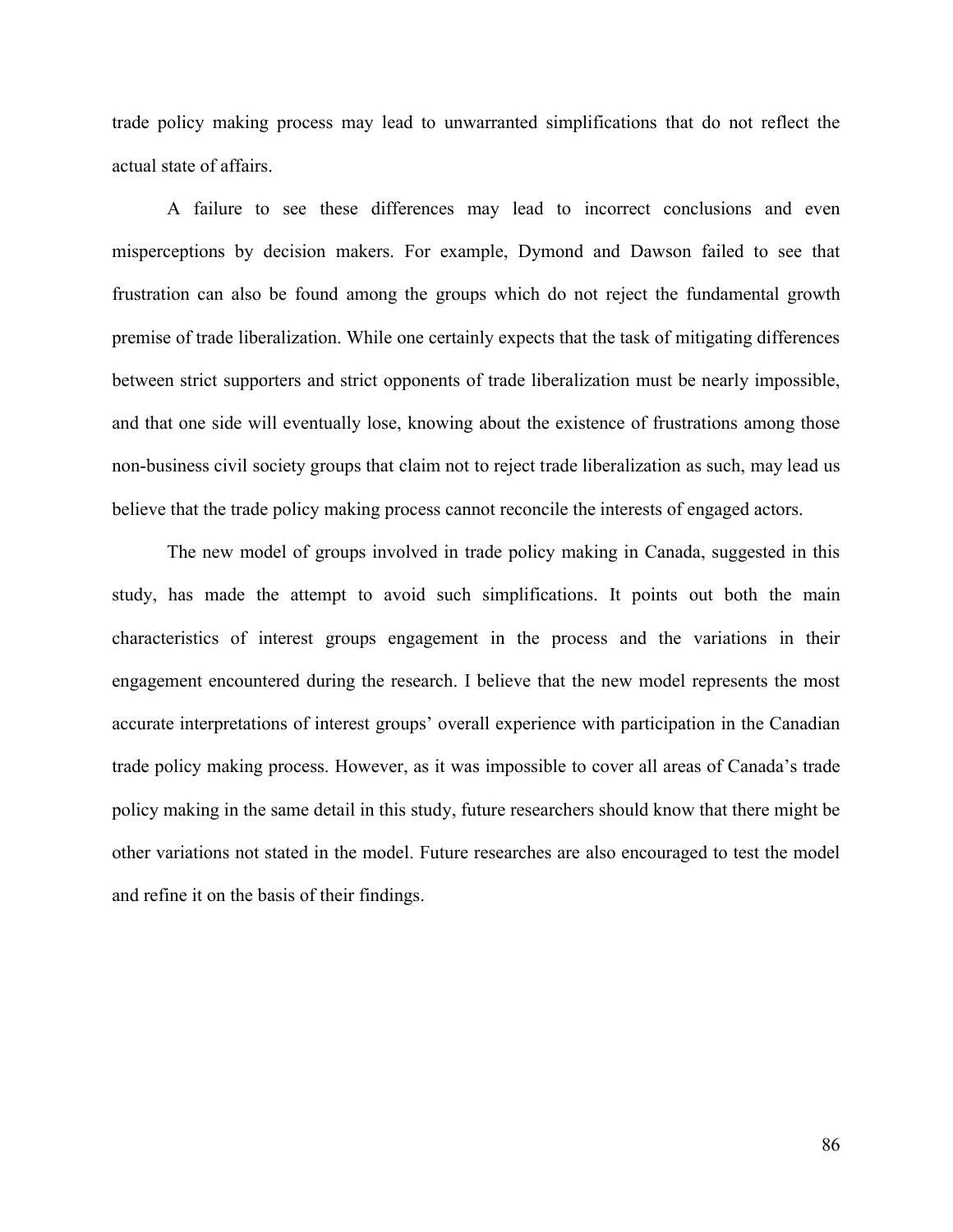## **Appendix One**

### **Questionnaire for Business Groups**

The main objective of this questionnaire is to clarify how your organization evaluates its engagement in the Canadian trade policy making process. The area which this questionnaire intends to cover is Canada-EU trade relations. Four observations stated below present the main descriptions of the functioning of the Canadian trade policy-making process in the literature. Please read each of the observations, your view of them is required. The questionnaire itself consists of four parts, each of which seeks to inquire about your organization's position or view of the nature of its engagement in the Canadian trade policy-making process. The first part seeks to inquire what the motives of your organization's engagement in the process are. The second part seeks to inquire how the Canadian institutions influence your organization's engagement in the process. The third part seeks to inquire whether or how your organization's strategies of dealing with the Canadian government have changed in the face of the extension of the trade policy-making process to non-business interest groups. The last part seeks to inquire about your organizations position on the particular observations.

**I would appreciate it if you read this questionnaire and familiarized yourself with the questions as what follows will be discussed during our phone interview. I would also probably like to pose additional questions or follow-up questions during the interview.** 

### **Observation one:**

Dymond and Dawson observe that those groups with existing ties to the government or those considered as part of the trade establishment (private sector, business, and technical specialist) claim to have experienced positive results in helping governments fine tune negotiation positions. On the other hand, those groups (including non-business civil society groups) who reject the fundamental economic growth premise of trade liberalization find the process of dealing with bureaucrats frustrating because the officials are, of necessity, constrained from entering into debate about the merits of government policy or the need for a fundamental change in direction.

#### **Observation two:**

Interestingly, in another article, Dymond puts the evaluation of functioning of the consultative process quite differently. Not only does he admit that peripheral stakeholders (i.e. non-business civil society groups) are frustrated when governmental officials seem deaf to their demands for policy change, he also emphasises that core stakeholders (i.e. business groups) are frustrated about standing in line to be heard (Dymond, 2002).

#### **Observation three:**

A very essential observation of Hocking's is that the attempts to redefine the role of older consultative mechanisms, such as the Special Advisory Committees on International Trade (SAGITs), provide breeding-grounds for institutional tensions. He states that:

*"…the redefined "club" system brought together policy makers and business people in a closed environment with rules and procedures that ensured the old ethos of the club model was*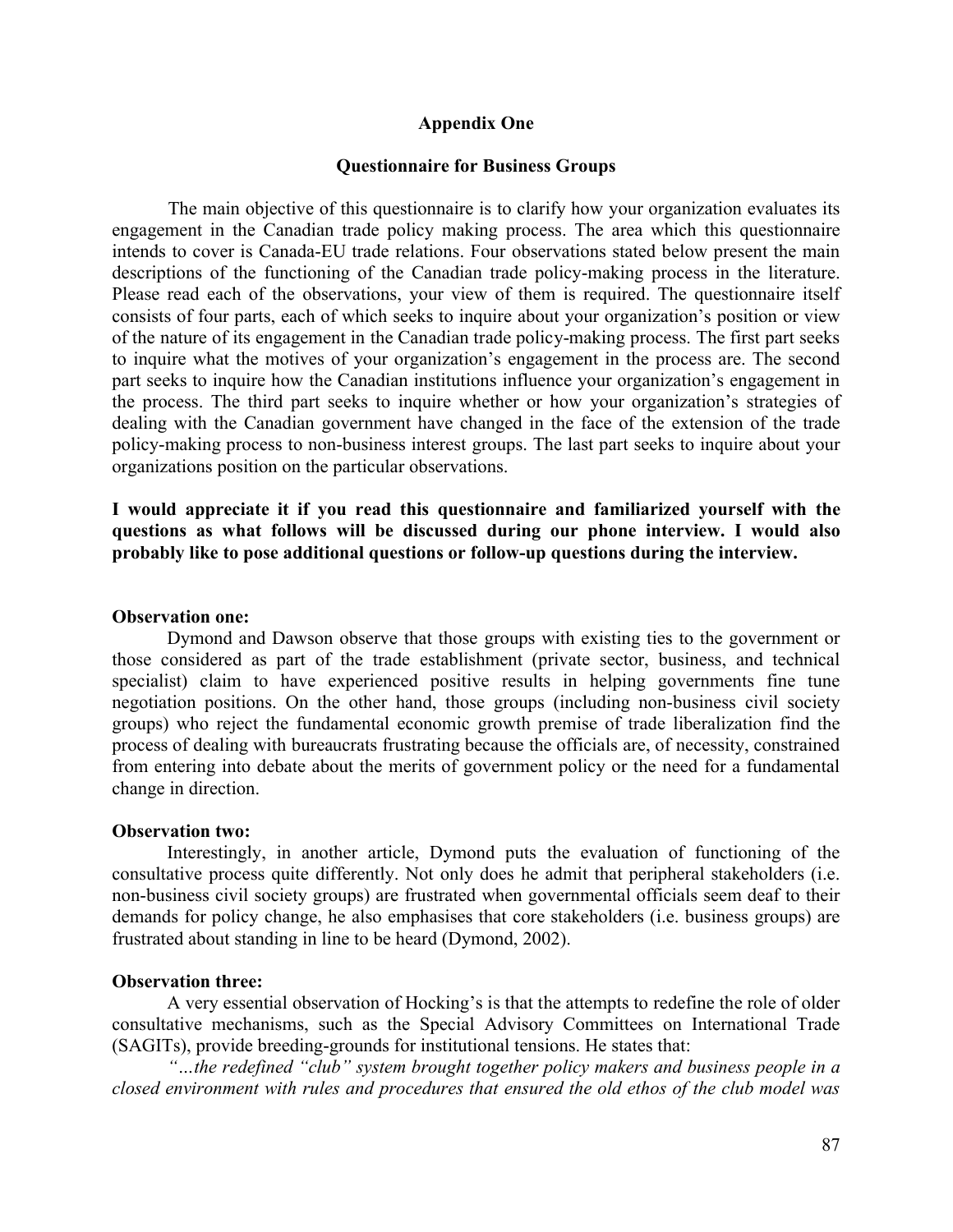*sustained, albeit with a wider cast of players. Moreover, it ensured that consultation was focused on participants in broad agreement on the goals of trade policy, if not on specific issues" (Hocking, 2004: 22).*

This of course has changed by an expansion of membership to non-business NGOs. From the viewpoint of one DFAIT trade specialist, this represents a more general tendency for business to "retreat" from trade policy, because "trade policy is not primarily about them (Hocking, 2004:22).

## **Observation four:**

Ciuriak contends that with the implementation of the Canada-US Free Trade Agreement and its successor, the North American Free Trade Agreement, as well as of the Uruguay Round of multilateral trade negotiations that brought into being the World Trade Organization, a substantial amount of Canada's trade was effectively liberalized. As a result, the overall interest of the business community in trade negotiations, which had previously been an important driver of trade policy, noticeably declined in Canada as it did elsewhere (Ciuriak, 2004: 214). Furthermore, Ciuriak's critique concurs with that of Hocking and Dymond and Dawson by arguing that the increase in the number of voices has the effect of diluting the influence of any particular voice. He explains that views which are not reflected in government policy can make those who hold them feel disenfranchised from the process (Ibid.: 223).

# **Part one: consists of questions which seek to determine the main motives/causes of your organization's engagement in Canadian government's trade policy-making process.**

- 1. Would you say that the political activity of groups (e.g. environmental, human rights, and labour groups) with interests conflicting with those of your organization's is the main or one of the reasons why the your organization decides to enter the trade policy-making process?
- 2. Would you say that your organization enters trade policy-making process only when it asks the Canadian government to adopt certain policies or when it asks the Canadian government not to adopt certain policies?
- 3. Would you agree with the argument that the present state of liberalization of international trade leaves the business sector largely unaffected by government decision-making with the exception of a few trade issues or would you say that your organization and its members find themselves in a position of dependency on the Canadian government?
- 4. Would you say that the existing trade policies affecting trade between Canada and the rest of the world (e.g. the European Union) is favourable to the business sector?
- 5. If yes, would you say that the main motive of your engagement in the Canadian trade policy-making process is to defend these policies from groups with opposing views of international trade?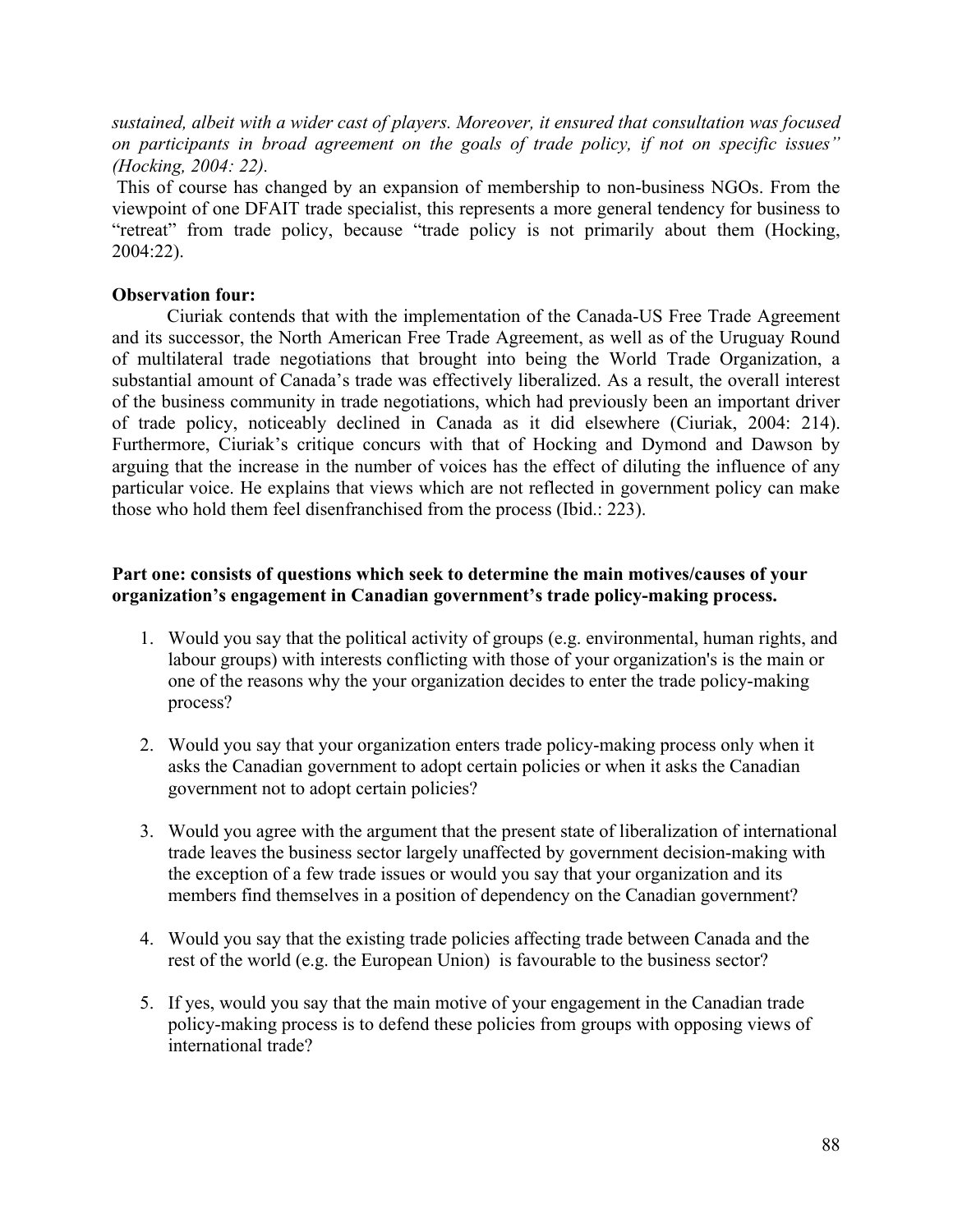6. If no, would you say that the main motive of your engagement in the trade policy-making process stems from your desire to change the direction of the Canadian government's trade policies?

# **Part two: consists of questions which seek to determine how the Canadian government affects participation of your organization in the trade policy-making process.**

- 1. Would you say that the Canadian government institutions embrace a liberal approach towards trade between Canada and the rest of the world?
- 2. If yes, would you say that Canadian business has an advantage when promoting its interests in comparison to other groups promoting restrictions on international trade?
- 3. If no, would you say that Canadian business experiences difficulties in advancing further liberalization of the trade with other countries?
- 4. Would you say that various Canadian governments regardless of their ideological characteristics have been promoting liberalization of trade between Canada and the rest of the world since the establishment of Canada-US Free Trade Agreement?
- 5. If you agree with the argument that Canadian governments promote liberalization of the trade, would you say that the Canadian government acts as an advocate of the interests of Canadian business?
- 6. If you agree with the argument that the Canadian government promotes liberalization of the trade, would you say that certain groups with an agenda, which opposes trade liberalization are disadvantaged when dealing with the government?
- 7. Would you like to make your own assessment of the relationship of your organization and the Canadian government?

# **Part three: consists of questions which seek to inquire whether your organization has changed its strategies in dealing with the Canadian government in the face of the inclusion in the Canadian trade policy-making process to non-business interest groups.**

- 1. Would you say that your organization has been using the same strategies in dealing with the Canadian government regardless of the presence of new non-business civil society groups in the process of trade policy-making?
- 2. If yes, could you say whether participation of those civil society groups has had an impact on the effectiveness of your organization strategies?
- 3. If no, could you name what new strategies your organization has embraced?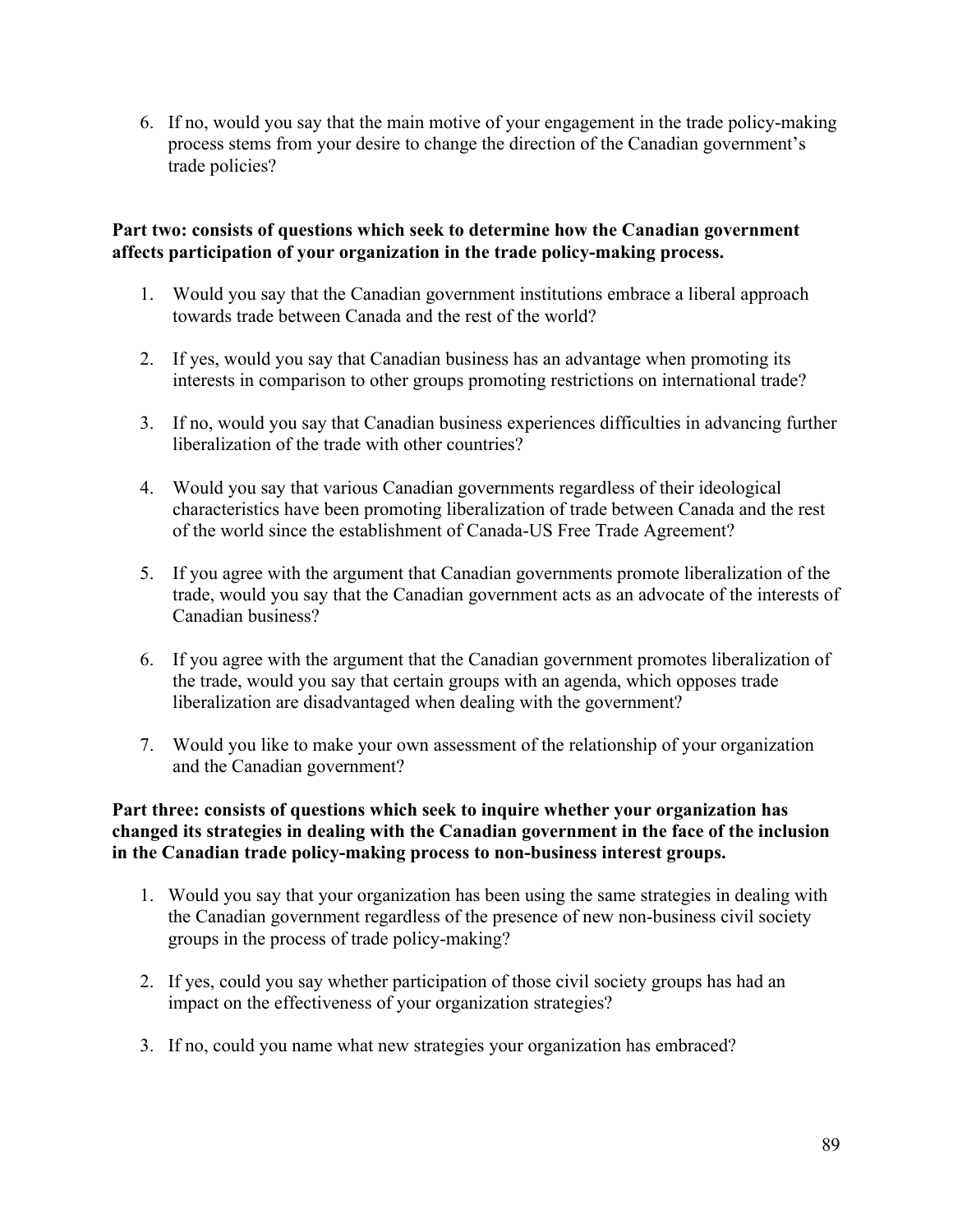**Part four consists of questions which seek to directly address observations made by various authors, who argue that business interest groups have retreated from the Canadian trade policy-making process.**

- 1. Would you agree with observation number one that groups with existing ties to the government have experienced positive results in helping the government fine-tune negotiation positions?
- 2. Would you agree with observation number two that the Canadian business groups are frustrated when governmental officials seem deaf to their demands for policy change?
- 3. Would you agree with observation number three that business groups have retreated from trade policy because trade policy is not primarily about them?
- 4. Would you agree with observation four that liberalization of Canada's trade has resulted in a decline of interest in trade negotiations of the business community?
- 5. Would you agree with observation number four that the increase in the number of voices in the Canadian trade policy-making process has led to feelings of disenfranchisement by the business from the process?

# **Bibliography**

Ciuriak, Dan. "Canadian Trade Policy Development: Stakeholder Consultations and Public Policy Research." Trade Policy Research (2004): 213-243. Department ofForeign Affairs and International Trade.

Dawson, L. R. and Dymond, W. A. "The Consultative Process in the Formulation of Canadian Trade Policy," in The Trade Policy-Making Process Level One of the Two Level Game, ed. By Mariela Marchisio (Buenos Aires, INTAL-ITD-STA, 2002), 23-33.

Dymond, William A. 2002. *Consultative Process and Trade Policy Creation in Canada: Political Necessity or Bureaucratic Rent Seeking?* Ottawa: Centre for Trade Policy and Law: Carleton University. On-line. Available from Internet, http://www.iadb.org/idbdocs.cfm?docnum=600795, accessed 28 February 2008.

Hocking, Brian. "Changing the terms of trade policy making:from the "club" to the "multistakeholder" model." World Trade Review, no. 1 (2004): 3-26.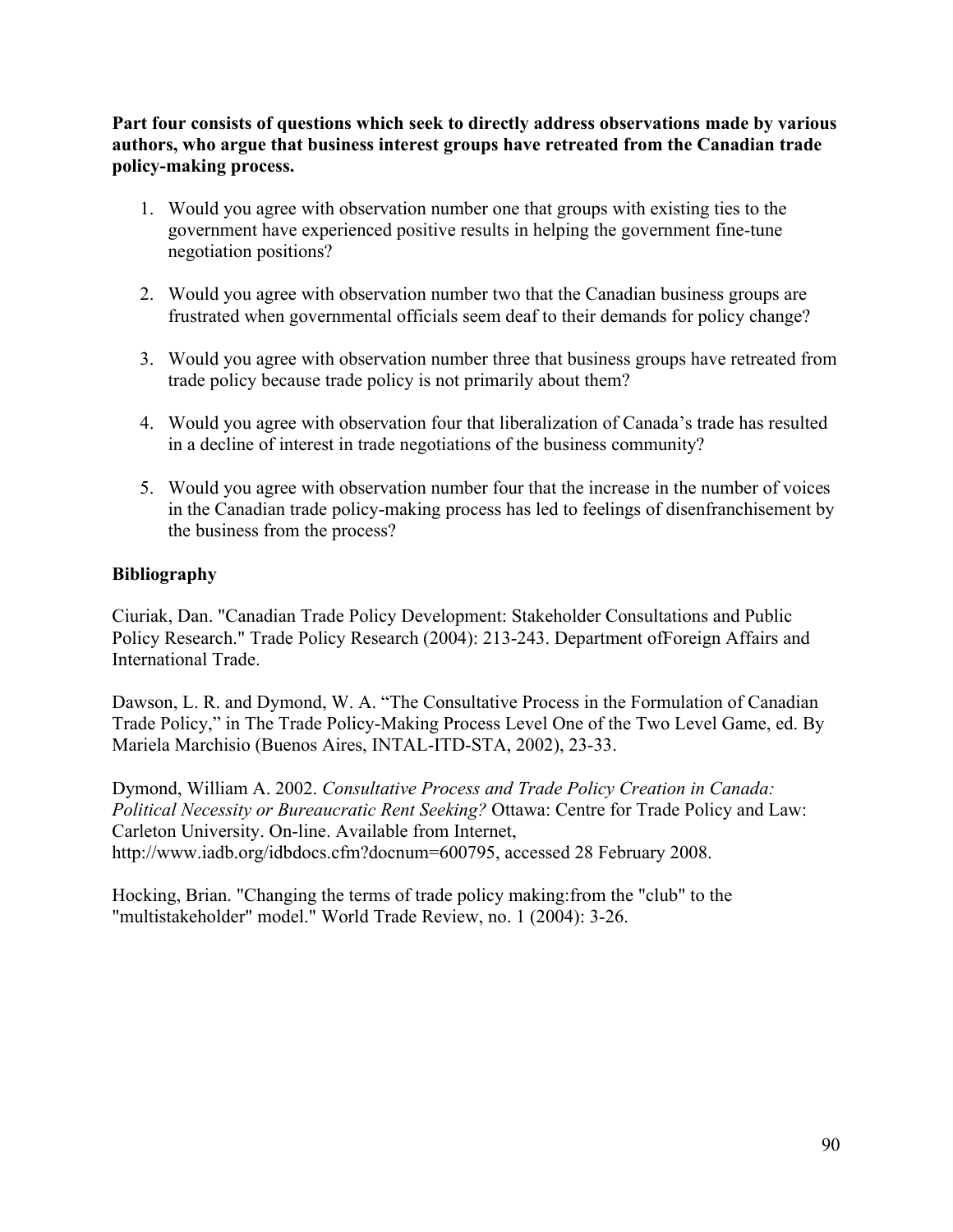## **Appendix Two**

### **Questionnaire for Civil Society Groups**

The main objective of this questionnaire is to clarify how your organization evaluates its engagement in the Canadian trade policy making process. The area which this questionnaire intends to cover is Canada-EU trade relations. Four observations stated below present the main criticisms of the functioning of the Canadian trade policy-making process in the literature. Please read each of the observations. Your views on these matters would be appreciated. The questionnaire itself consists of four parts, each of which seeks to inquire about your organization's position or view of the nature of its engagement in the Canadian trade policymaking process. The first part is concerned with the motives for your organization's engagement in Canadian trade policy making process. The second part seeks to inquire how the Canadian institutions influence your organization's engagement in the process. The third part seeks to inquire what the relations between your organization and Canadian business groups are. The last part seeks to inquire about your organization's position on the four observations.

## **I would appreciate it if you read this questionnaire and familiarized yourself with the questions as what follows will be discussed during our phone interview. I would also like to pose additional questions or follow-up questions during the interview.**

#### **Observation one:**

Dymond and Dawson observe that those groups with existing ties to the government or those considered as part of the trade establishment (private sector, business, and technical specialist) claim to have experienced positive results in helping governments fine tune negotiation positions. On the other hand, those groups (including non-business civil society groups) who reject the fundamental economic growth premise of trade liberalization find the process of dealing with bureaucrats frustrating because the officials are, of necessity, constrained from entering into debate about the merits of government policy or the need for a fundamental change in direction.

#### **Observation two:**

Interestingly, in another article, Dymond puts the evaluation of functioning of the consultative process quite differently. Not only does he admit that peripheral stakeholders (i.e. non-business civil society groups) are frustrated when governmental officials seem deaf to their demands for policy change, he also emphasises that core stakeholders (i.e. business groups) are frustrated about standing in line to be heard (Dymond, 2002).

#### **Observation three:**

A very essential observation of Hocking's is that the attempts to redefine the role of older consultative mechanisms, such as the Special Advisory Committees on International Trade (SAGITs), provide breeding-grounds for institutional tensions. He states that:

*"…the redefined "club" system brought together policy makers and business people in a closed environment with rules and procedures that ensured the old ethos of the club model was sustained, albeit with a wider cast of players. Moreover, it ensured that consultation was focused*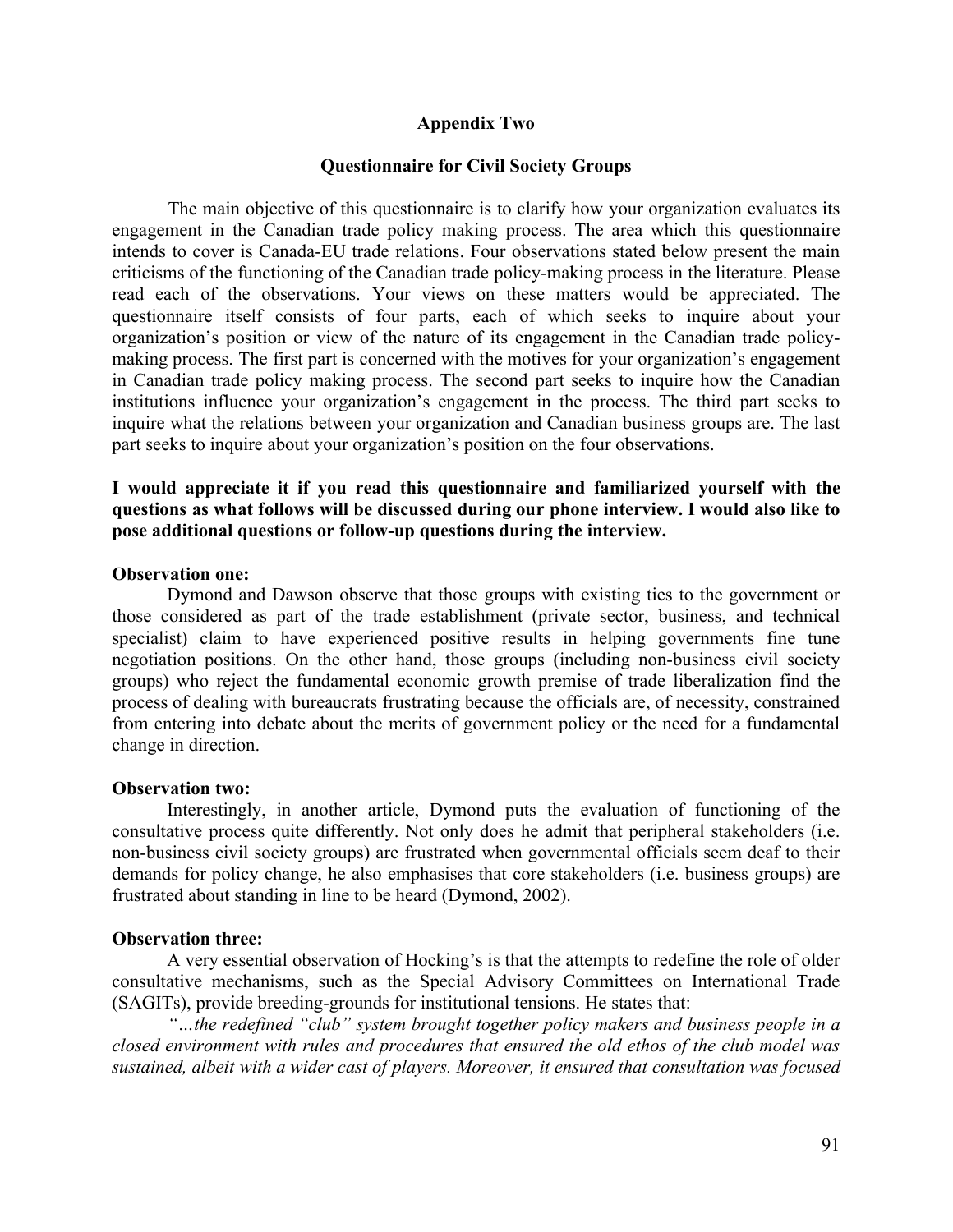*on participants in broad agreement on the goals of trade policy, if not on specific issues" (Hocking, 2004: 22).*

This of course has changed by an expansion of membership to non-business NGOs. From the viewpoint of one DFAIT trade specialist, this represents a more general tendency for business to "retreat" from trade policy, because "trade policy is not primarily about them (Hocking, 2004:22).

## **Observation four:**

Ciuriak contends that with the implementation of the Canada-US Free Trade Agreement and its successor, the North American Free Trade Agreement, as well as of the Uruguay Round of multilateral trade negotiations that brought into being the World Trade Organization, a substantial amount of Canada's trade was effectively liberalized. As a result, the overall interest of the business community in trade negotiations, which had previously been an important driver of trade policy, noticeably declined in Canada as it did elsewhere (Ciuriak, 2004: 214). Furthermore, Ciuriak's critique concurs with that of Hocking and Dymond and Dawson by arguing that the increase in the number of voices has the effect of diluting the influence of any particular voice. He explains that views which are not reflected in government policy can make those who hold them feel disenfranchised from the process (Ibid.: 223).

## **Part one consists of questions which seek to determine the main motives/causes of your organization's engagement in Canadian government's trade policy-making process.**

- 1. Would you say that your organization engages in trade policy making primarily because of political activities of business groups?
- 2. Would you say that your organization engages in trade policy making only when it asks the Canadian government to adopt certain policies or when it asks the Canadian government not to adopt certain policies?
- 3. Would you say that the main motive of your organization's engagement in trade policy making stems from the objective to fundamentally change the direction of Canada's trade policy (e.g. towards the EU)?
- 4. Are there other reasons for your organization's participation in the process?

## **Part two consists of questions which seek to determine how the Canadian government affects participation of your organization in the trade policy-making process.**

- 1. Would you say that the Canadian government institutions embrace a liberal approach (i.e. free trade) towards trade between Canada and the rest of the world?
- 2. If yes, would you say that Canadian business has an advantage when promoting its interests in comparison to civil society groups?
- 3. Would you say that the Canadian government pays less attention to your demands than it does to those of business groups?
- 4. Would you say that your organization experiences easier access to the trade policy making process than in the past?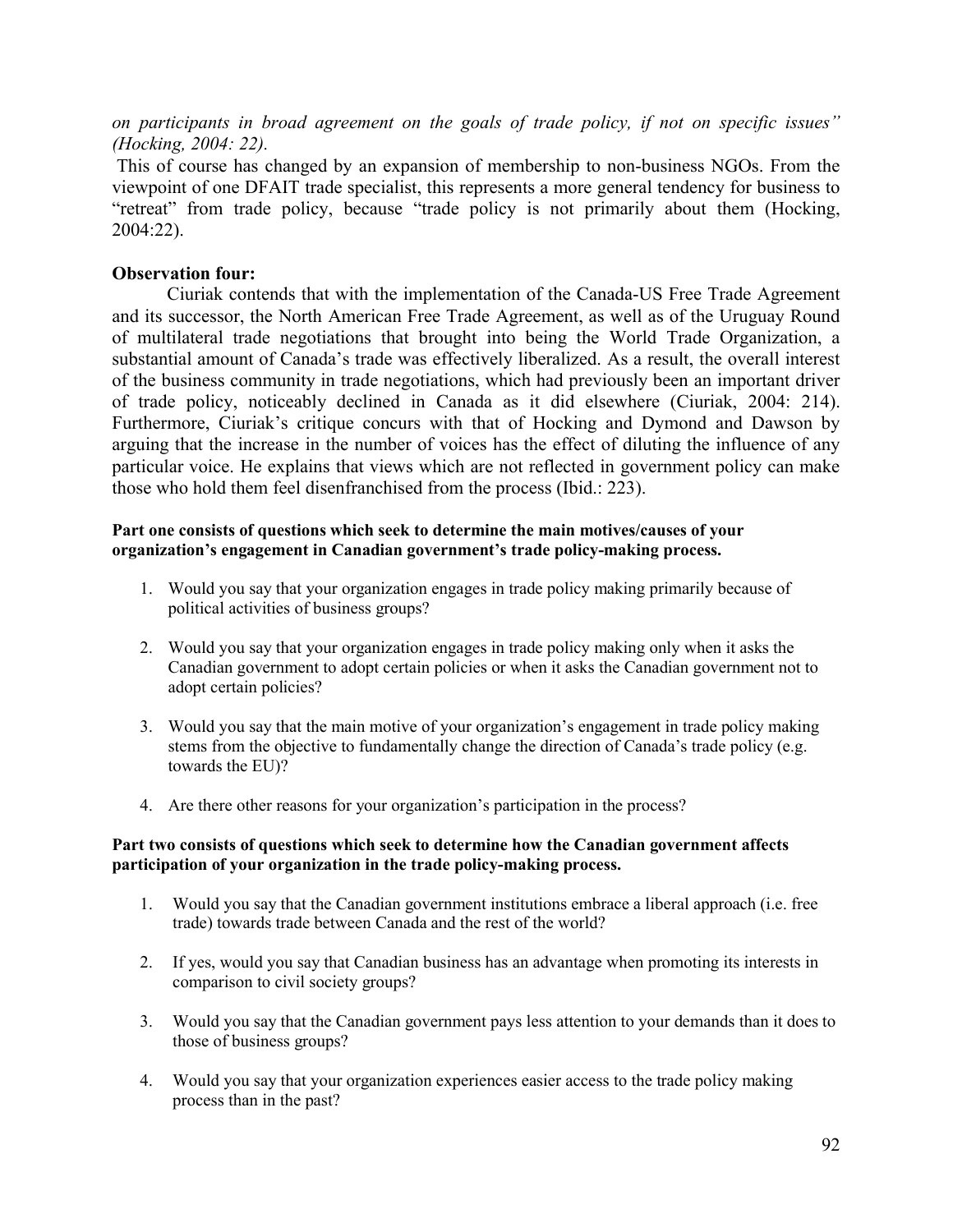- 5. Would you say that your relations with the Canadian government within the framework of the Canadian trade policy making towards the EU are characterized by cooperation or conflict?
- 6. What is your organization's position on Canada's effort to strengthen trade relations with the European Union?

### **Part three consists of questions which seek to inquire what the relations between your organization and Canadian business groups are.**

- 1. Would you say that the nature of relations between your organization and business groups within the framework of the Canadian trade policy making towards the EU is cooperative or rather conflictual?
- 2. Would you say that there is a difference between your relations with business groups within the framework of the Canadian trade policy making towards the EU on the one hand, and relation between you and the same groups with respect to say the United States, Japan, China or developing countries, on the other?
- 3. If your organization feels disadvantaged when it deals with the Canadian government, is this because you have fewer financial resources than do business groups to engage in the policy process?
- 4. Would you say that there are other reasons which put your organization into a disadvantaged position?

## **Part four consists of questions which seek to directly address observations made by various authors, who argue that business interest groups have retreated from the Canadian trade policymaking process.**

- 1. Would you agree with observation number one that groups with existing ties to the government have experienced positive results in helping the government fine-tune negotiation positions?
- 2. Would you agree with observation number two that the Canadian civil society groups are frustrated when governmental officials seem deaf to their demands for policy change?
- 3. Would you agree with observation number three that business groups have retreated from trade policy because trade policy is not primarily about them?
- 4. If you agree with observation number three, would you say that the Canadian government pays more attention to demands of your organization than it does to business groups?
- 5. Would you agree with observation four that liberalization of Canada's trade has resulted in a decline of interest in trade negotiations of the business community?
- 6. Would you agree with observation number four that the increase in the number of voices has the effect of diluting the influence of any particular voice?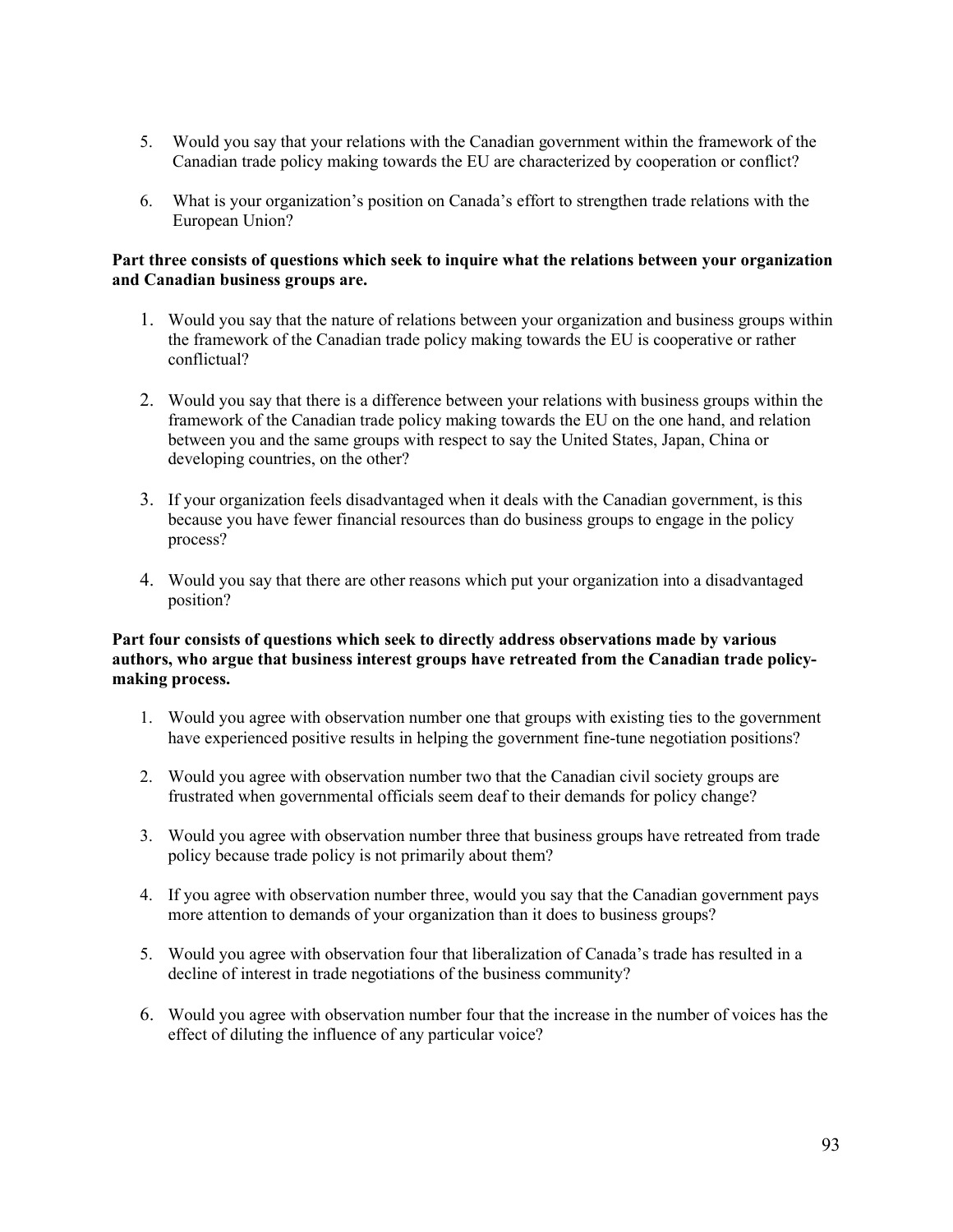# **Bibliography**

Ciuriak, Dan. "Canadian Trade Policy Development: Stakeholder Consultations and Public Policy Research." Trade Policy Research (2004): 213-243. Department ofForeign Affairs and International Trade.

Dawson, L. R. and Dymond, W. A. "The Consultative Process in the Formulation of Canadian Trade Policy," in The Trade Policy-Making Process Level One of the Two Level Game, ed. By Mariela Marchisio (Buenos Aires, INTAL-ITD-STA, 2002), 23-33.

Dymond, William A. 2002. *Consultative Process and Trade Policy Creation in Canada: Political Necessity or Bureaucratic Rent Seeking?* Ottawa: Centre for Trade Policy and Law: Carleton University. On-line. Available from Internet, http://www.iadb.org/idbdocs.cfm?docnum=600795, accessed 28 February 2008.

Hocking, Brian. "Changing the terms of trade policy making:from the "club" to the "multistakeholder" model." World Trade Review, no. 1 (2004): 3-26.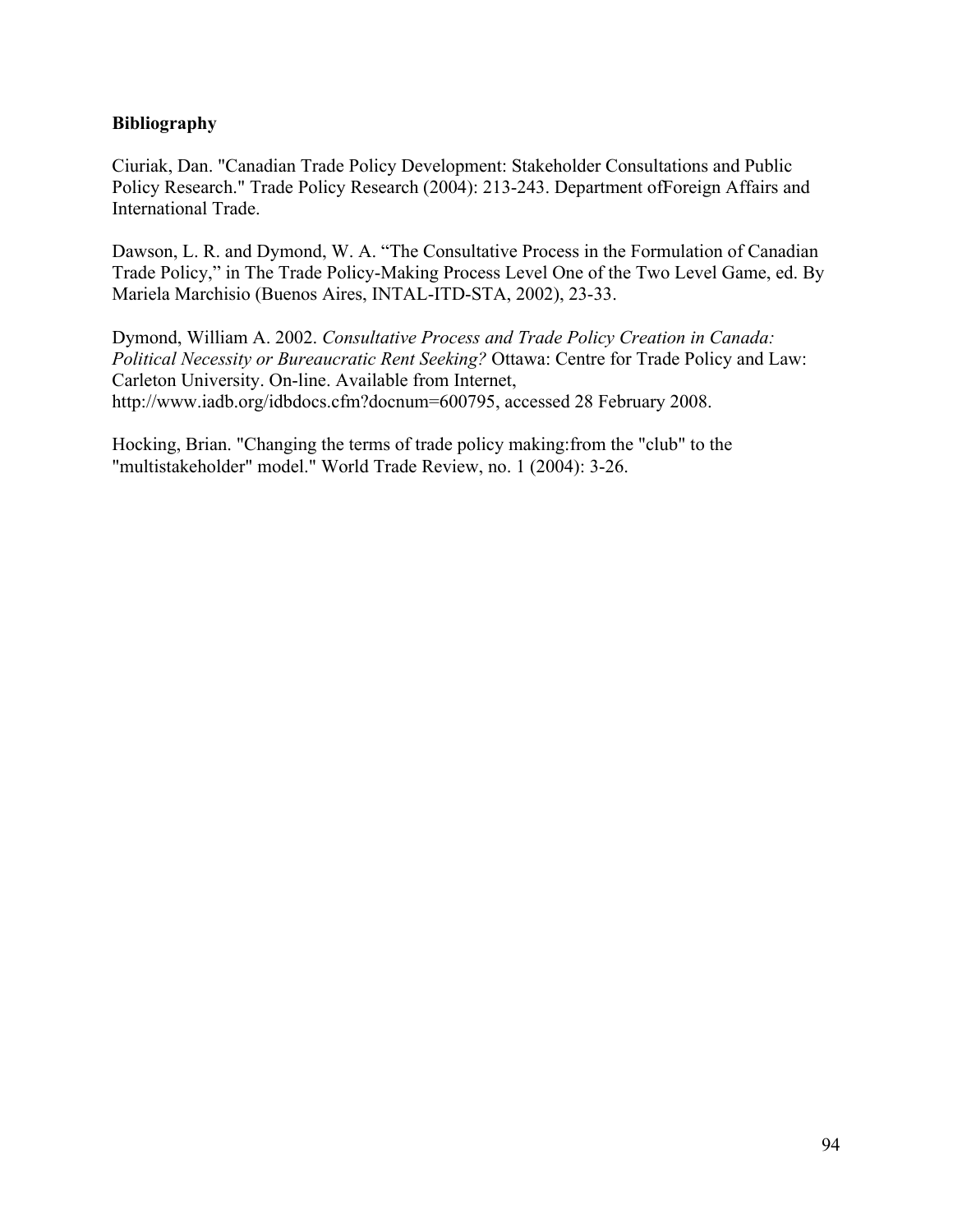# Bibliography

Bédard, Sylvie., and Lortie, Marc. "Citizen involvement in Canadian foreign policy: The Summit of the Americas experience 2001." International Journal, no. 57 (2002): 323-339.

Canada Europe Roundtable for Business. Available from http://canada-europe.org/en/index.htm. Internet; accessed 12 April 2009.

Canadian Auto Workers. Available from http://www.caw.ca/en/index.aspx. Internet; accessed 12 April 2009.

Canadian Council of Chief Executives. Available from http://www.ceocouncil.ca/en/. Internet; accessed 12 April 2009.

Council of Canadians. Available from http://www.canadians.org/index.html. Internet; accessed 12 April 2009.

Ciuriak, Dan. "Canadian Trade Policy Development: Stakeholder Consultations and Public Policy Research." *Department of Foreign Affairs and International Trade: Trade Policy Research 2004*, (2004): 213-243.

Dawson, Laura R., and William A. Dymond. 2002. The Consultative Process in the Formulation of Canadian Trade Policy. In *The Trade Policy-Making Process Level One of the Two Level Game.*, ed. Mariela Marchisio, 23-33. Buenos Aires: INTAL-ITD-STA.

Department of Foreign Affairs and International Trade. "Evaluation of the Trade Consultation Mechanisms." DFAIT. Available from http://www.international.gc.ca/about-a\_propos/oigbig/2004/evaluation/trade\_mechanism-mecanisme\_commerce.aspx?lang=eng. Internet; accessed 11 February 2009.

Dymond, William A. 2002. *Consultative Process and Trade Policy Creation in Canada: Political Necessity or Bureaucratic Rent Seeking?* Ottawa: Centre for Trade Policy and Law: Carleton University. On-line. Available from Internet, http://www.iadb.org/idbdocs.cfm?docnum=600795, accessed 28 February 2008.

Getz, Kathleen A.. "Research in Corporate Political Action: Integration and Assesment." *Business & Society*, no. 1 (1997): 32-72.

Hocking, Brian. "Changing the terms of trade policy making:from the "club" to the "multistakeholder" model." *World Trade Review*, no. 1 (2004): 3-26.

Kotter, John P.. "Managing External Dependence." *Academy of Management Review*, no. 1 (1979): 87-92.